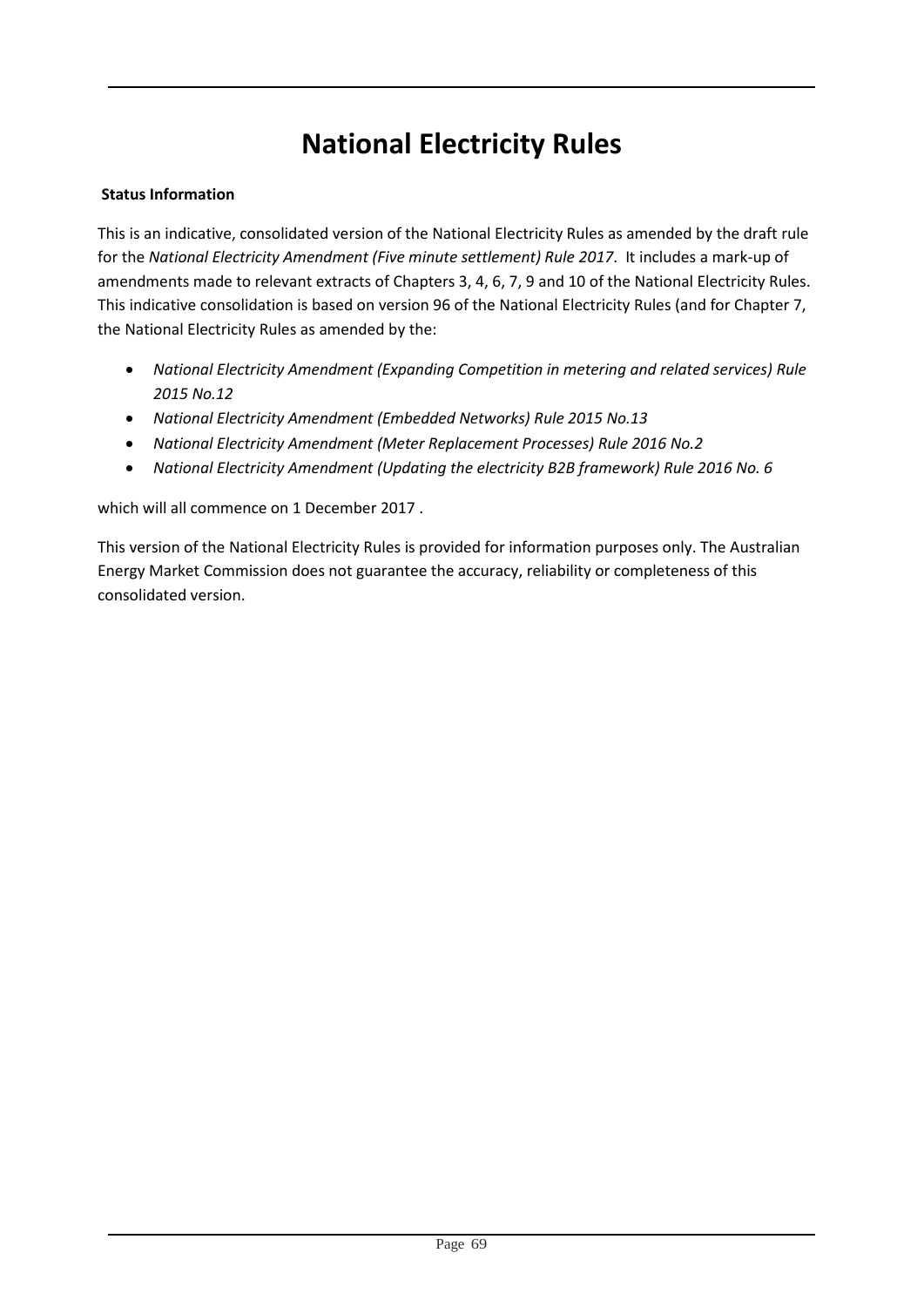(2) *publish* annually performance indicators to monitor *AEMO's* performance in respect of its *market* management functions.

# **3.2.2 Spot market**

*AEMO* must do all things necessary to operate and administer a *spot market* for the sale and purchase of electricity and *market ancillary services* in accordance with this Chapter including:

- (a) the provision of facilities for the receipt and processing of *dispatch bids*, *dispatch offers* and *market ancillary service offers* for the *spot market*;
- (b) the management of a centralised national *dispatch* process, including the publication of *pre-dispatch schedules* and *spot price forecasts*;
- (c) the determination and publication of *spot prices and ancillary service prices* at each *regional reference node* for each *trading interval*;
- (c1) the determination and publication of *ancillary service prices* at each *regional reference node* for each *dispatch interval* [**Deleted**];
- (d) the compilation and publication of *spot market* trading statistics;
- (e) the identification of *regions* and *regional reference nodes* for *spot price* and *ancillary service price* determination;
- (f) the determination and publication of *inter-regional loss factors* and *intra-regional loss factors*;
- (g) the suspension of the *spot market* under conditions prescribed in rule 3.14; and
- (h) the collection and dissemination of information necessary to enable the *market* to operate efficiently.

#### **3.2.3 Power system operations**

- (a) Subject to Chapter 4, *AEMO* must manage the day to day operation of the *power system*, using its reasonable endeavours to maintain *power system security* in accordance with this Chapter.
- (b) *AEMO* must perform *projected assessment of system adequacy processes*  (*PASA*) in accordance with rule 3.7, *publish* the details of these assessments in accordance with rule 3.13 and implement an escalating series of *market*  interventions in accordance with this Chapter to maintain *power system security*.

#### **3.2.4 Non-market ancillary services function**

(a) *AEMO* must determine the *market's* requirements for *non-market ancillary services* in accordance with rule 3.11.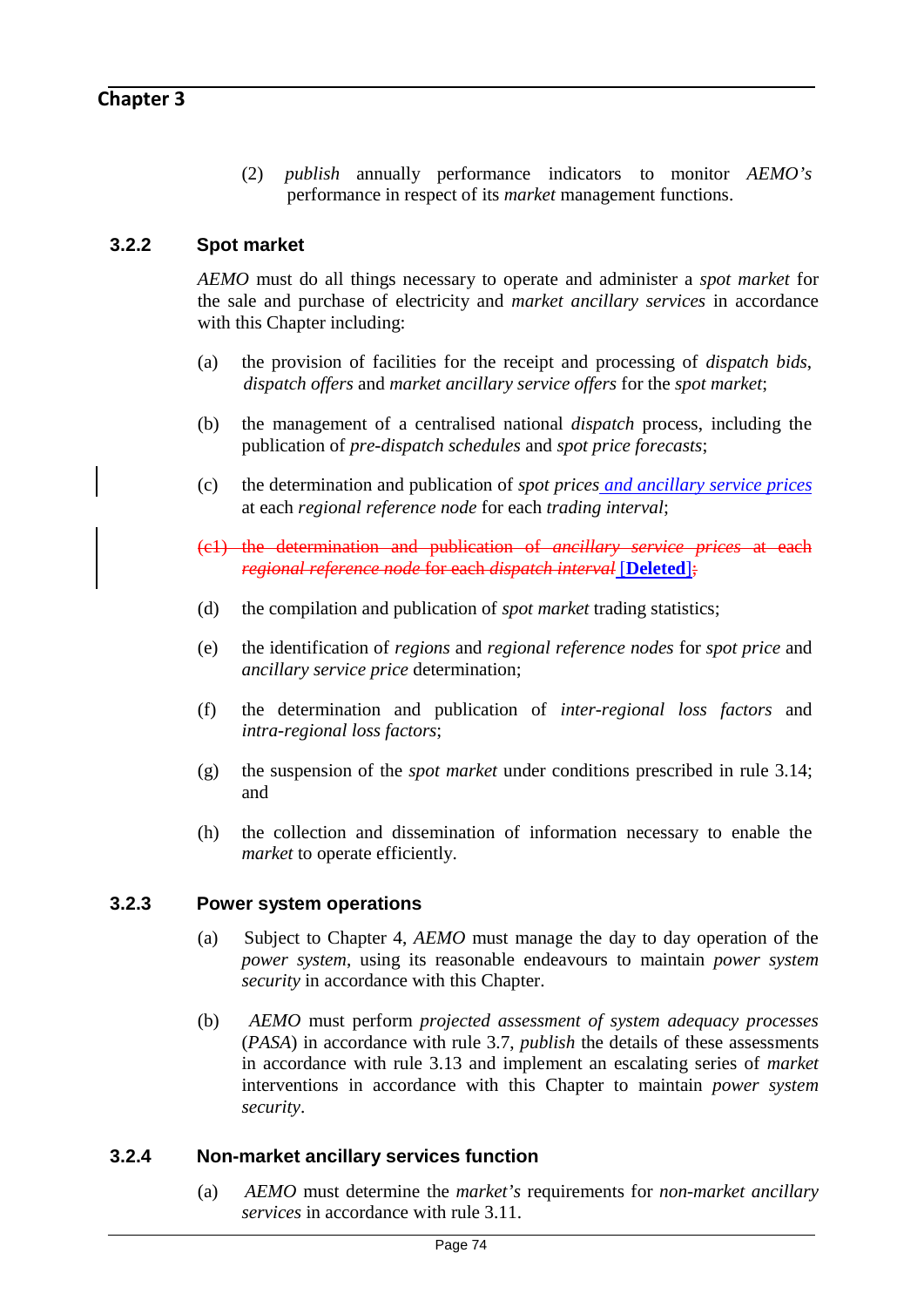# **3.4 Spot Market**

# **3.4.1 Establishment of spot market**

- (a) *AEMO* must establish and operate a *spot market* as a mechanism for:
	- (1) balancing electricity *supply* and demand;
	- (2) acquiring *market ancillary services*; and
	- (3) for each *trading interval*, setting a *spot price* for electricity at each *regional reference node* and *market connection point*, for each *trading interval* and *ancillary service prices* at each *regional reference node*  for each *dispatch interval*.
- (b) *AEMO* must determine and *publish* in accordance with rule 3.9:
	- (1) a *spot price* for *energy*; to apply at each *regional reference node* in each *trading interval*; and
	- (2) *ancillary service prices*, to apply at each *regional reference node* for each *dispatch interval*.

to apply at each *regional reference node* for each *trading interval*.

#### **3.4.2 Trading day and trading interval[Deleted]**

- (a) A *trading interval* is a 30 minute period ending on the hour or on the half hour.
- (b) A *trading interval* is identified by the *time* at which it ends.
- (c) The *trading day* in the *spot market* will be the 24 hour period commencing at 4.00 am *Eastern Standard Time*.

#### **3.4.3 Spot market operations timetable**

- (a) *AEMO* must operate the *spot market* according to the *timetable* which must be approved by the *AEMC* and *published* by *AEMO* following compliance with the *Rules consultation procedures*.
- (b) If *AEMO* wishes to change the *timetable* at any time, it may do so following compliance with the *Rules consultation procedures*.
- (c) If *AEMO* amends the *timetable* in accordance with paragraph (b), *AEMO* must:
	- (1) *publish* the amended *timetable*; and
	- (2) operate the *spot market* according to the *timetable* as amended.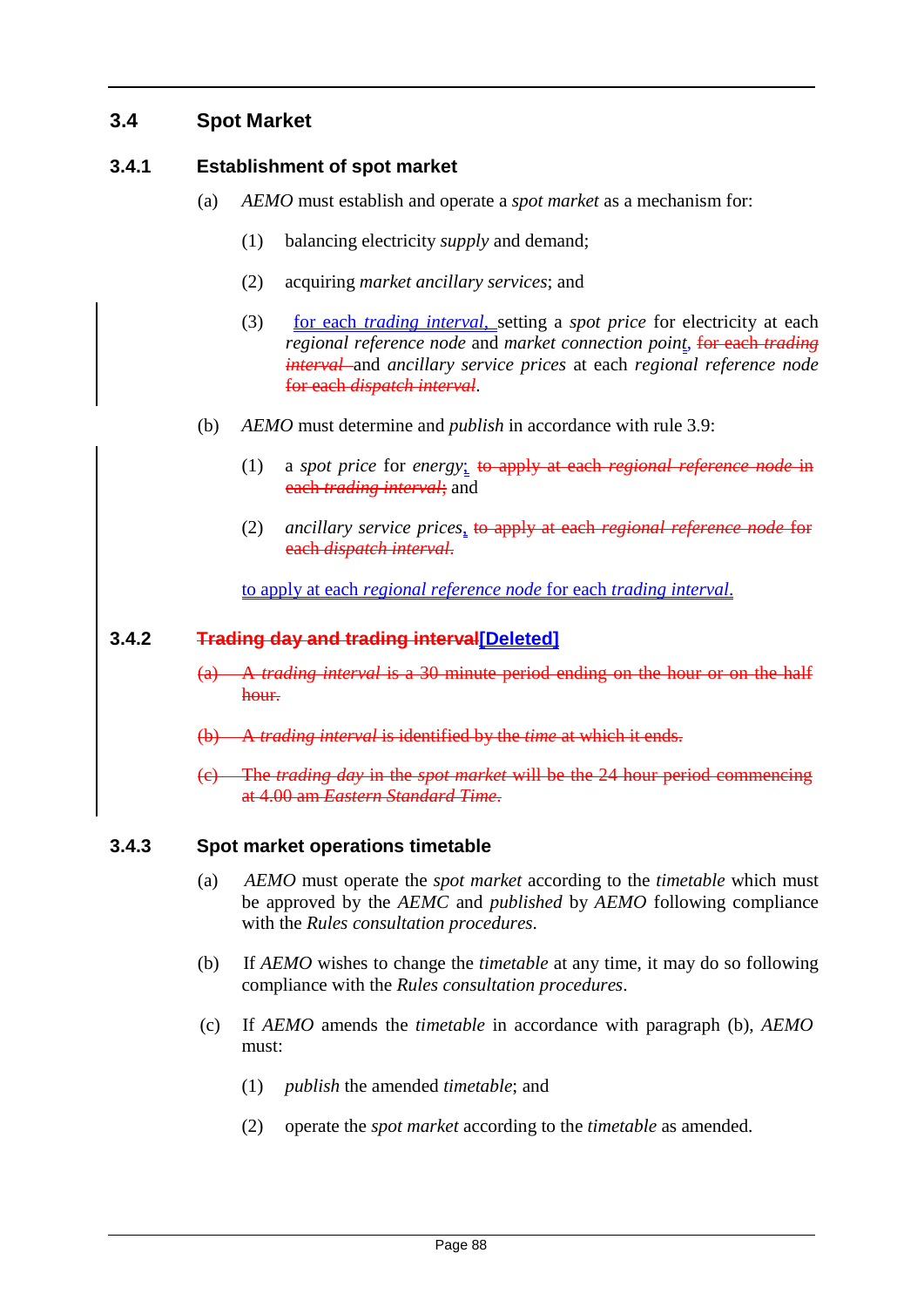- (i) any projected *violations* of *power system security*;
- (ii) any projected failure to meet the *reliability standard* as assessed in accordance with the *reliability standard implementation guidelines*;

#### (iii) **[Deleted]**

- (iv) forecast *interconnector* transfer capabilities and the discrepancy between forecast *interconnector* transfer capabilities and the forecast capacity of the relevant *interconnector* in the absence of *outages* on the relevant *interconnector* only; and
- (v) when and where *network constraints* may become binding on the *dispatch* of *generation* or *load*.
- (g) *AEMO* must publish the procedure it uses for preparation of the *medium term PASA*.

#### **3.7.3 Sh rt term PASA o**

- (a) The *short term PASA* must be *published* at least daily by *AEMO* in accordance with the *timetable*.
- (b) The *short term PASA* covers the period of six *trading days* starting from the end of the *trading day* covered by the most recently *published pre-dispatch schedule* with a *trading interval30-minute period* resolution.
- (c) *AEMO* may *publish* additional updated versions of the *short term PASA* in the event of *changes* which, in the judgement of *AEMO*, are materially significant.
- (d) The following *short term PASA inputs* are to be prepared by *AEMO*:
	- (1) forecast *load* information for each *region* which is to include:
		- (i) the 10% probability of exceedence half-hourly *load* and most probable half hourly *load* on the basis of past trends, day type, and special events; and
		- (ii) all *scheduled load* and other *load* except for pumped storage *loads*,

which must subsequently be adjusted in accordance with *dispatch bids* for *scheduled load*;

- (2) **[Deleted]**
- (3) forecast *network constraints* known to *AEMO* at the time; and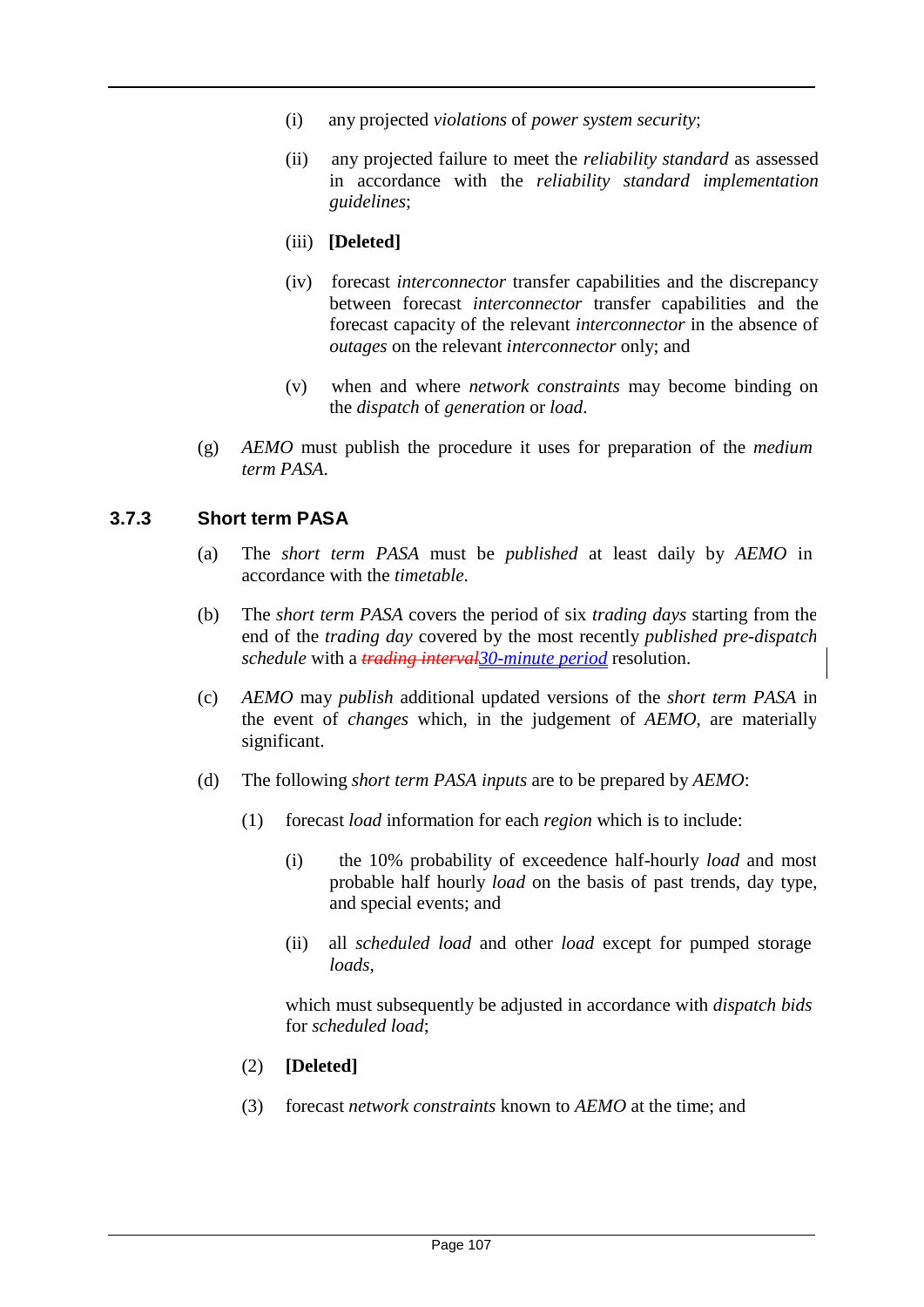- (4) an *unconstrained intermittent generation forecast* for each *semi-scheduled generating unit* for each *trading interval30-minute period*.
- (e) The following *short term PASA inputs* must be submitted by each relevant *Scheduled Generator* and *Market Participant* in accordance with the *timetable* and must represent the *Scheduled Generator's* or *Market Participant's* current intentions and best estimates:
	- (1) *available capacity* of each *scheduled generating unit*, *scheduled load*  or *scheduled network service* for each *30-minute periodtrading interval* under expected *market* conditions;
	- (2) *PASA availability* of each *scheduled generating unit*, *scheduled load*  or *scheduled network service* for each *30-minute periodtrading interval*; and
	- (3) [**Deleted**]
	- (4) projected daily *energy* availability for *energy constrained scheduled generating units* and *energy constrained scheduled loads*.

#### **Note**

This clause is classified as a civil penalty provision under the National Electricity (South Australia) Regulations. (See clause 6(1) and Schedule 1 of the National Electricity (South Australia) Regulations.)

- (f) If *AEMO* considers it reasonably necessary for adequate *power system*  operation and the maintenance of *power system security* and reliability of *supply*, *Registered Participants* who may otherwise be exempted from providing inputs for the *PASA* process must do so to the extent specified by *AEMO*.
- (g) *Network Service Providers* must provide to *AEMO* an outline of planned *network outages* in accordance with the *timetable* and provide to *AEMO* any other information on planned *network outages* that is reasonably requested by *AEMO* to assist *AEMO* to meet its obligations under clause 3.7.3(h)(5).

#### **Note**

This clause is classified as a civil penalty provision under the National Electricity (South Australia) Regulations. (See clause 6(1) and Schedule 1 of the National Electricity (South Australia) Regulations.)

- (h) *AEMO* must prepare and *publish* the following information for each *trading interval30-minute period* (unless otherwise specified in subparagraphs (1) to (5)) in the period covered by the *short term PASA* in accordance with clause 3.13.4(c):
	- (1) forecasts of the most probable *load* (excluding the relevant aggregated MW allowance referred to in subparagraph (4B)) plus *reserve*  requirement (as determined under clause 3.7.3(d)(2)), adjusted to make allowance for *scheduled load*, for each *region*;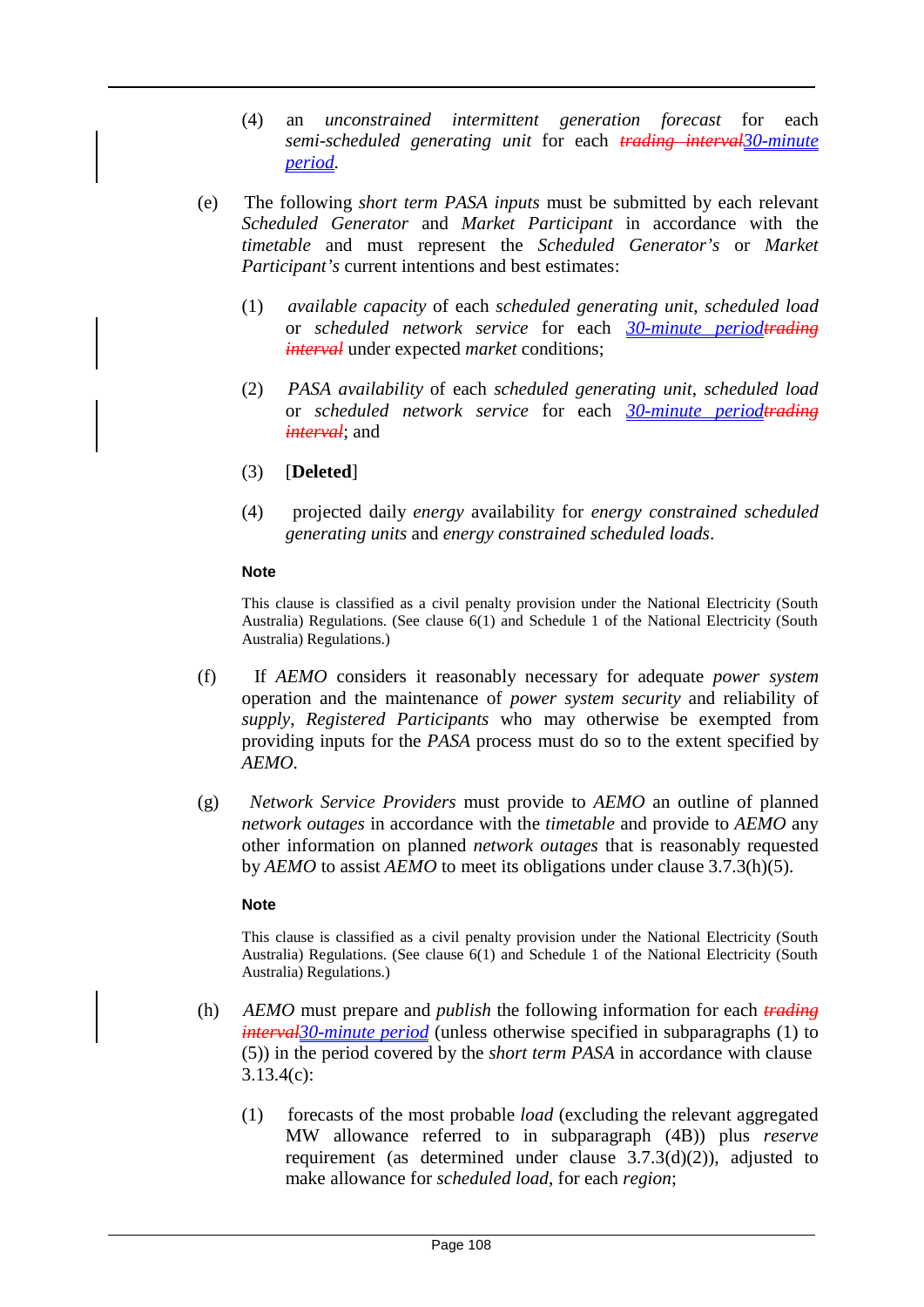- (2) forecasts of *load* (excluding the relevant aggregated MW allowance referred to in subparagraph (4B)) for each *region* with 10% and 90% probability of exceedence;
- (3) forecasts of the most probable *energy* (excluding the relevant aggregated MW allowance referred to in subparagraph (4B)) for each *region* and *trading day*;
- (4) aggregate *generating unit* availability (excluding the relevant aggregated MW allowance referred to in subparagraph (4B)) for each *region*;
- (4AA) aggregate capacity (excluding the relevant aggregated MW allowance referred to in subparagraph (4B)) for each *region*, after allowing for the impact of *network constraints*, that can be *generated*  continuously, calculated by adding the following categories:
	- (i) the *available capacity* of *scheduled generating units* that are able to operate at the availability as notified to AEMO under paragraph (e)(1); and
	- (ii) the forecast *generation* of *semi-scheduled generating units* as provided by the *unconstrained intermittent generation forecasts*;
- (4AB) aggregate capacity (excluding the relevant aggregated MW allowance referred to in subparagraph (4B)) for each *region*, after allowing for the impact of *network constraints*, that cannot be *generated* continuously at the *available capacity* referred to in subparagraph (4AA)(i) due to specified daily *energy constraints*; and
- (4A) aggregate *generating unit PASA availability* (excluding the relevant aggregated MW allowance referred to in subparagraph (4B)) for each *region*;
- (4B) the aggregated MW allowance (if any) to be made by *AEMO* for generation from *non-scheduled generating systems* in each forecast:
	- (i) of the most probable *load* referred to in clause 3.7.3(h)(1); and
	- (ii) referred to in clauses  $3.7.3(h)(2)$ ,  $(3)$ ,  $(4)$ ,  $(4A)$ ,  $(4AA)$  and (4AB);
- (4C) in respect of each forecast:
	- (i) of the most probable *load* referred to in clause 3.7.3(h)(1);
	- (ii) referred to in clauses  $3.7.3(h)(2)$ ,  $(3)$ ,  $(4)$ ,  $(4A)$ ,  $(4AA)$  and (4AB),

a value that is the sum of that forecast and the relevant aggregated MW allowance (if any) referred to in clause 3.7.3(4B); and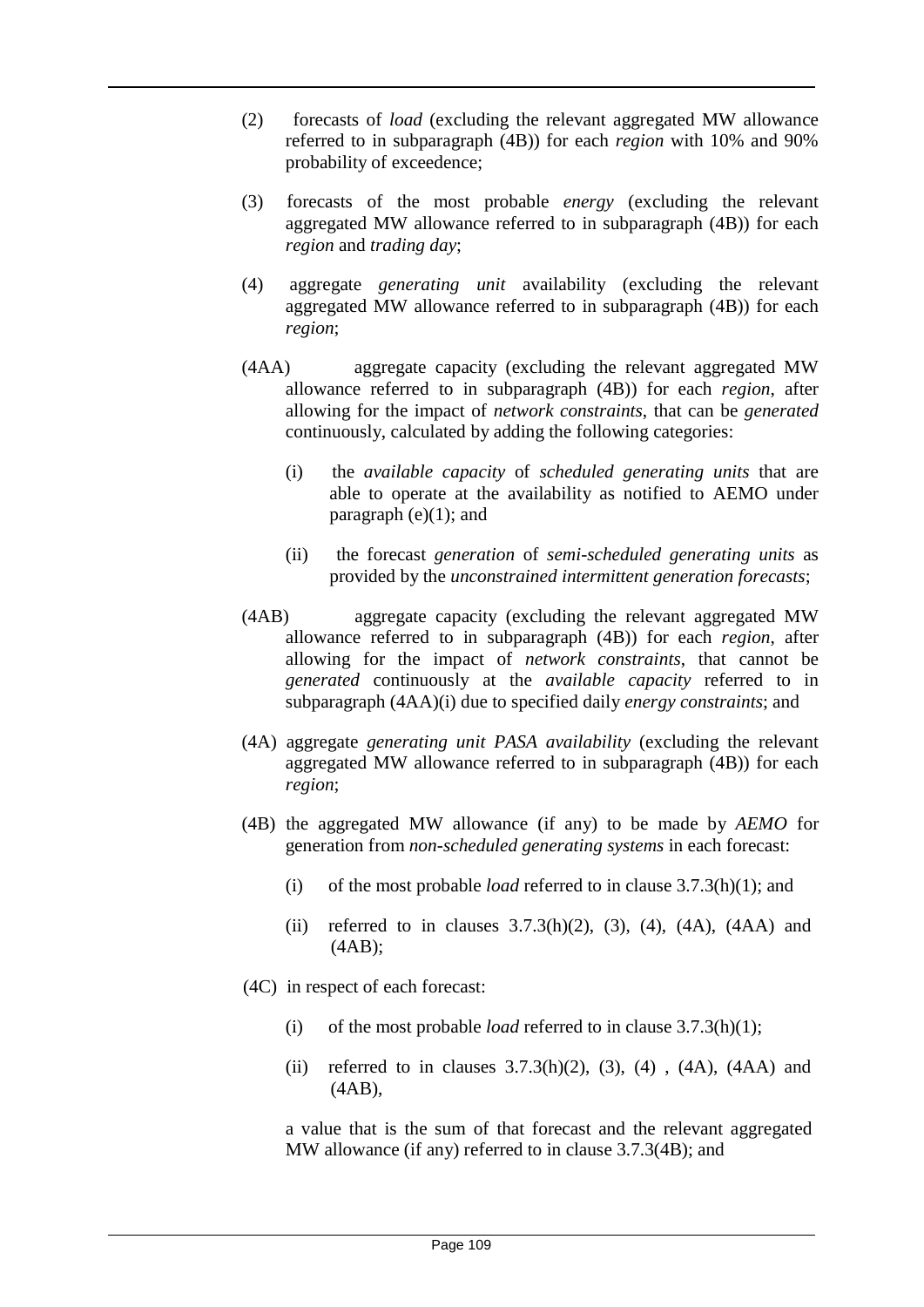(i) There must be demand side participation information guidelines in place at all times after the first demand side participation information guidelines are published by *AEMO* under these *Rules*.

# **3.8 Central Dispatch and Spot Market Operation**

# **3.8.1 Central Dispatch**

- (a) *AEMO* must operate a *central dispatch* process to *dispatch scheduled generating units*, *semi-scheduled generating units*, *scheduled loads*, *scheduled network services* and *market ancillary services* in order to balance *power system supply* and demand, using its reasonable endeavours to maintain *power system security* in accordance with Chapter 4 and to maximise the value of *spot market* trading on the basis of *dispatch offers*  and *dispatch bids*.
- (b) The *central dispatch* process should aim to maximise the value of *spot market* trading i.e. to maximise the value of *dispatched load* based on *dispatch bids* less the combined cost of *dispatched generation* based on *generation dispatch offers*, *dispatched network services* based on *network dispatch offers*, and *dispatched market ancillary services* based on *market ancillary service offers* subject to:
	- (1) *dispatch offers*, *dispatch bids* and *market ancillary service offers*;
	- (2) *constraints*:
		- (i) due to availability and *commitment*; or
		- (ii) in the case of *semi-scheduling generating units*, identified by the *unconstrained intermittent generation forecast*;
	- (3) *non-scheduled load* requirements in each *region*;
	- (4) *power system security* requirements determined as described in Chapter 4 and the *power system security standards*;
	- (5) *network constraints*;
	- (6) *intra-regional losses* and *inter-regional losses*;
	- (7) *constraints* consistent with *dispatch bid* and *dispatch offer* data;
	- (8) current levels of *dispatched generation*, *load* and *market network services*;
	- (9) *constraints* imposed by *ancillary services* requirements;
	- (10) arrangements designed to ensure pro-rata loading of tied *dispatch bid* and *dispatch offer* data;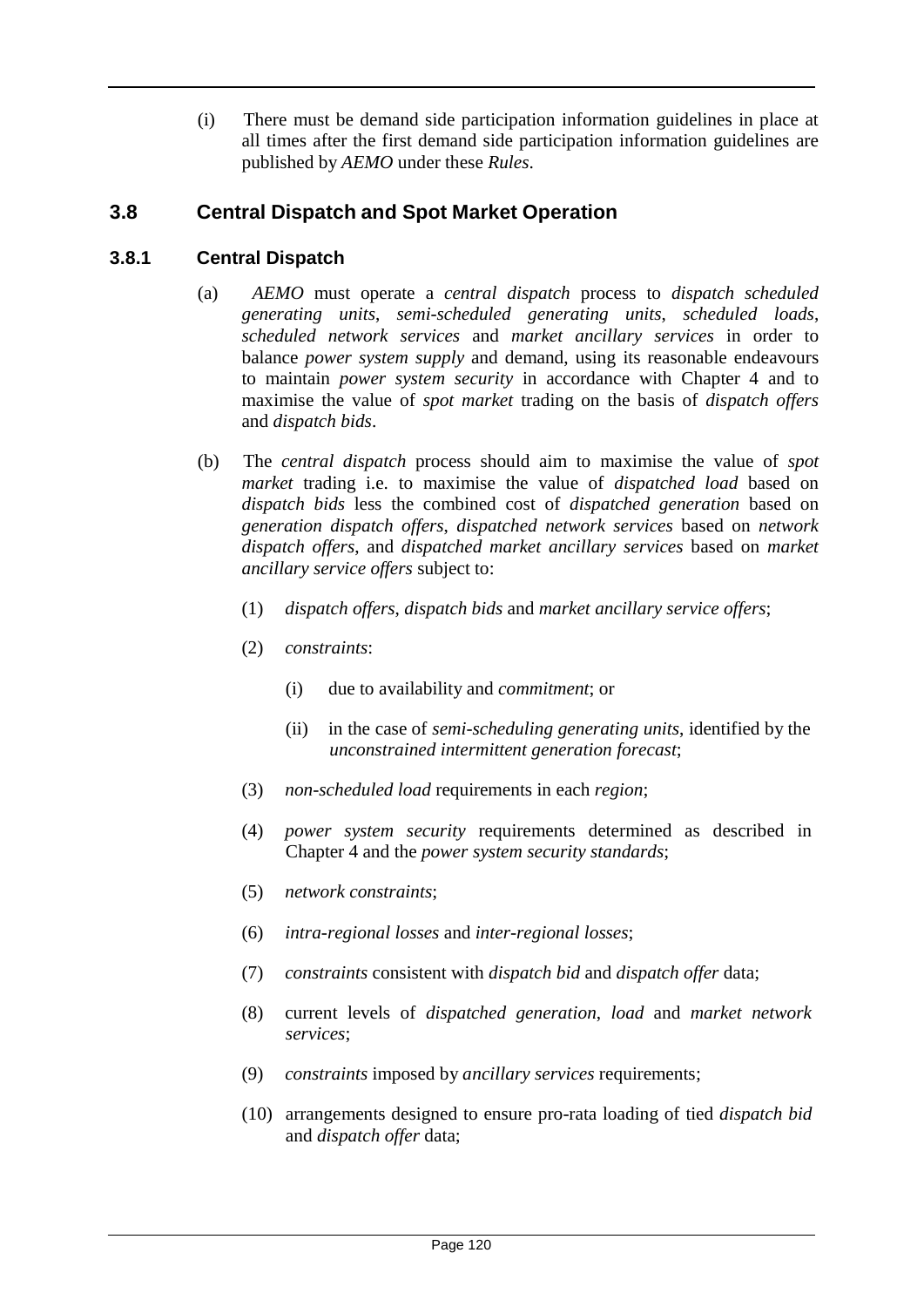- (11) ensuring that as far as reasonably practical, in relation to a *AEMO intervention event*:
	- (A) the number of *Affected Participants*; and
	- (B) the effect on *interconnector* flows,

is minimised; and

- (12) the management of negative *settlements residue*, in accordance with clause 3.8.10 and any guidelines issued by *AEMO* under clause  $3.8.10(c)$ .
- (c) *AEMO* must establish procedures to allow relaxation of *power system constraints* listed in clause 3.8.1(b) in order to resolve infeasible *dispatch*  solutions, subject to the following principles:
	- (1) the procedures are developed in consultation with *Registered Participants* to achieve a reasonable *dispatch* outcome while maintaining consistency with *AEMO's* obligations to maintain *power system security* and the pricing principles listed in clause 3.9.1; and
	- (2) *AEMO* must report to *Registered Participants* any events requiring the relaxation of these *constraints*.
- (d) *AEMO* must develop and *publish* a *dispatch algorithm* to be used by *AEMO*  for the purpose of *central dispatch* and pricing in accordance with rules 3.8 and 3.9.
- (e) *AEMO* must use the *dispatch algorithm* to determine the *loading level* in MW for each *scheduled generating unit*, *semi-scheduled generating unit*, *scheduled network service* or *scheduled load* in each *dispatch intervaltrading interval* in accordance with the principles set out in clause 3.8.1(b).
- (e1) *AEMO* must use the *dispatch algorithm* to determine the quantity of each *market ancillary service* which will be *enabled* for each *ancillary service generating unit* or *ancillary service load*.
- (e2) When *AEMO* determines the quantity of each *market ancillary service* which will be *enabled*, *AEMO* must determine:
	- (1) the required quantity of each *market ancillary service* that may be sourced from any *region* (referred to as the *global market ancillary service requirement*); and
	- (2) any required quantity of such *market ancillary service* which must only be sourced from one or more nominated *regions* (referred to as a *local market ancillary service requirement*).
- (f) *AEMO* may investigate from time to time: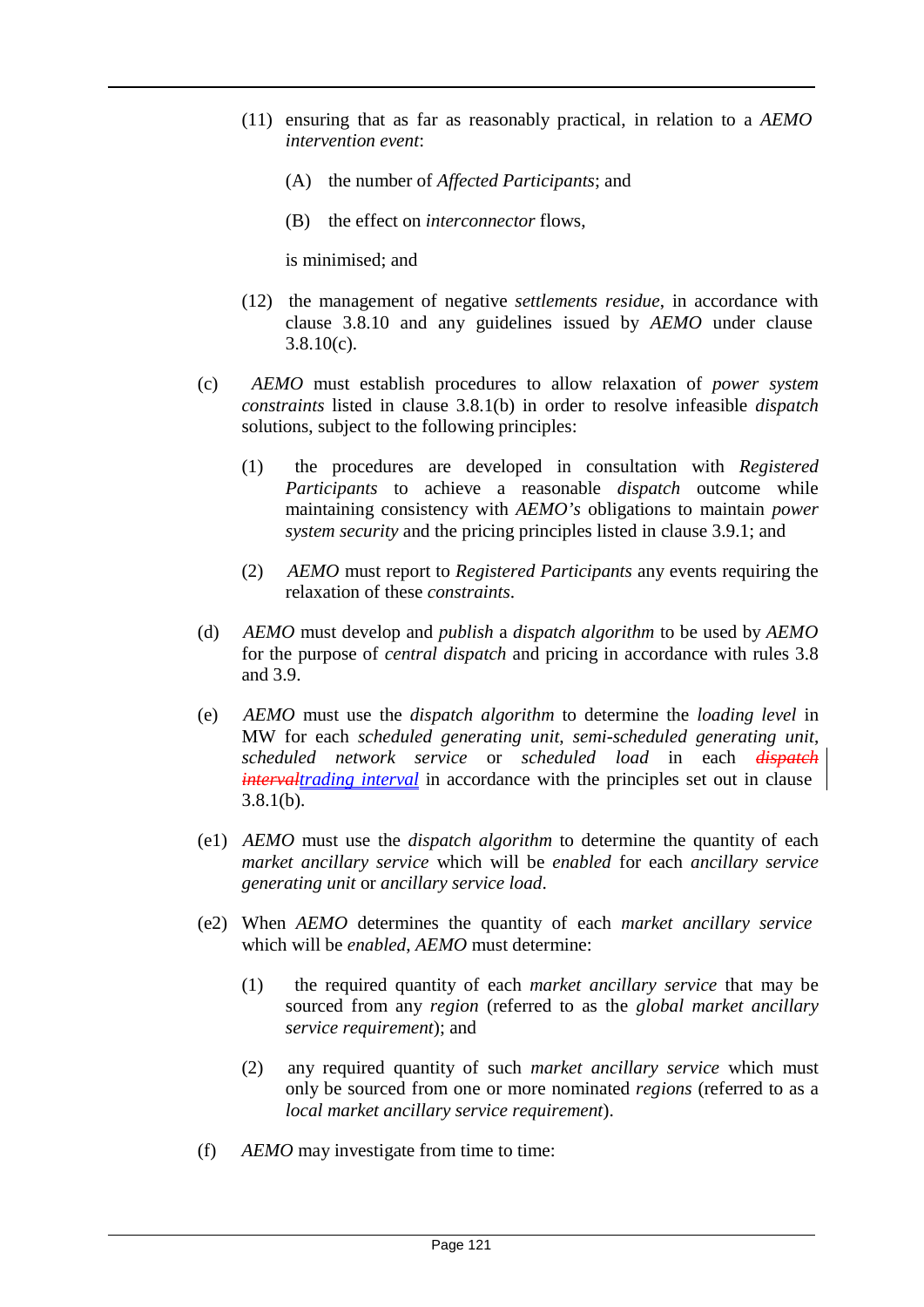- (i) Clauses 3.8.3A(b), 3.8.3A(c) and 3.8.3A(e) do not apply to a *Scheduled Generator*, *Semi-Scheduled Generator* or *Market Participant* to which this clause 3.8.3A applies if:
	- (1) it has provided a *maximum ramp rate* in accordance with clause 3.13.3(b) which is less than that specified in clause 3.8.3A(b)(1); and
	- (2) it has notified *AEMO* of this in accordance with clause 3.8.3A(h).
- (i) In addition to the obligations in clause  $3.8.3A(d)$ , if clause  $3.8.3A(i)$  applies, the *Scheduled Generator*, *Semi-Scheduled Generator* or *Market Participant*  must only provide *ramp rates* that are, at most, the *maximum ramp rate* for the relevant *generating unit*, *scheduled load* or *scheduled network service* in accordance with clause 3.13.3(b).

#### **Note**

This clause is classified as a civil penalty provision under the National Electricity (South Australia) Regulations. (See clause 6(1) and Schedule 1 of the National Electricity (South Australia) Regulations.)

#### **3.8.4 Notification of scheduled capacity**

All *Scheduled Generators* and *Market Participants* with *scheduled generating units*, *scheduled network services* and/or *scheduled loads* must inform *AEMO* of their available capacity as follows in accordance with the *timetable*:

(a) *Scheduled Generators* and *Market Participants* must notify *AEMO* of the available capacity of each *scheduled generating unit*, *scheduled network service* and/or *scheduled load* for each *trading interval* of the *trading day*;

#### **Note**

This clause is classified as a civil penalty provision under the National Electricity (South Australia) Regulations. (See clause 6(1) and Schedule 1 of the National Electricity (South Australia) Regulations.)

(b) subsequent *changes* may only be made to the information provided under clause 3.8.4(c), (d) and (e) in accordance with clause 3.8.22;

#### **Note**

This clause is classified as a civil penalty provision under the National Electricity (South Australia) Regulations. (See clause 6(1) and Schedule 1 of the National Electricity (South Australia) Regulations.)

- (c) for *Scheduled Generators*, two *days* ahead of each *trading day*:
	- (1) a MW capacity profile that specifies the MW available for each of the 48 288 *trading intervals* in the *trading day*;
	- (2) estimated *commitment* or *decommitment* times;
	- (3) daily *energy* availability for *energy constrained generating units*; and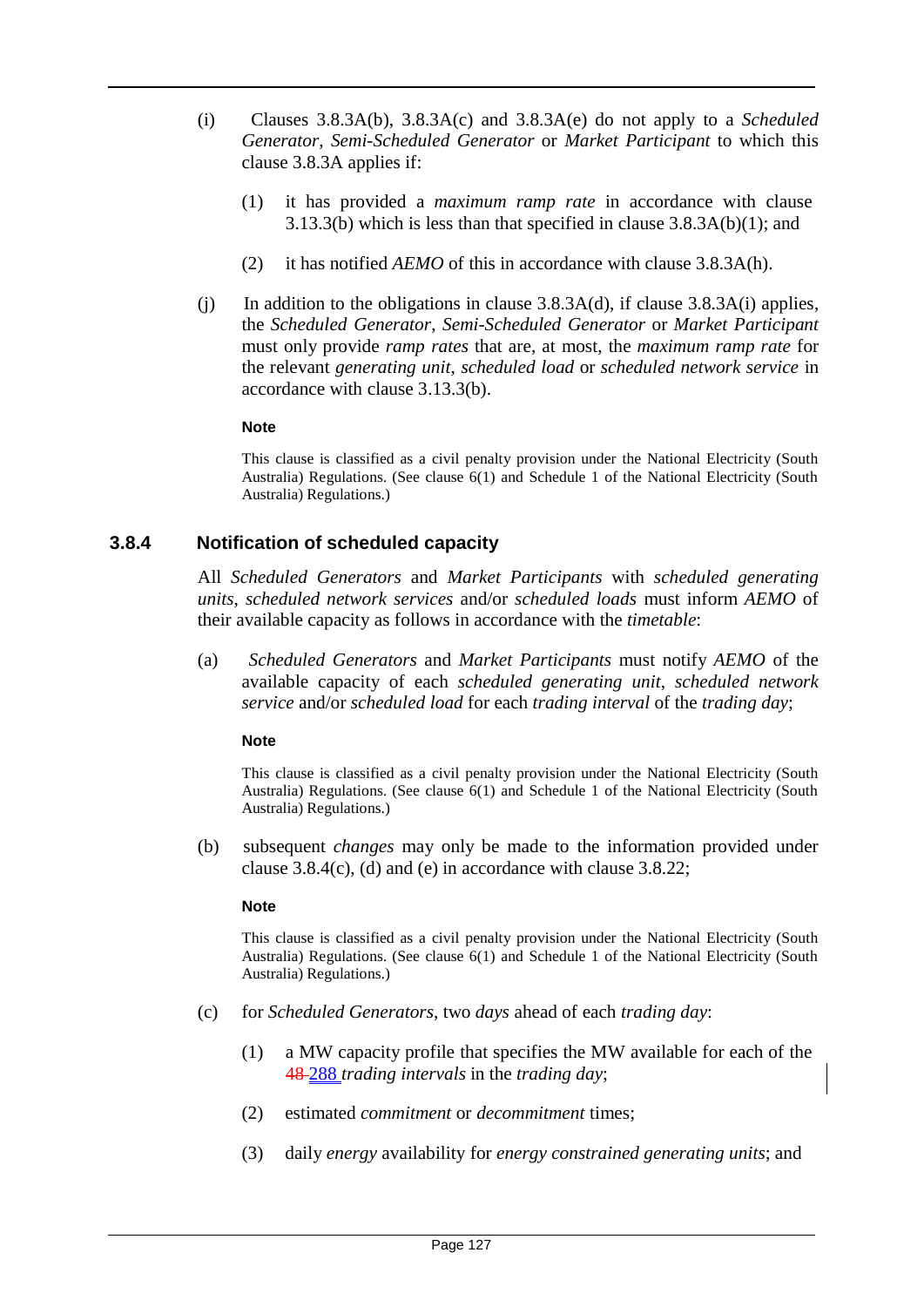(4) an up *ramp rate* and a down *ramp rate*;

#### **Note**

This clause is classified as a civil penalty provision under the National Electricity (South Australia) Regulations. (See clause 6(1) and Schedule 1 of the National Electricity (South Australia) Regulations.)

- (d) for *scheduled loads*, two *days* ahead of each *trading day*:
	- (1) a MW capacity profile that specifies the MW available for *dispatch* for each of the 48288 *trading intervals* in the *trading day*;
	- (2) daily *energy* availability for *energy constrained scheduled load*; and
	- (3) an up *ramp rate* and a down *ramp rate*;

#### **Note**

This clause is classified as a civil penalty provision under the National Electricity (South Australia) Regulations. (See clause 6(1) and Schedule 1 of the National Electricity (South Australia) Regulations.)

- (e) for *scheduled network services*, two *days* ahead of each *trading day*:
	- (1) a MW capacity profile that specifies the *power transfer capability* in each direction available for each of the 48288 *trading intervals* in the *trading day*; and
	- (2) an up *ramp rate* and a down *ramp rate*.

#### **Note**

This clause is classified as a civil penalty provision under the National Electricity (South Australia) Regulations. (See clause 6(1) and Schedule 1 of the National Electricity (South Australia) Regulations.)

#### **3.8.5 Submission timing**

- (a) To be valid for inclusion in the *central dispatch* process, a *dispatch bid* or *dispatch offer* or *market ancillary service offer* must be submitted according to the *timetable*.
- (b) Subject to clause 3.8.22, changes to the:
	- (1) MW quantities in the *dispatch bids*;
	- (2) MW quantities and *off-loading prices* in the *generation dispatch offers*; and
	- (3) MW quantities in the *network dispatch offers*,

may be made after the relevant deadline in the *timetable*.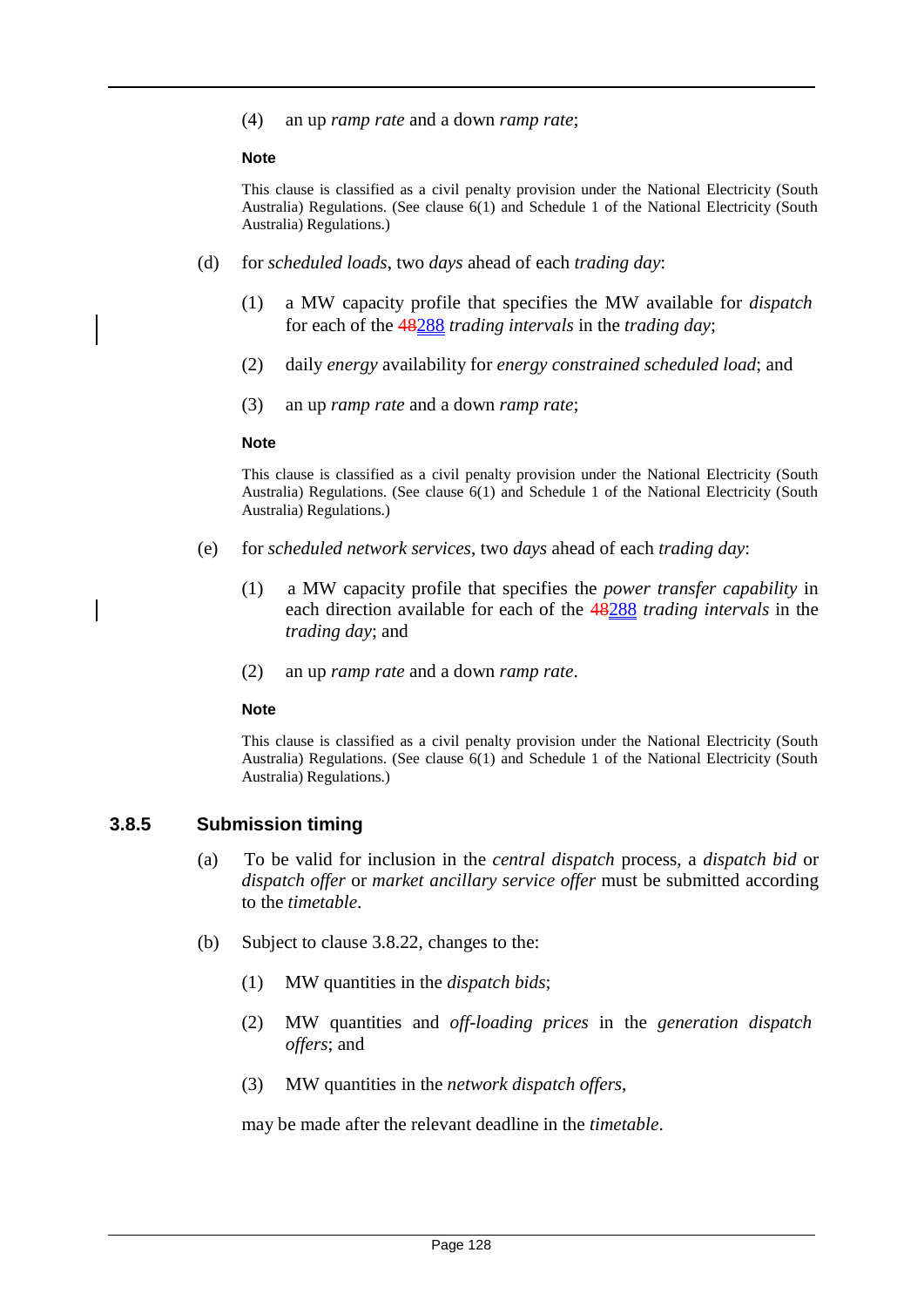(c) The submission of *dispatch bids*, *dispatch offers* and *market ancillary service offers* to *AEMO* must be made using the *electronic communication system* unless otherwise approved by *AEMO*.

# **3.8.6 Generating unit offers for dispatch**

#### **Scheduled Generator**

- (a) A *Scheduled Generator's dispatch offer* must:
	- (1) contain its intended *self-dispatch level* for each *trading interval*, and may contain up to 10 *price bands* which may be for:
		- (i) possible *dispatch* above the intended *self-dispatch level*; or
		- (ii) possible *off-loading* below the intended *self-dispatch level*,

by *dispatch instruction*;

- (2) specify for each of the 48 288 *trading intervals* in the *trading day*:
	- (i) a MW capacity for the intended *self-dispatch level*;
	- (ii) an incremental MW amount for each *price band* specified in the *dispatch offer*; and
	- (iii) an up *ramp rate* and a down *ramp rate*;
- (3) where the offer specifies a *self-dispatch level* of more than zero, specify at least one *price band* for *off-loading* below the intended *self-dispatch level* and the total MW quantity in *price bands* specified for *off-loading* in each *trading interval* must equal the MW quantity of the *self-dispatch level* for that *trading interval* to enable possible *off-loading* to a zero *dispatch* level; and
- (4) specify a *loading price* or an *off-loading price* for each *price band*  specified in the *dispatch offer*, in dollars and whole cents per MWh, and this price is to apply to the *price band* throughout the *trading day*.
- (b) A *Scheduled Generator's dispatch offer* may specify the daily *energy* available for *energy constrained scheduled generating units*.
- (c) A *Scheduled Generator's loading prices* offered must be equal to or greater than \$0/MWh and may not exceed the product of the *market price cap*  multiplied by the relevant *intra-regional loss factor* at the *Scheduled Generator's transmission network connection point* for the *scheduled generating unit*.
- (d) A *loading price* of a *Scheduled Generator* specified for a *price band* is to be interpreted as the minimum price at which up to the specified MW increment is to be loaded in the *central dispatch* process.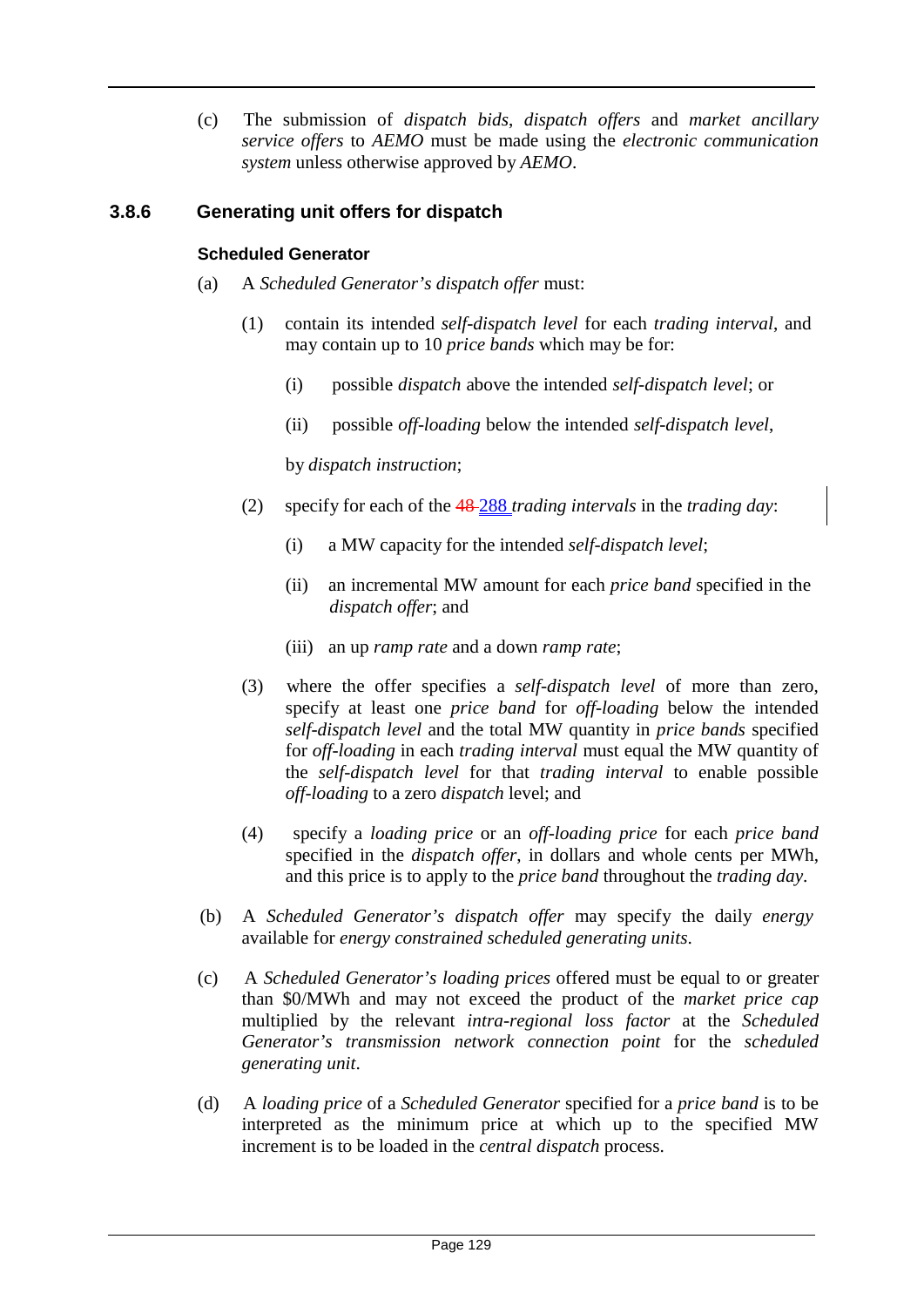- (e) A *Scheduled Generator's off-loading prices* must be less than \$0/MWh, that is, negative in sign and may not be less than the product of the *market floor price* multiplied by the relevant *intra-regional loss factor* at the *Scheduled Generator's transmission network connection point* for the *scheduled generating unit*.
- (f) An *off-loading price* of a *Scheduled Generator* specified for a *price band* is to be interpreted as the maximum price payable to *AEMO* by the *Scheduled Generator* in respect of the *generating unit's sent out generation* with the *generating unit's* output reduced below its specified *self-dispatch level* in the *central dispatch* process by an amount less than the specified MW increment.

#### **Semi-Scheduled Generator**

- (g) A *Semi-Scheduled Generator's dispatch offer* may contain up to 10 *price bands* and must specify for each of the 48 288 *trading intervals* in the *trading day*:
	- (1) an incremental MW amount for each *price band* specified in the *dispatch offer*; and
	- (2) an up *ramp rate* and a down *ramp rate*.

#### **Semi-Scheduled and Scheduled Generators**

- (h) A *dispatch offer* of a *Semi-Scheduled Generator* or *Scheduled Generator* must meet the following requirements:
	- (1) the MW quantities specified are to apply at the terminals of the *semi-scheduled generating unit* or *scheduled generating unit* or, with *AEMO's* agreement, at any other point in the relevant *Generator's*  electrical installation or on the *network*;
	- (2) prices specified for each *price band* specified in the *dispatch offer* must increase monotonically with an increase in available MWs;
	- (3) prices specified are to apply at the *connection point* of the *semi-scheduled generating unit* or the *scheduled generating unit* (as the case may be) and for the purposes of *central dispatch* shall be referred to the *regional reference node* to which that *connection point*  is assigned as follows:

 $RP = DOP \div LF$ 

where

RP is the price specified in the *dispatch offer* when referred to the appropriate *regional reference node* and must not be greater than the *market price cap* or less than the *market floor price*;

DOP is the price as specified in the *dispatch offer*; and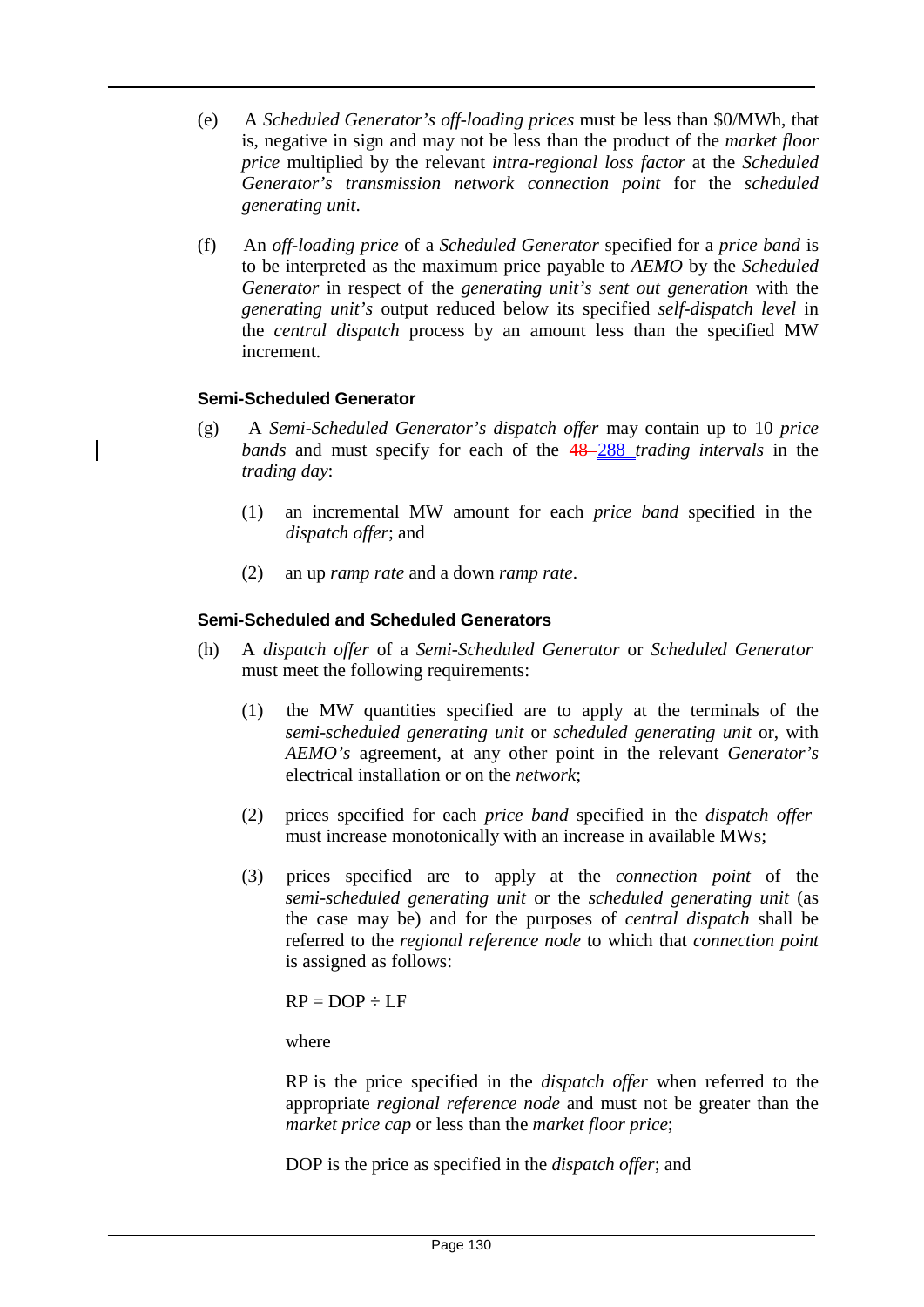LF where the *connection point*:

- (i) is a *transmission network connection point*, is the relevant *intra-regional loss factor* at that *connection point*; or
- (ii) is a *distribution network connection point*, is the product of the *distribution loss factor* at that *connection point* multiplied by the relevant *intra-regional loss factor* at the *transmission network connection point* to which it is assigned; and
- (4) the MW quantity specified in each *price band* in each *trading interval* must be specified in whole MW.

#### **Note**

Where two *intra-regional loss factors* are determined for a *transmission network connection point*  under clause 3.6.2(b)(2), *AEMO* will determine the relevant *intra-regional loss factor* for use under this clause in accordance with the procedure determined under clause 3.6.2(d1).

#### **3.8.6A Scheduled network service offers for dispatch**

The following requirements apply to a *network dispatch offer* to provide *scheduled network services*:

- (a) the *network dispatch offer* may contain up to a maximum of ten *price bands* for each direction of power flow for the *scheduled network service*;
- (b) the *network* dispatch offer must specify for each of the  $48-288$  *trading intervals* in the *trading day*:
	- (1) an incremental power delivery range for each *price band* specified in the *network dispatch offer*; and
	- (2) an up *ramp rate* and a down *ramp rate*;
- (c) the *network dispatch offer* must specify a price for each *price band* in dollars and whole cents per MWh and this price is to apply to the *price band*  throughout the *trading day*;
- (d) within the set of *price bands* applying to a particular direction of power flow, prices specified for each *price band* specified in the *network dispatch offer* must increase monotonically with an increase in available MWs;
- (e) if negative prices are employed, the absolute value of the most negative price in one direction cannot exceed the price for the first *price band* in the opposite direction, after adjustment for losses;
- (f) the price specified in a *price band* for power transfer from the *scheduled network service's connection point* A to *connection point* B is to be interpreted in the *central dispatch* process as meaning that the *Scheduled Network Service Provider* is willing to deliver an increment of power to *connection point* B, within the power delivery range of the power band, provided that the net revenue which is expected to be derived from that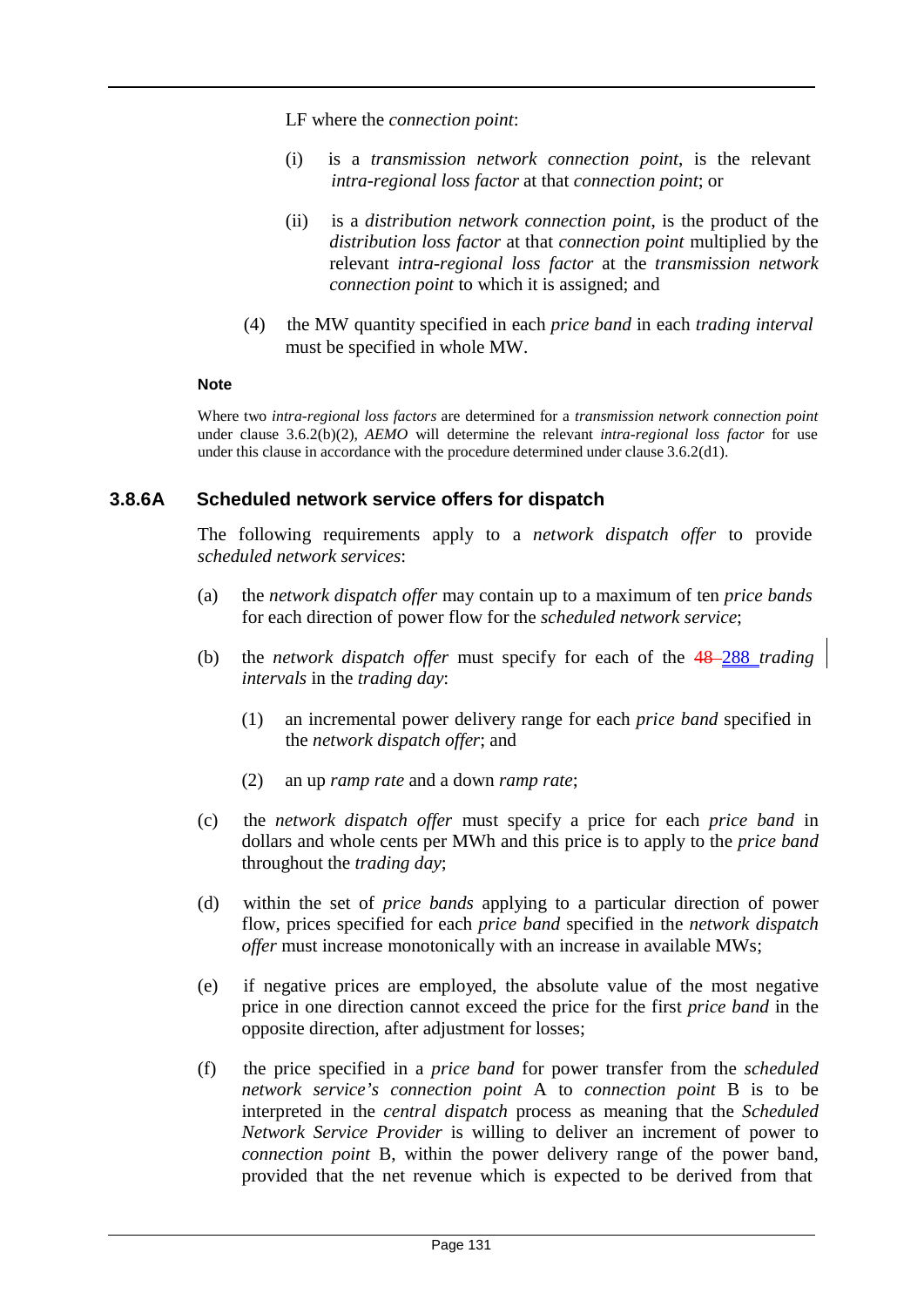#### **Note**

Where two *intra-regional loss factors* are determined for a *transmission network connection point*  under clause 3.6.2(b)(2), *AEMO* will determine the relevant *intra-regional loss factor* for use under this clause in accordance with the procedure determined under clause 3.6.2(d1).

#### **3.8.7 Bids for scheduled load**

The following requirements apply to a *dispatch bid* for *scheduled loads*:

- (a) the *dispatch bid* must specify whether the *scheduled load* is to be considered as *normally on* or *normally off*;
- (b) the *dispatch bid* may contain up to a maximum of ten *price bands*;
- (c) the *dispatch bid* must specify for each of the 48 288 *trading intervals* in the *trading day*:
- (1) an incremental MW amount for each *price band* specified in the *dispatch bid*; and
- (2) an up *ramp rate* and a down *ramp rate*;
- (d) the *dispatch bid* must specify a price for each *price band* in dollars and whole cents per MWh and this price is to apply to the *price band* throughout the *trading day*;
- (e) prices specified for each *price band* specified in the *dispatch bid* must increase monotonically with an increase in available MWs;
- (f) prices specified are to apply at the *scheduled load's connection point* and for the purposes of *central dispatch* shall be referred to the *regional reference node* to which that *connection point* is assigned as follows:

 $RP = DOP \div LF$ 

where

RP is the price specified in the *dispatch bid* when referred to the appropriate *regional reference node*;

DOP is the price as specified in the *dispatch bid*; and

LF where the *scheduled load's connection point* is a *transmission network connection point*, is the relevant *intra-regional loss factor* at that *connection point*, or where the *scheduled load's connection point* is a *distribution network connection point*, is the product of the *distribution loss factor* at that *connection point* multiplied by the relevant *intra-regional loss factor* at the *transmission network connection point* to which it is assigned;

(g) MW quantities specified for a *price band* are to apply at the *scheduled load's connection point* or at any other point in the *Market Participant's*  electrical installation or on the *network* as agreed to by *AEMO*;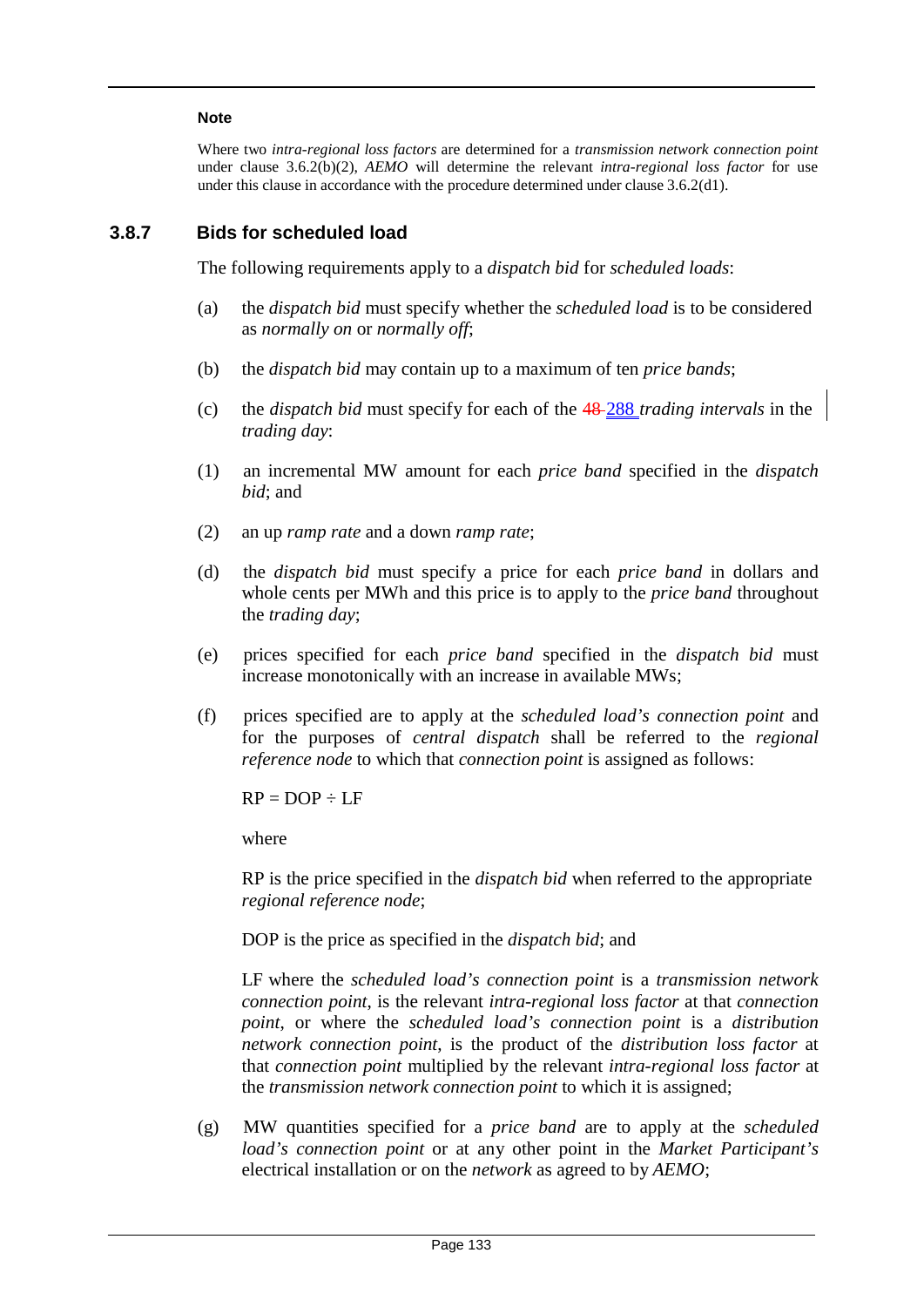- (h) prices specified must be:
	- (1) more than the product of the *market floor price* multiplied by the relevant *intra-regional loss factor* at the *scheduled load's transmission network connection point*; and
	- (2) less than the product of the *market price cap* multiplied by the relevant *intra-regional loss factor* at the *scheduled load's transmission network connection point*;
- (i) for a *scheduled load* specified in the *dispatch bid* as being *normally on*, the price specified for a *price band* is to be interpreted in the *central dispatch*  process as the price at or above which the *scheduled load* will reduce electricity consumed by up to the MW increment specified in that *price band*;
- (j) for a *scheduled load* specified in the *dispatch bid* as being *normally off*, the price specified for a *price band* is to be interpreted in the *central dispatch*  process as the price at or below which the *scheduled load* will increase electricity consumed by up to the MW increment specified in that *price band*;
- (k) the MW capacity quantity specified in each *price band* in each *trading interval* must be specified in whole MW;
- (l) the sum of the MW quantities specified in each *price band* in any *trading interval* must not exceed the maximum capacity of the *scheduled load*; and
- (m) the *dispatch bid* may specify the daily *energy* available for *energy constrained scheduled loads*.

#### **Note**

Where two *intra-regional loss factors* are determined for a *transmission network connection point*  under clause 3.6.2(b)(2), *AEMO* will determine the relevant *intra-regional loss factor* for use under this clause in accordance with the procedure determined under clause 3.6.2(d1).

#### **3.8.7A Market ancillary services offers**

The following requirements apply to all *market ancillary service offers* for each type of *market ancillary service*:

- (a) the *market ancillary service offer* may contain up to 10 *price bands*;
- (b) the *market ancillary service offer* must specify for each of the 48 288 *trading intervals* in the *trading day* an incremental MW amount for each *price band* specified in the *market ancillary service offer*;
- (c) the MW quantities specified are to apply at the nominated *connection point*  or, with *AEMO's* agreement, at any other point in the relevant electrical installation or on the *network;*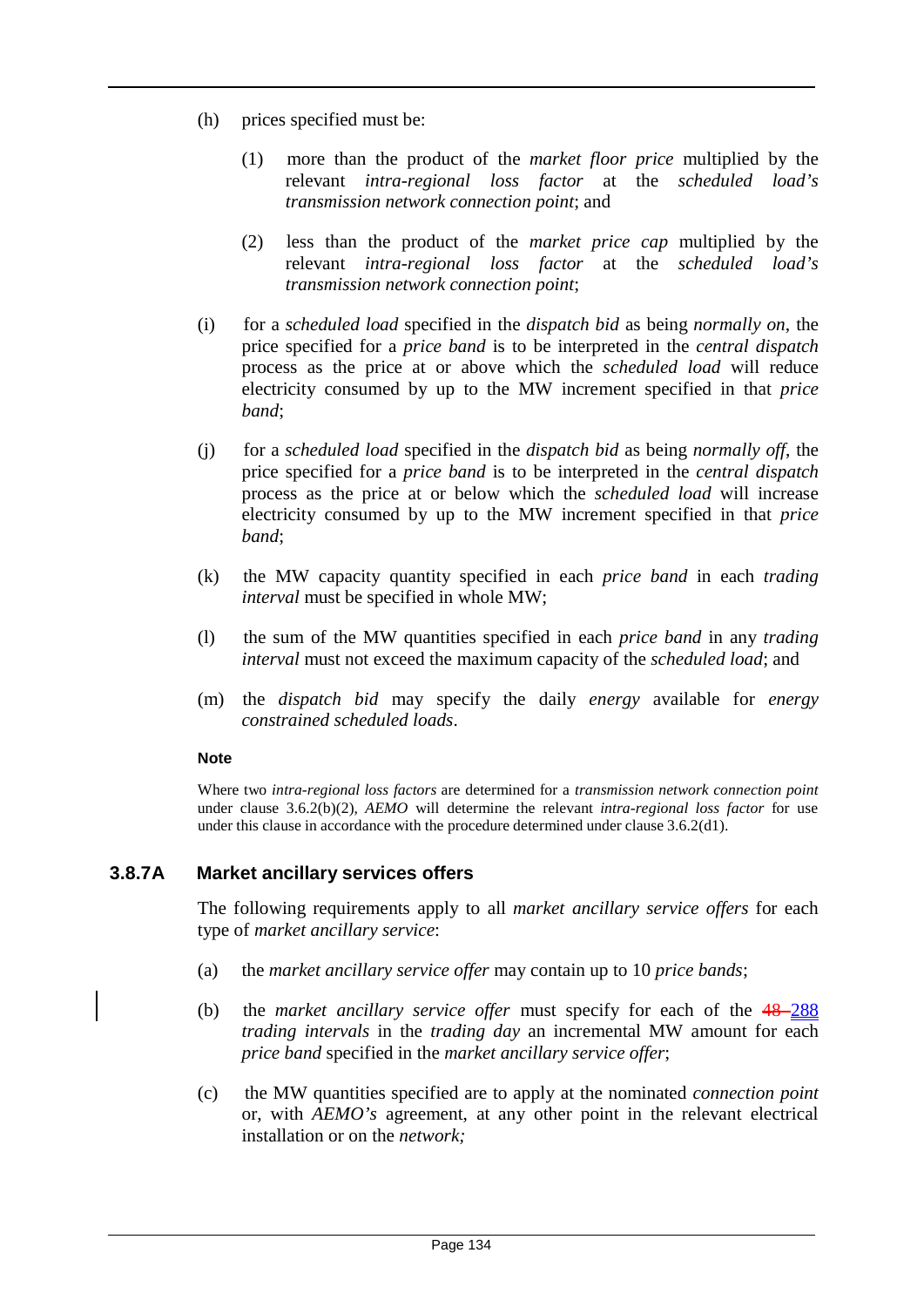- (2) reasonably considers that it can apply an *alternative network constraint formulation* without prejudicing its obligation to operate a *central dispatch* process to *dispatch scheduled generating units*, *semi-scheduled generating units*, *scheduled loads*, *scheduled network services* and *market ancillary services* in order to balance *power system supply* and *power system demand*, consistent with using its reasonable endeavours to maintain *power system security* in accordance with Chapter 4 of the *Rules* and to maximise the value of *spot market* trading on the basis of *dispatch offers* and *dispatch bids*, in accordance with clause 3.8.1(a) and (b).
- (f) *AEMO* must represent *network constraints* as inputs to the *dispatch* process in a form that can be reviewed after the *trading interval* in which they occurred.
- (g) **[Deleted]**

# **3.8.11 Ancillary services constraints**

- (a) *AEMO* must determine the quantity and nature of *ancillary services* which:
	- (1) have been provided or procured in accordance with the *AEMO power system security responsibilities* set out in clause 4.3.1 or are otherwise available;
	- (2) are required to be managed in conjunction with *dispatch*; and
	- (3) may impose constraints on *central dispatch*.
- (a1) For each *dispatch intervaltrading interval AEMO* must impose constraints upon the *dispatch algorithm* to determine the quantity of each *global market ancillary service requirement* and any *local market ancillary service requirements*.

#### **3.8.12 System scheduled reserve constraints**

*AEMO* must use its reasonable endeavours to ensure that the *dispatch* process meets all requirements for *scheduled reserves* as described in Chapter 4.

#### **3.8.13 Notification of constraints**

*AEMO* must *publish* the parameters used in the *dispatch algorithm* for the modelling of *network constraints*, *regulating capability constraints*, *power system reserve constraints* and *ancillary services*.

#### **3.8.14 Dispatch under conditions of supply scarcity**

During times of *supply* scarcity, *AEMO* must use its reasonable endeavours to ensure that the actions set out below occur in the following sequence:

(a) subject to: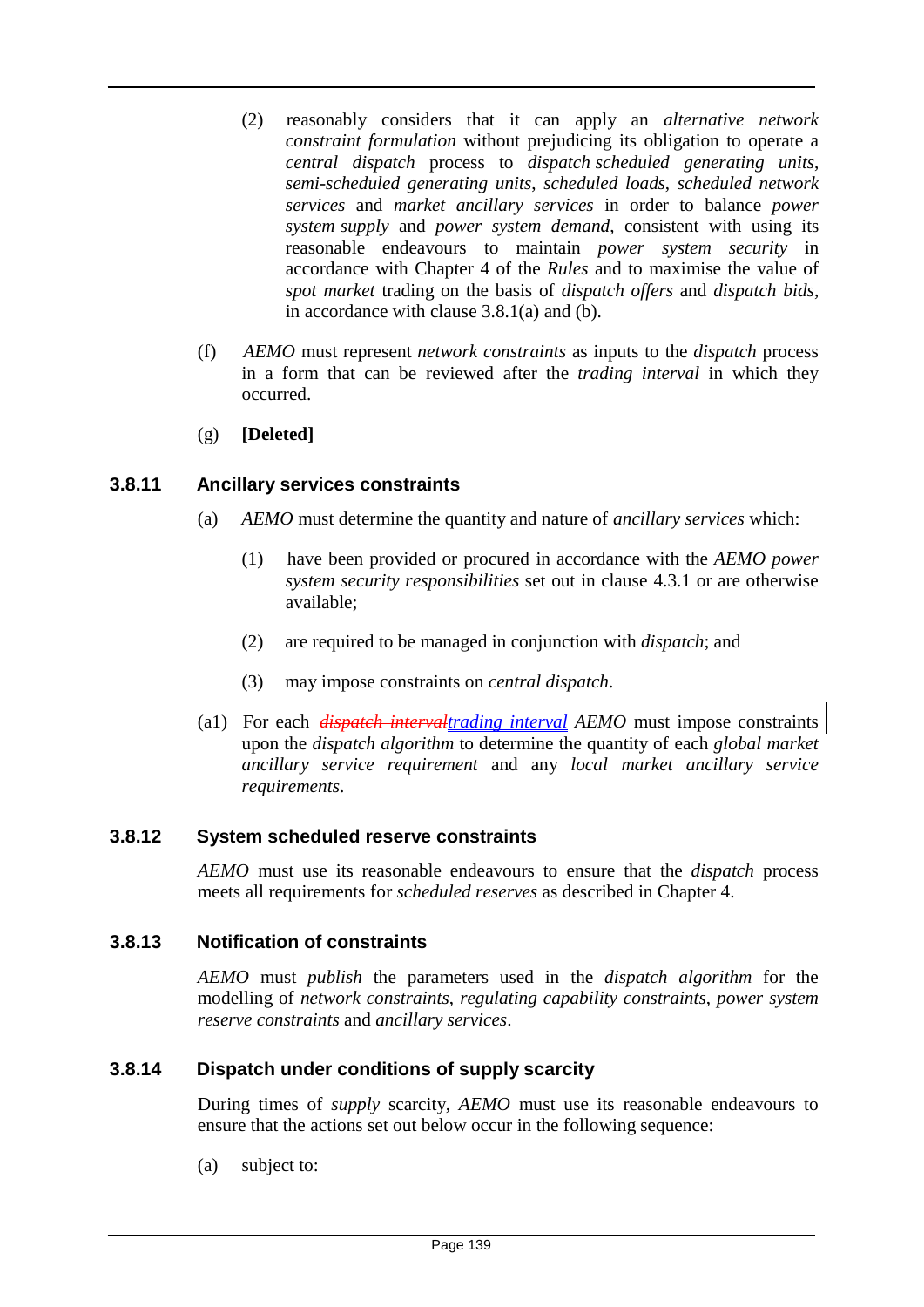(g) *AEMO* must use reasonable endeavours not to issue a *dispatch instruction*  which is inconsistent with a *Scheduled Generator's*, *Semi-Scheduled Generator's* or *Market Participant's dispatch inflexibility profile*.

# **3.8.20 Pre-dispatch schedule**

- (a) Each *day*, in accordance with the *timetable*, *AEMO* must prepare and *publish* a *pre-dispatch schedule* covering each *trading interval* of the period commencing from the next *trading interval* after the current *trading interval*  up to and including the final *trading interval* of the last *trading day* for which all valid *dispatch bids* and *dispatch offers* have been received in accordance with the *timetable* and applied by the *pre-dispatch* process.
- (b) The *pre-dispatch* process is to have a resolution of:

(1) one *30-minute period*; and

(2) one *trading interval*, for the period of 60 minutes from the time that the relevant *pre-dispatch schedule* is *published* by *AEMO*, provided that *AEMO* may at any stage provide the resolution required by this clause  $3.8.20(b)(2)$  for a period longer than 60 minutes,

one trading *interval* and no analysis will be made of operations within the *trading interval*, other than to ensure that *contingency capacity reserves* are adequate as set out in Chapter 4.

- (c) Subject to clause 3.8.20(b), *AEMO* must determine the *pre-dispatch schedule* for each *trading interval* on the basis of:
	- (1) *dispatch bids*, *dispatch offers* and *market ancillary service offers* submitted for thate relevant *trading interval* or *trading intervals*;
	- (2) *AEMO's* forecast *power system load* for each *region* for theat relevant *trading interval* or *trading intervals*; and
	- (3) the *unconstrained intermittent generation forecasts*,

and by using a process consistent with the principles for *central dispatch* as set out in clause 3.8.1.

- (d) In determining the *pre-dispatch schedule AEMO* shall not take account of any *dispatch inflexibility profile* submitted in accordance with clause 3.8.19.
- (e) Any inputs made to the *pre-dispatch* process by *AEMO* for the purpose of achieving a physically realisable schedule or to satisfy *power system security* requirements must be made prior to release of the *pre-dispatch schedule* and recorded by *AEMO* in a manner suitable for audit.
- (f) The *pre-dispatch schedule* must include the details set out in clause 3.13.4(f).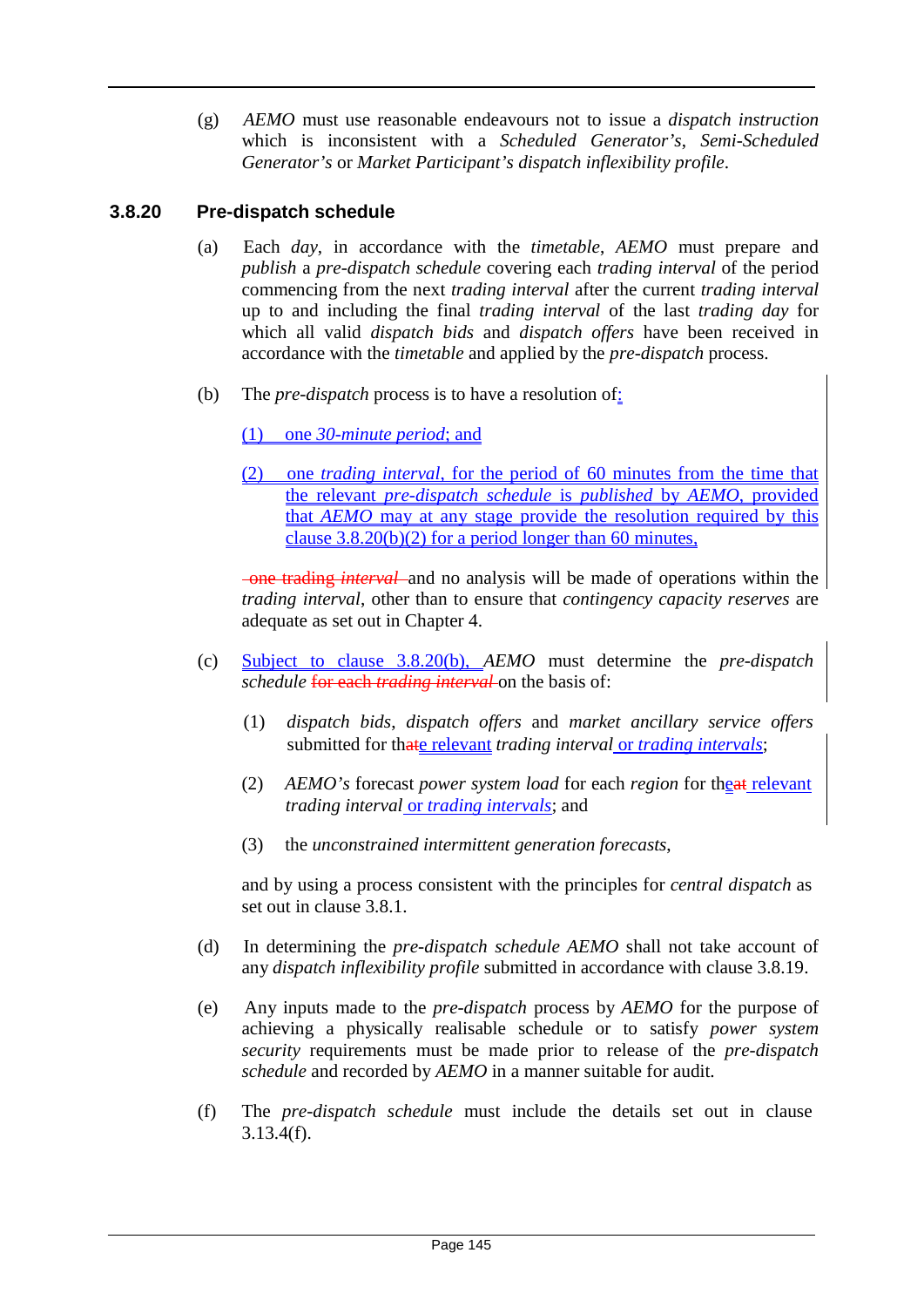(g) Each *Scheduled Generator*, *Scheduled Network Service Provider* and *Market Customer* which has classified a *scheduled load* and *Market Participant* (which has classified an *ancillary service generating unit* or *ancillary service load*) must ensure that it is able to *dispatch* the relevant plant as required under the *pre-dispatch schedule* and is responsible for changing inputs to the *central dispatch* process, if necessary to achieve this, via the rebidding provisions under clause 3.8.22.

#### **Note**

This clause is classified as a civil penalty provision under the National Electricity (South Australia) Regulations. (See clause 6(1) and Schedule 1 of the National Electricity (South Australia) Regulations.)

- (h) The *pre-dispatch schedule* must be re-calculated and the results re-*published*  by *AEMO* regularly in accordance with the *timetable*, or more often if a change in circumstances is deemed by *AEMO* to be likely to have a significant effect on the operation of the *market*.
- (i) *AEMO* must fully document the operation of the *pre-dispatch* process, including the principles adopted in making calculations required to be included and all such documentation must be made available to *Scheduled Generators*, *Semi-Scheduled Generators* and *Market Participants* at a fee to be set by *AEMO* to cover its costs of supplying such documentation.
- (j) Subject to clause 3.8.20(b), Tthe following *pre-dispatch* outputs relating specifically to a *generating unit*, *scheduled network service*, *scheduled load*  or *ancillary service load* operated by a *Scheduled Generator*, *Semi-Scheduled Generator* or *Market Participant* (as the case may be) must be made available electronically to the relevant *Generator* or *Market Participant* on a confidential basis:
	- (1) the scheduled times of *commitment* and de-commitment of individual *slow start generating units*;
	- (2) scheduled *half hourlytrading interval* or *30-minute period loading level* (as applicable) for each scheduled entity;
	- (3) scheduled provision of *ancillary services*;
	- (4) scheduled *constraints* for the provision of *ancillary services*;
	- (5) scheduled *constraints* due to *network* limitations;
	- (6) *unconstrained intermittent generation forecasts* for each *trading interval* or 30-*minute period* (as applicable); and
	- (7) for each *semi-scheduled generating unit* and *trading interval* or *30-minute period* (as applicable), whether or not a condition for setting a *semi-dispatch interval* or *semi-dispatch intervals* applies.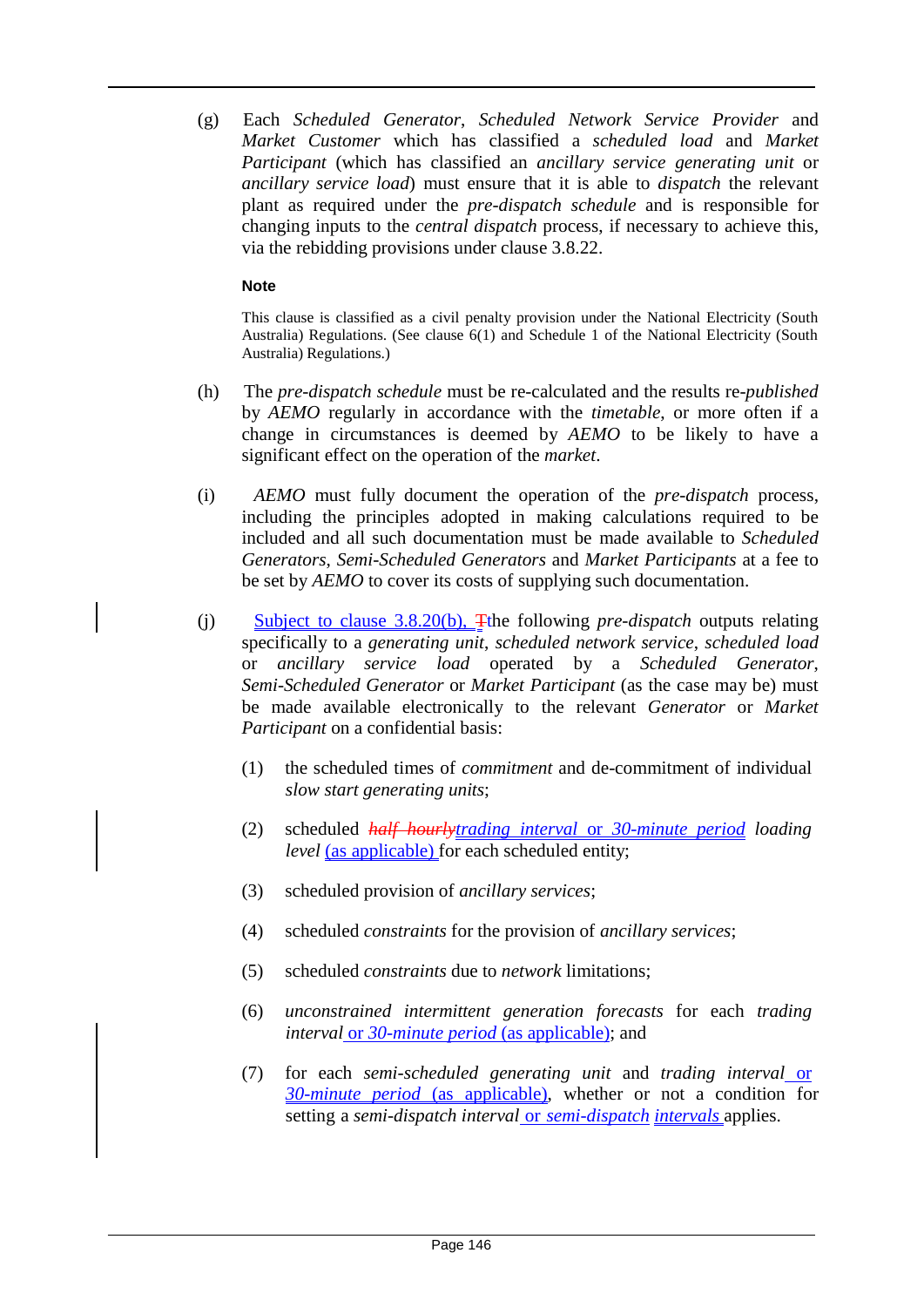(k) Where the *pre-dispatch schedule* may have failed to *dispatch* a *scheduled generating unit* or a *semi-scheduled generating unit* to maximise the joint value of *energy* and *ancillary services pre-dispatch* outputs of a *scheduled generating unit* or *semi-scheduled generating unit*, due to the *generating unit* operating outside its *enablement limit*, *AEMO* must notify the *Scheduled Generator* or *Semi-Scheduled Generator* operating the relevant *generating unit* electronically on a confidential basis.

# **3.8.21 On-line dispatch process**

(a) *Dispatch bids* and *dispatch offers* must be *centrally dispatched* by *AEMO* using the *dispatch algorithm*.

(a1) A *dispatch interval* is to be five minutes in duration.[**Deleted**]

- (b) The *dispatch algorithm* is to be run by *AEMO* for each *dispatch intervaltrading interval*. If the *dispatch algorithm* is not successfully run for any *dispatch intervaltrading interval* then the values of the last successful run of the *dispatch algorithm* must be used for that *dispatch intervaltrading interval*.
- (c) *Central dispatch* results in the setting of *dispatch pricesspot prices* and *ancillary services prices* for each *dispatch intervaltrading interval* and *spot prices* for each *trading interval* in accordance with rule 3.9.
- (d) Where possible, *dispatch instructions* will be issued electronically via the *automatic generation control system* or via an electronic display in the *plant*  control room (which may be onsite or offsite) of the *Scheduled Generator*, *Semi-Scheduled Generator* or *Market Participant* (as the case may be).
- (e) *AEMO* may issue *dispatch instructions* in some other form if in its reasonable opinion the methods described in paragraph (d) are not possible.
- (f) A *Scheduled Generator*, *Semi-Scheduled Generator* or *Market Participant*  must ensure it has facilities to receive *dispatch instructions* in the manner described in this clause 3.8.21.
- (g) *Dispatch instructions* that are issued via the *automatic generation control system* are to be issued progressively at intervals of no more than 5 minutes following re-evaluation of *central dispatch* to achieve a prompt and smooth implementation of the outcomes of each *central dispatch* update.
- (h) With the exception of instructions issued by telephone, all *dispatch instructions* and the times at which they are issued are to be logged automatically and *dispatch instructions* that are issued by telephone must be recorded by *AEMO*.
- (i) *AEMO* may modify or override the *dispatch algorithm* outcome in accordance with the requirements of clause 4.8.9 or due to *plant* not conforming to *dispatch instructions* and in such circumstances *AEMO* must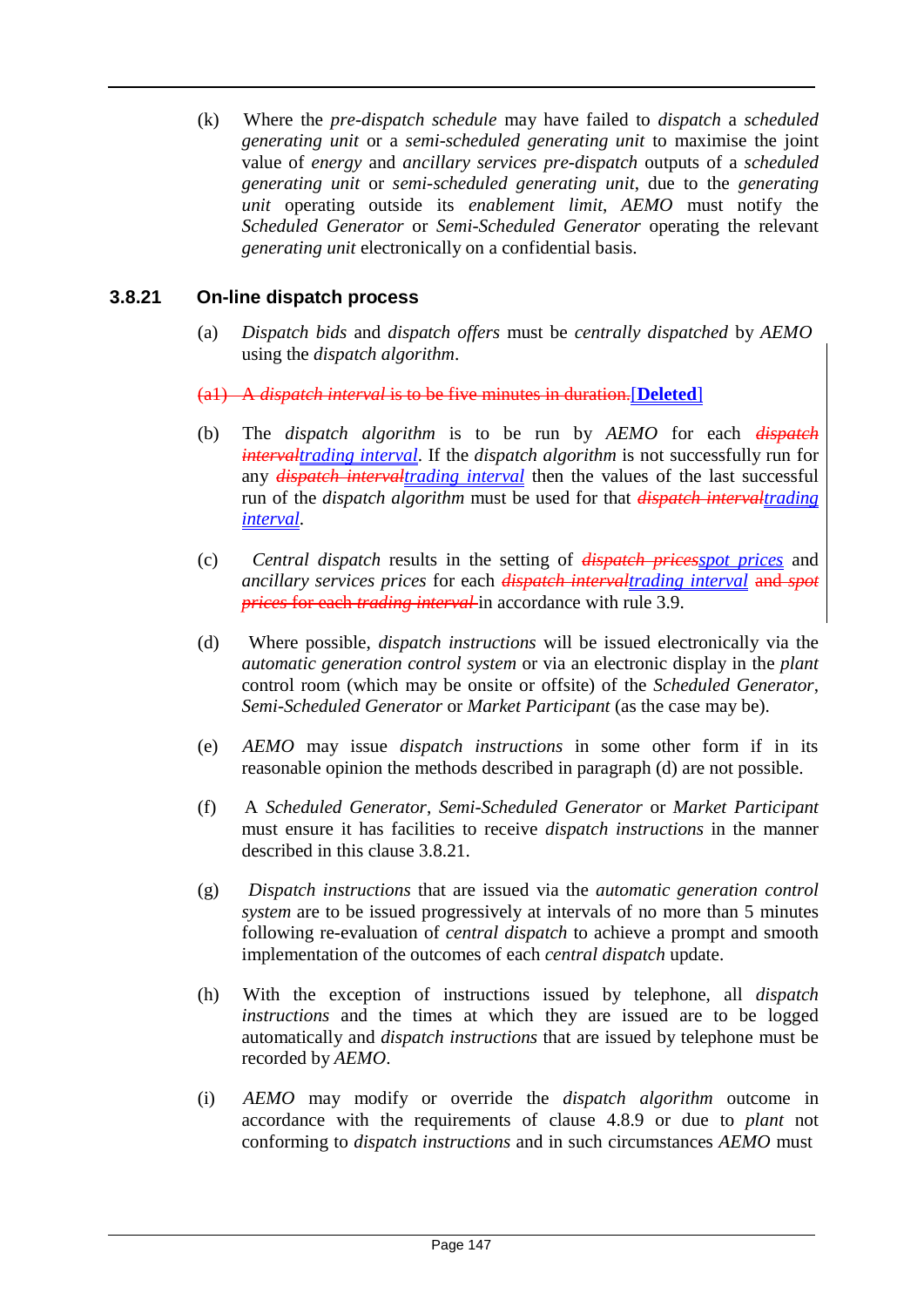record the details of the event and the reasons for its action for audit purposes.

- (j) If a *scheduled load*, *scheduled generating unit* or *semi-scheduled generating unit*, in respect of which a *dispatch inflexibility profile* has been notified to *AEMO* in accordance with clause 3.8.19, is *dispatched* from 0 MW in any *dispatch intervaltrading interval* by the *central dispatch* process, then the specified *dispatch inflexibility profile* must be used by *AEMO* as a *constraint* on the *dispatch* of that *plant* for the relevant subsequent *dispatch intervalstrading intervals*.
- (k) A *scheduled load* or *generating unit* whose *dispatch* is *constrained* in any *dispatch intervaltrading interval* due to a *dispatch inflexibility profile*  submitted under clause 3.8.19 cannot be used as the basis for setting the *dispatch pricespot price* in that *dispatch intervaltrading interval* at any location.
- (l) *AEMO* must fully document the operation of the process described in this clause 3.8.21, including the software, algorithms, and the principles adopted in making judgments where they are required in the process and all such documentation must be made available to *Scheduled Generators*, *Semi-Scheduled Generators* and *Market Participants* at a price reflective of costs incurred by *AEMO* in providing such documentation.
- (m) Where the *central dispatch* process may have failed to *dispatch* a *scheduled generating unit* or *semi-scheduled generating unit* to maximise the joint value of *energy* and *ancillary services* due to the relevant *generating unit*  operating outside its *enablement limit*, *AEMO* must notify the *Scheduled Generator* or *Semi-Scheduled Generator* operating the relevant *generating unit* electronically on a confidential basis.

#### **3.8.22 Rebidding**

- (a) Prices for each *price band* that are specified in *dispatch bids*, *dispatch offers*  and *market ancillary service offers* are firm and no changes to the price for any *price band* are to be accepted under any circumstances.
- (b) Subject to clauses 3.8.3A, 3.8.7A, 3.8.19(a) and 3.8.22A, a *Scheduled Generator*, *Semi-Scheduled Generator* or *Market Participant* may submit a *rebid* to vary:
	- (1) its *available capacity*, daily *energy constraints*, *dispatch inflexibilities*  and *ramp rates* of *generating units*, *scheduled network services* and *scheduled loads*; and
	- (2) the *response breakpoints*, *enablement limits* and response limits of *market ancillary services*,

previously notified in a *dispatch offer*, a *dispatch bid* or a previous *rebid*.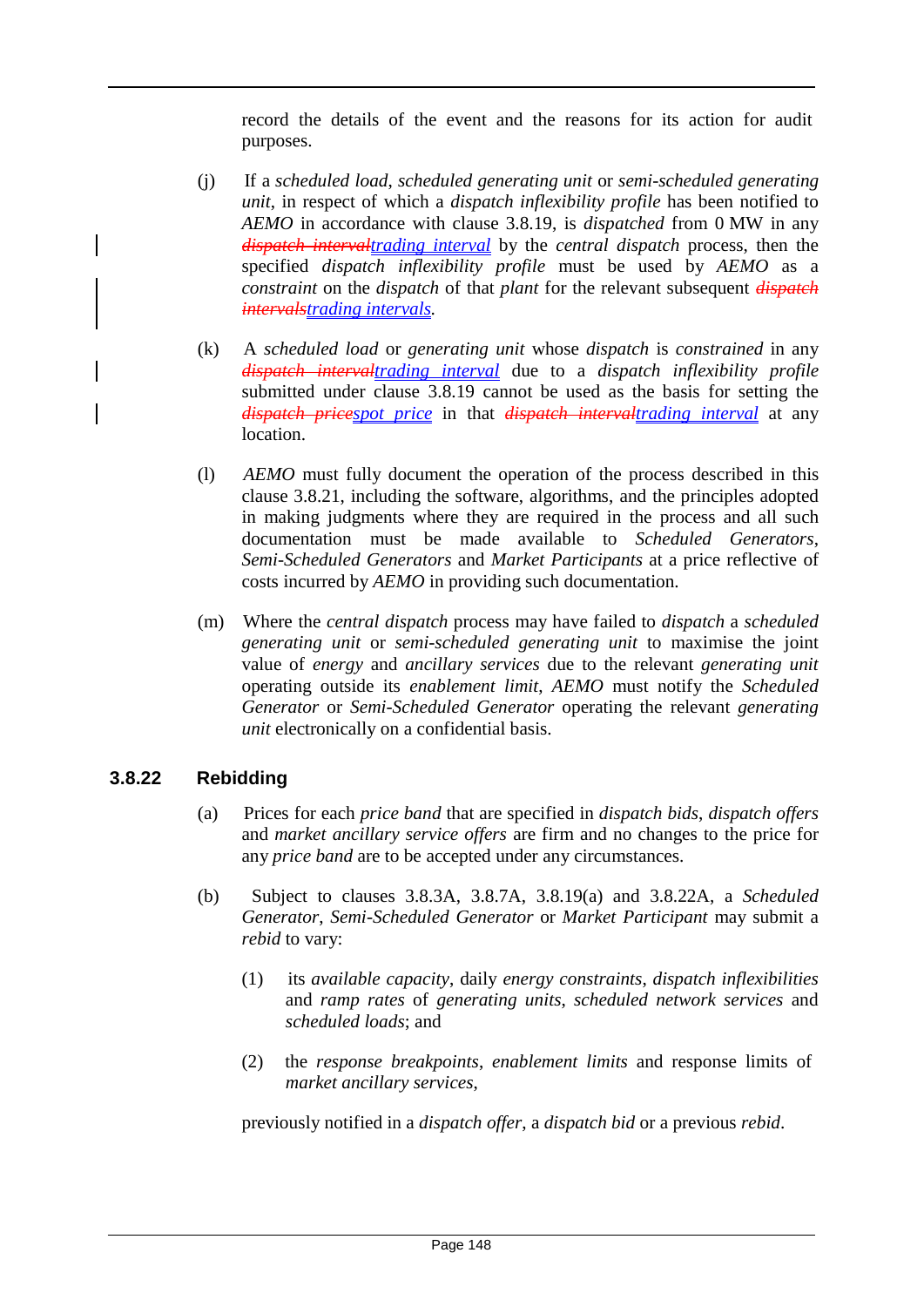#### **Notes**

Clause 1.9 applies to records made under paragraph (ca).

This AEMC will be recommending to the COAG Energy Council that this clause be classified as a civil penalty provision under the National Electricity (South Australia) Regulations.

- (d) The *AER* must provide information provided to it in accordance with paragraph (c)(3) to any *Scheduled Generator*, *Semi-Scheduled Generator* or *Market Participant* that requests such information, except to the extent that the information can be reasonably claimed to be *confidential information*.
- (e) The guidelines referred to in paragraphs (c)(3) must be developed in accordance with the *Rules consultation procedures* and must include:
	- (1) the amount of detail to be included in the information provided to *AEMO* under paragraph (c)(2); and
	- (2) procedures for handling claims by *Scheduled Generators*, *Semi-Scheduled Generators* or *Market Participants* in accordance with paragraph (d) or clause  $3.8.19(b)(2)$  that the information provided to the *AER* by such *Generators* or *Market Participants* under those clauses is *confidential information*.
- (f) The *AER* must *publish* the guidelines developed under this clause 3.8.22 and may amend such guidelines from time to time.
- (g) *AEMO* must:
	- (1) subject to the *Scheduled Generator*, *Semi-Scheduled Generator* or *Market Participant* complying with paragraphs (c)(1) and (c)(2)(i) and (ii), accept the *rebid*; and
	- (2) *publish*, in accordance with clause 3.13.4(p), the time the *rebid* was made and the reason provided by the *Scheduled Generator*, *Semi-Scheduled Generator* or *Market Participant* under paragraph  $(c)(2)(i)$ .

#### **3.8.22A Offers, bids and rebids must not be false or misleading**

- (a) A *Scheduled Generator*, *Semi-Scheduled Generator* or *Market Participant*  must not make a *dispatch offer*, *dispatch bid* or *rebid* that is false, misleading or likely to mislead.
- (a1) For the purposes of paragraph (a), the making of a *dispatch offer*, *dispatch bid* or *rebid* is deemed to represent to other *Generators* or *Market Participants* through the *pre-dispatch schedules published* by *AEMO* that the offer, bid or *rebid* will not be changed, unless the *Generator* or *Market Participant* becomes aware of a change in the material conditions and circumstances upon which the offer, bid or *rebid* are based.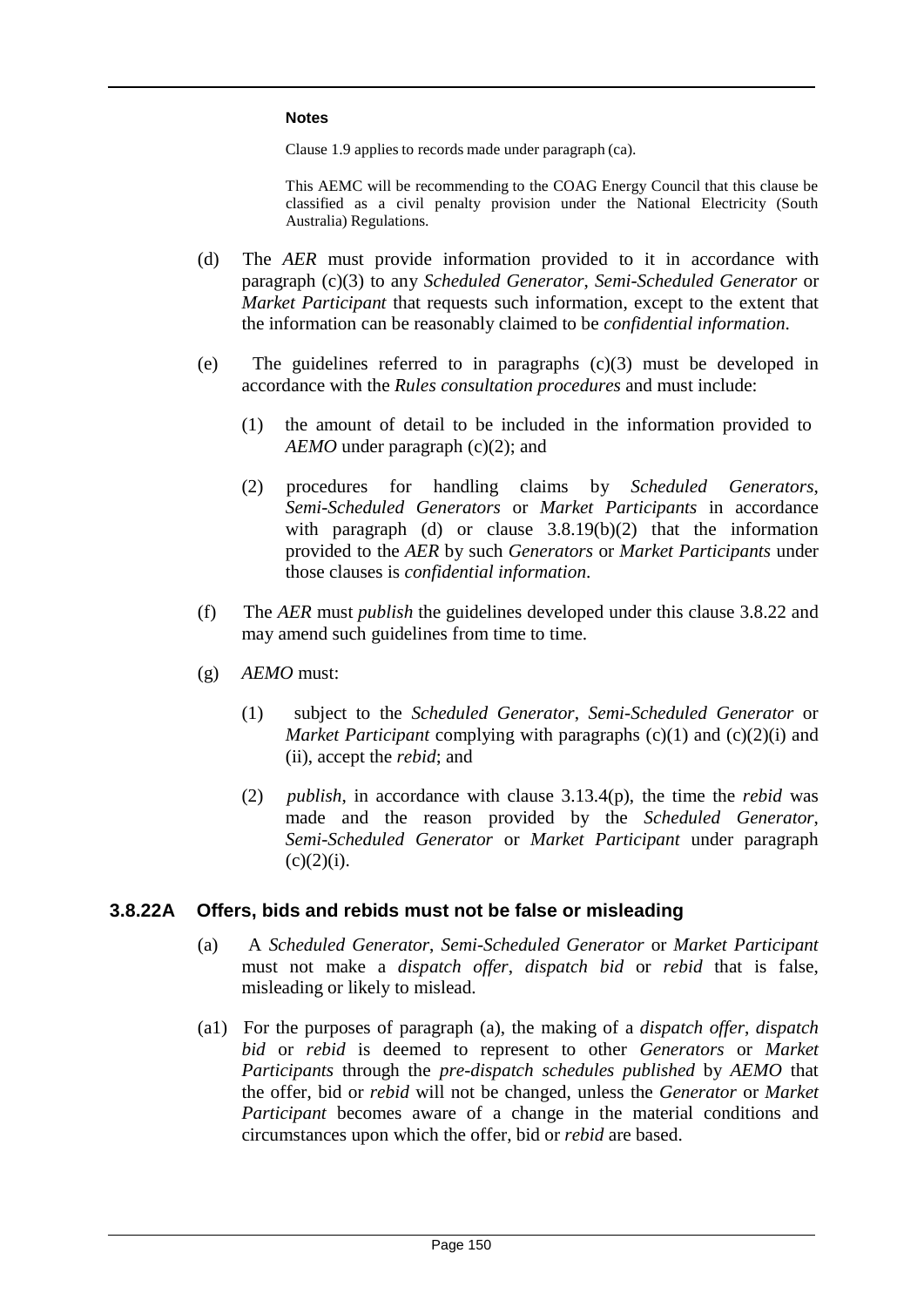- (b) Without limiting paragraph (a), a *dispatch offer*, *dispatch bid* or *rebid* is deemed to be false or misleading if, at the time of making such an offer, bid or *rebid*, a *Scheduled Generator*, *Semi-Scheduled Generator* or *Market Participant*:
	- (1) does not have a genuine intention to honour; or
	- (2) does not have a reasonable basis to make;

the representations made by reason of paragraph (a1).

- (b1) In any proceeding in which a contravention of paragraph (a) is alleged, in determining whether a *Scheduled Generator*, *Semi-Scheduled Generator* or *Market Participant* made a *dispatch offer*, *dispatch bid* or *rebid* that was false, misleading or likely to mislead, a court must have regard to the market design principle set out in clause 3.1.4(a)(2).
- (c) A *Scheduled Generator*, *Semi-Scheduled Generator* or *Market Participant*  may be taken to have contravened paragraph (a) notwithstanding that, after all the evidence has been considered, the false or misleading character of the *dispatch offer*, *dispatch bid* or *rebid* (including either of the matters referred to in subparagraphs  $(b)(1)$  and  $(2)$ ) is ascertainable only by inference from:
	- (1) other *dispatch offers*, *dispatch bids* or *rebids* made by the *Generator*  or *Market Participant*, or in relation to which the *Generator* or *Market Participant* had substantial control or influence;
	- (2) other conduct (including any pattern of conduct), knowledge, belief or intention of the relevant *Generator* or *Market Participant*;
	- (3) the conduct (including any pattern of conduct), knowledge, belief or intention of any other person;
	- (4) information published by *AEMO* to the relevant *Generator* or *Market Participant*; or
	- (5) any other relevant circumstances.
- (d) A *rebid* must be made as soon as practicable after the *Scheduled Generator*, *Semi-Scheduled Generator* or *Market Participant* becomes aware of the change in material conditions and circumstances on the basis of which it decides to vary its *dispatch offer* or *dispatch bid*.
- (e) In any proceeding in which a contravention of paragraph (d) is alleged, in determining whether the *Generator* or *Market Participant* made a *rebid* as soon as practicable, a court must have regard to:
	- (1) the market design principle set out in clause  $3.1.4(a)(2)$ ; and
	- (2) the importance of *rebids* being made, where possible, in sufficient time to allow reasonable opportunity for other *Market Participants* to respond (including by making responsive *rebids*, by bringing one or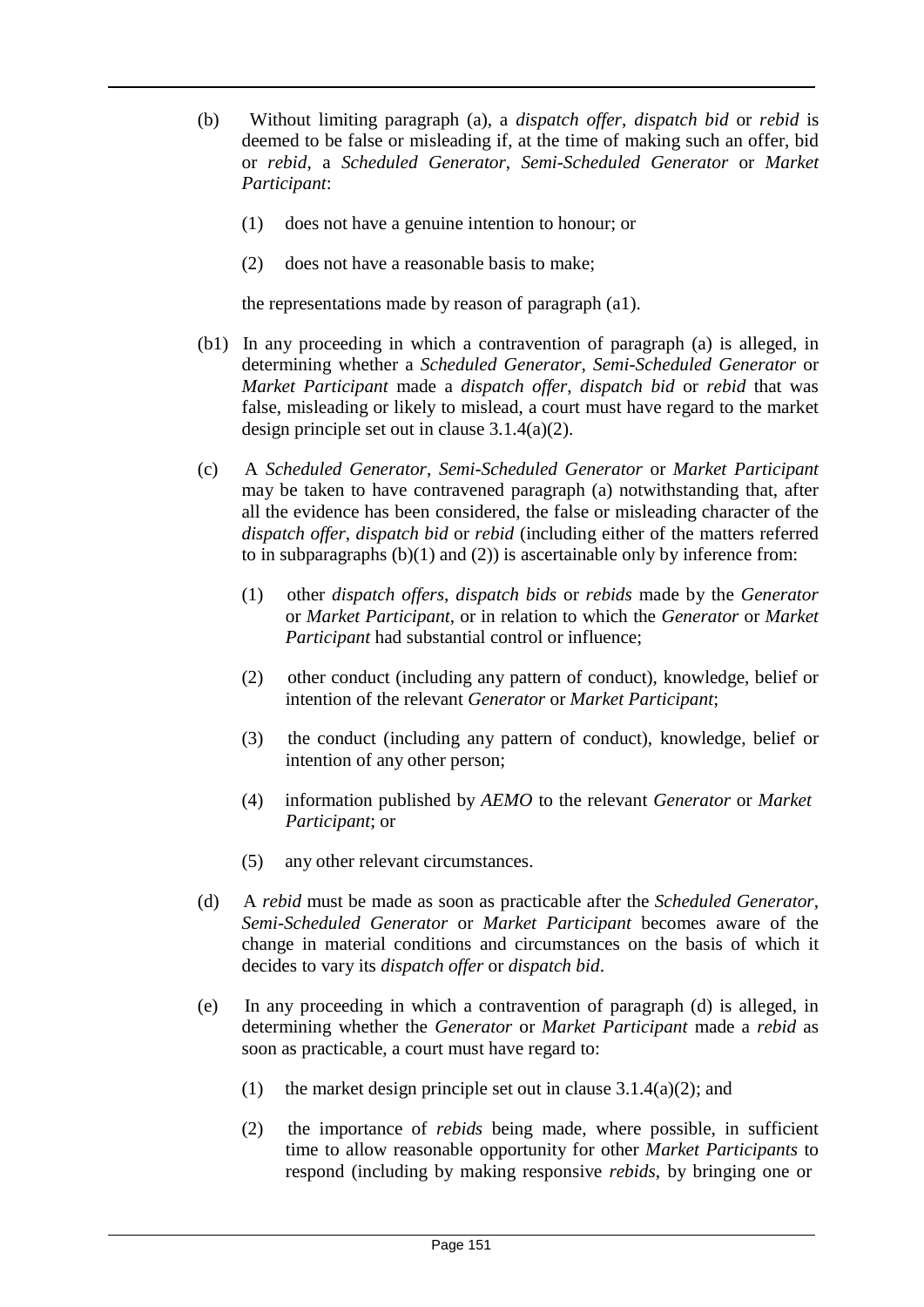more *generating units* into operation or increasing or decreasing the *loading level* of any *generating units*, or by adjusting the *loading level*  of any *load*) prior to :-

- (i) the commencement of the *trading interval* to which the *rebid* relates, and may have regard to any other relevant matter, including any of the matters referred to in sub-paragraphs  $(c)(1)$  to  $(5)$ .; or
	- (ii) the commencement of any *dispatch interval* within that *trading interval*.

and may have regard to any other relevant matter, including any of the matters referred to in sub-paragraphs  $(c)(1)$  to  $(5)$ .

#### **Note**

This clause is a rebidding civil penalty provision for the purposes of the National Electricity Law. (See clause 6(2) of the National Electricity (South Australia) Regulations.)

# **3.8.23 Failure to conform to dispatch instructions**

- (a) If a *scheduled generating unit*, *scheduled network service* or *scheduled load*  fails to respond to a *dispatch instruction* within a tolerable time and accuracy (as determined in *AEMO's* reasonable opinion), then the *scheduled generating unit*, *scheduled network service* or *scheduled load* (as the case may be):
	- (1) is to be declared and identified as non-conforming; and
	- (2) cannot be used as the basis for setting *spot prices*.
- (b) If a *semi-scheduled generating unit* fails to respond to a *dispatch instruction*  within a tolerable time and accuracy (as determined in *AEMO's* reasonable opinion) in a *semi-dispatch interval* where the unit's actual *generation* is more than the *dispatch level*, the unit is to be declared and identified as nonconforming and cannot be used as the basis for setting *spot prices*.
- (c) If a *scheduled generating unit*, *semi-scheduled generating unit*, *scheduled network service* or *scheduled load* is identified as non-conforming under paragraphs (a) or (b):
	- (1) *AEMO* must advise the *Scheduled Generator*, *Semi-Scheduled Generator*, *Scheduled Network Service Provider* or *Market Customer*  that the relevant *generating unit*, *scheduled network service* or *scheduled load* is identified as non-conforming, and request and log a reason for the non-compliance with the *dispatch instruction*;
	- (2) if in *AEMO's* opinion modification of *plant* parameters is necessary or desirable, *AEMO* must request the *Scheduled Generator*, *Semi-Scheduled Generator*, *Scheduled Network Service Provider* or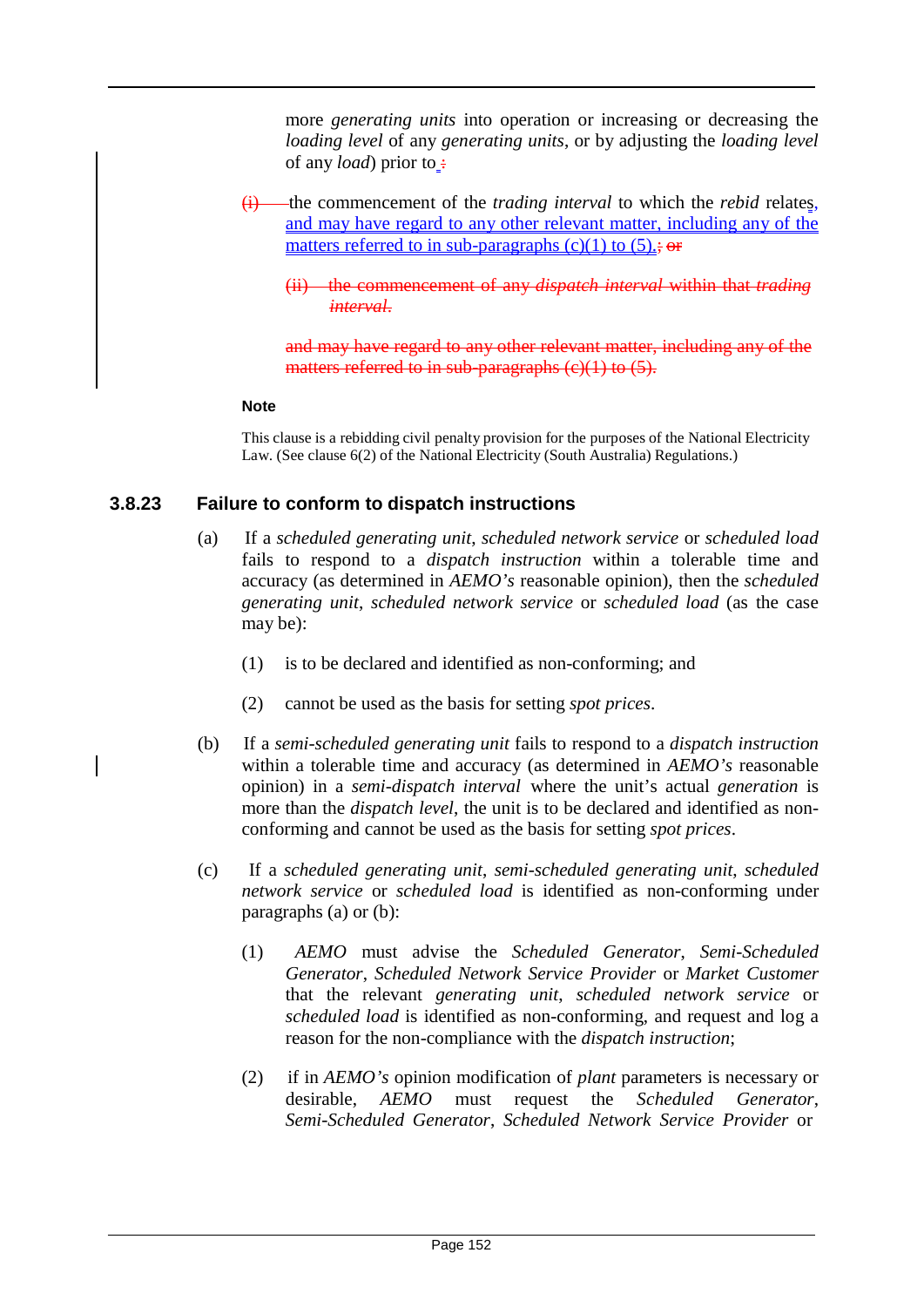- (2) *AEMO* must advise the relevant *Market Participant* that the *ancillary service generating unit* or *ancillary service load* is identified as non-conforming, and request a reason for the non-conformance. The relevant *Market Participant* must promptly provide a reason if requested to do so, and the reason is to be logged; and
- (3) *AEMO* may set a fixed level for the relevant *ancillary service* (in this clause 3.8.23 called the 'fixed constraint') for the *ancillary service generating unit* or *ancillary service load* and the relevant *Market Participant* must ensure that the *ancillary service generating unit* or *ancillary service load* complies with the fixed constraint set by *AEMO*.
- (h) *AEMO* must lift the fixed constraint in respect of an *ancillary service generating unit* or *ancillary service load* when *AEMO* is reasonably satisfied (as a result of a test or otherwise) that the *ancillary service generating unit* or *ancillary service load* is capable of responding in the manner contemplated by the *market ancillary service specification*.
- (i) In assessing a report of non-conformance with a *dispatch instruction* by a *scheduled load*, the *AER* shall have regard to whether a *default dispatch bid*  had been lodged with *AEMO* and was, or could have reasonably been, applied in the circumstances applicable to that *scheduled load*.

# **3.8.24 Scheduling errors**

- (a) A *scheduling error* is any one of the following circumstances:
	- (1) the *dispute resolution panel* determines under rule 8.2 that *AEMO* has failed to follow the *central dispatch* process set out in this rule 3.8; or
	- (2) *AEMO* declares that it failed to follow the *central dispatch* process set out in this rule 3.8; or
	- (3) *AEMO* determines under clause 3.9.2B(d) that a *dispatch intervaltrading interval* contained a manifestly incorrect input.
- (b) *Spot prices* and *ancillary service prices* will not be adjusted due to the occurrence of a *scheduling error* except where the *scheduling error* arises through the application of clause 3.9.2B.

# **3.9 Price Determination**

#### **3.9.1 Principles applicable to spot price determination**

(a) The principles applying to the determination of prices in the *spot market* are as follows:

(1) a *dispatch price* at a *regional reference node* is determined by the *central dispatch* process for each *dispatch interval*; [**Deleted]**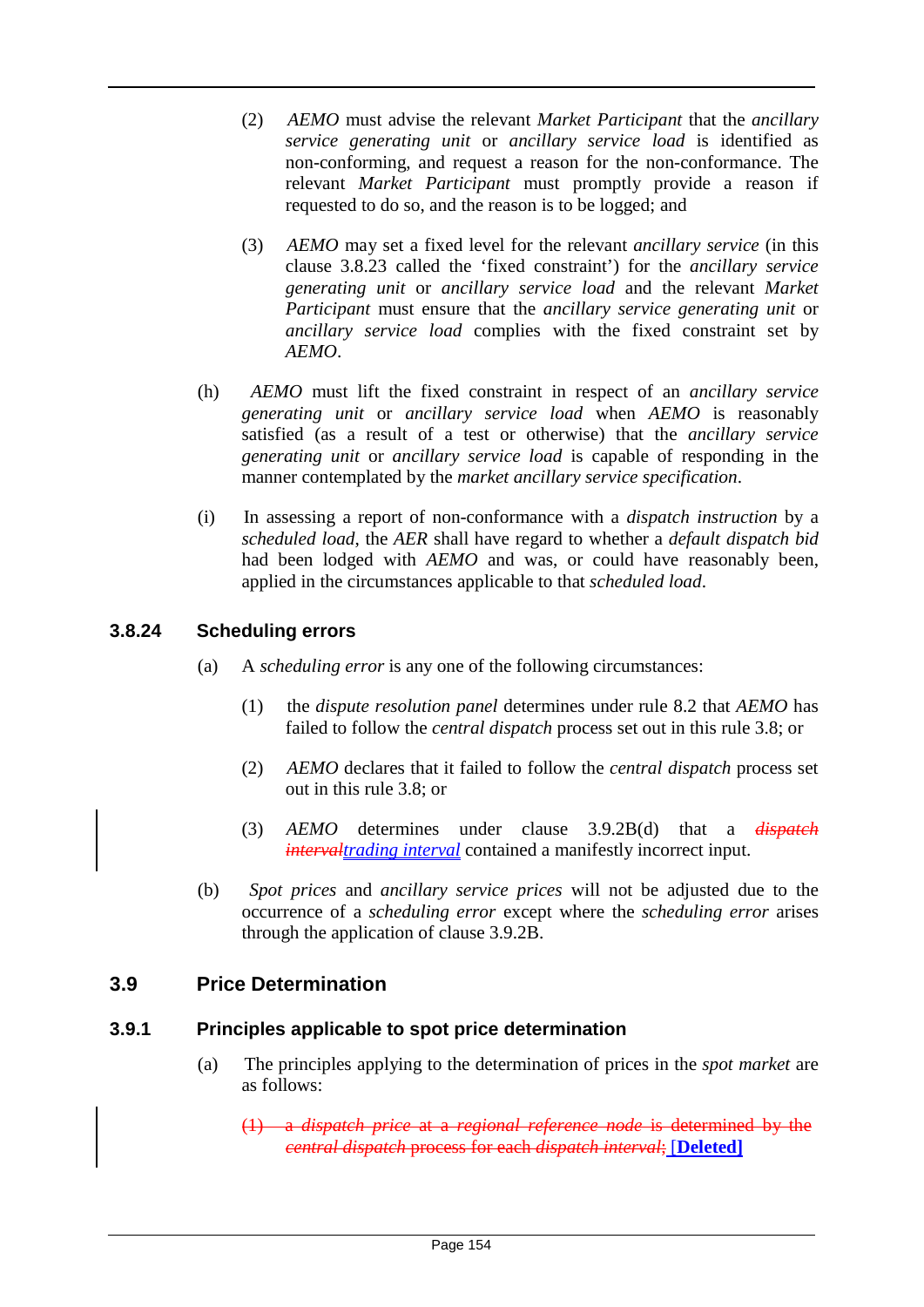- (2) a *spot price* at a *regional reference node* is the time-weighted average of the *dispatch prices*determined by the *central dispatch* process at that *regional reference node* in afor each *trading interval*;
- (2A) the *central dispatch* process must determine an *ancillary service price*  for each *market ancillary service* at each *regional reference node* for every each *dispatch intervaltrading interval*;
- (3) *dispatch pricesspot prices* determine *dispatch* such that a *generating unit* or *load* whose *dispatch bid* or *dispatch offer* at a location is below the *spot price* at that location will normally be *dispatched*;
- (3A) *generating units*, *scheduled network services* or *scheduled loads*  which operate in accordance with a *direction*, are to be taken into account in the *central dispatch* process, but the *dispatch offer*, in the case of a *generating unit* or *scheduled network service*, which operates in accordance with a *direction*, or the *dispatch bid*, in the case of a *scheduled load* which operates in accordance with a *direction*, will not be used in the calculation of the *dispatch pricespot price* in for the relevant *dispatch intervaltrading interval*;
- (3B) *ancillary service generating units* and *ancillary service loads* the subject of a fixed constraint (within the meaning of clause  $3.8.23(g)$ ) are to be taken into account in the *central dispatch* process, but the price in a *market ancillary service offer* which operates in accordance with a fixed constraint will not be used in the calculation of the *ancillary service price* for that *market ancillary service* **in**-for the relevant *dispatch intervaltrading interval*;
- (3C) *generating units* or *loads* which operate in accordance with a *direction*  to provide an *ancillary service* are to be taken into account in the *central dispatch* process, but the price in a *market ancillary service offer* which operates in accordance with a *direction*, will not be used in the calculation of the *ancillary service price* for that *market ancillary service* in for the relevant *dispatch intervaltrading interval*;
- (4) *network losses*, *network constraints*, the availability of *scheduled network services* and *network dispatch offers* are taken into account in the determination of *dispatch* and consequently affect *dispatch prices*, *spot prices* and (apart from *network losses*) *ancillary services prices*;
- (5) where the *energy* output of a *Registered Participant* is limited above or below the level at which it would otherwise have been *dispatched*  by *AEMO* on the basis of its *dispatch offer* or *dispatch bid* due to an *ancillary services direction*, the *Registered Participant's dispatch offer* or *dispatch bid* is taken into account in the determination of *dispatch* but the *dispatch offer* or *dispatch bid* will not be used in the calculation of the *dispatch pricespot price* for *energy* in for the relevant *dispatch intervaltrading interval*;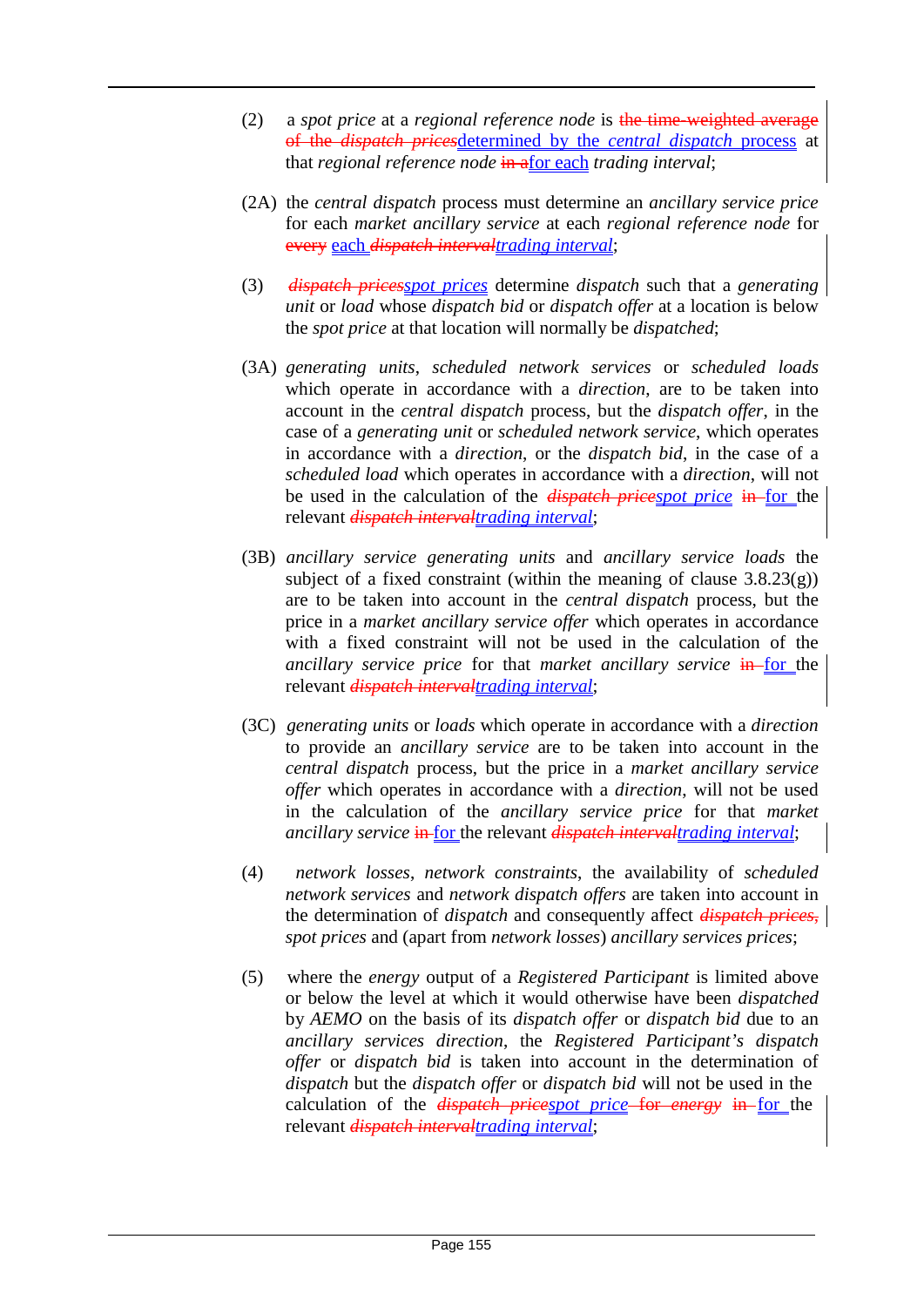- (5A) *market ancillary service offers*, in other *ancillary services markets*, due to an *ancillary services direction* are taken into account in the determination of *dispatch* and consequently affect *ancillary service prices* in those other *ancillary services markets*;
- (6) when the *spot price* is determined, it applies to both sales and purchases of electricity at a particular location and time;
- (6A) when an *ancillary service price* is determined for an *ancillary service*, it applies to purchases of that *ancillary service*;
- (6B) when an *ancillary service price* is determined under paragraph (6A) for a *regulation service*, it applies to purchases of that *regulation service* and, where appropriate, purchases of a *delayed service*;
- (7) *spot prices* and *dispatch prices* provide *Market Participants* with signals as to the value of providing or cost of consuming electricity at a particular location at a particular time; and
- (7A) *ancillary service prices* provide *Ancillary Service Providers* with signals as to the value of providing the relevant *market ancillary service* within a particular *region* at a particular time.
- (b) A single *regional reference price* which is the *spot price* at the *regional reference node* provides a reference from which the *spot prices* are determined within each *region*.
- (c) The *local spot price* at each *transmission network connection point* is the *spot price* at the *regional reference node* for the *region* to which the *connection point* is assigned multiplied by the relevant *intra-regional loss factor* applicable to that *connection point*.

#### **Note**

Where two *intra-regional loss factors* are determined for a *transmission network connection point* under clause 3.6.2(b)(2), *AEMO* will determine the relevant *intra-regional loss factor* for use under this clause in accordance with the procedure determined under clause 3.6.2(d1).

#### **3.9.2 Determination of spot prices**

- (a) **[Deleted]**
- (b) **[Deleted]**
- (c) Each time the *dispatch algorithm* is run by *AEMO*, it must determine a *dispatch pricespot price* for each *regional reference node* for a *dispatch intervaltrading interval* in accordance with clause 3.8.21(b), provided that if *AEMO* fails to run the *dispatch algorithm* to determine *dispatch pricesspot prices* for any *dispatch intervaltrading interval* then the *dispatch pricespot price* for that *dispatch intervaltrading interval* is the last *dispatch pricespot price* determined by the *dispatch algorithm* prior to the relevant *dispatch intervaltrading interval*.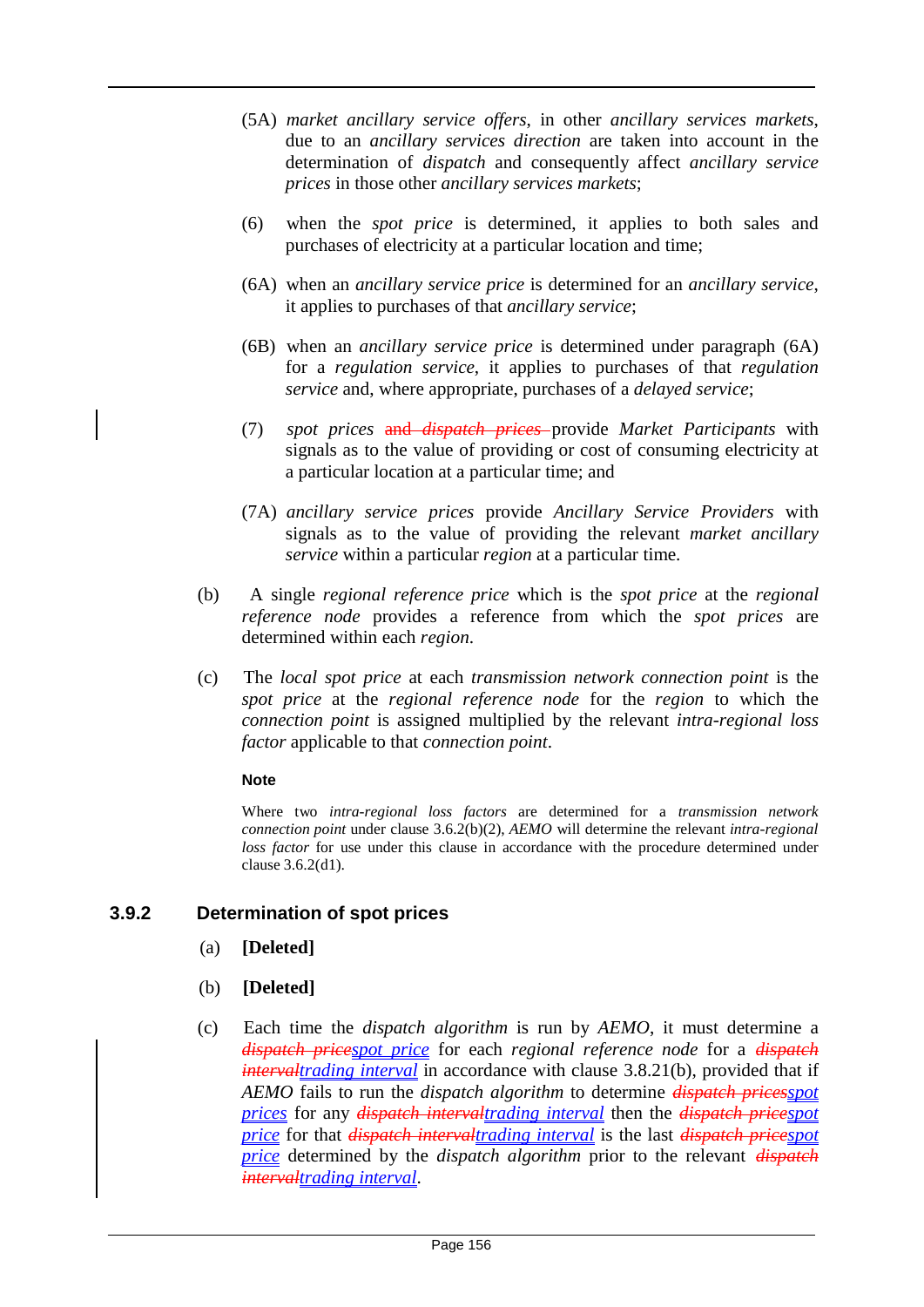- (d) The *dispatch pricespot price* at a *regional reference node* represents the marginal value of *supply* at that location and time, this being determined as the price of meeting an incremental change in *load* at that location and time in accordance with clause 3.8.1(b) provided that if *AEMO* has made a declaration that the *market* is suspended under clause 3.14.3, then the *spot price* for any *trading interval* during the period during which the *spot market* is suspended must be determined in accordance with clause 3.14.5.
- (e) Notwithstanding clauses 3.9.2(c) or (d), for any *dispatch intervaltrading interval* if:
	- (1) the *dispatch pricespot price* for that *dispatch intervaltrading interval* has not already been set by the *central dispatch* process and *AEMO*  reasonably determines that the *central dispatch* process may determine that all *load* in a *region* could not otherwise be supplied and *AEMO* issues instructions that are current for that *dispatch intervaltrading interval* to *Network Service Providers* or *Market Participants* to shed *load*, then *AEMO* must set the *dispatch pricespot price* at that *region's regional reference node* to equal the *market price cap*;
	- (2) *AEMO* has declared a *dispatch intervaltrading interval* to be an *intervention price dispatch intervalintervention pricing interval* under clause 3.9.3(a), then subject to clauses 3.9.3(c) and 3.9.3(d) *AEMO* must set the *dispatch pricespot price* in accordance with clause 3.9.3; and
	- (3) **[Deleted]**
	- (4) an *administered price period* in accordance with rule 3.14 applies, then *AEMO* must limit the *dispatch pricespot price* in accordance with clause 3.14.2(d1).
- (f) **[Deleted]**
- (g) **[Deleted]**
- (h) [**Deleted**] The *spot price* at a *regional reference node* for a *trading interval* equals the time weighted average of the *dispatch prices* at the *regional reference node* for each of the *dispatch intervals* in the *trading interval*, provided that if *AEMO* has made a declaration that the *market* is suspended under clause 3.14.3, then the *spot price* in any *trading interval* during the period during which the *spot market* is suspended must be determined in accordance with clause 3.14.5.
- (i) **[Deleted]**
- (j) **[Deleted]**
- (k) If a test is being conducted on a *generating unit* or *scheduled load* in accordance with clause 3.11.2 and for the purpose of conducting that test, the *generating unit* or *scheduled load* is excluded from *central dispatch*,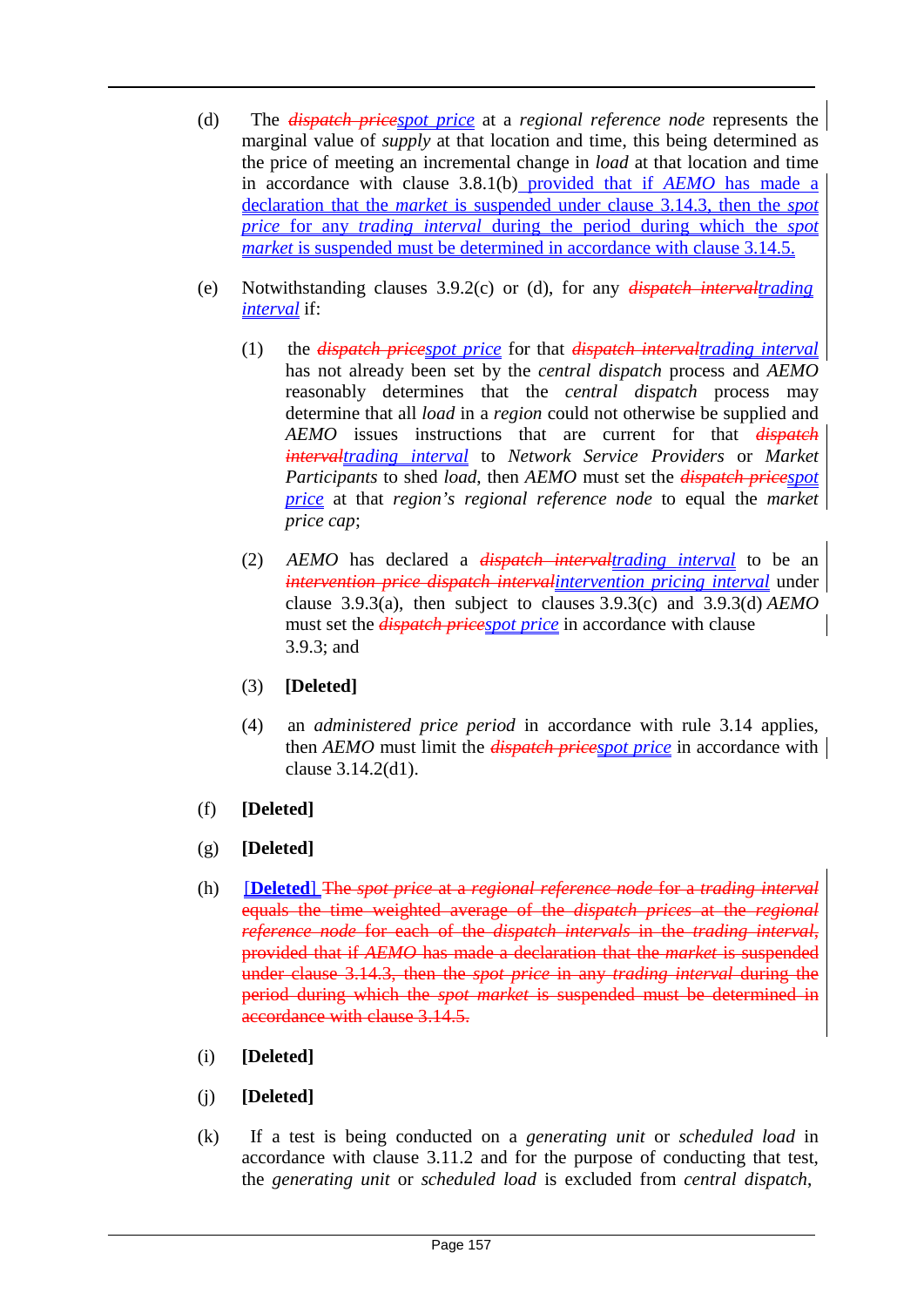then that *generating unit* or *scheduled load* cannot be used to set the *dispatch pricespot price* for *energy* in for the relevant *dispatch intervaltrading interval*.

# **3.9.2A Determination of ancillary services prices**

- (a) Each time the *dispatch algorithm* is run by *AEMO*, it must determine an *ancillary service price* for each *market ancillary service* for each *regional reference node* which is to apply until the next time the *dispatch algorithm*  is run, provided that if *AEMO* fails to run the *dispatch algorithm* to determine *ancillary service prices* for any *dispatch intervaltrading interval* then the *ancillary service price* for that *dispatch intervaltrading interval* is the last *ancillary service price* determined by the *dispatch algorithm* prior to the relevant *dispatch intervaltrading interval*.
- (b) For each *market ancillary service*, including the *regulating raise service* and the *regulating lower service*, each time the *dispatch algorithm* is run by AEMO where a local *ancillary services* constraint has been applied, AEMO must:
	- (1) calculate the marginal price of meeting any *global market ancillary service requirement* for that service;
	- (2) calculate the marginal price of meeting each *local market ancillary service requirement* for that service and;
	- (3) identify for each *local market ancillary service requirement* the *regions* requiring the service.
- (b1) An *ancillary service price* for a *region* is the sum of:
	- (1) the marginal price of meeting any *global market ancillary service requirement* for that service; and
	- (2) the marginal price of meeting each *local market ancillary service requirement* for that service in that *region*.
- (c) If an *ancillary service price* determined using the *dispatch algorithm* under clause  $3.9.2A(a)$ :
	- (1) is less than zero, then the *ancillary service price* is reset to zero; and
	- (2) is greater than the *market price cap*, then the *ancillary service price* is reset to the *market price cap*.
- (c1) If a marginal price calculated pursuant to clause 3.9.2A(b) is greater than the *market price cap*, then that marginal price is reset to the *market price cap*.
- (d) If a test is being conducted on a *generating unit* or *scheduled load* in accordance with clause 3.11.2 and for the purpose of conducting that test, the *generating unit* or *scheduled load* is excluded from *central dispatch*,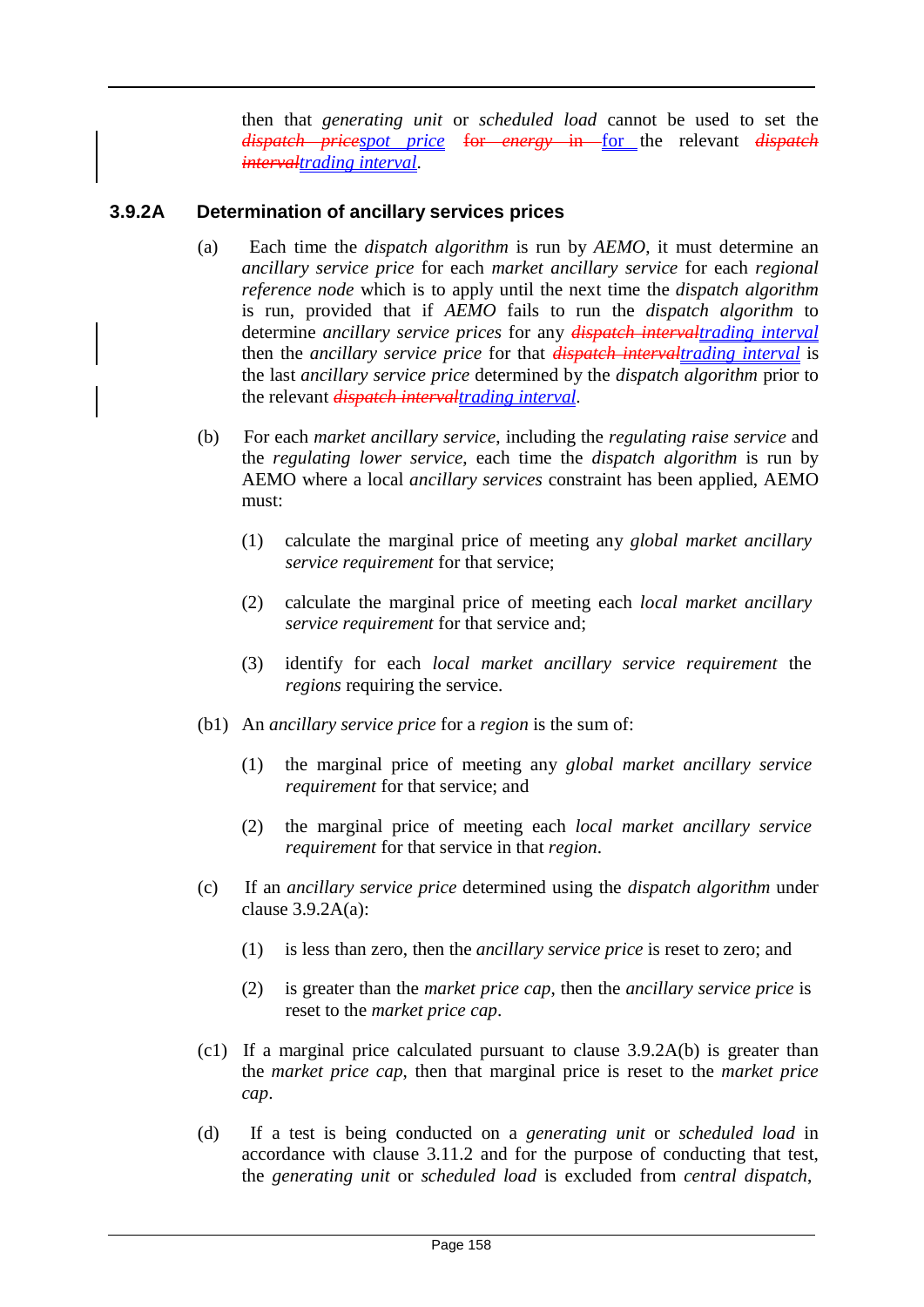then that *generating unit* or *scheduled load* cannot be used to set *ancillary service prices*.

# **3.9.2B Pricing where AEMO determines a manifestly incorrect input**

(a) For the purposes of this clause:

**Input** means any value that is used by the *dispatch algorithm* including measurements of *power system* status, five minute demand forecast values, *constraint* equations entered by *AEMO*, or software setup but not including *dispatch bids* and *dispatch offers* submitted by *Registered Participants*.

Last correct *dispatch intervaltrading interval* means the most recent *dispatch interval trading interval* preceding the affected *dispatch intervaltrading interval* that is not itself an affected *dispatch intervaltrading interval*.

- (b) *AEMO* may apply the automated procedures developed in accordance with clause 3.9.2B(h), to identify a *dispatch intervaltrading interval* as subject to review ("a *dispatch intervaltrading interval* **subject to review**").
- (c) *AEMO* may also determine that a *dispatch intervaltrading interval* is subject to review if *AEMO* considers that it is likely to be subject to a manifestly incorrect input, but only where the *trading intervaldispatch interval* immediately preceding it was a *trading interval dispatch interval* subject to review.
- (d) *AEMO* must determine whether a *trading interval dispatch interval* subject to review contained a manifestly incorrect input to the *dispatch algorithm*  ("an **affected** *trading intervaldispatch interval*").
- (e) Where *AEMO* determines an affected *trading intervaldispatch interval*, *AEMO* must :
- (1) replace all *dispatch pricesspot prices* and *ancillary service prices* with the corresponding prices for the last correct *dispatch intervaltrading interval.*; and
	- (2) [recalculate, in accordance with clause 3.9.2(h), and adjust theall *spot prices* relevant tofor each affected *dispatch intervaltrading interval*].
- (f) *AEMO* may only carry out the action described in clause 3.9.2B(e) if no more than 30 minutes have elapsed since the publication of the *dispatch pricesspot prices* for the *dispatch intervaltrading interval* subject to review.
- (g) As soon as reasonably practicable after the action as described in clause 3.9.2B(e), *AEMO* must *publish* a report outlining:
	- (1) The reasons for the determination under clause 3.9.2B(d);
	- (2) Whether that determination was correct;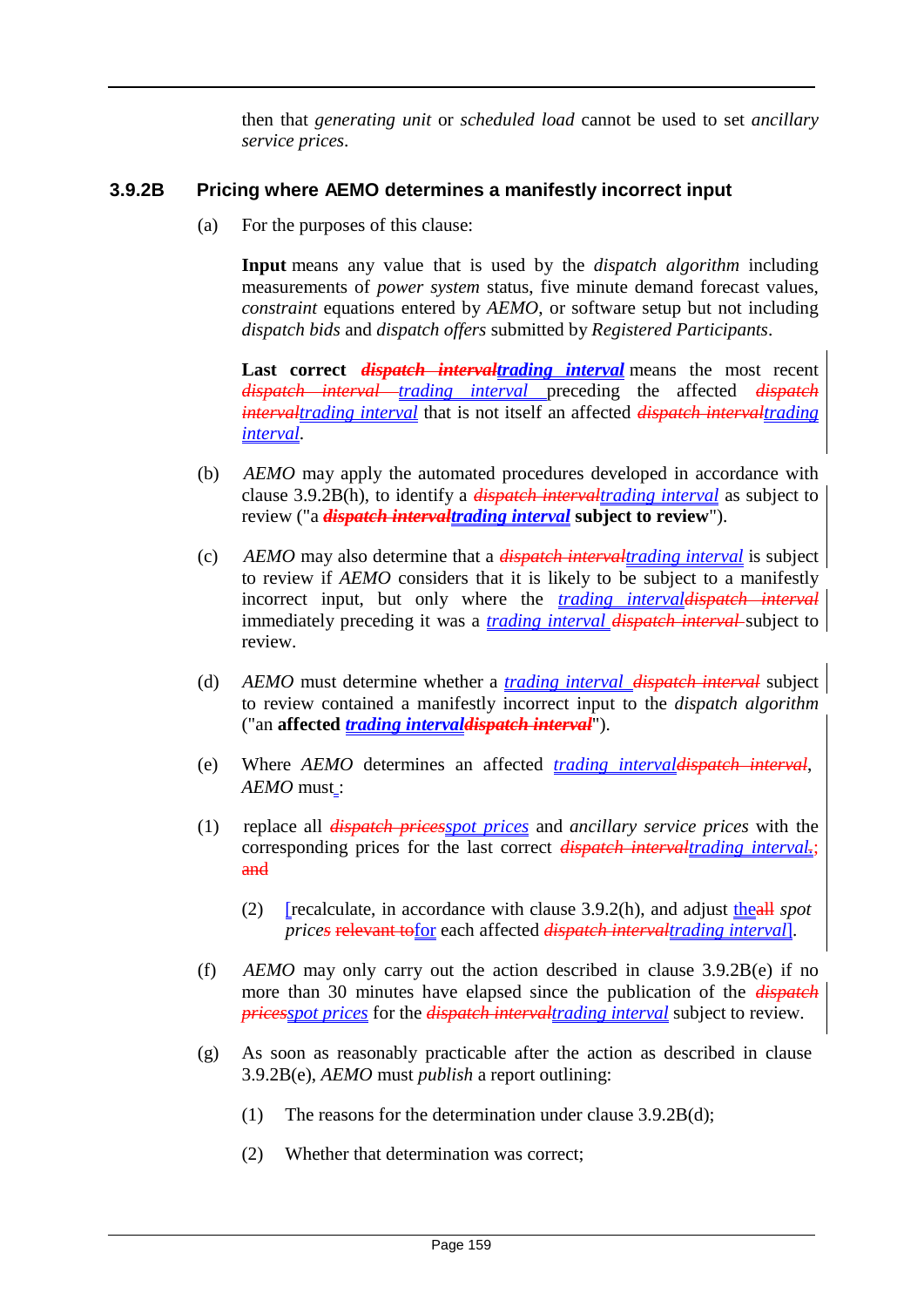- (3) What action will be taken to minimise the risk of a similar event in future.
- (h) *AEMO* must, in consultation with *Registered Participants*, develop procedures for the automatic identification of *dispatch intervalstrading intervals* subject to review under clause 3.9.2B (b) ("the **automated procedures**").
- (i) The purpose of the automated procedures is to detect instances where manifestly incorrect inputs may have resulted in material differences in pricing outcomes.
- (j) **[Deleted]**
- (k) At least once each calendar year, *AEMO* must review the effectiveness of the automated procedures referred to in clause 3.9.2B(h).
- (l) *AEMO* must report on the findings of the review under clause 3.9.2B(k) and must include in that report details of all *dispatch intervalstrading intervals* subject to review that were not affected *dispatch intervalstrading intervals* and an analysis of why such intervals were identified as subject to review.
- (m) **[Deleted]**

# **3.9.3 Pricing in the event of intervention by AEMO**

- (a) In respect of a *dispatch intervaltrading interval* where a *AEMO intervention event* occurs *AEMO* must declare that *dispatch intervaltrading interval* to be an *intervention price dispatch intervalintervention pricing interval*.
- (b) Subject to paragraphs (c) and (d), *AEMO* must in accordance with the methodology or assumptions *published* pursuant to paragraph (e) set the *dispatch pricespot price* and *ancillary service prices* for an *intervention price dispatch intervalintervention pricing interval* at the value which *AEMO*, in its reasonable opinion, considers would have applied as the *dispatch pricespot price* and *ancillary service price* for that *dispatch intervaltrading interval* in the relevant *region* had the *AEMO intervention event* not occurred.
- (c) *AEMO* may continue to set *dispatch pricesspot prices* pursuant to clause 3.9.2 and *ancillary service prices* pursuant to clause 3.9.2A until the later of:
	- (1) the second *dispatch intervaltrading interval* after the first *dispatch intervaltrading interval* in which the *AEMO intervention event*  occurred; or
	- (2) if applicable, the second *dispatch intervaltrading interval* after the restoration of the *power system* to a *secure operating state* after any *direction* which constitutes the *AEMO intervention event* was issued,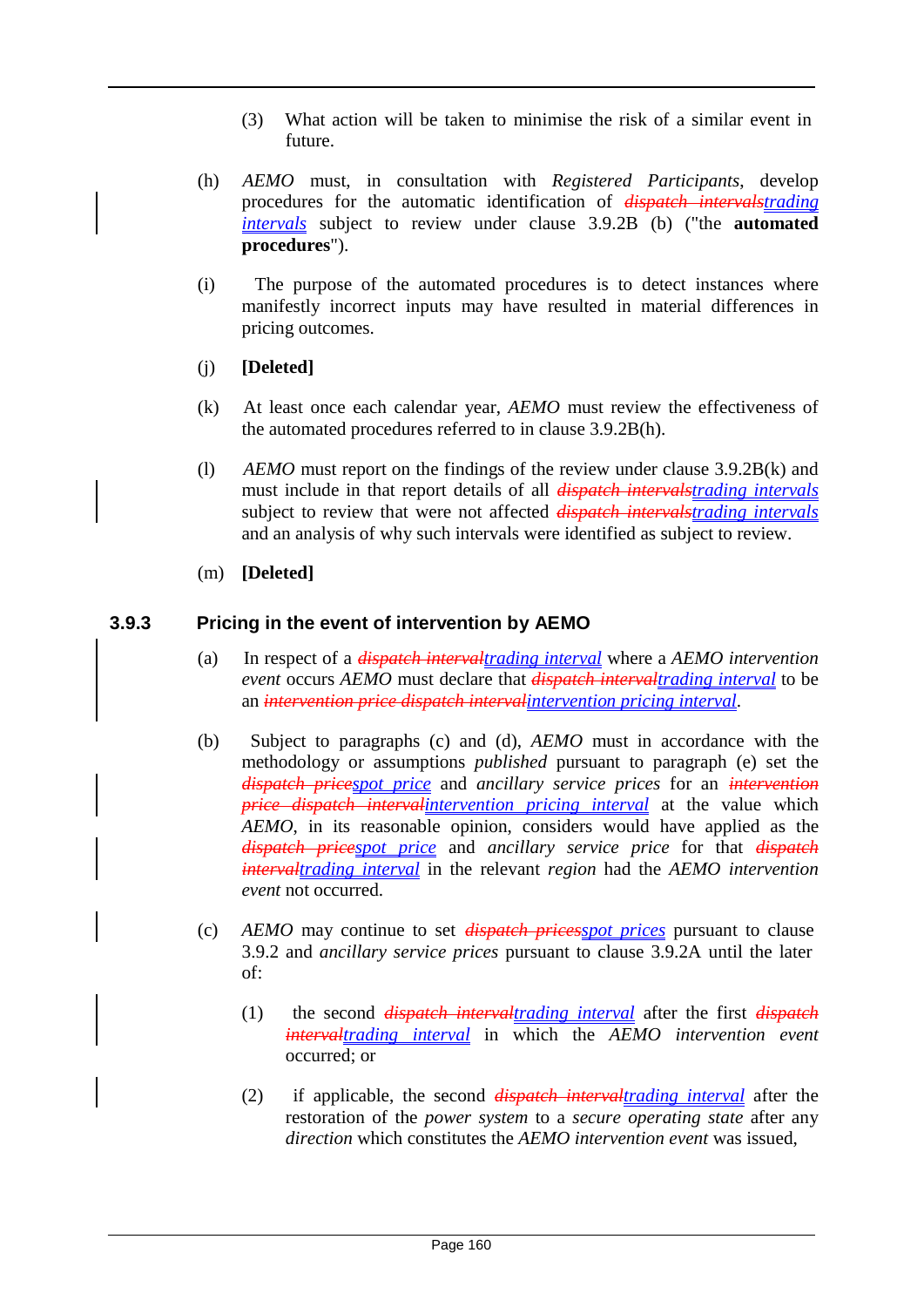provided that *AEMO* must use its reasonable endeavours to set *dispatch pricesspot prices* and *ancillary service prices* pursuant to this clause 3.9.3 as soon as practicable following the *AEMO intervention event*.

- (d) *AEMO* must continue to set *dispatch pricesspot prices* pursuant to clause 3.9.2 and *ancillary service prices* pursuant to clause 3.9.2A if a *direction*  given to a *Registered Participant* in respect of *plant* at the *regional reference node* would not in *AEMO's* reasonable opinion have avoided the need for any *direction* which constitutes the *AEMO intervention event* to be issued.
- (e) Subject to paragraph (g), *AEMO* must develop in accordance with the *Rules consultation procedures* and *publish* details of the methodology it will use, and any assumptions it may be required to make, to determine *dispatch pricesspot prices* and *ancillary service prices* for the purposes of paragraph (b).
- (f) The methodology developed by *AEMO* under paragraph (e) must wherever reasonably practicable:
	- (1) be consistent with the principles for *spot price* determination set out in clause 3.9.1;
	- (2) enable *AEMO* to determine and *publish* such prices in accordance with clause 3.13.4; and
	- (3) be consistent with the principles for *ancillary service price* determination set out in clauses 3.9.2 and 3.9.2A.
- (g) *AEMO* may make minor and administrative amendments to the methodology developed under paragraph (e) without complying with the *Rules consultation procedures*.

#### **3.9.3A Reliability standard and settings review**

#### **Reliability standard and settings guidelines**

- (a) The *Reliability Panel* must develop, publish and may amend from time to time, guidelines (the *reliability standard and settings guidelines*) that set out the principles and assumptions that the *Reliability Panel* will use in conducting the *reliability standard and settings review*.
- (b) The *Reliability Panel* must develop and amend the *reliability standard and settings guidelines* in accordance with the *Rules consultation procedures*.
- (c) There must be *reliability standard and settings guidelines* in force at all times after the date on which the *Reliability Panel* publishes the first *reliability standard and settings guidelines* under these *Rules*.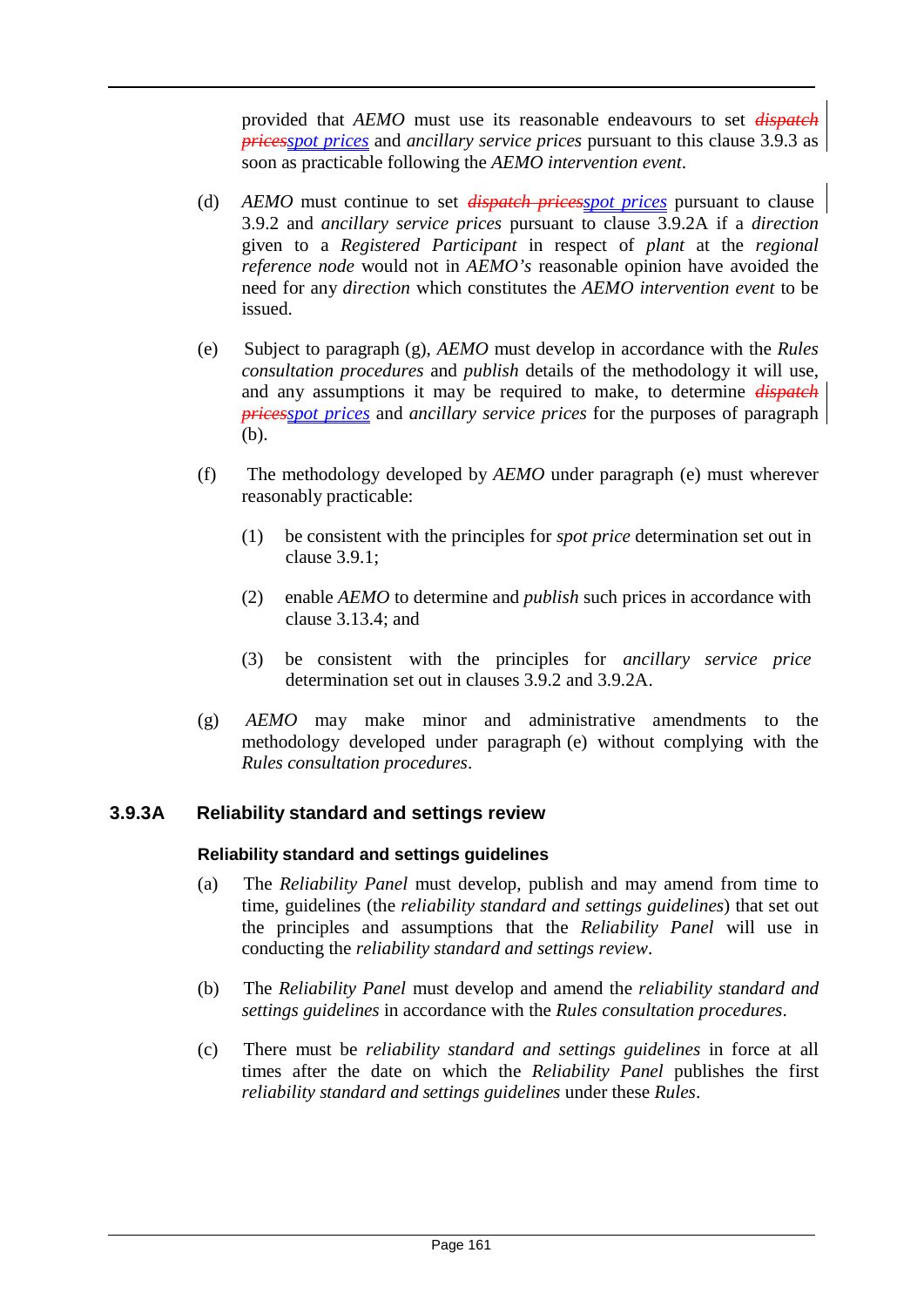in determining whether it has an obligation to publish an *EAAP* under clause  $3.7C(d)(2)$ .

- (c) *AEMO* must develop and amend the *reliability standard implementation guidelines* in consultation with the *Reliability Panel*, *Registered Participants* and other interested persons in accordance with the *Rules consultation procedures*.
- (d) There must be *reliability standard implementation guidelines* in force at all times after the date on which *AEMO* publishes the first *reliability standard implementation guidelines* under these *Rules*.
- (e) *AEMO* must review the *reliability standard implementation guidelines* at least once every four years. *AEMO* must conduct the review in consultation with the *Reliability Panel*, *Registered Participants* and other interested persons in accordance with the *Rules consultation procedures*.

# **3.9.4 Market Price Cap**

- (a) The *market price cap* is a price cap which is to be applied to *dispatch pricesspot prices*.
- (b) The value of the *market price cap* for each *financial year* is the dollar amount per MWh calculated by the *AEMC* under paragraph (c).

#### **Note**

The current value of the *market price cap* is set out in a schedule of reliability settings published on the AEMC's website [www.aemc.gov.au](http://www.aemc.gov.au/)

- (c) By 28 February of each year (commencing 2012), the *AEMC* must calculate the *market price cap* to apply on and from 1 July of that year in accordance with paragraphs (d) and (e) and *publish* its calculation on its website as part of a schedule of *reliability* settings.
- (d) Subject to paragraph (e), the *AEMC* must calculate the *market price cap* using the following formula:

$$
MPC^X = BV^{MPC} \times \frac{(Q_1^c + Q_2^c + Q_3^c + Q_4^c)}{(Q_1^b + Q_2^b + Q_3^b + Q_4^b)}
$$

Where:

MPC is the *market price cap* in dollars per MWh;

x is the *financial year* for which the *market price cap* is being calculated;

BVMPC is \$12,500/MWh (being the value of the *market price cap* prior to 1 July 2012);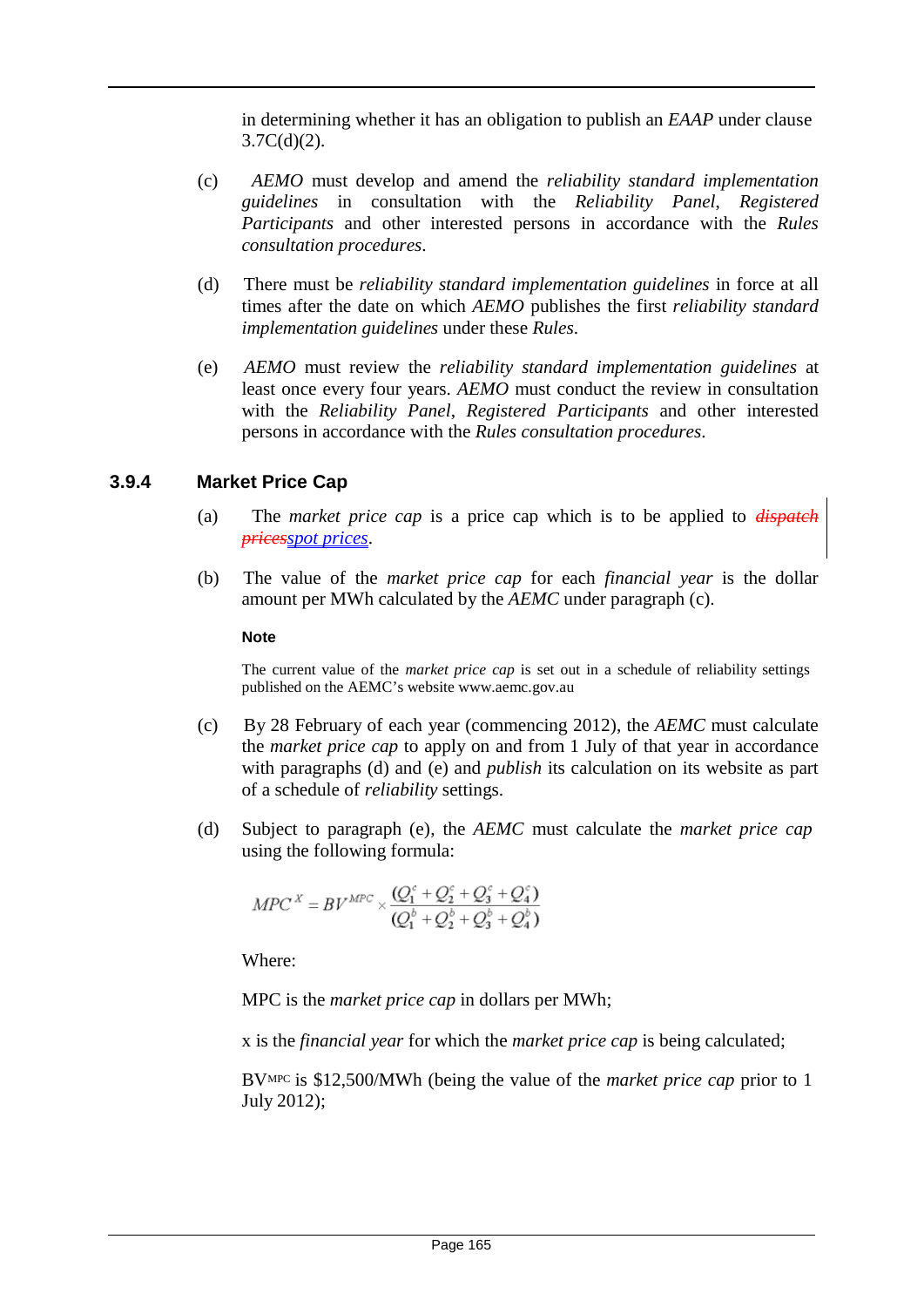Q1 to Q4 are the values of the Reliability Settings Index for each of the four quarters of years c and b (as the case may be) as at five months before the start of year x;

Reliability Settings Index is the All groups, Australia CPI found at Index Numbers, All groups, Australia, in Tables 1 and 2 of the Consumer Price Index, Australia published by the Australian Bureau of Statistics for the relevant quarter, except where that index ceases to be published or is substantially changed, in which case the Reliability Settings Index will be such other index as is determined by the *AEMC* as suitable;

c is the calendar year commencing 18 months before the start of year x; and

b is calendar year 2010.

- (e) If the value calculated by the *AEMC* under paragraph (d) is:
	- (1) not in whole hundreds of dollars, then the *market price cap* for year x will be the value calculated under paragraph (d) rounded to the nearest \$100/MWh;
	- (2) less than the *market price cap* applied under this clause 3.9.4 for the preceding *financial year* (year x-1), then the *market price cap* for year x will be the value of the *market price cap* for year x-1.

#### **3.9.5 Application of the Market Price Cap**

- (a) *Dispatch pricesSpot prices* at *regional reference nodes* must not exceed the *market price cap*.
- (b) If *central dispatch* and determination of *dispatch pricesspot prices* in accordance with rule 3.8, and clauses 3.9.2 and 3.9.3 would otherwise result in a *dispatch pricespot price* greater than the *market price cap* at any *regional reference node*, then subject to clause 3.9.5(c), the *dispatch pricespot price* at that *regional reference node* must be set to the *market price cap*.
- (c) If the *dispatch price spot price* at any *regional reference node* is set to the *market price cap* under clause 3.9.2 or clause 3.9.5 then *dispatch pricesspot prices* at all other *regional reference nodes connected* by a *regulated interconnector* or *regulated interconnectors* that have an *energy* flow towards that *regional reference node* must not exceed the *market price cap*  divided by the average *loss factor* that applies for *energy* flow in that direction for that *dispatch intervaltrading interval* and determined in accordance with clause 3.9.5(d).
- (d) *AEMO* must determine the average *loss factors* applicable to clause 3.9.5(c) by reference to the *inter-regional loss factor* equations relating to the relevant *regulated interconnector*.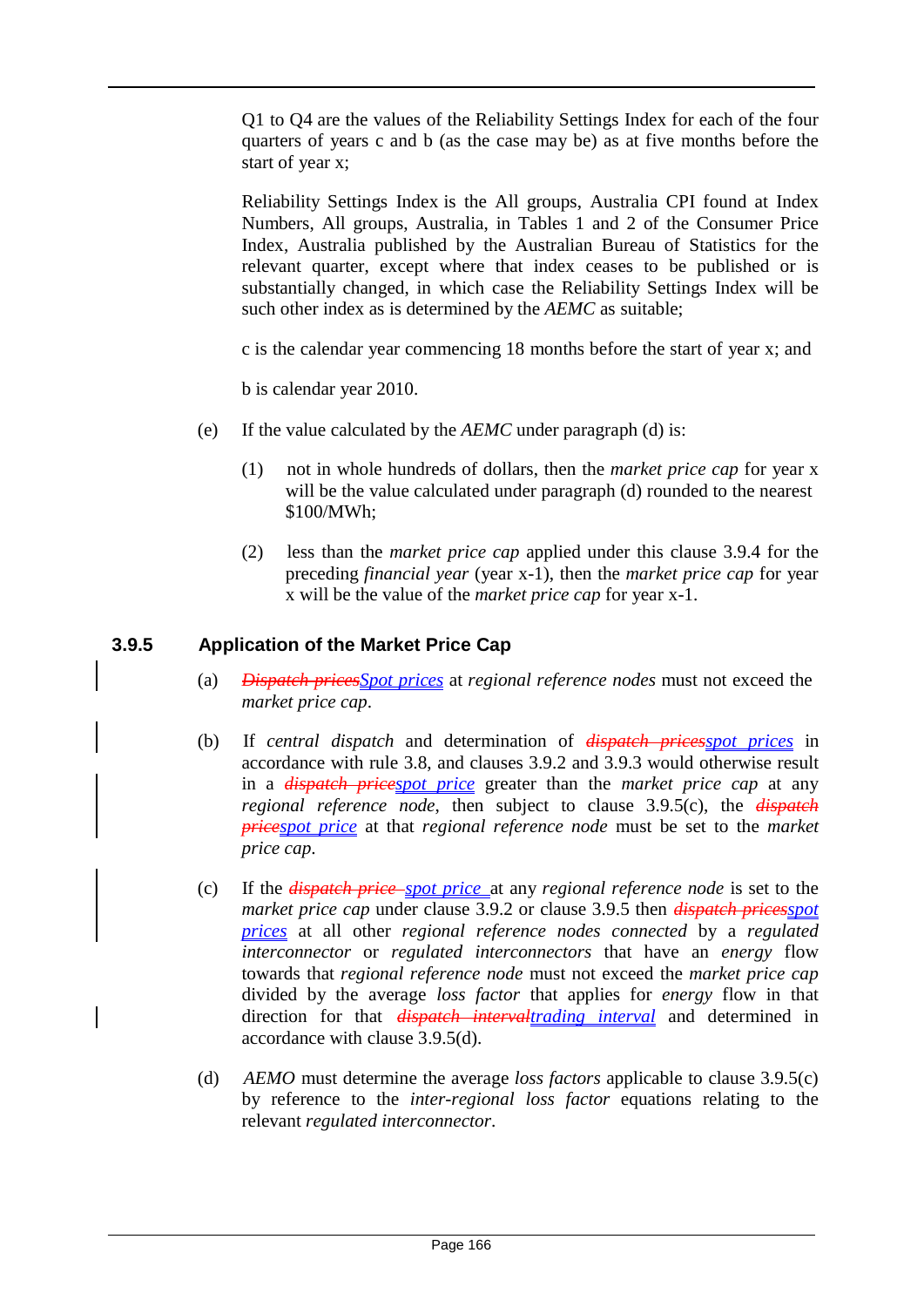#### **3.9.6 Market Floor Price**

- (a) The *market floor price* is a price floor which is to be applied to *dispatch pricesspot prices*.
- (b) The value of the *market floor price* is \$-1,000/MWh.
- (c) **[Deleted]**
- (d) **[Deleted]**
- (e) **[Deleted]**

# **3.9.6A Application of the Market Floor Price**

- (a) *Dispatch pricesSpot prices* at *regional reference nodes* must not be less than the *market floor price*.
- (b) If *central dispatch* and determination of *dispatch pricesspot prices* in accordance with rule 3.8, and clauses 3.9.2 and 3.9.3 would otherwise result in a *dispatch pricespot price* less than the *market floor price* at any *regional reference node*, then subject to clause 3.9.6A(c), the *dispatch pricespot price* at that *regional reference node* must be set to the *market floor price*.
- (c) If the *dispatch pricespot price* at any *regional reference node* is set to the *market floor price* under clause 3.9.6A then *dispatch pricesspot prices* at all other *regional reference nodes connected* by a *regulated interconnector* or *regulated interconnectors* that have an *energy* flow away from that *regional reference node* must be equal to or greater than the *market floor price*  multiplied by the average *loss factor* that applies for *energy* flow in that direction for that *dispatch intervaltrading interval* and determined in accordance with clause 3.9.6A(d).
- (d) *AEMO* must determine the average *loss factors* applicable to clause 3.9.6A(c) by reference to the *inter-regional loss factor* equations relating to the relevant *regulated interconnector*.

#### **3.9.7 Pricing for constrained-on scheduled generating units**

(a) In the event that a *network constraint* causes a *scheduled generating unit* to be *constrained-on* in any *dispatch intervaltrading interval*, that *scheduled generating unit* must comply with *dispatch instructions* from *AEMO* in accordance with its availability as specified in its *dispatch offer* but may not be taken into account in the determination of the *dispatch pricespot price* in that *dispatch intervaltrading interval*.

#### **Note**

This clause is classified as a civil penalty provision under the National Electricity (South Australia) Regulations. (See clause 6(1) and Schedule 1 of the National Electricity (South Australia) Regulations.)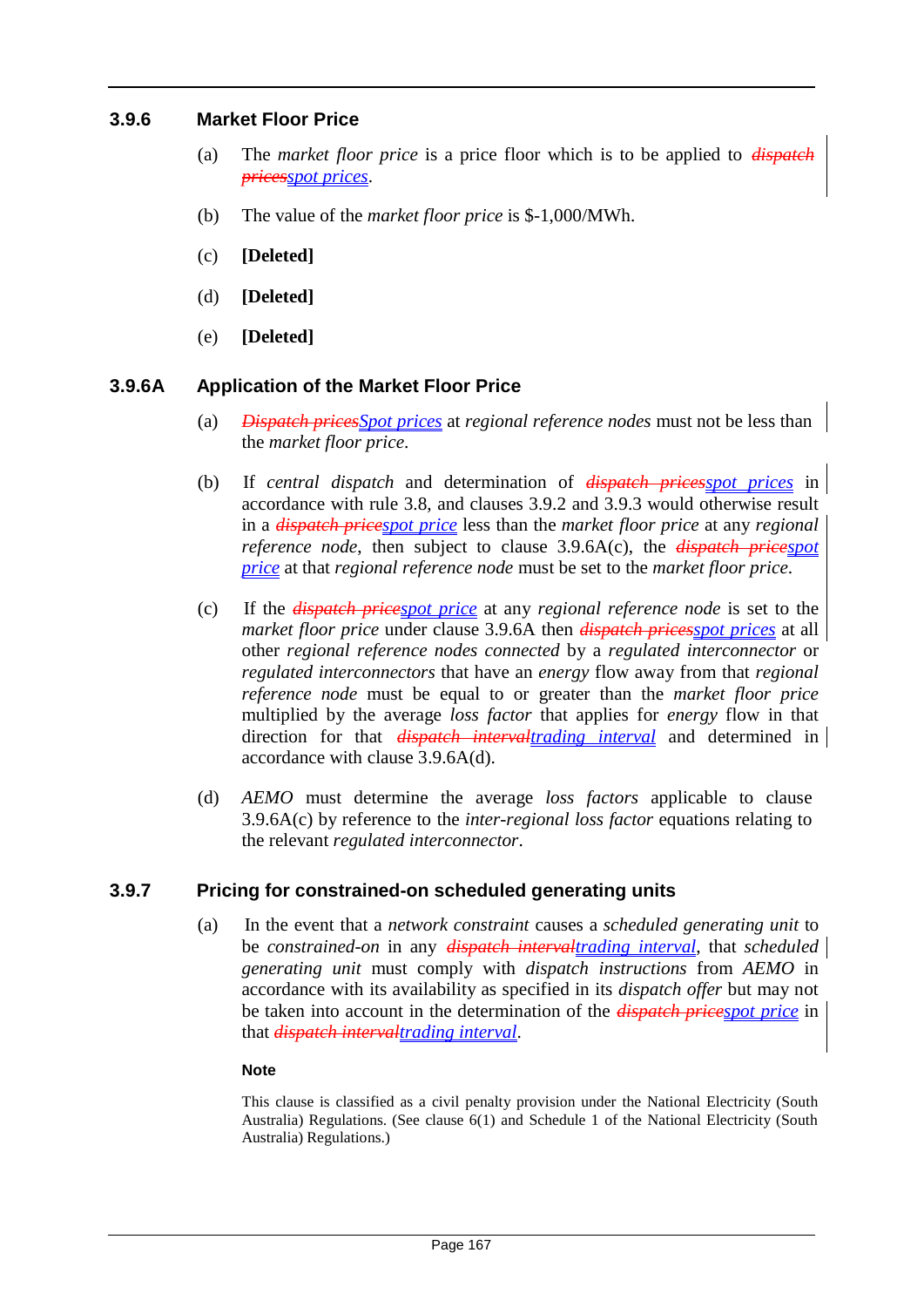(b) A *Scheduled Generator* that is *constrained-on* in accordance with clause 3.9.7(a) is not entitled to receive from *AEMO* any compensation due to its *dispatch pricespot price* being less than its *dispatch offer price*.

# **3.10 [Deleted]**

# **3.11 Ancillary Services**

# **3.11.1 Introduction**

- (a) *Ancillary services* are services that are essential to the management of *power system security*, facilitate orderly trading in electricity and ensure that electricity supplies are of acceptable quality.
- (b) *Market ancillary services* are *ancillary services* acquired by *AEMO* as part of the *spot market* in accordance with this Chapter 3. The prices for *market ancillary services* are determined using the *dispatch algorithm*.
- (c) *Non-market ancillary services* are *ancillary services* not acquired by *AEMO* as part of the spot market, but acquired:
	- (1) in the case of *SRAS*, by *AEMO* under *ancillary services agreements*, with the prices for *SRAS* being determined in accordance with the relevant *ancillary services agreements*; and
	- (2) in the case of *NSCAS*:
		- (i) by *Transmission Network Service Providers* under *connection agreements* or *network support agreements* to meet an *NSCAS*  need; and
		- (ii) in the circumstances contemplated in clause 3.11.3(c), by *AEMO*  under *ancillary services agreements* entered into following a call for offers made in accordance with rule 3.11.5 to meet a *NSCAS gap* only for *power system security* and reliability of *supply* of the *transmission network* in accordance with the *power system security standards* and the *reliability standard*,

with the prices for *NSCAS* being determined in accordance with the relevant agreements;

- (3) in the case of *NMAS* other than *SRAS* and *NSCAS*, by *Transmission Network Service Providers* under *connection agreements* or *network support agreements* to meet the service standards in accordance with the technical requirements of schedule 5.1 or in *applicable regulatory instruments*, with the prices for those services being determined in accordance with the relevant agreements.
- (d) *AEMO* may instruct a person to provide a *non-market ancillary service* under an *ancillary services agreement* or otherwise in accordance with the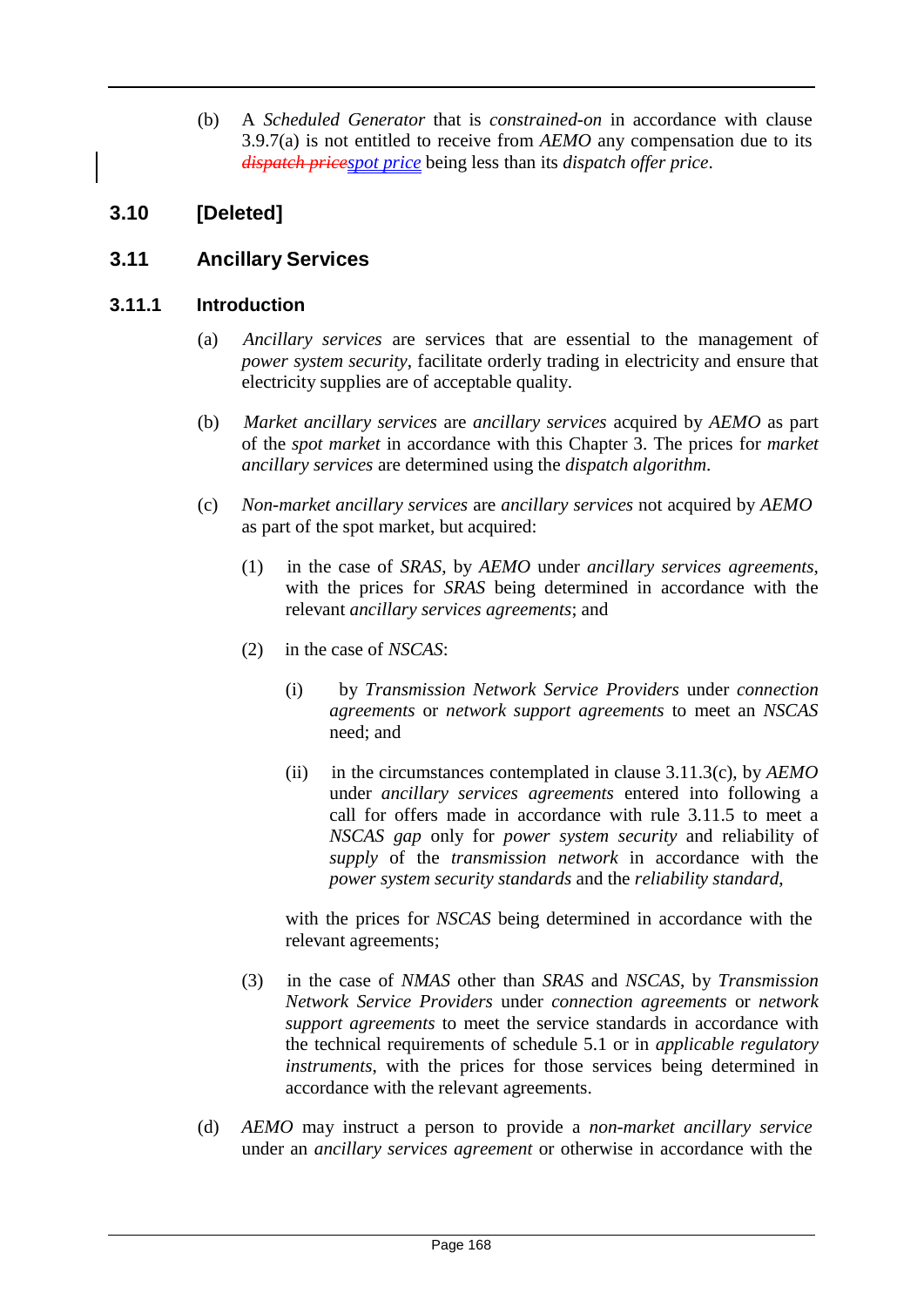- (1) 100 *business days* after the end of the *AEMO intervention event* or the end of a series of related *AEMO intervention events* if *AEMO* is not required to appoint an independent expert under clause 3.15.7A or refer a matter to an independent expert under clause 3.12.2(l), 3.12.2(m), 3.15.7B(c) or 3.15.7B(d);
- (2) 150 *business days* after the end of the *AEMO intervention event* or the end of a series of related *AEMO intervention events* if *AEMO* is:
	- (i) required to appoint an independent expert under clause 3.15.7A but is not required to refer a claim or matter to an independent expert under clause 3.12.2(l), 3.12.2(m), 3.15.7B(c) or 3.15.7B(d); or
	- (ii) required to refer a claim or matter to an independent expert under clause 3.12.2(l), 3.12.2(m), 3.15.7B(c) or 3.15.7B(d) but is not required to appoint an independent expert under clause 3.15.7A; and
- (3) 200 *business days* after the end of the *AEMO intervention event* or the end of a series of related *AEMO intervention events* if *AEMO* is required to appoint an independent expert under clause 3.15.7A and refer a claim or matter to an independent expert under clause 3.12.2(l), 3.12.2(m), 3.15.7B(c) or 3.15.7B(d).
- (b) Subject to clause 3.12.1(a), *AEMO* must *publish* a timetable that sets a date for each of *AEMO's* and the independent expert's obligations pursuant to clauses 3.12.2, 3.12.3, 3.15.7, 3.15.7A, 3.15.7B, 3.15.8 and 3.15.10C, where required (the *intervention settlement timetable*).
- (c) *AEMO* must at least once a month revise and *publish* the *intervention settlement timetable* to reflect any changes to the *intervention settlement timetable*.

# **3.12.2 Affected Participants and Market Customers entitlements to compensation in relation to AEMO intervention**

- (a) In respect of each *intervention price trading interval*:
	- (1) an *Affected Participant* is entitled to receive from *AEMO*, or must pay to *AEMO*, an amount as determined in accordance with this clause 3.12.2 that will put the *Affected Participant* in the position that the *Affected Participant* would have been in regarding the *scheduled generating unit* or *scheduled network service*, as the case may be, had the *AEMO intervention event* not occurred, taking into account solely the items listed in paragraph (j);
	- (2) a *Market Customer*, other than a *Market Customer* which was the subject of any *direction* that constituted the *AEMO intervention event*, is entitled, in respect of one or more of its *scheduled loads*, to receive an amount calculated by applying the following formula: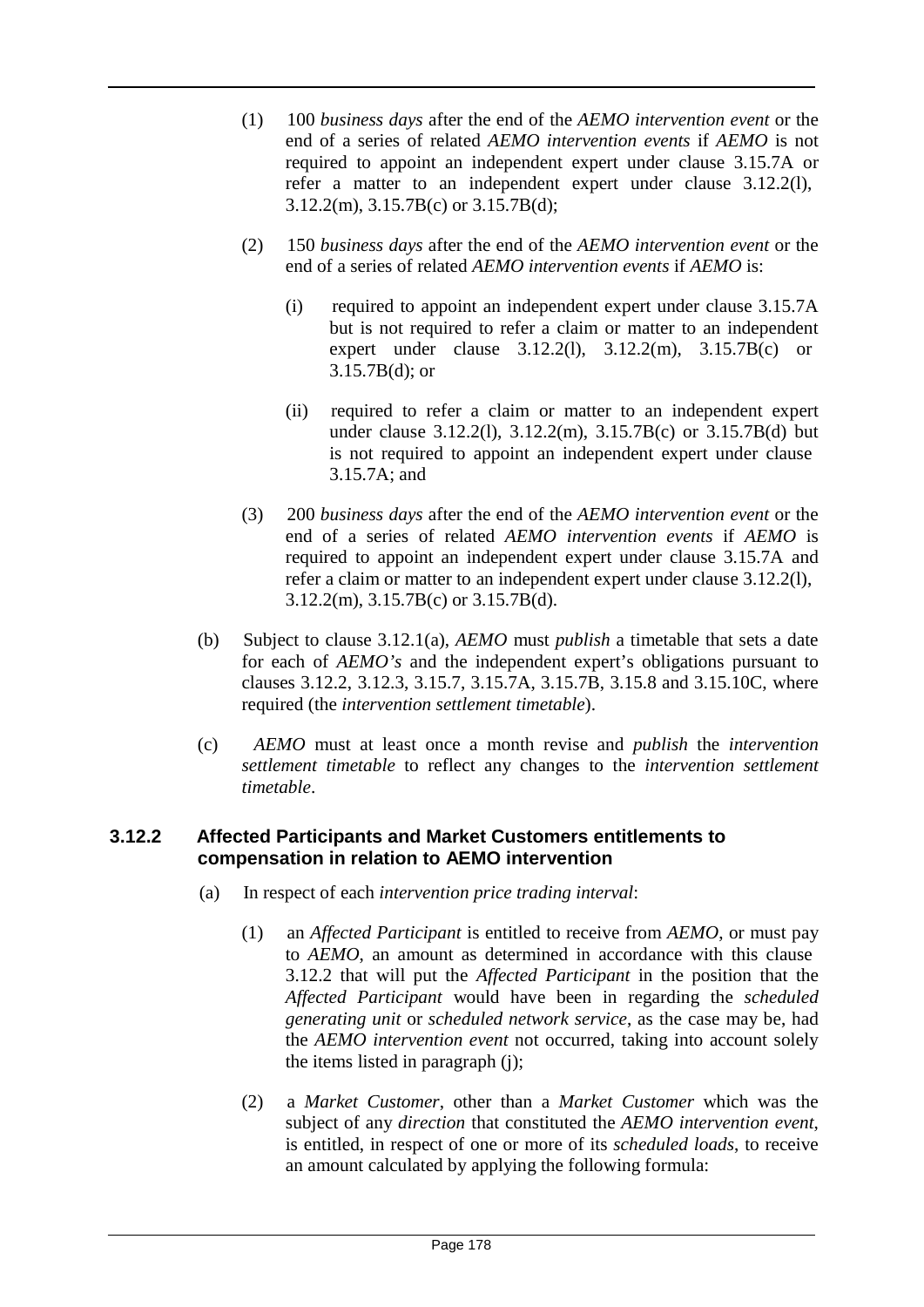$DC = ((RRP \times LF) - BidP) \times QD$ 

where:

DC (in dollars) is the amount the *Market Customer* is entitled to receive in respect of that *scheduled load* for the relevant *intervention price trading interval*;

RRP (in dollars per MWh) is the *regional reference price* in the relevant *intervention price trading interval* determined in accordance with clause 3.9.3;

LF where the *scheduled load's connection point* is a *transmission connection point*, is the relevant *intra-regional loss factor* at that *connection point* or where the *scheduled load's connection point* is a *distribution network connection point*, is the product of the *distribution loss factor* at that *connection point* multiplied by the relevant *intra-regional loss factor* at the *transmission connection point*  to which it is assigned;

BidP (in dollars per MWh) is the price of the highest priced *price band* specified in a *dispatch bid* for the *scheduled load* in the relevant *intervention price trading interval*;

QD (in MWh) is the difference between the amount of electricity consumed by the *scheduled load* during the relevant *intervention price trading interval* determined from the *metering data* and the amount of electricity which *AEMO* reasonably determines would have been consumed by the *scheduled load* if the *AEMO intervention event* had not occurred,

provided that if DC is negative for the relevant *intervention price trading interval*, then the adjustment that the *Market Customer* is entitled to claim in respect of that *scheduled load* for that *intervention price trading interval* is zero.

#### **Note**

Where two *intra-regional loss factors* are determined for a *transmission network connection point* under clause 3.6.2(b)(2), *AEMO* will determine the relevant *intra-regional loss factor* for use under this clause in accordance with the procedure determined under clause 3.6.2(d1).

- (b) In respect of a single *intervention price trading interval*, an *Affected Participant* or *Market Customer* is not entitled to receive from, or obliged to pay to, *AEMO* an amount pursuant to this clause 3.12.2 if such an amount is less than  $$5,000$1,000$ .
- (c) In respect of each *intervention price trading interval*, *AEMO* must, in accordance with the *intervention settlement timetable*, notify, in writing:
	- (1) each *Affected Participant* (except *eligible persons*) of: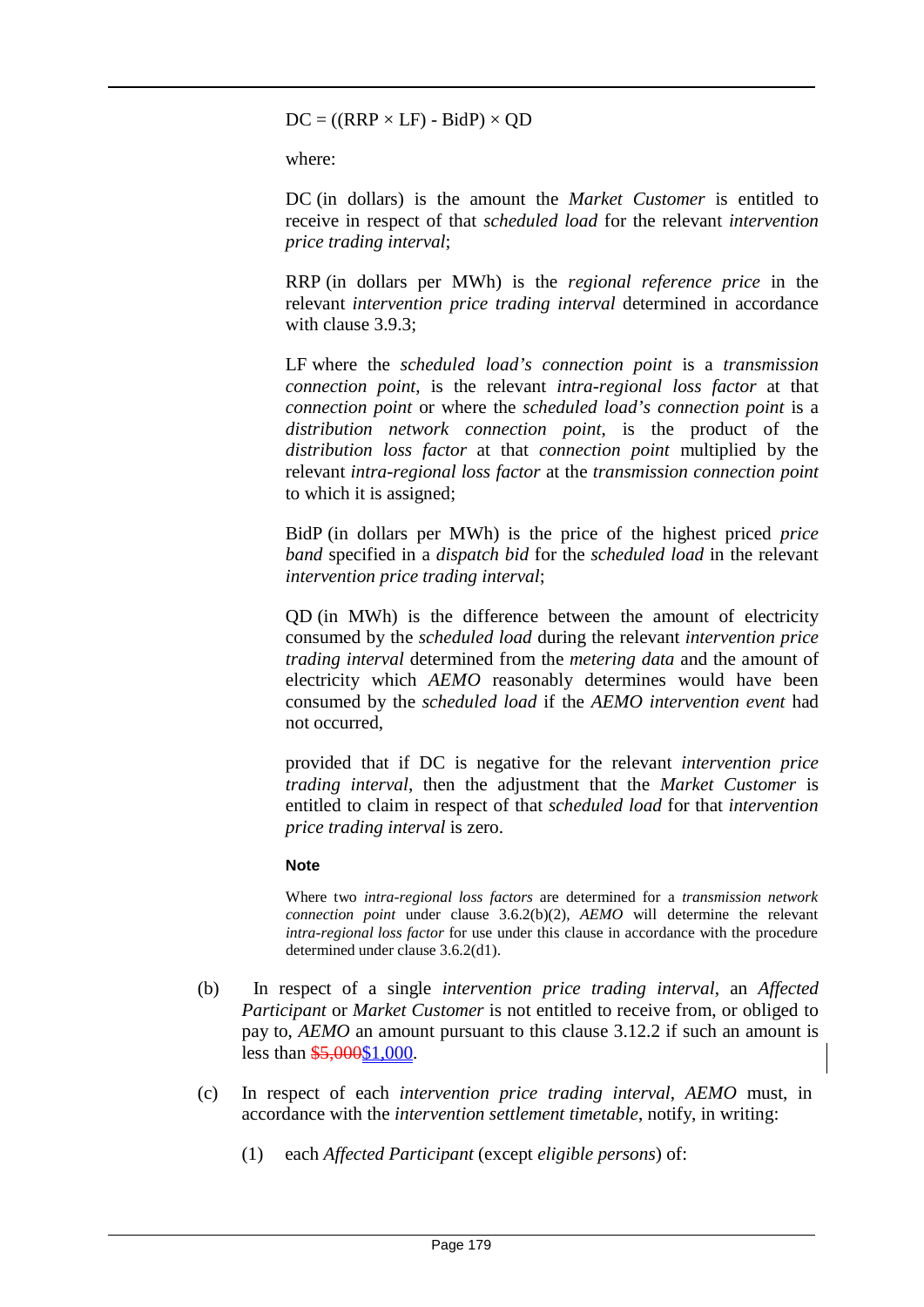- (i) the estimated level of *dispatch* in MW that its *scheduled network service* or *scheduled generating unit* would have been *dispatched* at had the *AEMO intervention event* not occurred; and
- (ii) an amount equal to:
	- (A) the estimated *trading amount* that it would have received had the *AEMO intervention event* not occurred based on the level of *dispatch* in subparagraph (i), less:
	- (B) the *trading amount* for that *Affected Participant*  (excluding from that *trading amount* the amount referred to in clause 3.15.10C(a)) as set out in its *final statement*  provided pursuant to clause 3.15.14 for the *billing period*  in which the *intervention price trading interval* occurs;
- (2) each *eligible person* of:
	- (i) the estimated level of flow in MW of all relevant *directional interconnectors* that would have occurred had the *AEMO intervention event* not occurred; and
	- (ii) an amount equal to:
		- (A) the estimated amount that person would have been entitled to receive pursuant to clause 3.18.1(b) had the *AEMO intervention event* not occurred based upon the flows referred to in subparagraph (i); less
		- (B) the actual entitlement of that person under clause 3.18.1(b); and
- (3) each *Market Customer*, the amount calculated by *AEMO* in accordance with paragraph (a)(2) for that *Market Customer*.
- (d) *AEMO* must include in an *Affected Participant's* or *Market Customer's final statement* provided pursuant to clause 3.15.15 for a *billing period* in which one or more *intervention price trading intervals* occurred:
	- (1) the amount notified by *AEMO* pursuant to paragraph (c) if the absolute value of such amount is greater than  $\frac{$5,000$1,000}{5}$ ; and
	- (2) in all other cases no amount in relation to compensation pursuant to this clause 3.12.2.
- (e) If the figure calculated in accordance with paragraph (c) is:
	- (1) negative, the absolute value of that amount is the amount payable to *AEMO* by the relevant person; and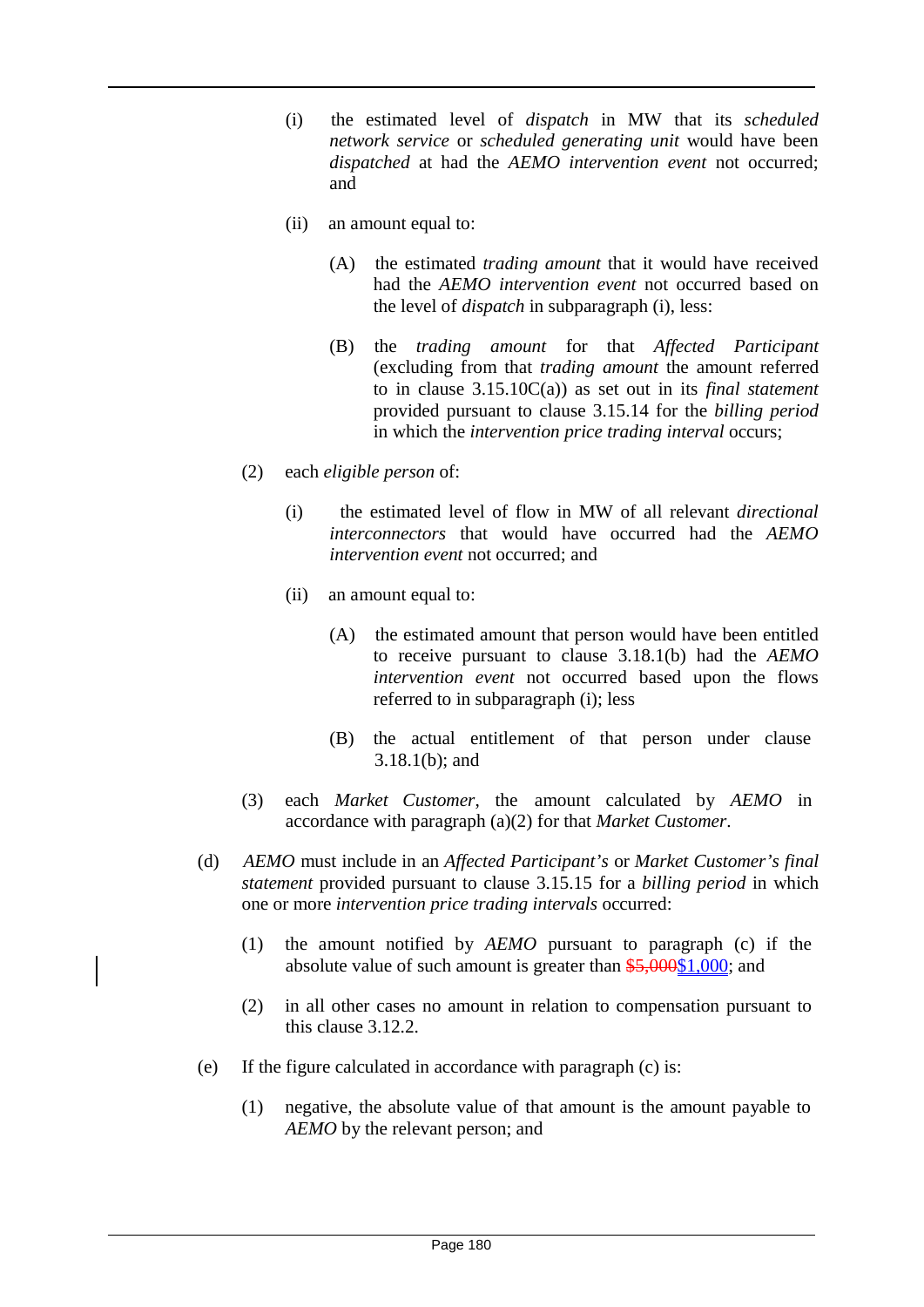- (2) positive, the absolute value of that amount is the amount receivable from *AEMO* by the relevant person.
- (f) Subject to paragraphs (h) and (i), within 7 *business days* of receipt of the notice referred to in paragraph (c) an *Affected Participant* or *Market Customer* may make a written submission to *AEMO* in accordance with paragraph (g) claiming that the amount set out in the notice is greater than, less than, or equal to its entitlement pursuant to paragraph (a)(1) as an *Affected Participant* or paragraph (a)(2) as a *Market Customer*, as the case may be.
- (g) A written submission made by an *Affected Participant* or *Market Customer* pursuant to paragraph (f) must:
	- (1) itemise each component of the claim;
	- (2) contain sufficient data and information to substantiate each component of the claim;
	- (3) if the *Affected Participant* claims that the amount calculated by *AEMO*  pursuant to paragraphs  $(c)(1)$  or  $(c)(2)$  is less than the amount the *Affected Participant* is entitled to receive pursuant to paragraph (a)(1), specify the difference between such amounts (such difference being the *affected participant's adjustment claim*);
	- (4) if the *Market Customer* claims that the amount calculated by *AEMO*  pursuant to paragraph (c)(3) is less than the amount the *Market Customer* is entitled to receive pursuant to paragraph (a)(2), specify the difference between such amounts (such difference being the *market customer's additional claim*); and
	- (5) be signed by an authorised officer of the *Affected Participant* or *Market Customer* certifying that the written submission is true and correct.
- (h) If an *Affected Participant* or *Market Customer* does not deliver to *AEMO* a written submission in accordance with paragraph (f) it shall cease to have an entitlement to compensation under this clause 3.12.2.
- (i) In respect of a single *intervention price trading interval* an *Affected Participant* or *Market Customer* may only make a claim pursuant to paragraph (f) in respect of that *intervention price trading interval* if it claims that its entitlement or liability pursuant to this clause 3.12.2 is greater than \$5,000\$1,000.
- (j) In determining the amount for the purposes of paragraph (a)(1), the following must, as appropriate, be taken into account:
	- (1) the direct costs incurred or avoided by the *Affected Participant* in respect of that *scheduled generating unit* or *scheduled network service*, as the case may be, as a result of the *AEMO intervention event*  including: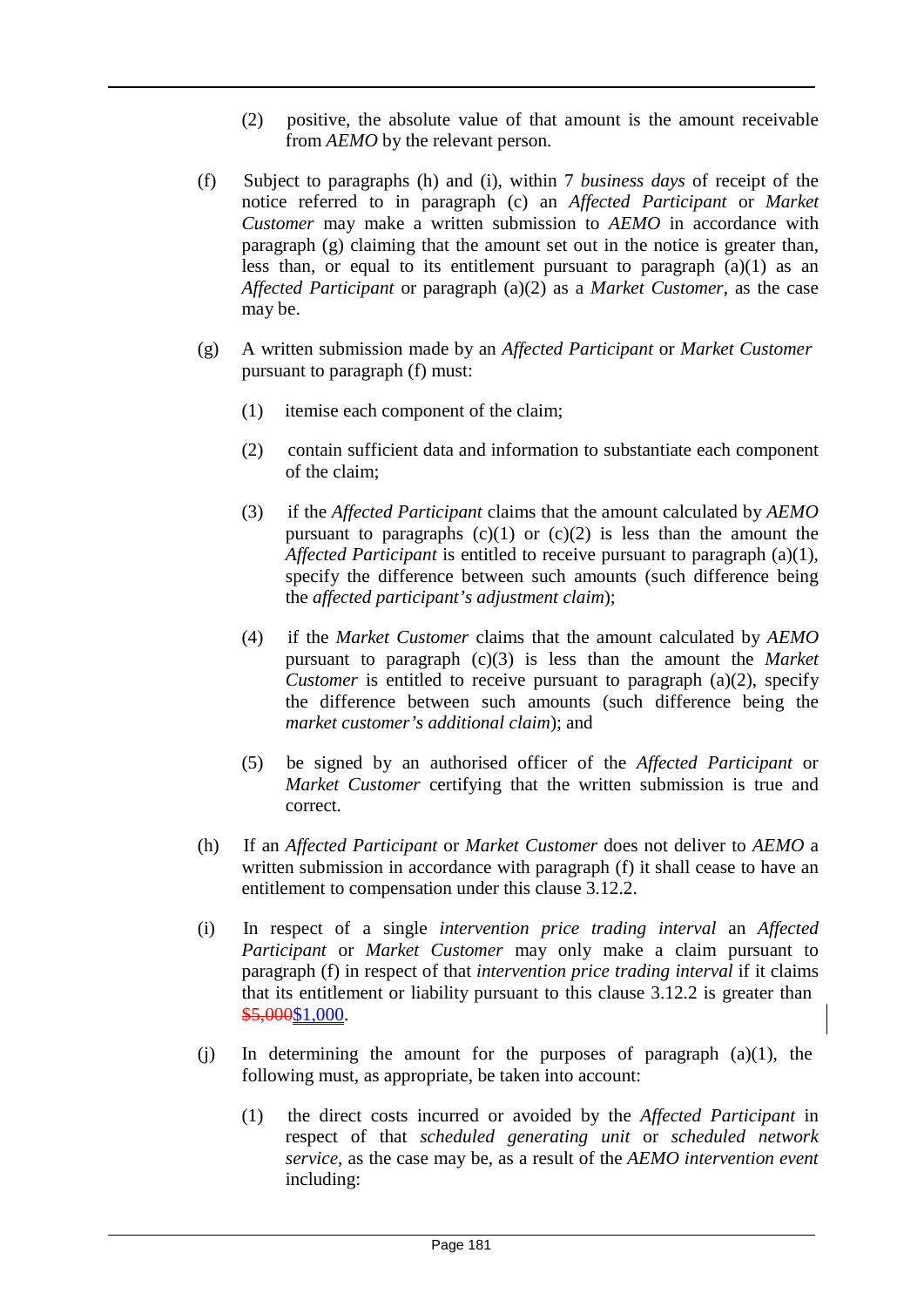# **3.12A.3 Acquisition of capacity**

- (a) *AEMO* must immediately upon *publication* of a *mandatory restriction schedule* or an amended *mandatory restriction schedule* use its reasonable endeavours to acquire, in accordance with the *restriction offer procedures*, capacity to meet the *mandatory restriction schedule* or amended *mandatory restriction schedule* as the case may be.
- (b) *AEMO* must terminate in accordance with the *restriction offer procedures*  such number of *accepted restriction offers*, in whole or in part, so that the total capacity of existing *accepted restriction offers* as far as practicable equals the amended *mandatory restriction schedule*.

# **3.12A.4 Rebid of capacity under restriction offers**

In each *dispatch intervaltrading interval* when *mandatory restrictions* apply, each *scheduled generating unit* or *scheduled network service* the subject of an *accepted restriction offer* with respect to that *dispatch intervaltrading interval* must rebid the total capacity the subject of such *restriction offer* by varying the respective *dispatch offers* or *network dispatch offers* in accordance with the procedures developed pursuant to clause 3.12A.1(a)(4).

## **Note**

This clause is classified as a civil penalty provision under the National Electricity (South Australia) Regulations. (See clause 6(1) and Schedule 1 of the National Electricity (South Australia) Regulations.)

# **3.12A.5 Dispatch of restriction offers**

- (a) In a *dispatch intervaltrading interval AEMO* may only *dispatch* the capacity of a *scheduled generating unit* or *scheduled network service* in accordance with the procedures for the *rebidding* and *dispatch* of capacity the subject of an *accepted restriction offer* developed by *AEMO* in consultation with *Registered Participants*. Such procedures must as far as reasonably practical incorporate the following principles:
	- (i) *dispatch* of *accepted restriction offers* only after all the capacity of *scheduled loads*, *scheduled generating units* and *scheduled network services* contained in valid *dispatch offers* and *dispatch bids* have been *dispatched*;
	- (ii) recognise any requirement for advance notice or action for generators to operate at minimum generation, provide advance notice to *loads* or obtain capacity of *market network services* that are or may become the subject of a *AEMO intervention event*;
	- (iii) be consistent with the price of *accepted restriction offers* in accordance with clause 3.12A.6; and
	- (iv) minimise the *restriction shortfall amount*.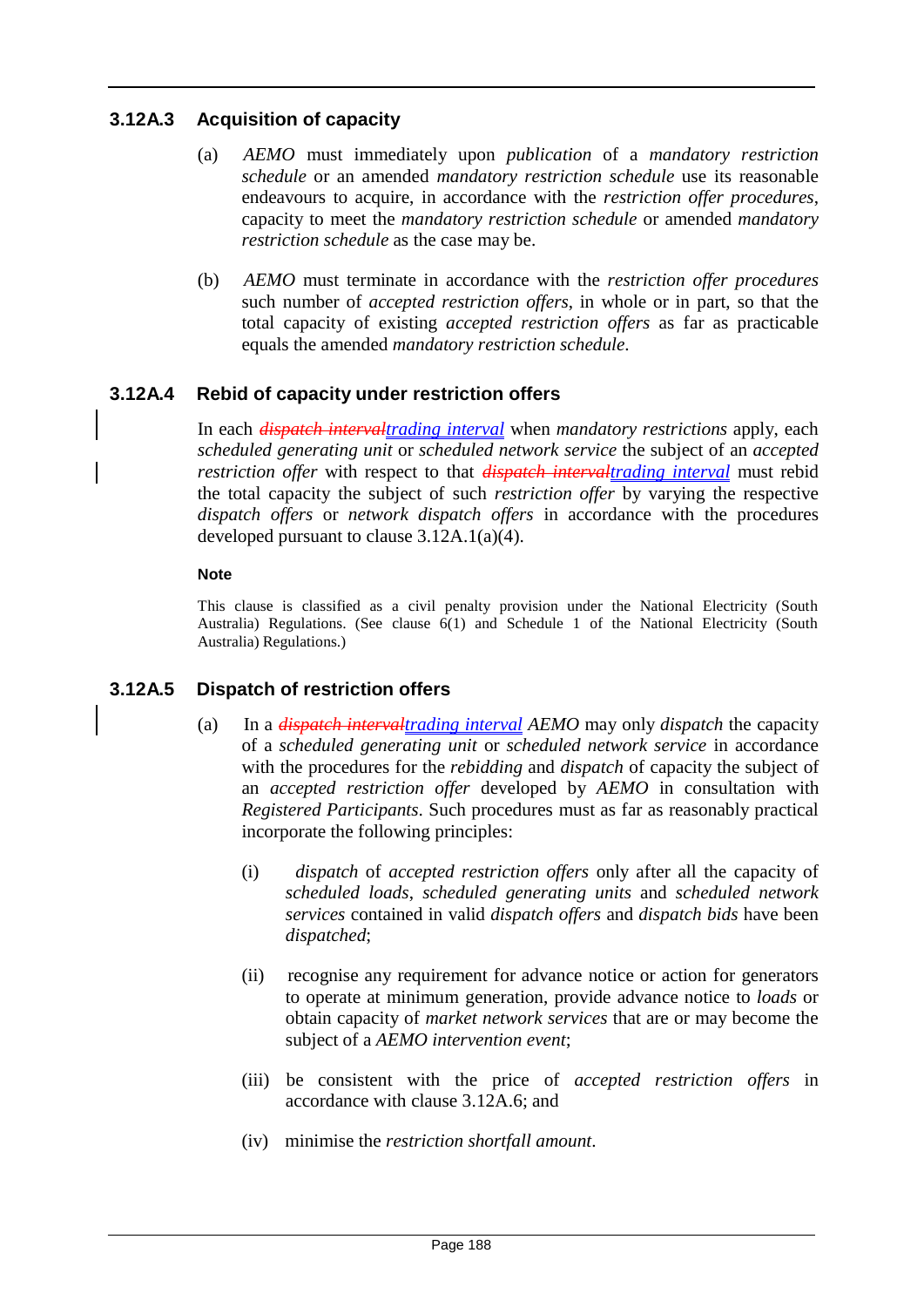(b) Notwithstanding the provisions of this clause 3.12A.5, at no time is *AEMO*  required to *dispatch* the capacity of a *Scheduled Generator* or *Scheduled Network Service Provider* the subject of an *accepted restriction offer* if such *dispatch* would prevent *AEMO* from meeting its obligations for system security.

# **3.12A.6 Pricing during a restriction price trading interval**

During a *mandatory restriction period*, *dispatch pricesspot prices* must be determined by the *central dispatch* process based on *dispatch offers*, *dispatch bids*  and *network dispatch offers* in accordance with clause 3.9.2, provided that *AEMO*  must calculate the *dispatch pricespot price* as if the *dispatch offer price* for all capacity the subject of an *accepted restriction offer* was the maximum price permitted by clause 3.8.6(c) and 3.8.6A(i) notwithstanding any other provision of the *Rules*.

# **3.12A.7 Determination of funding restriction shortfalls**

- (a) *AEMO* is entitled to the *trading amount* received by *Scheduled Generators*  and *Scheduled Network Service Providers* from the *dispatch* of capacity the subject of an *accepted restriction offer* in accordance with 3.15.10B.
- (b) *AEMO* must, as soon as reasonably practicable following the end of a *mandatory restriction period*, calculate:
	- (i) the aggregate amount payable to *AEMO* pursuant to clause 3.12A.7(a) from all *accepted restriction offers* in that *mandatory restriction period*;
	- (ii) the aggregate amount payable by *AEMO* pursuant to all *accepted restriction offers* in that *mandatory restriction period*; and
	- (iii) the sum of the amount determined under clause  $3.12A.7(b)(i)$  less the amount determined under clause 3.12A.7(b)(ii) (the *restriction shortfall amount*).
- (b1) The maximum amount payable to a *Scheduled Generator* or *Market Participant* for any *accepted restriction offer* of that *Scheduled Generator*  or *Market Participant* during a *mandatory restriction period* is the aggregate of the maximum possible *spot price* for each *trading interval*  within the *mandatory restriction period*, being the *market price cap* or an *administered price cap* as the case may be, multiplied by the capacity of the *accepted restriction offer* in MWh for each corresponding *trading interval*.
- (c) Notwithstanding any other provisions of the *Rules*, the absolute value of the *restriction shortfall amount* must not exceed the sum of the maximum possible *spot price* for a *trading interval*, being the *market price cap* or an *administered price cap* as the case may be, multiplied by the aggregate of the capacity of all *accepted restriction offers* in MWh for that *trading interval* for all *trading intervals* in the *mandatory restriction period*.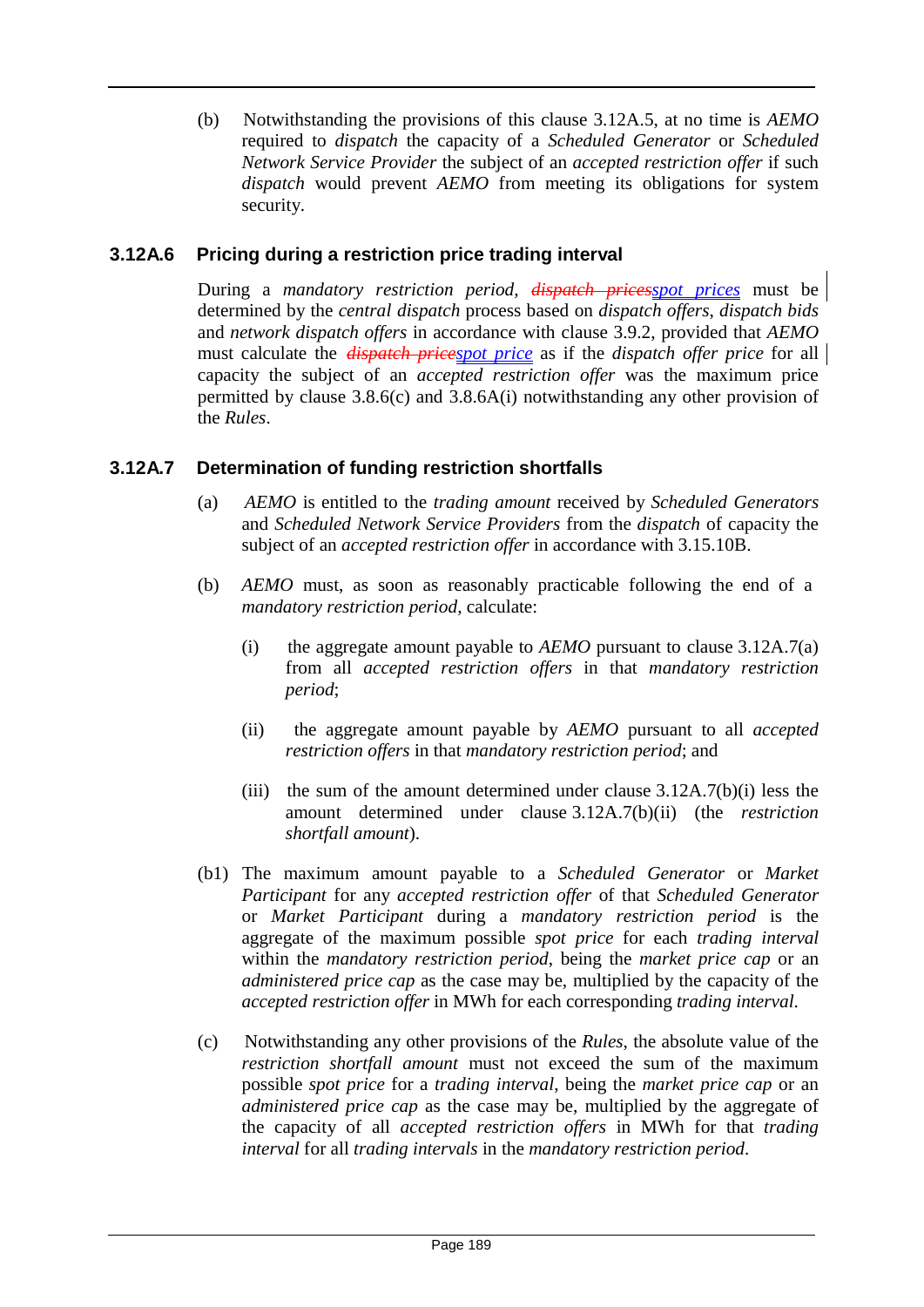- (w) In relation to the *declared transmission system* of an *adoptive jurisdiction*:
	- (1) *AEMO* must maintain the register referred to in paragraph (d); and
	- (2) a *declared transmission system operator* must provide *AEMO* with information reasonably required by *AEMO* for maintaining the register and keeping it up to date.
- (x) A *jurisdictional planning body* must provide assistance *AEMO* reasonably requests in connection with the preparation of a report under paragraph (u).

#### **3.13.4 Spot market**

- (a) Each week, in accordance with the *timetable*, *AEMO* must *publish* details of the outputs of the *medium term PASA*.
- (b) The details to be *published* by *AEMO* under clause 3.13.4(a) must include the information specified in clause 3.7.2(f).
- (c) Each *day*, in accordance with the *timetable*, *AEMO* must *publish* details of the outputs of the *short term PASA* for each *trading interval30-minute period* covered.
- (d) The details of the *short term PASA published* each *day* by *AEMO* under clause 3.13.4(c) must include the information specified in clause 3.7.3(h).
- (e) Each *day*, in accordance with the *timetable*, *AEMO* must *publish* a *pre-dispatch schedule* for the period described in clause 3.8.20(a).
- (f) Subject to clause 3.8.20(b), Detailsdetails of the *pre-dispatch schedule* to be *published* must include the following for each *trading interval* or *30-minute period* (as applicable) in the period covered:
	- (1) forecasts of the most probable peak *power system load* plus required *scheduled reserve* for each *region* and for the total *power system*;
	- (2) forecasts of the most probable *energy* consumption for each *region* and for the total *power system*;
	- (3) forecast *inter-regional loss factors*;
	- (4) aggregate *generating plant* availability for each *region* and aggregate availability of each type of *market ancillary service* for each *region*;
	- (5) projected *supply* surpluses and deficits for each *region*, including shortages of *scheduled reserve* and projected *market ancillary service*  surpluses and deficits for each *region*;
	- (5A) the aggregated MW allowance (if any) made by *AEMO* for generation from *non-scheduled generating systems* in each forecast: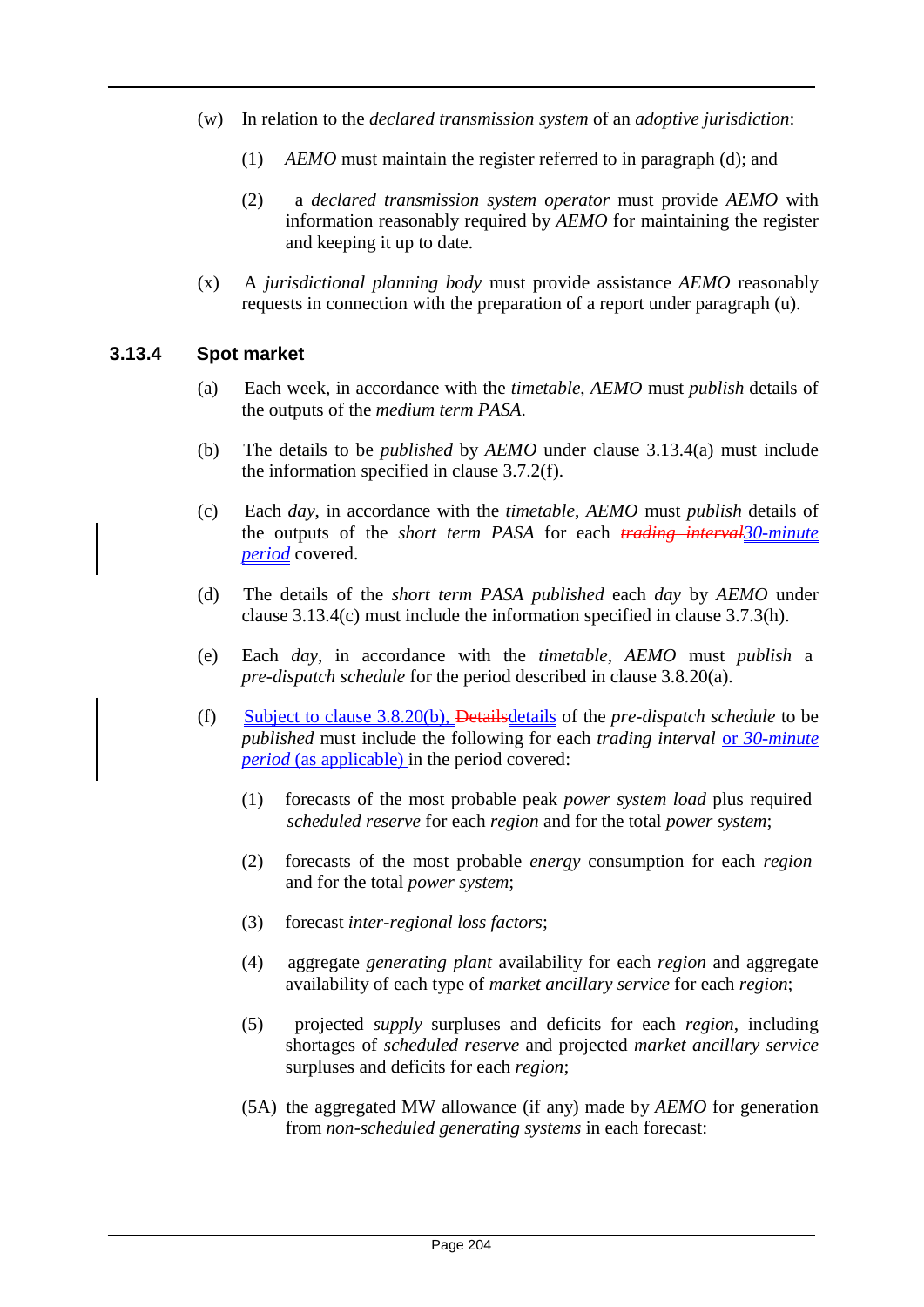- (i) of the most probable peak *power system load* referred to in clause 3.13.4(f)(1);
- (ii) referred to in clause  $3.13.4(f)(2)$ ;
- (iii) of aggregate *generating plant* availability referred to in clause 3.13.4(f)(4); and
- (iv) of projected *supply* surpluses and deficits referred to in clause 3.13.4(f)(5) but not including shortages of *scheduled reserve* or projected *market ancillary service* surpluses and deficits for each *region*.
- (5B) in respect of each forecast:
	- (i) of the most probable peak *power system load* referred to in clause 3.13.4(f)(1);
	- (ii) referred to in clause  $3.13.4(f)(2)$ ;
	- (iii) of aggregate *generating plant* availability referred to in clause 3.13.4(f)(4); and
	- (iv) of projected *supply* surpluses and deficits referred to in clause 3.13.4(f)(5) but not including shortages of *scheduled reserve* or projected *market ancillary service* surpluses and deficits for each *region*,

a value that is the sum of that forecast and the relevant aggregated MW allowance (if any) referred to in clause 3.13.4(f)(5A); and

- (6) identification and quantification of:
	- (i) when and where the projected conditions are found to be inadequate;
	- (ii) any *trading intervals* for which *low reserve* or *lack of reserve* conditions are forecast to apply;
	- (iii) where a projected *supply* deficit in one *region* can be supplemented by a surplus in a neighbouring *region* (dependent on forecast *interconnector* capacities) and the expected *interconnector flow*;
	- (iv) forecast *interconnector* transfer capabilities and the projected impact of any *inter-network tests* on those transfer capabilities; and
	- (v) when and where *network constraints* may become binding on the *dispatch* of *generation* or *load*.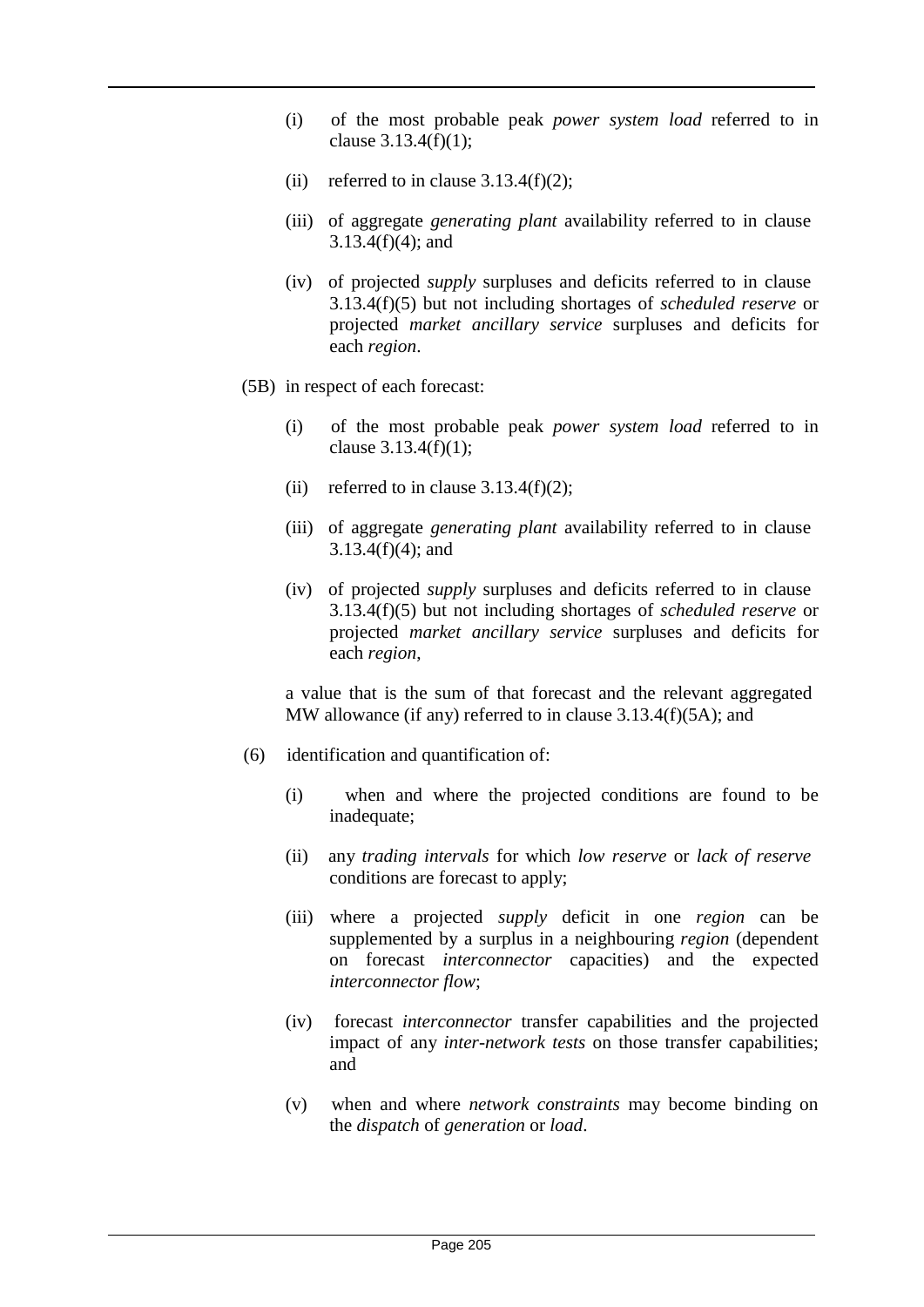- (g) Each *day*, in accordance with the *timetable*, *AEMO* must *publish* forecasts of *spot prices* and *ancillary service prices* at each *regional reference node*  for each *trading interval* or *30-minute period* (as applicable) or *dispatch interval* (as applicable) of the period described in clause 3.8.20(a), with such forecasts being based on the *pre-dispatch schedule* information.
- (h) Together with its forecast *spot prices*, *AEMO* must *publish* details of the expected sensitivity of the forecast *spot prices* for each *30-minute* period to changes in the forecast *load* or *generating unit* availability.
- (i) In accordance with the *timetable* or more often if there is a *change* in circumstances which in the opinion of *AEMO* results in a significant *change*  in forecast *spot price*, or in any event no more than 3 hours after the previous such publication, *AEMO* must prepare and *publish* updated *pre-dispatch schedules* and *spot price forecasts*, including the details specified in clause 3.13.4(f).
- (j) If *AEMO* considers there to be a significant change in a forecast *spot price*, *AEMO* must identify and *publish* the cause of such a change in terms of the aggregate *supply* and demand situation and any *network constraints* in or between the affected *region(s)*.
- (k) *AEMO* must specify and *publish* its criteria for a significant change in forecast *spot price* for the purposes of activating an update in the *published*  forecasts.
- (l) Within 5 minutes of each time *AEMO* runs the *dispatch algorithm*, *AEMO*  must *publish* the *dispatch pricespot price* for each *regional reference node*  calculated in accordance with clause 3.9.2 and the *ancillary service price* for each *market ancillary service* for each *regional reference node* calculated in accordance with clause 3.9.2A.
- (l1) In addition to the *spot price*, *AEMO* must *publish* a 30-minute price for a *regional reference node* for each *30-minute period*. The 30-minute price must be calculated in accordance with clause 11.100.7.
- (m) Within 5 minutes of the conclusion of each *trading interval*, *AEMO* must *publish* the *regional reference prices* for each *region* for that *trading interval*.
- (n) Each *day*, in accordance with the *timetable*, *AEMO* must *publish* the actual *regional reference prices*, *ancillary service prices*, *regional* and total *interconnected* system *loads* and *energies*, *inter-regional loss factors* and details of any *network constraints* for each *trading interval* in the previous *trading day*.
- (n1) In accordance with the *timetable*, *AEMO* must *publish* the *inter-regional* flows.
- (o) **[Deleted]**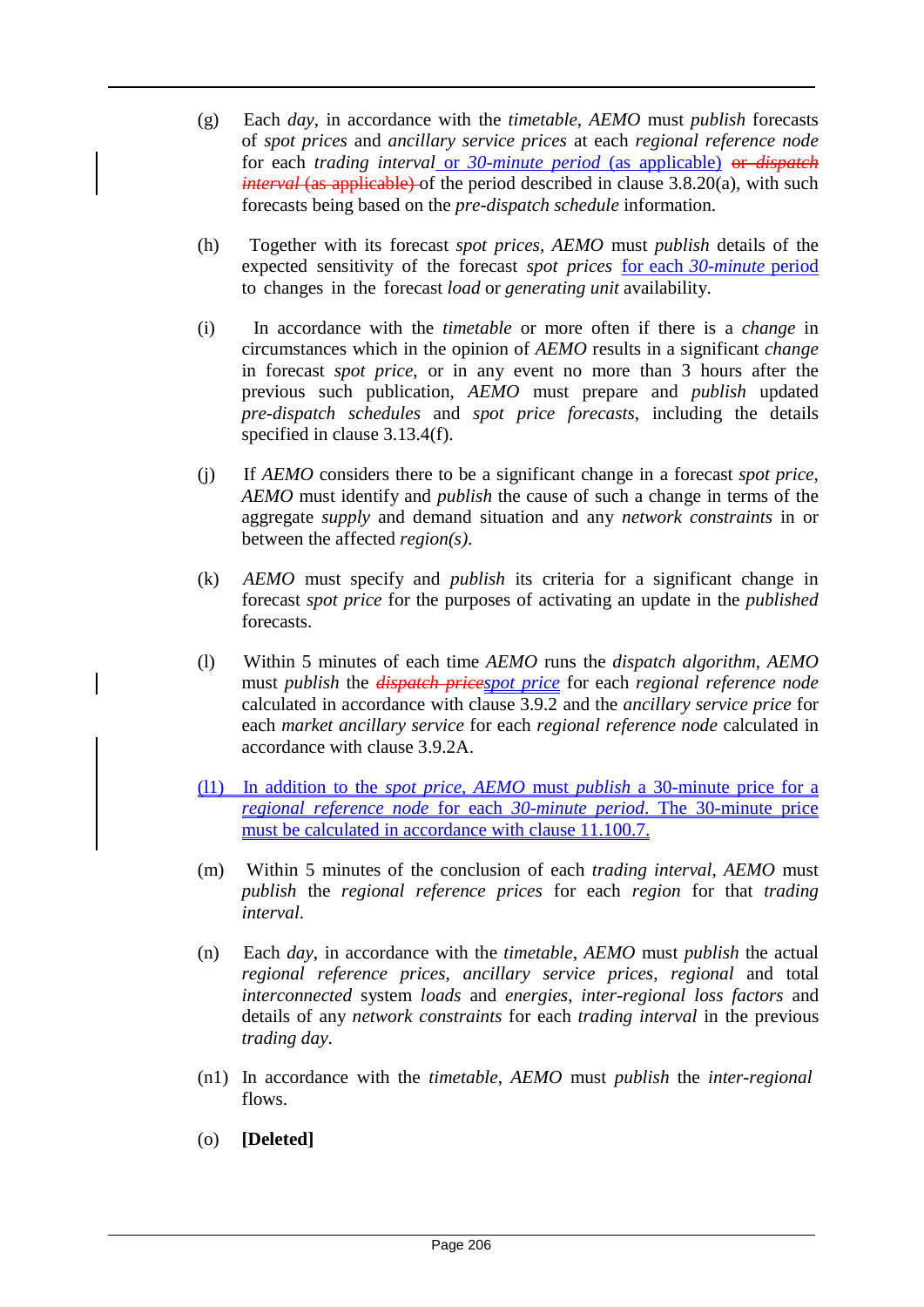- (p) Each *day*, in accordance with the *timetable*, *AEMO* must *publish* details of final *dispatch offers*, *dispatch bids* and *market ancillary service offers*  received and actual availabilities of *generating units*, *scheduled network services*, *scheduled loads* and *market ancillary services* for the previous *trading day*, including:
	- (1) the number and times at which *rebids* were made, and the reason provided by the *Scheduled Generator*, *Semi-Scheduled Generator* or *Market Participant* for each *rebid* under clause 3.8.22(c)(2);
	- (2) identification of the *Scheduled Generator*, *Semi-Scheduled Generator*  or *Market Participant* submitting the *dispatch bid*, *dispatch offer* or *market ancillary offer*;
	- (3) the *dispatch bid* or *dispatch offer prices*;
	- (4) quantities for each *trading interval*;
	- (5) the *ramp rate* of each *generating unit*, *scheduled load* and *scheduled network service* as measured by *AEMO's* telemetry system;
	- (6) identification of *trading intervals* for which the *plant* was specified as being *inflexible* in accordance with clause 3.8.19 and the reasons provided by the *Scheduled Generator*, *Semi-Scheduled Generator* or *Market Participant* in accordance with clause 3.8.19(b)(1);
	- (7) in respect of a *semi-scheduled generating unit*, the availability of that *generating unit* specified in the relevant *unconstrained intermittent generation forecast* for each *dispatch intervaltrading interval*; and
	- (8) in respect of *semi-scheduled generating units*, the aggregate of the availability of the *semi-scheduled generating units* referred to in subparagraph (7) in respect of each *region* for each *dispatch intervaltrading interval*.
- (q) Each *day*, in accordance with the *timetable*, *AEMO* must *publish* details of:
	- (1) *dispatched generation*, *dispatched network service* or *dispatched load*  for each *scheduled generating unit*, *semi-scheduled generating unit*, *scheduled network service* and *scheduled load* respectively in each *trading interval*-and *dispatch interval*; and
	- (2) for each *semi-scheduled generating unit* in each *trading interval* and *dispatch interval*, whether or not a condition for setting a *semidispatch interval* applied,

for the previous *trading day*.

(r) In accordance with the *timetable*, *AEMO* must *publish* details of: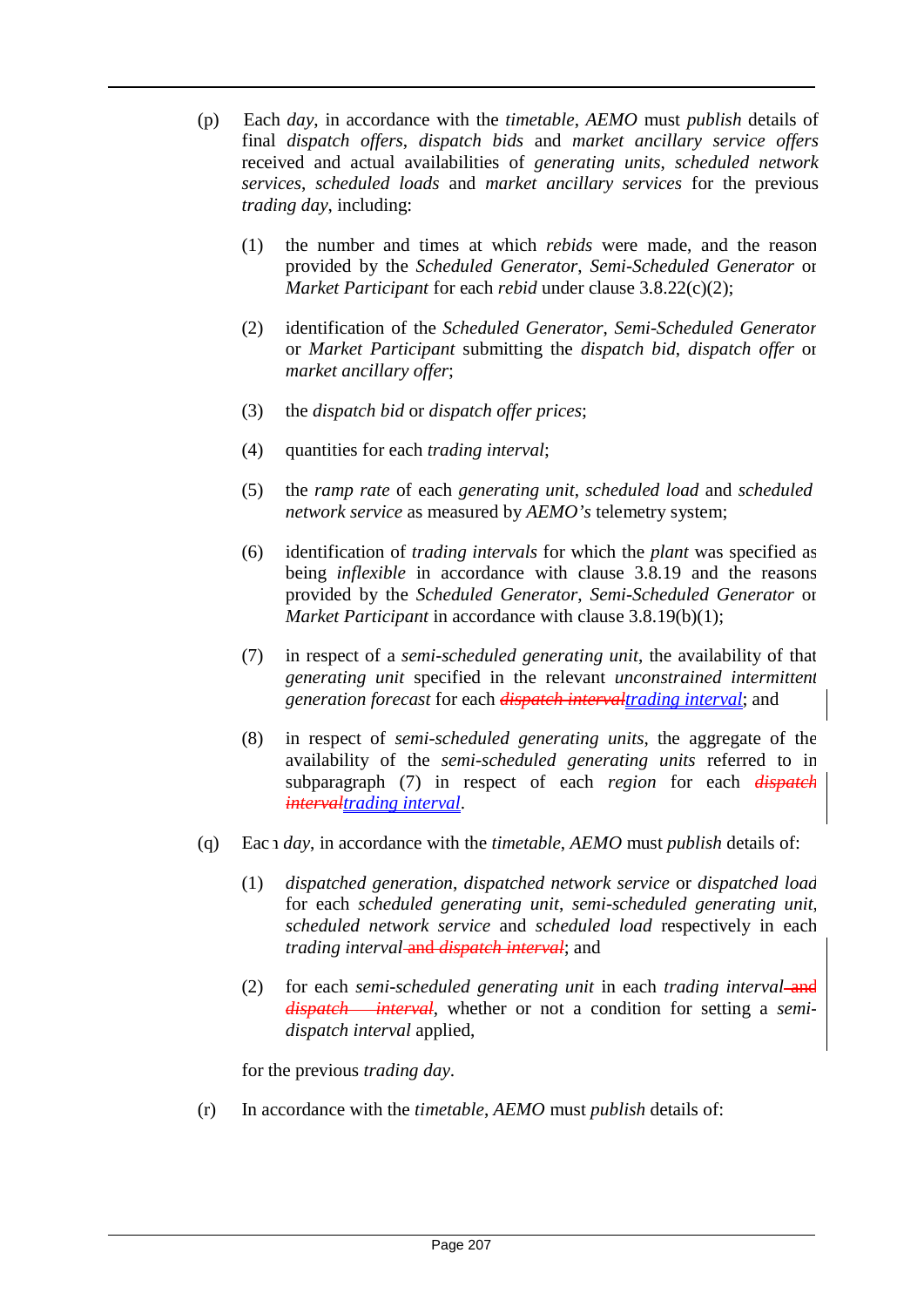- (1) actual *generation* for each *scheduled generating unit*, *semi-scheduled generating unit* and *non-scheduled generating unit* or *non-scheduled generating system*;
- (2) actual *network service* for each *scheduled network service*; and
- (3) actual *load* for each *scheduled load*.

 $\overline{\phantom{a}}$ 

- (s) Where *AEMO publishes* details as referred to in clause 3.13.4(r), the requirement to *publish* applies only to data available to *AEMO*.
- (t) *AEMO* may, in *publishing* the details referred to in clause 3.13.4(s), *publish*  aggregated information of actual *generation* for *non-scheduled generating units* or *non-scheduled generating systems* that have a *nameplate rating* that is less than 30 MW.
- (u) Each time *AEMO* runs the *dispatch algorithm* it must, within 5 minutes, *publish* for the relevant *dispatch intervaltrading interval*:
	- (1) details of any MW allowance made by *AEMO* for *generation* from *non-scheduled generating systems* in its forecast regional demand;
	- (2) for each *regional reference node* the sum of the actual *generation* for each *non-scheduled generating unit* or *non-scheduled generating system*; and
	- (3) for each *regional reference node*, a value that is the sum of the *regional* demand value used by *AEMO* in its *dispatch algorithm* to calculate the *dispatch pricespot price* referred to in clause 3.13.4(l) and the sum of the actual *generation* referred to in clause 3.13.4(u)(2).
- (v) Where *AEMO publishes* the information referred to in clause 3.13.4(u), the requirement for *AEMO* to *publish* applies only to data available to *AEMO*.
- (w) Each *day*, in accordance with the *timetable*, *AEMO* must *publish* details of any operational irregularities arising on the previous *trading day* including, for example, any circumstances in which there was prima facie evidence of a failure to follow *dispatch instructions*.
- (x) Each *trading interval*, *AEMO* must, for each *regional reference node*, *publish* the demand for that *trading interval*, both inclusive and exclusive of the aggregate actual *generation* from *non-scheduled generating systems*.
- (y) In accordance with the *timetable* and no more than 3 hours after the last such notification, *AEMO* must notify electronically on a confidential basis each *Semi-Scheduled Generator* of the *unconstrained intermittent generation forecast* for its *semi-scheduled generating units* that was taken into account for each *trading interval* of the last *pre-dispatch schedule published* by *AEMO* under paragraph (e).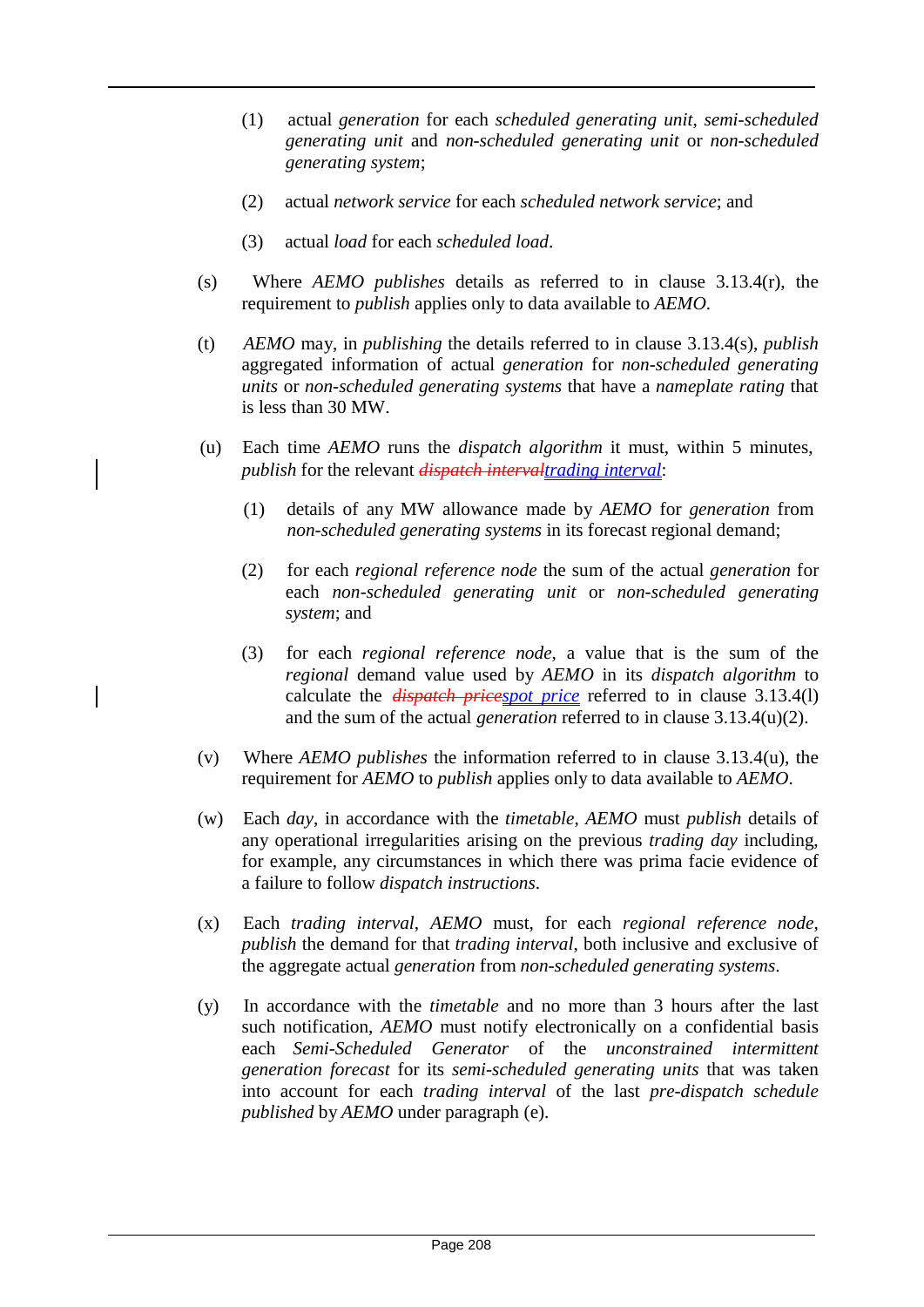- (2) details of the calculation of the regional benefit determined under clause 3.15.8(b1); and
- (3) a breakdown of the *compensation recovery amount* by each category of *Registered Participant*, as determined by *AEMO*, in each *region*.

## **3.13.7 Monitoring of significant variation between forecast and actual prices by AER**

- (a) The *AER* must, after consulting with the *AEMC*, specify and make available to *Registered Participants* and the public, criteria which the *AER* will use to determine whether there is a significant variation between the *spot price forecast published* by *AEMO* in accordance with clause 3.13.4 and the actual *spot price* in any *trading interval*. The *AER* must, in accordance with these criteria, monitor in each *trading interval* whether any such significant variation has occurred.
- (b) The *AER* must prepare and *publish* a report in respect of each three month period commencing on 1 January, 1 April, 1 July and 1 October in each year. The report must:
	- (1) be *published* no later than 4 weeks after the end of each three month period;
	- (2) identify and review each occasion when, in accordance with the criteria specified under clause 3.13.7(a), the *AER* considers that a significant price variation has occurred;
	- (3) state why the *AER* considers that the significant price variation occurred;
	- (4) be available to members of the public on request; and
	- (5) be provided to the *AEMC*.
- (c) The *ACCC* or the *AEMC* may request the *AER* to report to it on a particular *market* outcome. If the *ACCC* or the *AEMC* makes a request of this type, the *AER* may provide a report on that *market* outcome. The report must review the *market* outcome raised by the *ACCC* or the *AEMC* (as the case may be) and state why the *AER* considers that the *market* outcome occurred.
- (d) The *AER* must, within 40 *business days* of the end of a week in which any 30-minute price *published* under clause 3.13.4(l1) exceeded \$5,000/MWh in a *trading interval* or *trading intervals*, prepare and *publish* a report which must<del> for each *trading interval* in which the</del> *spot price* exceeded \$5,000/MWh in that week:

(1) describe the significant factors that contributed to the *spot price*30 minute price exceeding \$5,000/MWh, including the withdrawal of *generation* capacity and *network* availability;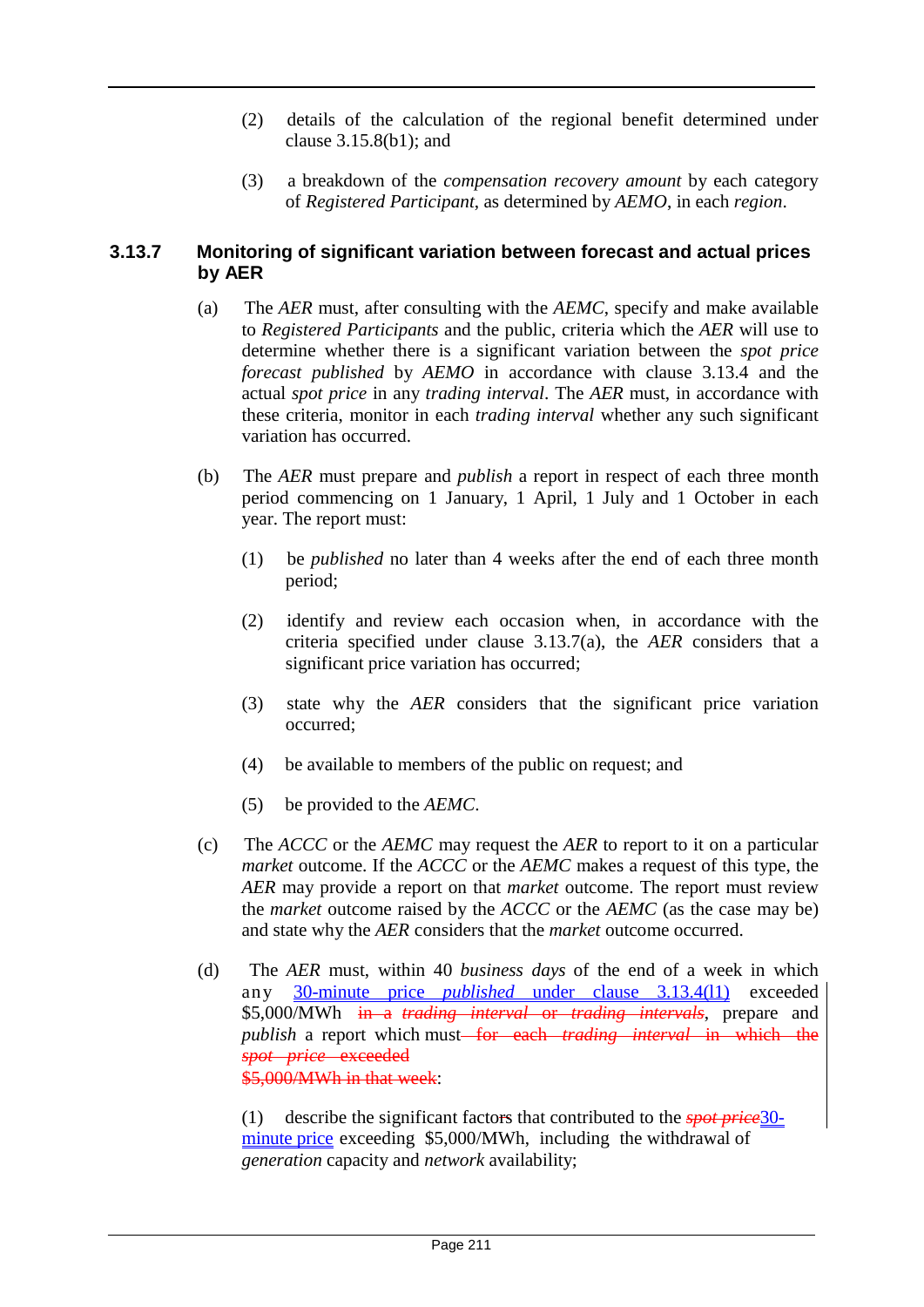- (2) assess whether *rebidding* pursuant to clause 3.8.22 contributed to the *spot price* 30-minute price exceeding \$5,000/MWh; and
- (3) identify the marginal *scheduled generating units* and *semi-scheduled generating units* for the *dispatch intervals* in the relevant *trading intervalperiod* - and all *scheduled generating units* and *semi-scheduled generating units* for which any *dispatch offer* for the a *trading interval*  in the relevant period was equal to or greater than \$5,000/MWh and compare these *dispatch offers* to relevant *dispatch offers* in previous *trading intervals*.
- (e) Where:
	- (1) prices at a *regional reference node* for a *market ancillary service* over a period significantly exceed the relevant *spot price* for *energy*; and
	- (2) prices for that *market ancillary service* exceed \$5,000 for a number of *30-minute* periods within that period,

the *AER* must prepare and *publish* a report which:

- (3) describes the significant factors that contributed to the *ancillary service prices* exceeding \$5,000/MWh;
- (4) identifies any linkages between *spot prices* in the *energy market* and *ancillary service prices* contributing to the occurrence; and
- (5) assesses whether *rebidding* pursuant to clause 3.8.22 contributed to prices exceeding  $$5,000/M\text{wWh}$ .

## **3.13.8 Public information**

- (a) *AEMO* must *publish* on a daily basis the following information for the previous *trading day*:
	- (1) *regional reference price* by *trading interval*;
	- (2) *power system load* for each *region* referred to the *regional reference node* by *trading interval*;
	- (3) *regional* electricity consumption in MWh by *trading interval*;
	- (4) *inter-regional* power flows by *trading interval*; and
	- (5) *network constraints* by *trading interval*.
- (b) All *market information* that *AEMO* is required to *publish* in accordance with the *Rules* shall also be made available by *AEMO* to persons other than *Registered Participants* using the *electronic communications system* on the fee basis described in clause 8.7.6. *AEMO* may make the *market information* available to persons other than *Registered Participants* using a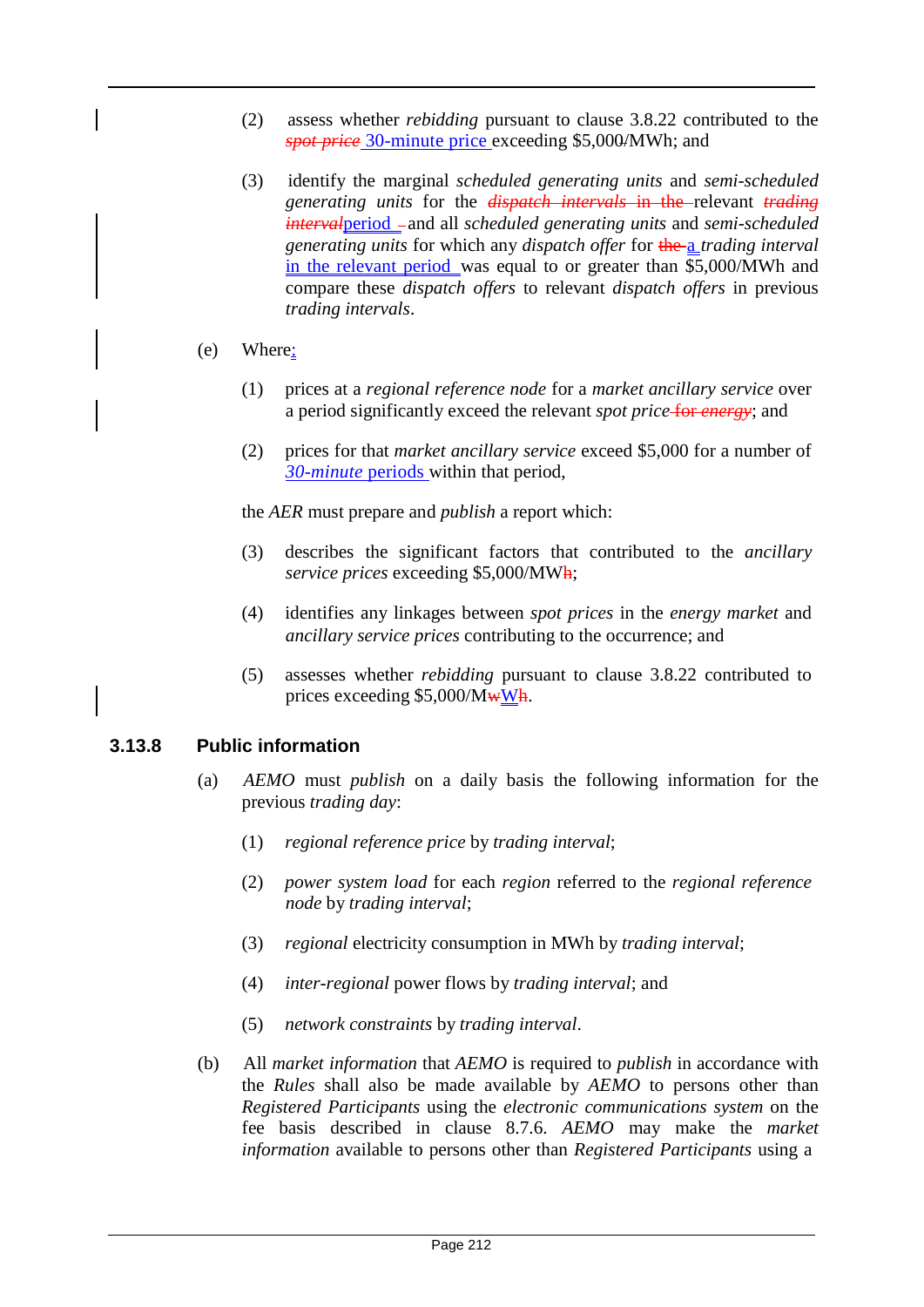estimating an *emission factor* under the *carbon dioxide equivalent intensity index procedures* to calculate the *carbon dioxide equivalent intensity index*  if the *emission factor* for any *generating units* described in paragraph (m) is not publicly available.

- (o) *AEMO* must, as soon as practicable after it updates the *carbon dioxide equivalent intensity index* and any *supplementary carbon dioxide equivalent intensity indicators* under paragraphs (k) to (m):
	- (1) update the table described in paragraph (i) with the new *emission factor(s)*, the source of that information and where appropriate, any new *scheduled generating units* or *market generating units* included in the calculation of the *carbon dioxide equivalent intensity index*; and
	- (2) publish the table.
- (p) *AEMO* must amend the *timetable* to include the time interval in which it must publish the *carbon dioxide equivalent intensity index* under the *carbon dioxide equivalent intensity index procedures* (as amended under this clause 3.13.14).
- (q) Despite clause 3.4.3(b), *AEMO* may amend the *timetable* under paragraph (p) without following the *Rules consultation procedures*.

# **3.14 Administered Price Cap and Market Suspension**

## **3.14.1 Cumulative Price Threshold and Administered Price Cap**

- (a) The *administered price cap* for each *region* is \$300/MWh.
- (b) The *administered floor price* for each *region* to apply to *spot prices* is the negative of the value of the *administered price cap*.
- (c) The *cumulative price threshold* for each *financial year* is the dollar amount calculated by the *AEMC* under paragraph (d).

#### **Note**

The current value of the *cumulative price threshold* is set out in a schedule of reliability settings published on the AEMC's website [www.aemc.gov.au](http://www.aemc.gov.au/)

- (d) By 28 February of each year (commencing 2012), the *AEMC* must calculate the *cumulative price threshold* to apply on and from 1 July of that year in accordance with paragraphs (e) and (f) and *publish* its calculation on its website as part of a schedule of *reliability* settings.
- (e) Subject to paragraph (f), the *AEMC* must calculate the *cumulative price threshold* using the following formula:

$$
CPT^{X} = BV^{CPT} \times \frac{(Q_{1}^{c} + Q_{2}^{c} + Q_{3}^{c} + Q_{4}^{c})}{(Q_{1}^{b} + Q_{2}^{b} + Q_{3}^{b} + Q_{4}^{b})}
$$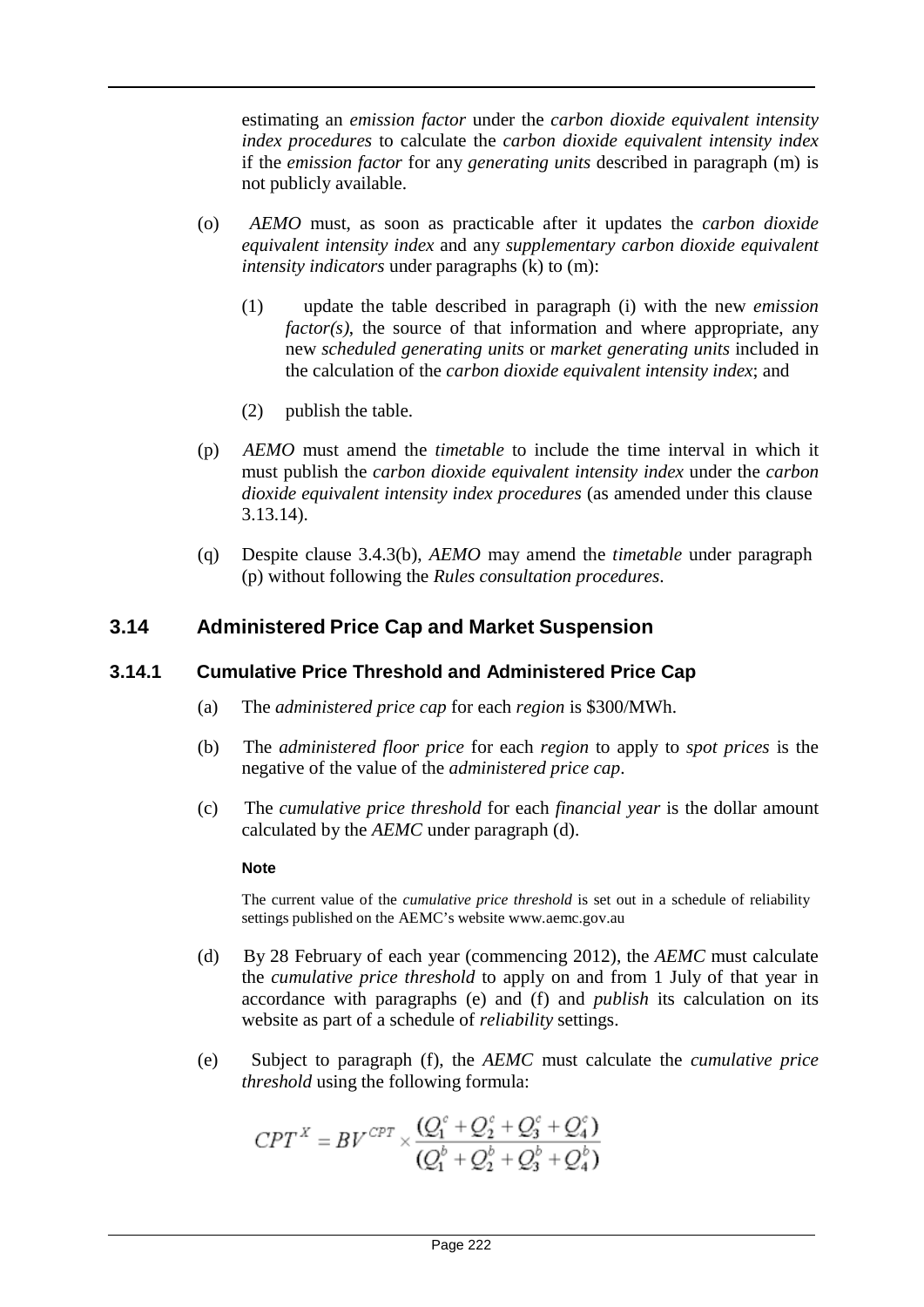Where:

CPT is the *cumulative price threshold* in dollars;

x is the *financial year* for which the *cumulative price threshold* is being calculated;

BVCPT is \$1,125,000187,500 (being 6 times the value of the *cumulative price threshold* calculated on a 30-minute basis prior to 1 July 2012);

Q1 to Q4 are the values of the Reliability Settings Index for each of the four quarters of years c and b (as the case may be) as at five months before the start of year x;

Reliability Settings Index is the All groups, Australia CPI found at Index Numbers, All groups, Australia, in Tables 1 and 2 of the Consumer Price Index, Australia published by the Australian Bureau of Statistics for the relevant quarter, except where that index ceases to be published or is substantially changed, in which case the Reliability Settings Index will be such other index as is determined by the *AEMC* as suitable;

c is the calendar year commencing 18 months before the start of year x; and

b is calendar year 2010.

- (f) If the value calculated by the *AEMC* under paragraph (e) is:
	- (1) not in whole hundreds of dollars, then the *cumulative price threshold*  for year x will be the value calculated under paragraph (e) rounded to the nearest \$100;
	- (2) less than the *cumulative price threshold* applied under this clause 3.14.1 for the preceding *financial year* (year x-1), then the *cumulative price threshold* for year x will be the value of the *cumulative price threshold* for year x-1.

## **3.14.2 Application of Administered Price Cap**

- (a) **[Deleted]**
- (b) *AEMO* must immediately notify all *Market Participants* of the commencement and closing of an *administered price period* under rule 3.14.
- (c) Each of the following periods is an *administered price period* in a *region*:
	- (1) a *trading interval*, where the sum of the *spot prices* in the previous 336 2016 *trading intervals*, calculated as if this clause did not apply, exceeds the *cumulative price threshold*;
	- (1A) a *dispatch intervaltrading interval*, where the sum of the *ancillary service prices* for a *market ancillary service* in the previous 2016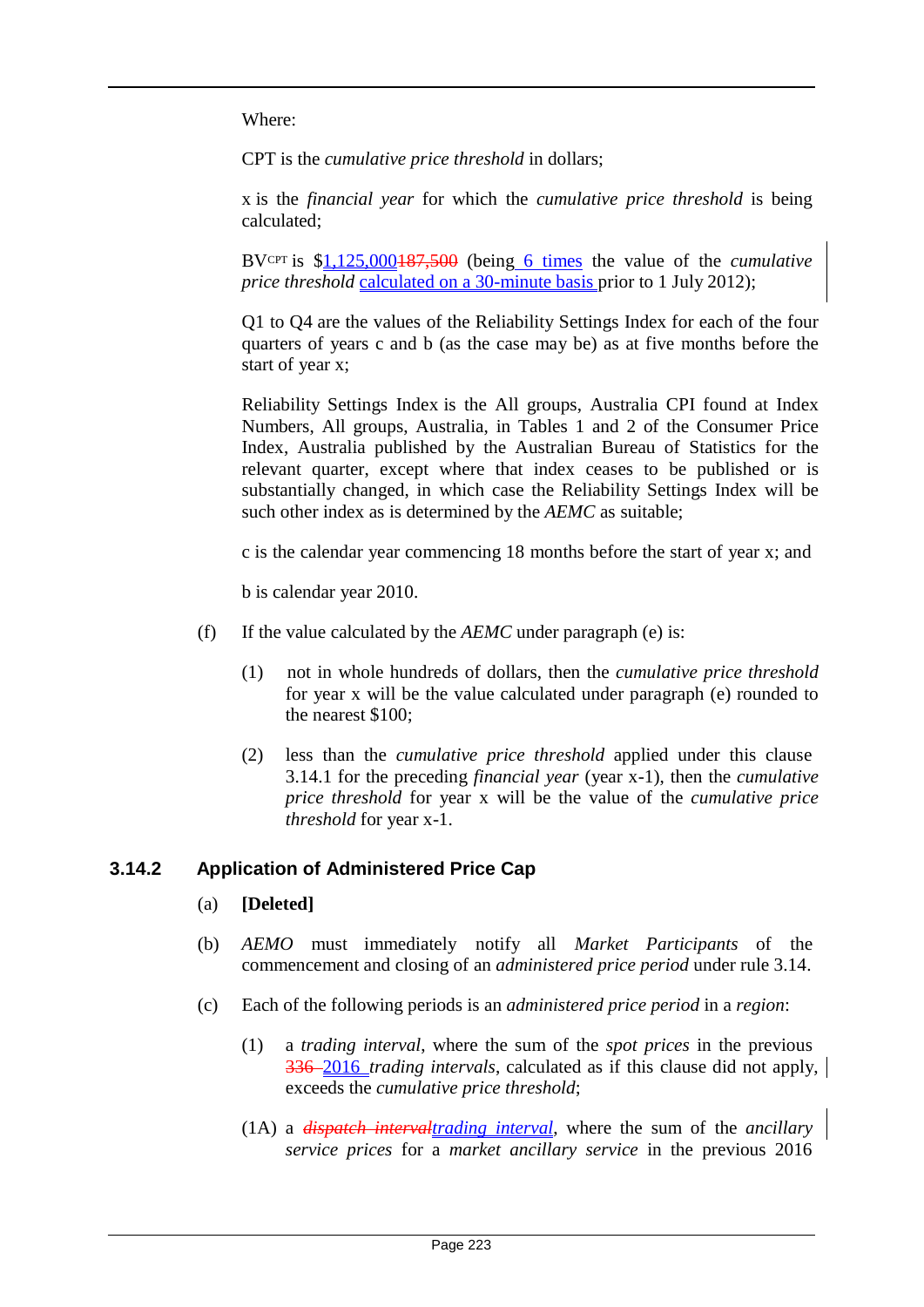*dispatch intervalstrading intervals*, calculated as if this clause did not apply, exceeds 6 times the *cumulative price threshold*; or

- (2) a *trading interval* in a *trading day* in which a prior *trading interval* is an *administered price period*.;
- (2A) **[Deleted]**a *dispatch interval* in a *trading day* in which a prior *dispatch interval* is an *administered price period*; or
- (2B) **[Deleted]**a *dispatch interval* within a *trading interval* that is an *administered price period*.
- (3) **[Deleted]**
- (d) During an *administered price period* the procedures for *PASA*, *dispatch*, *spot price* and *ancillary service price* determination are to continue in accordance with the provisions of the *Rules*.
- (d1) If, within an *administered price period* triggered because of clause 3.14.2(c)(1) or (2) in relation to *energy*, the *dispatch pricespot price* for the *region* identified in clause 3.14.2(c) calculated as if this clause 3.14.2(d1) did not apply:
	- (1) exceeds the *administered price cap*, then *AEMO* must set the *dispatch pricespot price* to the *administered price cap*; or
	- (2) is less than the *administered floor price*, *AEMO* must set the *dispatch pricespot price* to the *administered floor price*.
- (d2) If within an *administered price period* an *ancillary service price* for any *market ancillary service* for the *region* identified in clause 3.14.2(c) calculated as if this clause 3.14.2(d2) did not apply exceeds the *administered price cap*, then *AEMO* must set that *ancillary service price* to the *administered price cap*.
- (e) If during an *administered price period* the *dispatch pricespot price*:
	- (1) **[Deleted]**
	- (2) at any *regional reference node* is set to the *administered price cap*  under clause 3.14.2(d1)(1), then *dispatch pricesspot prices* at all other *regional reference nodes connected* by a *regulated interconnector* or *regulated interconnectors* that have an *energy* flow towards that *regional reference node* must not exceed the *administered price cap*  divided by the average *loss factor* that applies for *energy* flow in that direction for that *dispatch intervaltrading interval* and determined in accordance with clause 3.14.2(e)(5).
	- (3) **[Deleted]**
	- (4) at any *regional reference node* is set to the *administered floor price* under clause 3.14.2(d1)(2), then *dispatch pricesspot prices* at all other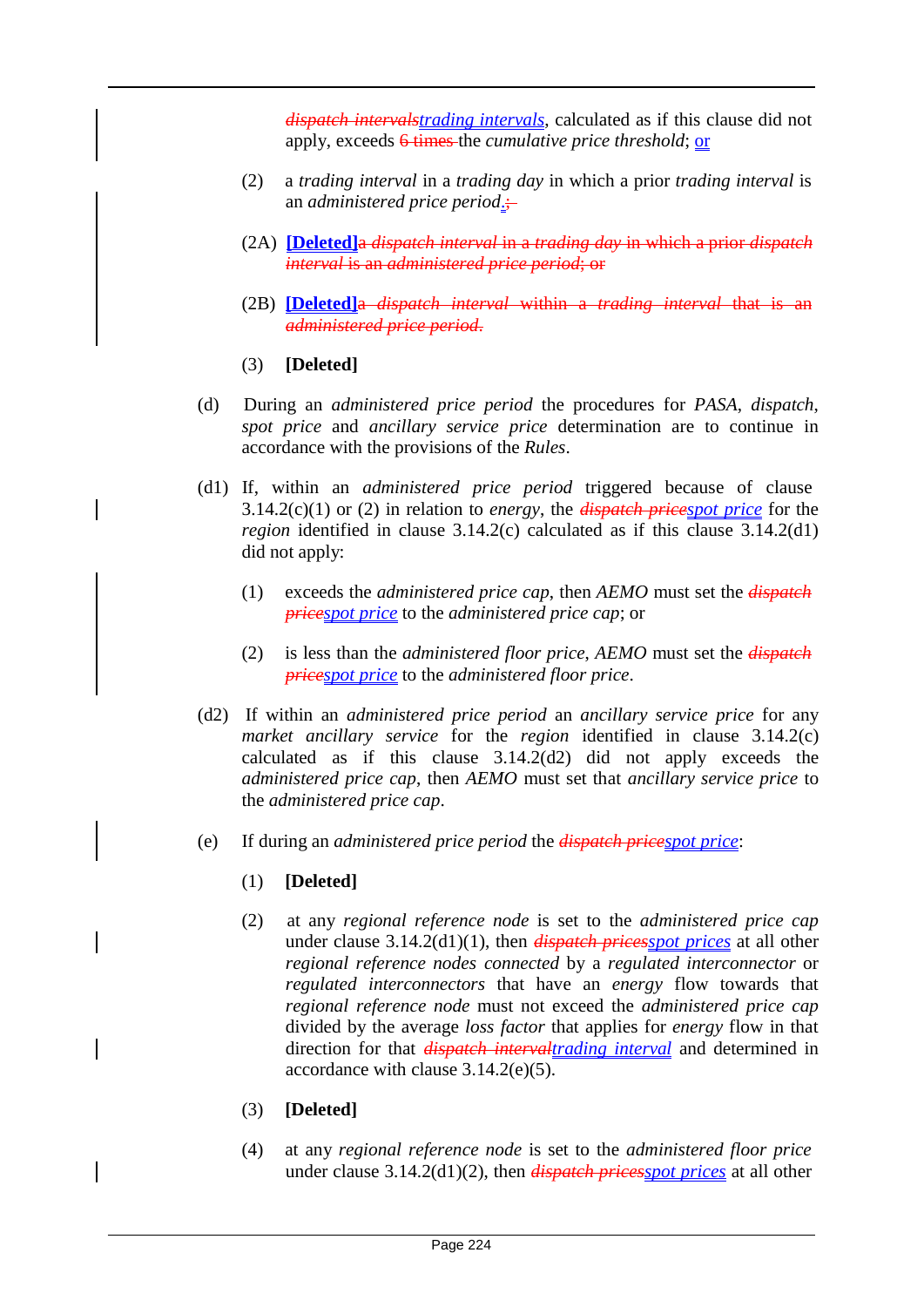*regional reference nodes connected* by a *regulated interconnector* or *regulated interconnectors* that have an *energy* flow away from that *regional reference node* must be equal to or greater than the *administered floor price* multiplied by the average *loss factor* that applies for *energy* flow in that direction for that *dispatch intervaltrading interval* and determined in accordance with clause  $3.14.2(e)(5)$ .

(5) *AEMO* must determine the average *loss factors* applicable to clause 3.14.2(e)(2) and 3.14.2(e)(4) by reference to the *inter-regional loss factor* equations relating to the relevant *regulated interconnector*.

## **3.14.3 Conditions for suspension of the spot market**

- (a) Subject to clause 3.14.3(b), *AEMO* may declare the *spot market* to be suspended in a *region* when in respect of that *region*:
	- (1) the *power system* has collapsed to a *black system*;
	- (2) *AEMO* has been directed by a *participating jurisdiction* to suspend the *market* or operate all or part of the *power system* in a manner contrary to the provisions of the *Rules* following the formal declaration by that *participating jurisdiction* of a state of emergency under its emergency services or equivalent legislation; or
	- (3) *AEMO* determines that it is necessary to suspend the *spot market* in a *region* because it has become impossible to operate the *spot market* in accordance with the provisions of the *Rules*.
- (a1) If *AEMO* declares the *spot market* to be suspended in a *region*, then all *spot prices* and *ancillary service prices* are set in accordance with clause 3.14.5 for that *region*.
- (b) *AEMO* must not suspend the *spot market* solely because:
	- (1) *spot prices* have reached the *market price cap*;
	- (1A) *spot prices* have reached the *market floor price*;
	- (2) *AEMO* has issued a *direction*; or
	- (3) *AEMO* has otherwise intervened in the market under rule 3.12.
- (c) *AEMO* must conduct reviews of each occasion when it suspended the *spot market* in order to assess the adequacy of the provision and response of *facilities* or services, and the appropriateness of actions taken to restore or maintain *power system security*.
- (d) The report of the review carried out in accordance with clause 3.14.3(c) must be made available to *Registered Participants* and the public.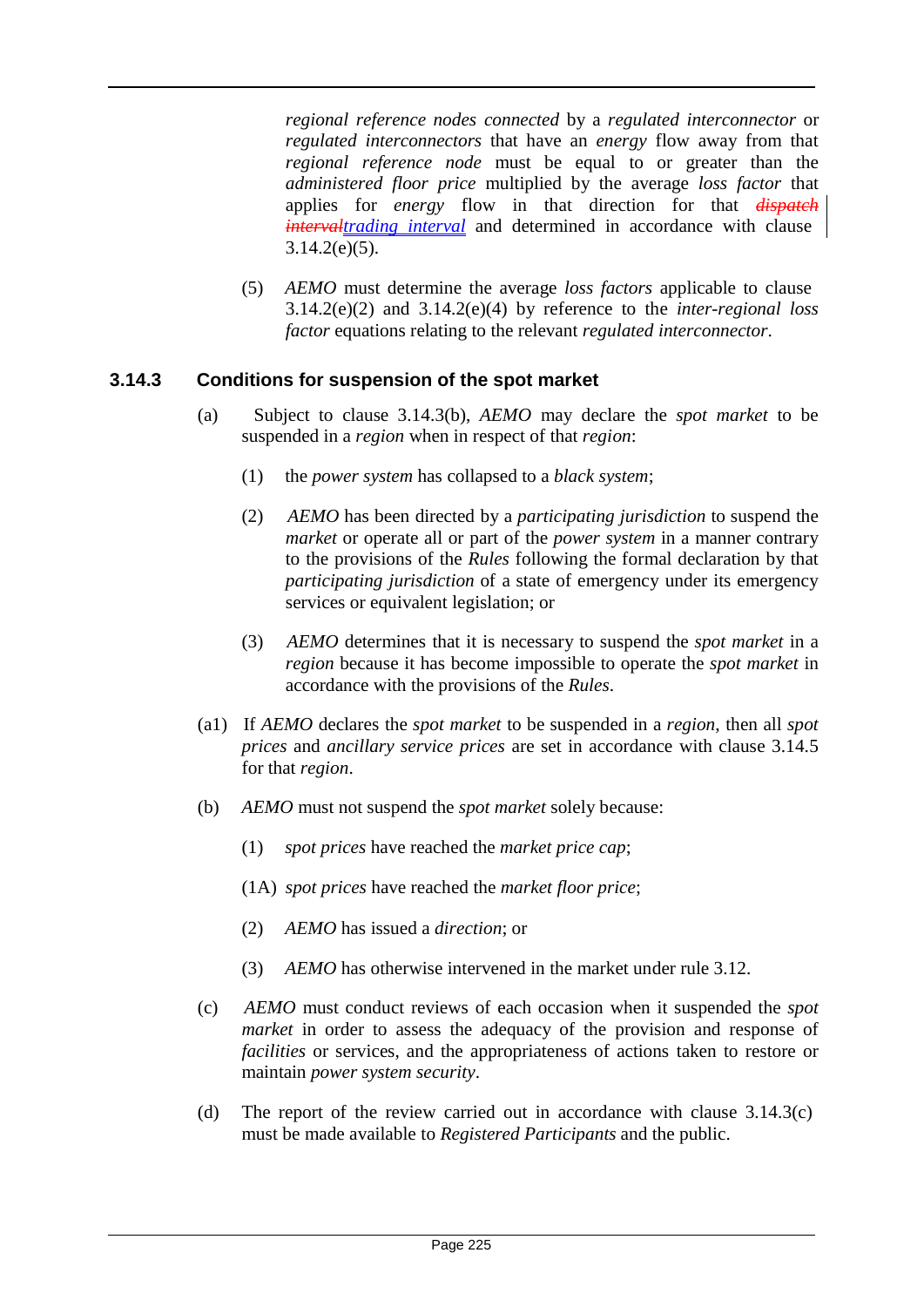*suspended region* divided by the average *loss factor* that applies for *energy* flow in that direction for that *trading interval*.

- (n) *AEMO* must use reasonable endeavours to ensure that any adjustments required to *regional reference prices* so that they do not exceed the limits set by clause 3.14.5(m) are finalised as soon as practicable but in any event by no later than one *business day* following the day on which the *spot market* in the *region* ceased to be suspended.
- (o) *AEMO* must calculate the average *loss factor* applicable to clause 3.14.5(m) by reference to the *inter-regional loss factor* equations relating to the relevant *regulated interconnector*.

## **3.14.6 Compensation due to the application of an administered price cap or administered floor price**

#### **Eligibility for compensation**

(a) For the purposes of this clause 3.14.6:

**compensation guidelines** means the guidelines made by the *AEMC* under paragraph (e).

**direct costs** means the costs directly incurred by the claimant due to a price limit event

**direct cost only claim** means a claim made under paragraph (i) that does not include a claim for opportunity costs.

**eligibility period** means the period starting at the beginning of the first *trading interval* in which the price limit event occurs in a *trading day* and ending at the end of the final *dispatch interval* of the last *trading interval* of that *trading day*.

**opportunity costs** means the value of opportunities foregone by the claimant due to the price limit event as defined in the compensation guidelines.

#### **price limit event** means:

- (1) for *Scheduled Generators* and *Non-Scheduled Generators*:
	- (i) the *dispatch pricespot price* for a *dispatch intervaltrading interval* is set by the *administered price cap* during an *administered price period*; or
	- (ii) the *dispatch pricespot price* for a *dispatch intervaltrading interval* is set as a result of the application of clause  $3.14.2(e)(2);$
- (2) for *Market Participants* in respect of *scheduled load*: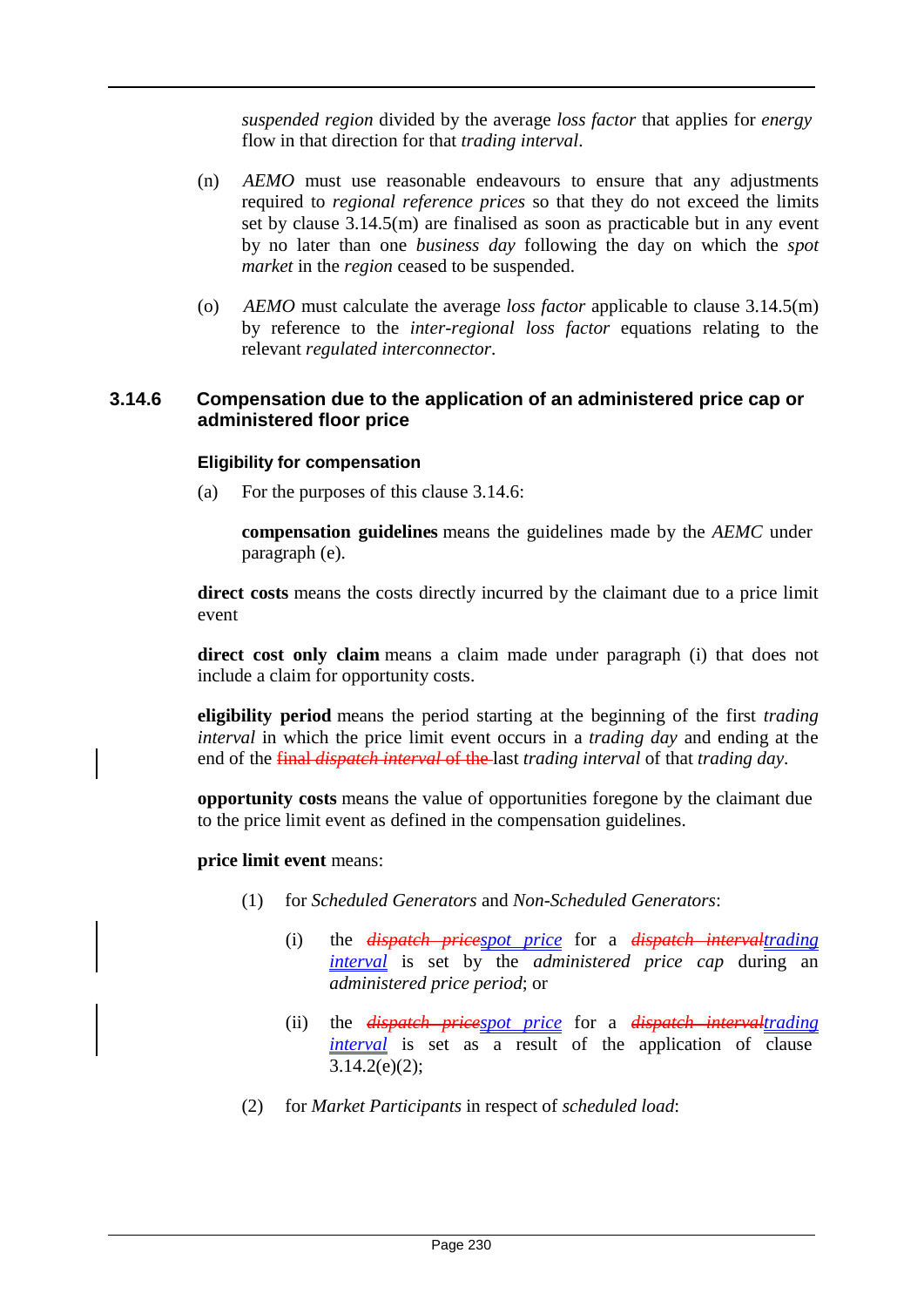- (i) the *dispatch pricespot price* for a *dispatch intervaltrading interval* is set by the *administered floor price* during an *administered price period*; or
- (ii) the *dispatch pricespot price* for a *dispatch intervaltrading interval* is set as a result of the application of clause 3.14.2(e)(4); and
- (3) for *Scheduled Network Service Providers*:
	- (i) the *dispatch pricespot price* for a *dispatch intervaltrading interval* for a *region* towards which the *Scheduled Network Service Provider* is transporting power is set by the *administered price cap* during an *administered price period*; or
	- (ii) the *dispatch pricespot price* for a *dispatch intervaltrading interval* for a *region* towards which the *Scheduled Network Service Provider* is transporting power is set as a result of the application of clause 3.14.2(e)(2).
- (4) for *Ancillary Service Providers*, in respect of an *ancillary generating unit* or an *ancillary service load*, the *ancillary service price* for a *dispatch intervaltrading interval* is set by the *administered price cap*  during an *administered price period*.

**relevant region** means a *region* in which the *dispatch pricespot price* or *ancillary service price* (as relevant) is set by the price limit event.

**total costs** means the direct costs and opportunity costs determined in accordance with the compensation guidelines provided that, in the case of a claimant that is a *Market Network Service Provider*, the total costs must be the costs incurred due to transporting power towards the relevant region and must not include costs incurred, or revenues earned, due to transporting power away from the relevant region.

- (b) If a price limit event occurs then the following are eligible to claim *Registered Participants* compensation for the eligibility period:
	- (1) a *Scheduled Generator* or *Non-Scheduled Generator* in the relevant region;
	- (2) a *Market Participant* in respect of a *scheduled load* that has been *dispatched* in the relevant region in that eligibility period;
	- (3) a *Scheduled Network Service Provider* that transported power towards the relevant region; and
	- (4) an *Ancillary Service Provider* that provided *market ancillary services* in the relevant region in the eligibility period,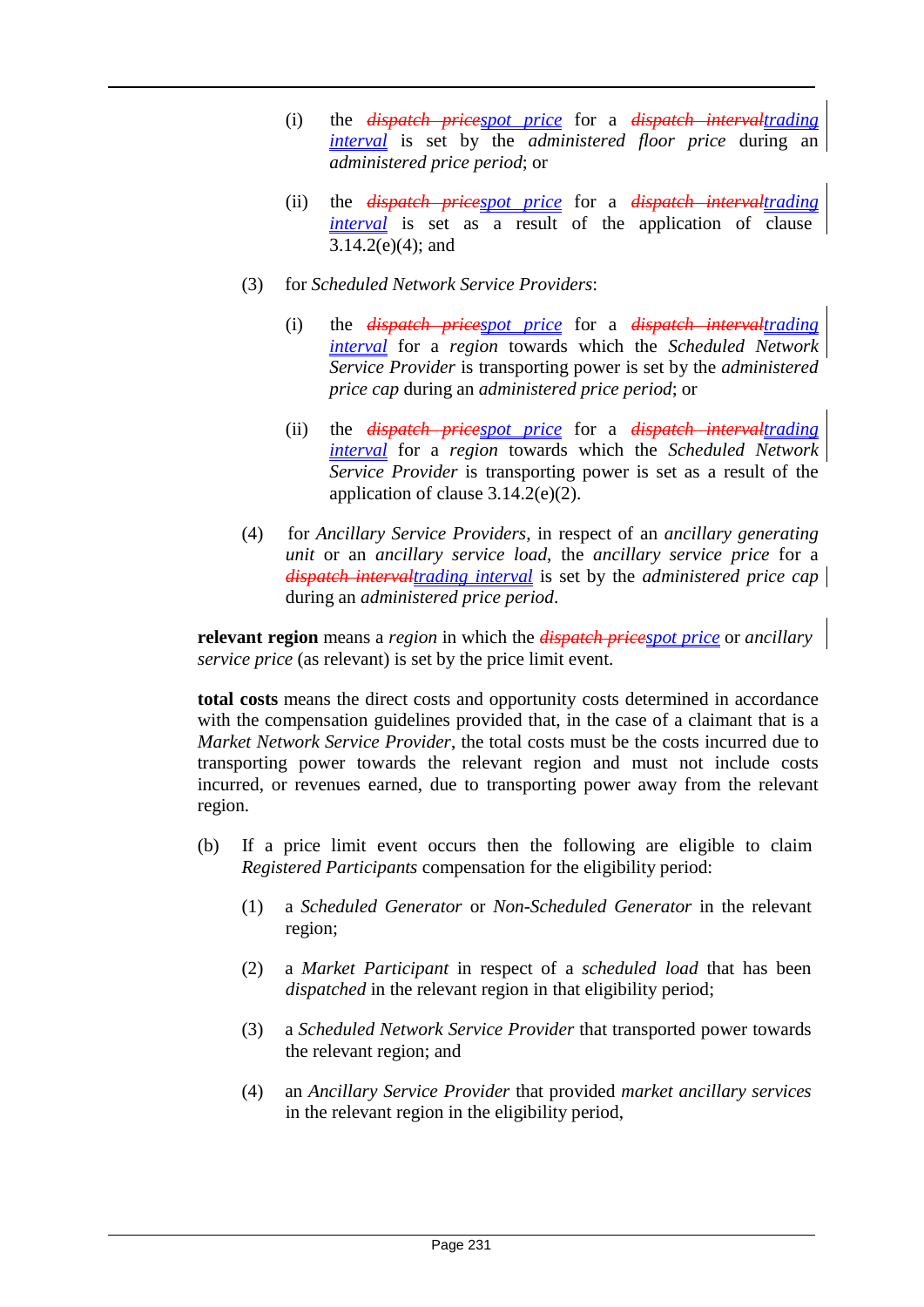*connection point* or *virtual transmission node* to which it is assigned in accordance with clause  $3.6.2(b)(2)$ ; and

RRP is the *regional reference price* for the *regional reference node* to which the *connection point* or *virtual transmission node* is assigned, expressed in dollars per MWh.

#### **Note**

Where two *intra-regional loss factors* are determined for a *transmission network connection point* under clause 3.6.2(b)(2), *AEMO* will determine the relevant *intra-regional loss factor* for use under this clause in accordance with the procedure determined under clause 3.6.2(d1).

- (b) *AEMO* is entitled to the *trading amount* resulting from a *AEMO intervention event* and, for the purposes of determining *settlement amounts*, any such *trading amount* is not a *trading amount* for the relevant *Market Participant*.
- (c) A *Directed Participant* is entitled to the *trading amount* resulting from any service, other than the service the subject of the *AEMO intervention event*, rendered as a consequence of that event.

# **3.15.6A Ancillary service transactions**

(a) In each *trading interval*, in relation to each *enabled ancillary service generating unit* or *enabled ancillary service load*, an ancillary services transaction occurs, which results in a *trading amount* for the relevant *Market Participant* determined in accordance with the following formula:

| $TA =$ the aggregate of $\frac{EA \times ASP}{(12)}$<br>interval |     | for each <i>dispatch interval</i> in a- <i>trading</i>                                                                                                                                                                                                                   |
|------------------------------------------------------------------|-----|--------------------------------------------------------------------------------------------------------------------------------------------------------------------------------------------------------------------------------------------------------------------------|
| where:                                                           |     |                                                                                                                                                                                                                                                                          |
| $TA$ (in $\$\$ )                                                 |     | the <i>trading amount</i> to be determined (which<br>is a positive number);                                                                                                                                                                                              |
| EA (in MW)                                                       | $=$ | the amount of the relevant <i>market ancillary</i><br><i>service</i> which the <i>ancillary service</i><br>generating unit or ancillary service load has<br>been <i>enabled</i> to provide in the <i>dispatch</i><br><i>intervaltrading interval</i> ; and               |
| $ASP$ (in \$ per MW per =<br>hour)                               |     | the <i>ancillary service price</i> for the <i>market</i><br>ancillary service for the <i>dispatch</i> -<br><i>intervaltrading interval</i> for the <i>region</i> in<br>which the <i>ancillary service generating unit</i><br>or ancillary service load has been enabled. |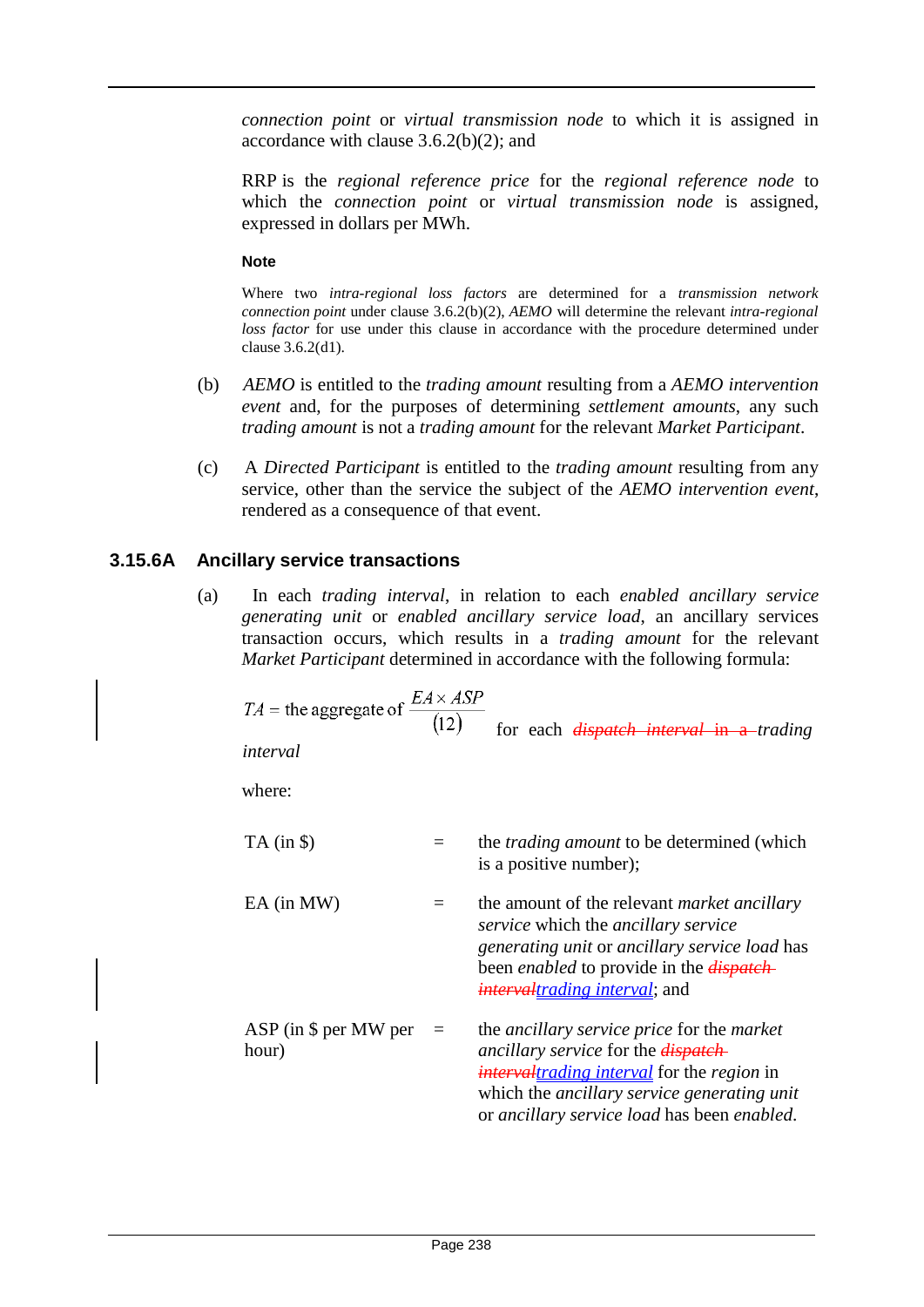- (b) In relation to each *NMAS provider* who provides *non-market ancillary services* under an *ancillary services agreement*, an *ancillary services*  transaction occurs, which results in an amount payable by *AEMO* to the *NMAS provider* determined in accordance with that agreement.
- (b1) Where an amount payable by *AEMO* under paragraph (b) is not determined on a *trading interval basis*, that amount is recovered in accordance with the relevant paragraphs (c8), (c9), (d) and (e), except that a reference to *trading interval* in the calculation of RBF, AGE, AAGE, TGE, ATGE, TSGE, ATSGE, TCE, ATCE is to be read as "the relevant period", and any other reference to *trading interval* in those paragraphs is to be read as the "relevant *billing period*".
- (c) **[Deleted]**
- (c1) In this clause:

**regional benefit ancillary services procedures** means the procedures to determine the relative benefit that each *region* is estimated to receive from the provision of *NMAS*.

**regional benefit factors** means the factors to allocate, between *regions*, the costs associated with the provision of *NMAS* under each *ancillary services agreement* in accordance with the regional benefit ancillary services procedures.

- (c2) Subject to paragraph (b1), *AEMO* must recover its liabilities under *ancillary services agreements* for the provision of:
	- (1) *NSCAS* from *Market Customers* in each *region* in accordance with paragraphs (c8) and (c9); and
	- (2) *system restart ancillary services*, from:
		- (i) *Market Generators* and *Market Small Generation Aggregators* in each *region* in accordance with paragraph (d); and
		- (ii) *Market Customers* in each *region* in accordance with paragraph (e).
- (c3) In the statements to be provided under clauses 3.15.14 and 3.15.15 to a *Market Customer*, *AEMO* must separately identify the portion of the total amount payable by *AEMO* in respect of the relevant *billing period* under *ancillary services agreements* for the provision of *NSCAS* that:
	- (1) benefits specific *regions* in which there is a *connection point* for which the *Market Customer* is *financially responsible* (being the *regional* amounts given by the first summated term in the paragraph (c8) formula); and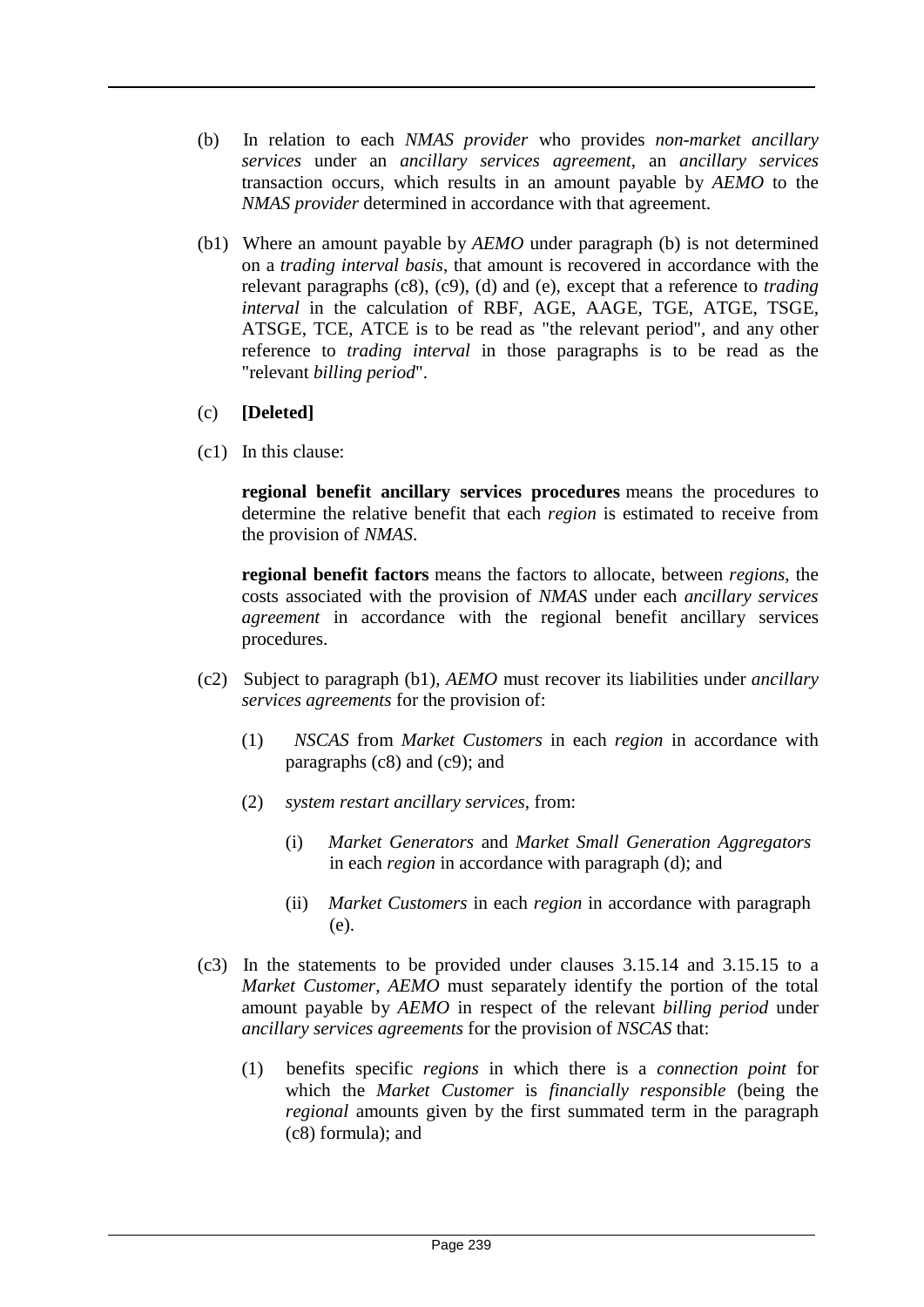- (2) does not benefit specific *regions* (being the amount TNSCASp in the paragraph (c9) formula).
- (c4) *AEMO* must develop and *publish* the regional benefit ancillary services procedures in accordance with the *Rules consultation procedures*. Without limiting the matters to be included in the regional benefit ancillary services procedures, they must require *AEMO* to take into account:
	- (1) for an *NSCAS*, the estimated increase for each *region* of the gross economic benefit from increased *power transfer capability*; and
	- (2) for a *system restart ancillary service*, that can be used to restart *generating units* in two or more *regions*, the relative benefit provided by that service to each *region*.
- (c5) Subject to paragraph (c6), *AEMO* may amend the regional benefit ancillary services procedures from time to time in accordance with the *Rules consultation procedures*.
- (c6) *AEMO* may make minor and administrative amendments to the regional benefit ancillary services procedures without complying with the *Rules consultation procedures*.
- (c7) From time to time, *AEMO* must determine the regional benefit factors.
- (c8) In each *trading interval*, in relation to each *Market Customer* for each *region*, an *ancillary services* transaction occurs, which results in a *trading amount* for the *Market Customer* determined in accordance with the following formula:

$$
A\, G E_{\text{R,R}}
$$

$$
TA_{P,S} = (\sum_{k \ge 1} (TNSCAS_{R,P} \times RBF_{R,P,S}) ) \times \text{---} \times - 1
$$
  
for all 's'

Where

Subscript 'P' is the relevant period;

Subscript 'R' is the relevant

Subscript 'S' is the relevant *NSCAS*;

TAp,r (in \$) =*trading amount* payable by the *Market Customer* in respect of the relevant *region* and *trading interval*;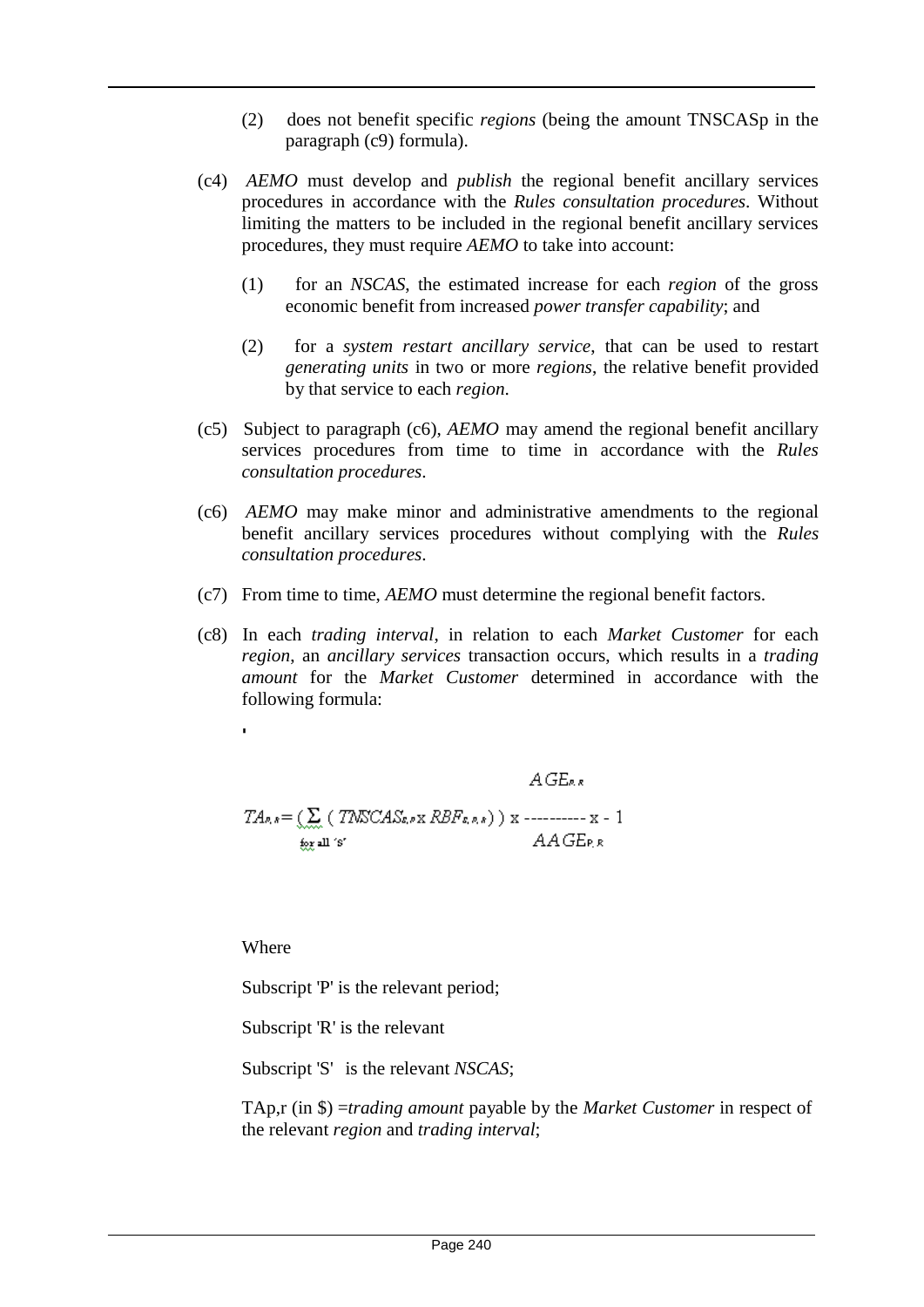TNSCASs,p the total amount payable by *AEMO* for the provision of the relevant *NSCAS* under an *ancillary services agreement* in respect of the relevant *trading interval*;

 $RBFs, p, r$  (number) = the latest regional benefit factor assigned to the provision of the relevant *NSCAS* under an *ancillary services agreement* in respect of the relevant *region* and *trading interval*, as determined by *AEMO*  under paragraph (c7);

AGEp,r (in MWh) = the sum of the *adjusted gross energy* figures in respect of the *Market Customer's* relevant *connection points* located in the *region*  for the relevant *trading interval*; and

AAGEp,r (in MWh) = the aggregate AGEp,r figures for all *Market Customers* in respect of the relevant *region* and *trading interval*.

(c9) In each *trading interval*, in relation to each *Market Customer*, an *ancillary services* transaction occurs, which results in a *trading amount* for the *Market Customer* determined in accordance with the following formula:

$$
AGE_r
$$
  

$$
TA_P = TNSCAS_P \times \cdots \cdots \cdots \times \cdot 1
$$
  

$$
AAGE_P
$$

Where

Subscript 'P' is the relevant period;

TAp(in \$) = the *trading amount* payable by the *Market Customer* in respect of the relevant *trading interval*;

TNSCASp (in  $\phi$ ) = the sum of all amounts payable by *AEMO* for the provision of *NSCAS* under *ancillary services agreements* in respect of the relevant *trading interval* minus the sum of the *trading amounts* calculated for all *Market Customers* in respect of all of the relevant *trading interval*  under paragraph (c8);

AGEp (in MWh) = the sum of the *adjusted gross energy* figures in respect of all the *Market Customer's* relevant *connection points* for the relevant *trading interval*; and

AAGEp (in MWh) = the aggregate AGEp figures for all *Market Customers* in respect of the relevant *trading interval*.

(c10) *AEMO* must *publish* the regional benefit factors determined under paragraph  $(c7);$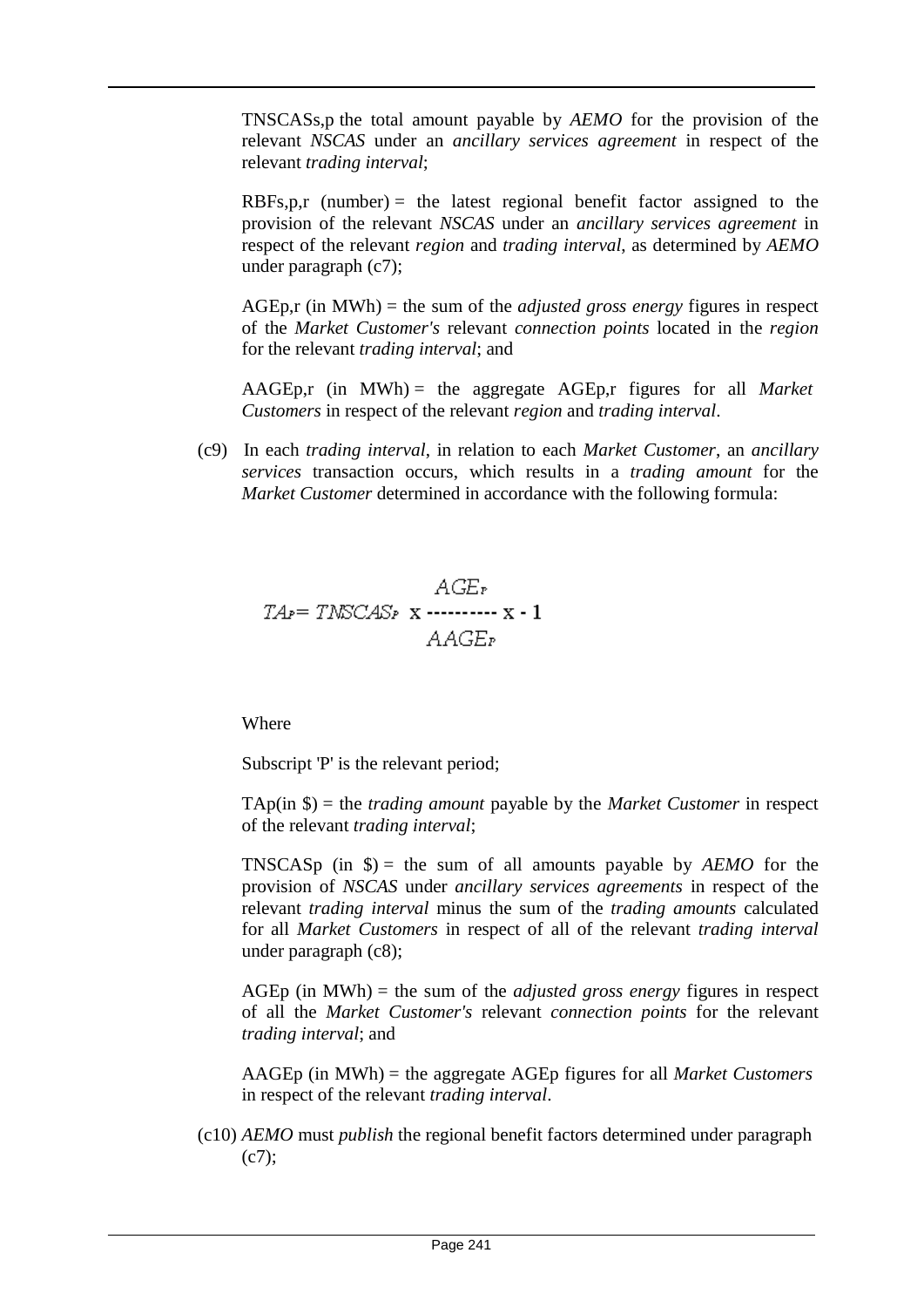(d) In each *trading interval*, in relation to each *Market Generator* and each *Market Small Generation Aggregator* for each *region*, an ancillary services transaction occurs, which results in a *trading amount* for the *Market Generator* or the *Market Small Generation Aggregator* determined in accordance with the following formula:

$$
TA=\sum\limits \left(\!\left(\!\frac{SRP_i\times RBF_{Ri}}{2}\!\right)\!\times\!\left(\!\frac{TGE_R+TSGE_R}{ATGE_R+ATSGE_R}\!\right)\!\right)\!\times\!-\!1
$$

Where

TA (in \$) = the *trading amount* to be determined in respect of the relevant region and *trading interval* (which is a negative number);

 $SRP_i$  (in  $\hat{S}$ ) = the amount payable by *AEMO* in respect of the *trading interval* under an individual *ancillary services agreement* in respect of the provision of a specific *system restart ancillary service*;

 $RBF_{Ri}$  (number) = the latest regional benefit factor assigned to the provision of the relevant *system restart ancillary service* under an individual *ancillary services agreement* in respect of the relevant *region* and *trading interval*, as determined by *AEMO* under paragraph (c7);

 $TGE_R$  (in MWh) = the *generator energy* for the *Market Generator* for the *trading interval* in that *region*;

TSGER (in MWh) = the *small generator energy* for the *Market Small Generator Aggregator* for the *trading interval* in that *region*;

 $ATGE<sub>R</sub>$  (in MWh) = the aggregate of the *generator energy* figures for all *Market Generators* for the *trading interval* in that *region*; and

 $\text{ATSGE}_R$  (in MWh) = the aggregate of the *small generator energy* figures for all *Market Small Generator Aggregators* for the *trading interval* in that *region*.

(e) In each *trading interval*, in relation to each *Market Customer*, for each *region*, an ancillary services transaction occurs, which results in a *trading amount* for the *Market Customer* determined in accordance with the following formula:

$$
TA = \sum \left(\left(\frac{SRP_i \times RBF_{Ri}}{2}\right) \times \frac{TCE_R}{ATCE_R}\right) \times -1
$$

Where

TA (in \$) = the *trading amount* to be determined in respect of the relevant *region* and *trading interval* (which is a negative number);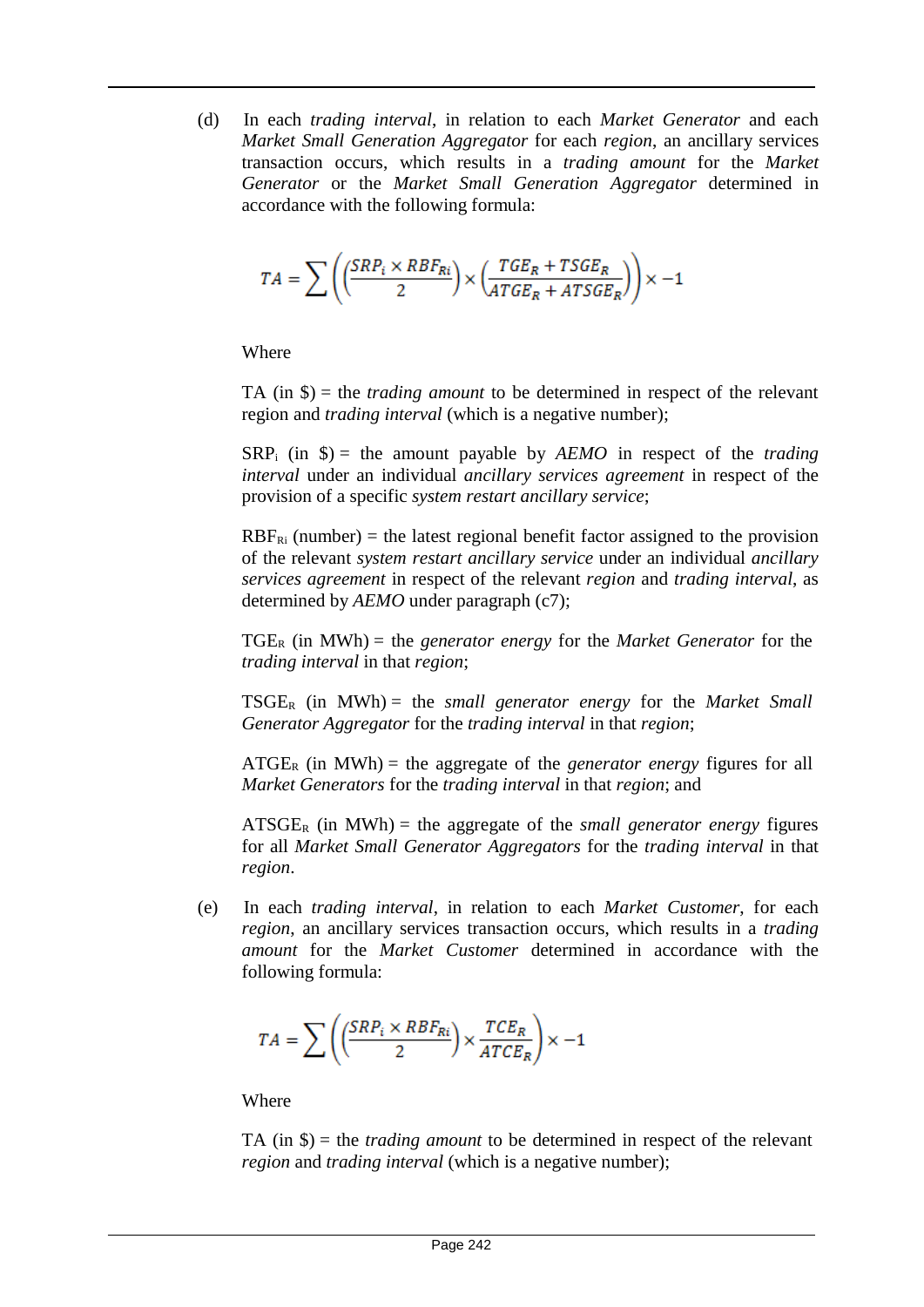$SRP_i$  (in \$) = has the meaning given in clause 3.15.6A(d);

 $RBF_{Ri}$  (number) = the latest regional benefit factor assigned to the provision of the relevant *system restart ancillary service* under an individual *ancillary services agreement* in respect of the relevant *region* and *trading interval*, as determined by *AEMO* under paragraph (c7);

 $TCE_R$  (in MWh) = the *customer energy* for the *Market Customer* for the *trading interval* in that *region*; and

 $\textrm{ATCE}_R$  (in MWh) = the aggregate of the *customer energy* figures for all *Market Customers* for the *trading interval* in that *region*.

- (f) The total amount calculated by *AEMO* under clause 3.15.6A(a) for each of the *fast raise service*, *slow raise service* or *delayed raise service* in respect of each *dispatch interval* which falls within the *trading interval* must be allocated to each *region* in accordance with the following procedure and the information provided under clause 3.9.2A(b). *AEMO* must:
	- (1) allocate for each *region* and for each *dispatch interval* within the relevant *trading interval* the proportion of the total amount calculated by *AEMO* under clause 3.15.6A(a) for each of the *fast raise service*, *slow raise service* or *delayed raise service* between *global market ancillary services requirements* and *local market ancillary service requirement* pro-rata to the respective marginal prices for each such service;
	- (2) calculate for each the relevant *dispatch intervaltrading interval* the sum of the costs of acquiring the *global market ancillary service requirements* for all *regions* and the sum of the costs of acquiring each *local market ancillary service requirement* for all *regions*, as determined pursuant to clause  $3.15.6A(f)(1)$ ; and
	- (3) allocate for each the relevant *dispatch intervaltrading interval* the sum of the costs of the *global market ancillary service requirement* and each *local market ancillary service requirement* calculated in clause 3.15.6A(f)(2) to each *region* as relevant to that requirement pro-rata to the aggregate of the *generator energy* for the *Market Generators* and *small generator energy* for the *Market Small Generation Aggregators*  in each *region* during the *trading interval*.

For the purpose of this clause 3.15.6A(f) **RTCRSP** is the sum of:

- (i) the *global market ancillary service requirement* cost for that *region*, for all *dispatch intervals* in the relevant *trading interval*, as determined pursuant to clause 3.15.6A(f)(3); and
- (ii) all *local market ancillary service requirement* costs for that *region*, for all *dispatch intervals* in the relevant *trading interval*, as determined pursuant to clause 3.15.6A(f)(3).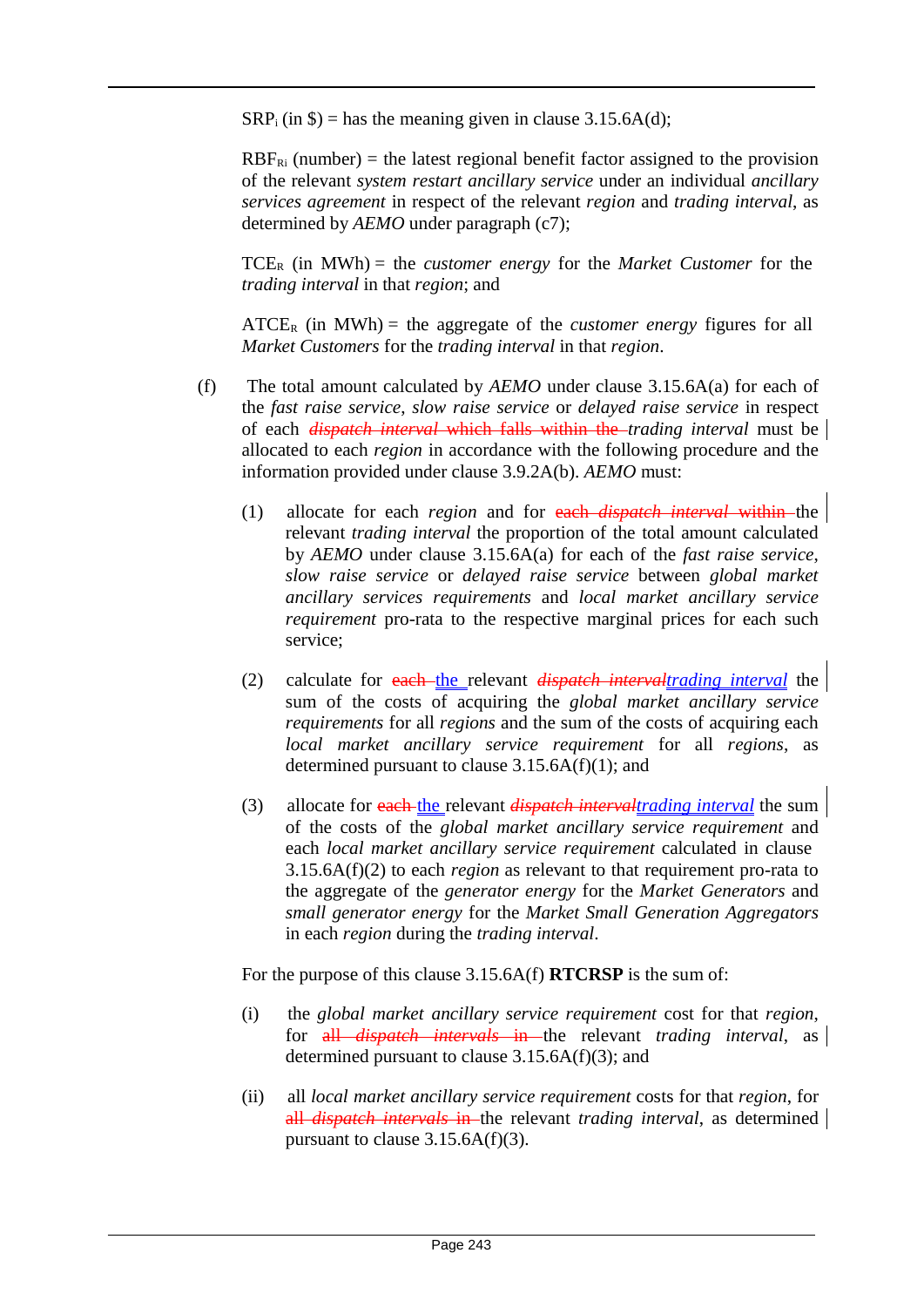In each *trading interval*, in relation to each *Market Generator* and each *Market Small Generation Aggregator* in a given *region*, an ancillary services transaction occurs, which results in a *trading amount* for that *Market Generator* and that *Market Small Generation Aggregator*  determined in accordance with the following formula:

$$
TA = RTCRSP \times \frac{TGE + TSGE}{RATGE + RATSGE} \times -1
$$

where:

 $\overline{\phantom{a}}$ 

| $TA$ (in $\$ )  | $=$ | the <i>trading amount</i> to be determined<br>(which is a negative number);                                                                                                                                                                                                                                               |
|-----------------|-----|---------------------------------------------------------------------------------------------------------------------------------------------------------------------------------------------------------------------------------------------------------------------------------------------------------------------------|
| RTCRSP (in \$)  | $=$ | the total of all amounts calculated by<br>AEMO as appropriate to recover from the<br>given <i>region</i> as calculated in this clause<br>3.15.6A(f) for the fast raise service, slow<br>raise service or delayed raise service in<br>respect of <i>dispatch intervals</i> which fall in-<br>the <i>trading interval</i> ; |
| TGE (in MWh)    |     | the <i>generator</i> energy for the <i>Market</i><br>Generator in that region for the trading<br><i>interval</i> ;                                                                                                                                                                                                        |
| TSGE (in MWh)   | $=$ | the <i>small generator energy</i> for the <i>Market</i><br>Small Generator Aggregator in that<br>region for the trading interval;                                                                                                                                                                                         |
| RATGE (in MWh)  | $=$ | the aggregate of the generator energy<br>figures for all <i>Market Generators</i> in that<br>region for the trading interval; and                                                                                                                                                                                         |
| RATSGE (in MWh) | $=$ | the aggregate of the <i>small generator</i><br>energy figures for all Market Small<br>Generator Aggregators in that region for<br>the trading interval.                                                                                                                                                                   |

- (g) The total amount calculated by *AEMO* under clause 3.15.6A(a) for each of the *fast lower service*, *slow lower service* or *delayed lower service* in respect of each *dispatch interval* which falls within the *trading interval* must be allocated to each *region* in accordance with the following procedure and the information provided under clause 3.9.2A(b). *AEMO* must:
	- (1) allocate for each *region* and for each *dispatch interval* within the relevant *trading interval* the proportion of the total amount calculated by *AEMO* under clause 3.15.6A(a) for each of the *fast lower service*, *slow lower service* or *delayed lower service* between *global market*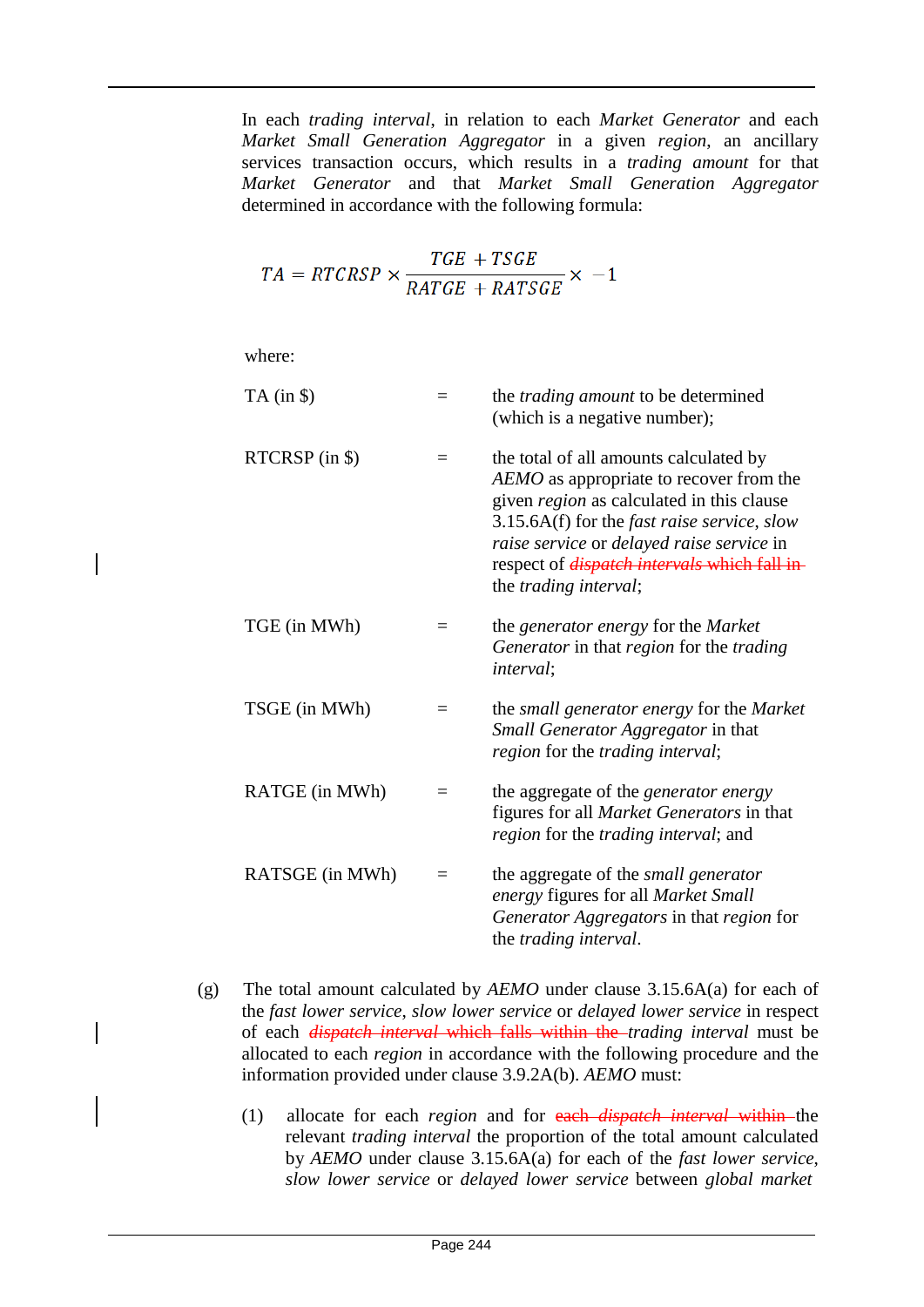*ancillary service requirements* and *local market ancillary service requirement* pro rata to the respective marginal prices of each such service;

- (2) calculate for each the relevant *dispatch intervaltrading interval* the sum of the costs of acquiring the *global market ancillary service requirements* for all *regions* and the sum of the costs of acquiring each *local market ancillary service requirement* for all *regions*, as determined pursuant to clause  $3.15.6A(g)(1)$ ; and
- (3) allocate for each the relevant *dispatch intervaltrading interval* the sum of the costs of the *global market ancillary service requirement* and each *local market ancillary service requirement* calculated in clause 3.15.6A(g)(2) to each *region* as relevant to that requirement pro-rata to the aggregate of the *customer energy* figures for all *Market Customers* in each *region* during the *trading interval*.

For the purpose of this clause 3.15.6A(g) **RTCLSP** is the sum of:

- (i) the *global market ancillary service requirement* cost for that *region*, for all *dispatch intervals* in the relevant *trading interval*, as determined pursuant to clause  $3.15.6A(g)(3)$ ; and
- (ii) all *local market ancillary service requirement* costs for that *region*, for all *dispatch intervals* in the relevant *trading interval*, as determined pursuant to clause  $3.15.6A(g)(3)$ .

In each *trading interval*, in relation to each *Market Customer* in a given *region*, an ancillary services transaction occurs, which results in a *trading amount* for that *Market Customer* determined in accordance with the following formula:

$$
TA = RTCLSP \times \frac{TCE}{RATCE} \times -1
$$

where:

| $TA$ (in $\$ )     | the <i>trading amount</i> to be determined (which<br>is a negative number);                                                                                                                                                                                                                                                               |
|--------------------|-------------------------------------------------------------------------------------------------------------------------------------------------------------------------------------------------------------------------------------------------------------------------------------------------------------------------------------------|
| $RTCLSP$ (in $\$ ) | the total of all amounts calculated by<br>AEMO as appropriate to recover from the<br>given <i>region</i> as calculated in this clause<br>$3.15.6A(g)$ for the <i>fast lower service</i> , <i>slow</i><br>lower service or delayed lower service in<br>respect of <i>dispatch intervals</i> which fall in<br>the <i>trading interval</i> ; |
| TCE (in MWh)       | the <i>customer</i> energy for the <i>Market</i><br><i>Customer</i> in that <i>region</i> for the <i>trading</i><br><i>interval</i> ; and                                                                                                                                                                                                 |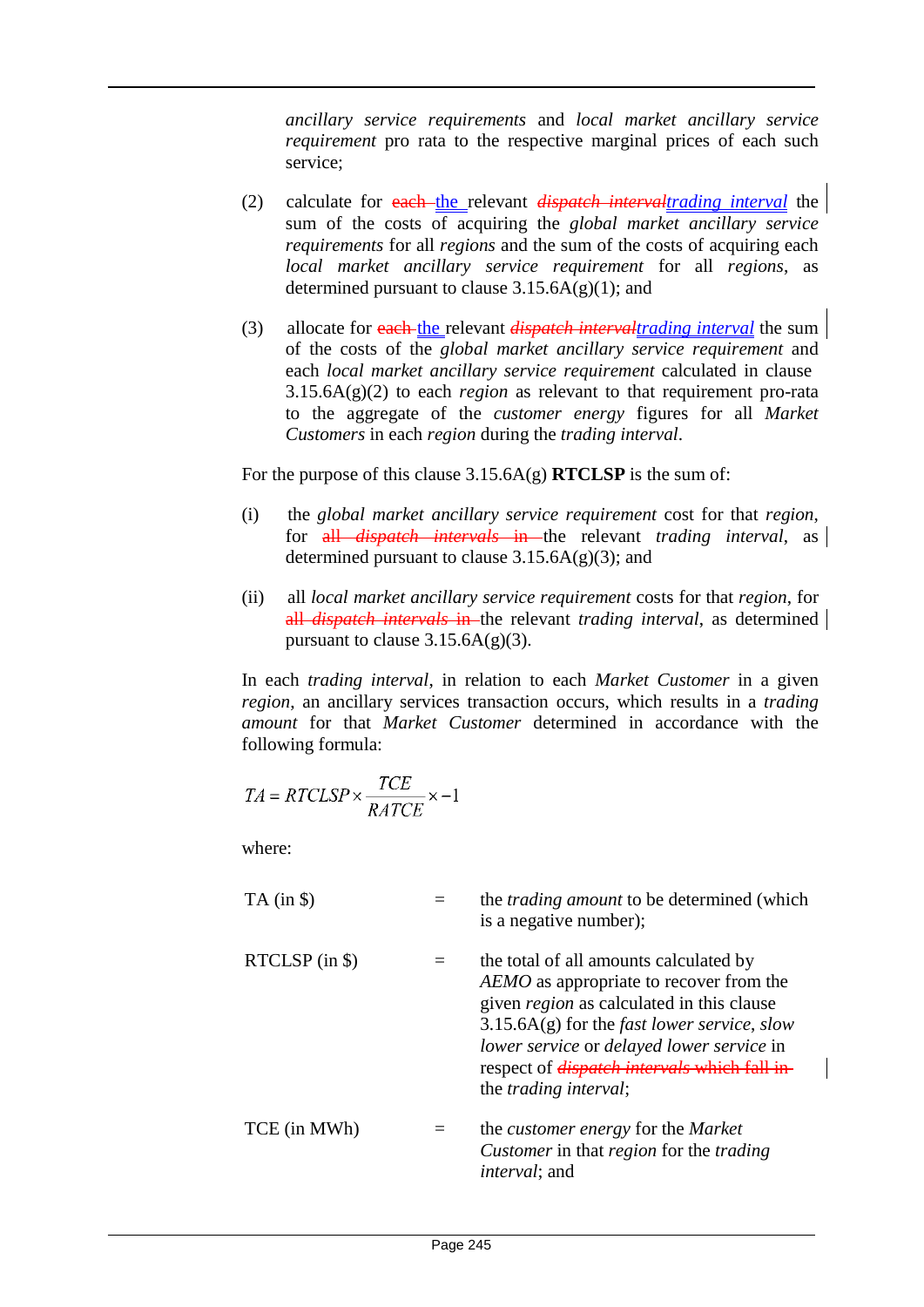RATCE (in MWh) = the aggregate of the *customer energy*  figures for all *Market Customers* in that *region* for the *trading interval*.

- (h) The total amount calculated by *AEMO* under paragraph (a) for the *regulating raise service* or the *regulating lower service* in respect of each *dispatch interval* which falls within the *trading interval* must be allocated by *AEMO* to each *region* in accordance with the following procedure and the information provided under clause 3.9.2A(b):
	- (1) allocate on a pro-rata basis for each *region* and for each *dispatch interval* within the relevant *trading interval* the proportion of the total amount calculated by *AEMO* under paragraph (a) for the *regulating raise service* and *regulating lower service* between *global market ancillary service requirements* and *local market ancillary service requirements* to the respective marginal prices for each such service; and
	- (2) calculate for each the relevant *dispatch intervaltrading interval* the sum of the costs of acquiring the *global market ancillary service requirements* for all *regions* and the sum of the costs of acquiring *local market ancillary service requirements* for all *regions*, as determined under subparagraph (1).
- (i) In each *trading interval* in relation to:
	- (1) each *Market Generator*, *Market Small Generation Aggregator* or *Market Customer* which has *metering* to allow their individual contribution to the aggregate deviation in *frequency* of the *power system* to be assessed, an ancillary services transaction occurs, which results in a *trading amount* for that *Market Generator*, *Market Small Generation Aggregator* or *Market Customer* determined in accordance with the following formula:

$$
TA = PTA \times -I
$$

and

$$
PTA = \text{the aggregate of}\left(TSFCAS \times \frac{MPF}{AMPF}\right)
$$

for each *dispatch interval* in the *trading interval* for *global market ancillary service requirements* and *local market ancillary service requirements* where:

| $TA$ (in $\})$ | the <i>trading amount</i> to be determined<br>(which is a negative number);     |
|----------------|---------------------------------------------------------------------------------|
| TSFCAS (in \$) | the total of all amounts calculated by<br>$AEMO$ under paragraph (h)(2) for the |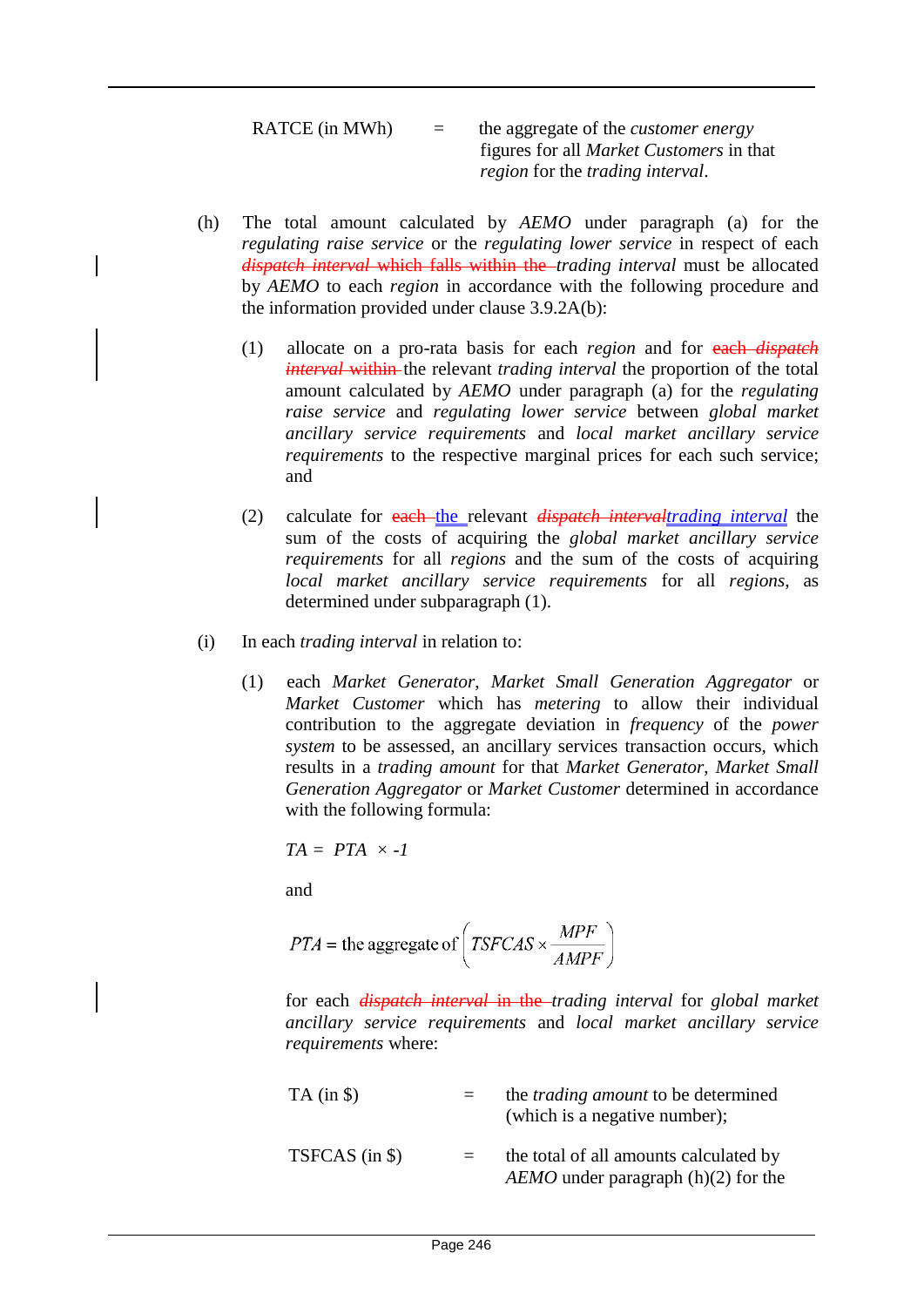|                 | <i>regulating raise service</i> or the<br><i>regulating lower service</i> in respect of a<br>dispatch intervaltrading interval;                                                                                                                                                                                      |
|-----------------|----------------------------------------------------------------------------------------------------------------------------------------------------------------------------------------------------------------------------------------------------------------------------------------------------------------------|
| MPF (a number)  | the contribution factor last set by AEMO<br>for the Market Generator, Market Small<br>Generation Aggregator or Market<br><i>Customer</i> , as the case may be, under<br>paragraph (j) for the <i>region</i> or <i>regions</i><br>relevant to the <i>regulating raise service</i><br>or regulating lower service; and |
| AMPF (a number) | the aggregate of the MPF figures for all<br>Market Participants for the <i>dispatch</i><br><i>intervaltrading interval</i> for the <i>region</i> or<br><i>regions</i> relevant to the <i>regulating raise</i><br>service or regulating lower service.                                                                |

or

(2) in relation to each *Market Customer* for whom the *trading amount* is not calculated in accordance with the formula in subparagraph (1), an ancillary services transaction occurs, which results in a trading amount for that *Market Customer* determined in accordance with the following formula:

$$
TA = PTA \times -I
$$

and

$$
PTA = \text{the aggregate of}\left(TSFCAS \times \frac{MPF}{AMPF} \times \frac{TCE}{ATCE}\right)
$$

for each *dispatch interval* in the *trading interval* for *global market ancillary service requirements* and *local market ancillary service requirements* where:

| $TA$ (in $\$ ) | the <i>trading amount</i> to be determined<br>(which is a negative number);                                                                                                                                                                                                                                       |
|----------------|-------------------------------------------------------------------------------------------------------------------------------------------------------------------------------------------------------------------------------------------------------------------------------------------------------------------|
| TSFCAS (in \$) | has the meaning given in subparagraph<br>(1);                                                                                                                                                                                                                                                                     |
| MPF (a number) | the aggregate of the contribution factor<br>set by <i>AEMO</i> under paragraph (j) for<br>Market Customers, for whom the<br><i>trading amount</i> is not calculated in<br>accordance with the formula in<br>subparagraph $(1)$ for the <i>region</i> or<br><i>regions</i> relevant to the <i>regulating raise</i> |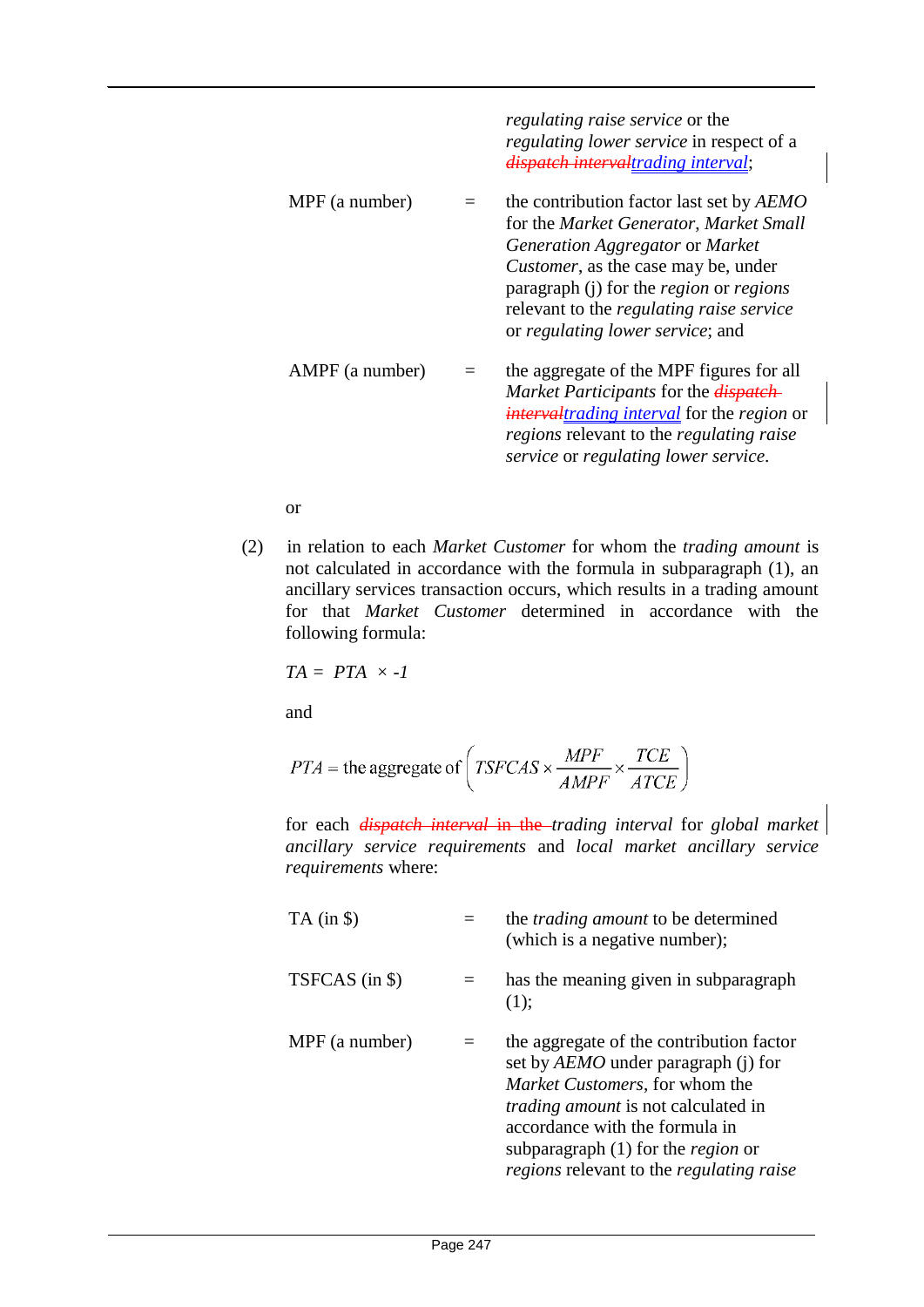*service* or the *regulating lower service*;

- $AMPF (a number) =$ the aggregate of the MPF figures for all *Market Participants* for the *dispatch intervaltrading interval* for the *region* or *regions* relevant to the *regulating raise service* or *regulating lower service*; TCE (in MWh) = the *customer energy* for the *Market Customer* for the *trading interval* in the *region* or *regions* relevant to the *regulating raise service* or *regulating lower service*; and ATCE (in MWh) = the aggregate of the *customer energy*  figures for all *Market Customers*, for whom the *trading amount* is not calculated in accordance with the formula in subparagraph (1), for the *trading interval* for the *region* or *regions* relevant to that *regulating raise service* or *regulating lower service*.
- (j) *AEMO* must determine for the purpose of paragraph (i):
	- (1) a contribution factor for each *Market Participant*; and
	- (2) notwithstanding the estimate provided in paragraph (nb), if a *region*  has or *regions* have operated asynchronously during the relevant *trading interval*, the contribution factors relevant to the allocation of *regulating raise service* or *regulating lower service* to that *region* or *regions*,

in accordance with the procedure prepared under paragraph (k).

- (k) *AEMO* must prepare a procedure for determining contribution factors for use in paragraph (j) and, where *AEMO* considers it appropriate, for use in paragraph (nb), taking into account the following principles:
	- (1) the contribution factor for a *Market Participant* should reflect the extent to which the *Market Participant* contributed to the need for *regulation services*;
	- (2) the contribution factor for all *Market Customers* that do not have *metering* to allow their individual contribution to the aggregate need for *regulation services* to be assessed must be equal;
	- (3) for the purpose of paragraph  $(j)(2)$ , the contribution factor determined for a group of *regions* for all *Market Customers* that do not have *metering* to allow the individual contribution of that *Market Customer*  to the aggregate need for *regulation services* to be assessed, must be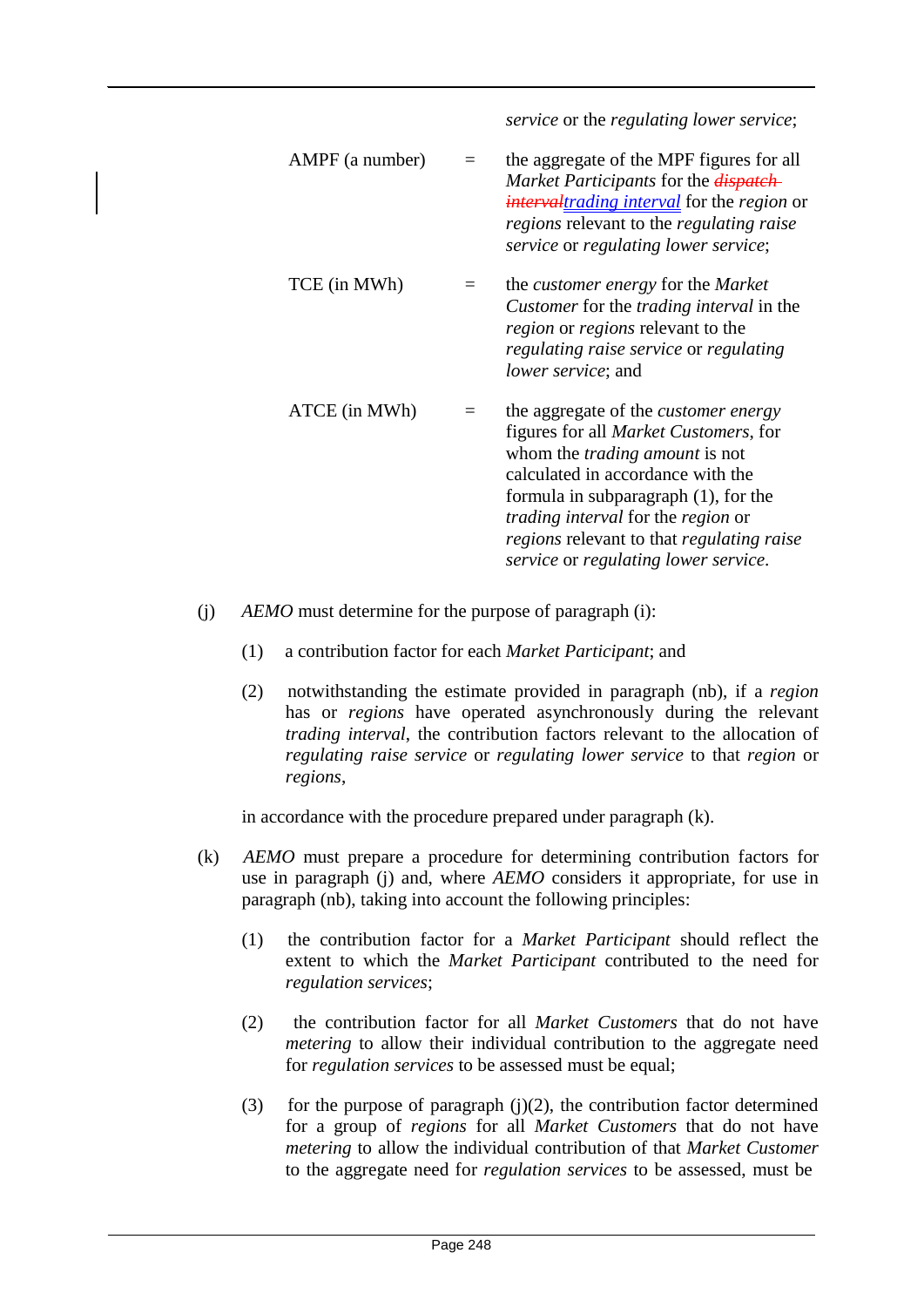divided between *regions* in proportion to the total *customer energy* for the *regions*;

- (4) the individual *Market Participant's* contribution to the aggregate need for *regulation services* will be determined over a period of time to be determined by *AEMO*;
- (5) a *Registered Participant* which has classified a *scheduled generating unit*, *scheduled load*, *ancillary service generating unit* or *ancillary service load* (called a **Scheduled Participant**) will not be assessed as contributing to the deviation in the *frequency* of the *power system* if within a *dispatch intervaltrading interval*:
	- (i) the Scheduled Participant achieves its *dispatch* target at a uniform rate;
	- (ii) the Scheduled Participant is *enabled* to provide a *market ancillary service* and responds to a control signal from *AEMO* to *AEMO's* satisfaction; or
	- (iii) the Scheduled Participant is not *enabled* to provide a *market ancillary service*, but responds to a need for *regulation services*  in a way which tends to reduce the aggregate deviation;
- (6) where contributions are aggregated for *regions* that are operating asynchronously during the calculation period under paragraph (i), the contribution factors should be normalised so that the total contributions from any non-synchronised *region* or *regions* is in the same proportion as the total *customer energy* for that *region* or *regions*; and
- (7) a *Semi-Scheduled Generator* will not be assessed as contributing to the deviation in the *frequency* of the *power system* if within a *dispatch intervaltrading interval*, the *semi-scheduled generating unit*:
	- (i) achieves its *dispatch level* at a uniform rate;
	- (ii) is *enabled* to provide a *market ancillary service* and responds to a control signal from *AEMO* to *AEMO's* satisfaction; or
	- (iii) is not *enabled* to provide a *market ancillary service*, but responds to a need for *regulation services*.
- (l) *AEMO* may amend the procedure referred to in clause 3.15.6A(j) from time to time.
- (m) *AEMO* must comply with the *Rules consultation procedures* when making or amending the procedure referred to in clause 3.15.6A(k).
- (n) *AEMO* must *publish*, in accordance with the *timetable*, the historical data used in determining a factor for each *Market Participant* for the purposes of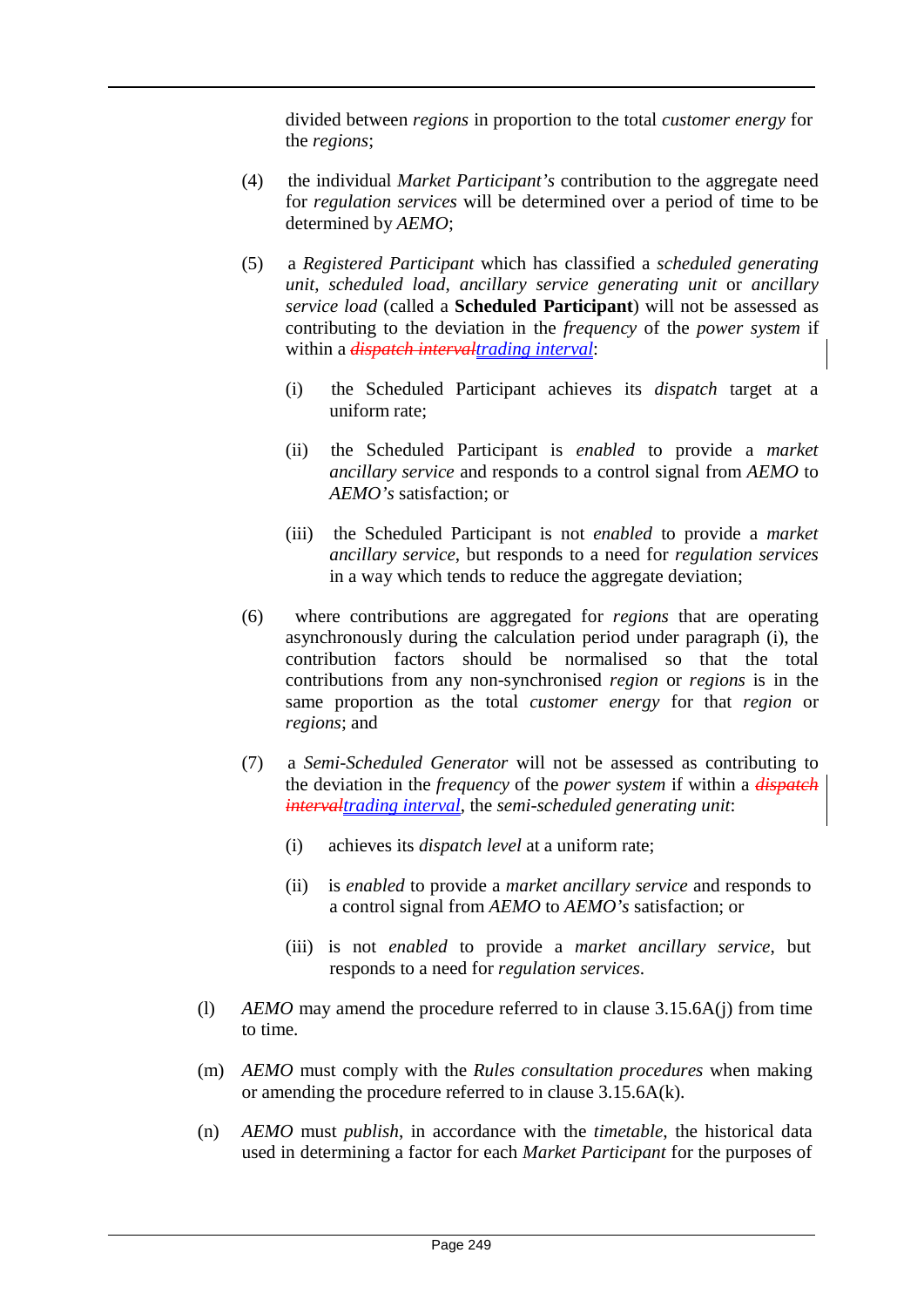# **3.15.7B Claim for additional compensation by Directed Participants**

- (a) Subject to clauses 3.15.7B(a1) and 3.15.7B(a4), a *Directed Participant*  entitled to compensation pursuant to clause 3.15.7 or clause 3.15.7A may, in accordance with the *intervention settlement timetable*, make a written submission to *AEMO* claiming an amount equal to the sum of:
	- (1) the aggregate of the loss of revenue and additional net direct costs incurred by the *Directed Participant* in respect of a *scheduled generating unit*, *semi-scheduled generating unit* or *scheduled network services*, as the case may be, as a result of the provision of the service under *direction*; less
	- (2) the amount notified to that *Directed Participant* pursuant to clause 3.15.7(c) or clause 3.15.7A(f); less
	- (3) the aggregate amount the *Directed Participant* is entitled to receive in accordance with clause 3.15.6(c) for the provision of a service rendered as a result of the *direction*.
- (a1) Subject to clause 3.15.7B(a4), if *AEMO* determines pursuant to clause 3.15.7A(b) that an independent expert could not reasonably be expected to determine within a reasonable period of time the relevant fair payment price, a *Directed Participant* may, in accordance with the *intervention settlement timetable*, make a written submission to *AEMO* claiming compensation from *AEMO* for the provision of services under the *direction*  equal to:
	- (1) loss of revenue and additional net direct costs which the *Directed Participant* incurred as a result of the provision of services under the *direction*; and
	- (2) a reasonable rate of return on the capital employed in the provision of the service determined by reference as far as reasonably practicable to rates of return for the provision of similar services by similar providers of such services.
- (a2) Subject to clause 3.15.7B(a4), if a *Directed Participant* entitled to compensation pursuant to clause 3.15.7(d) considers that the amount notified pursuant to clauses 3.15.7(e) is less than the amount it is entitled to receive pursuant to that clause, the *Directed Participant* may, in accordance with the *intervention settlement timetable*, make a written submission to *AEMO* requesting compensation from *AEMO* for that difference.
- (a3) For the purposes of the calculation of additional net direct costs pursuant to paragraphs  $(a)(1)$  and  $(a1)(1)$ , the additional net direct costs incurred by the *Directed Participant* in respect of that *scheduled generating unit*, *semi-scheduled generating unit* or *scheduled network services* (as the case may be) includes without limitation:
	- (1) fuel costs in connection with the relevant *generating unit* or *scheduled network services*;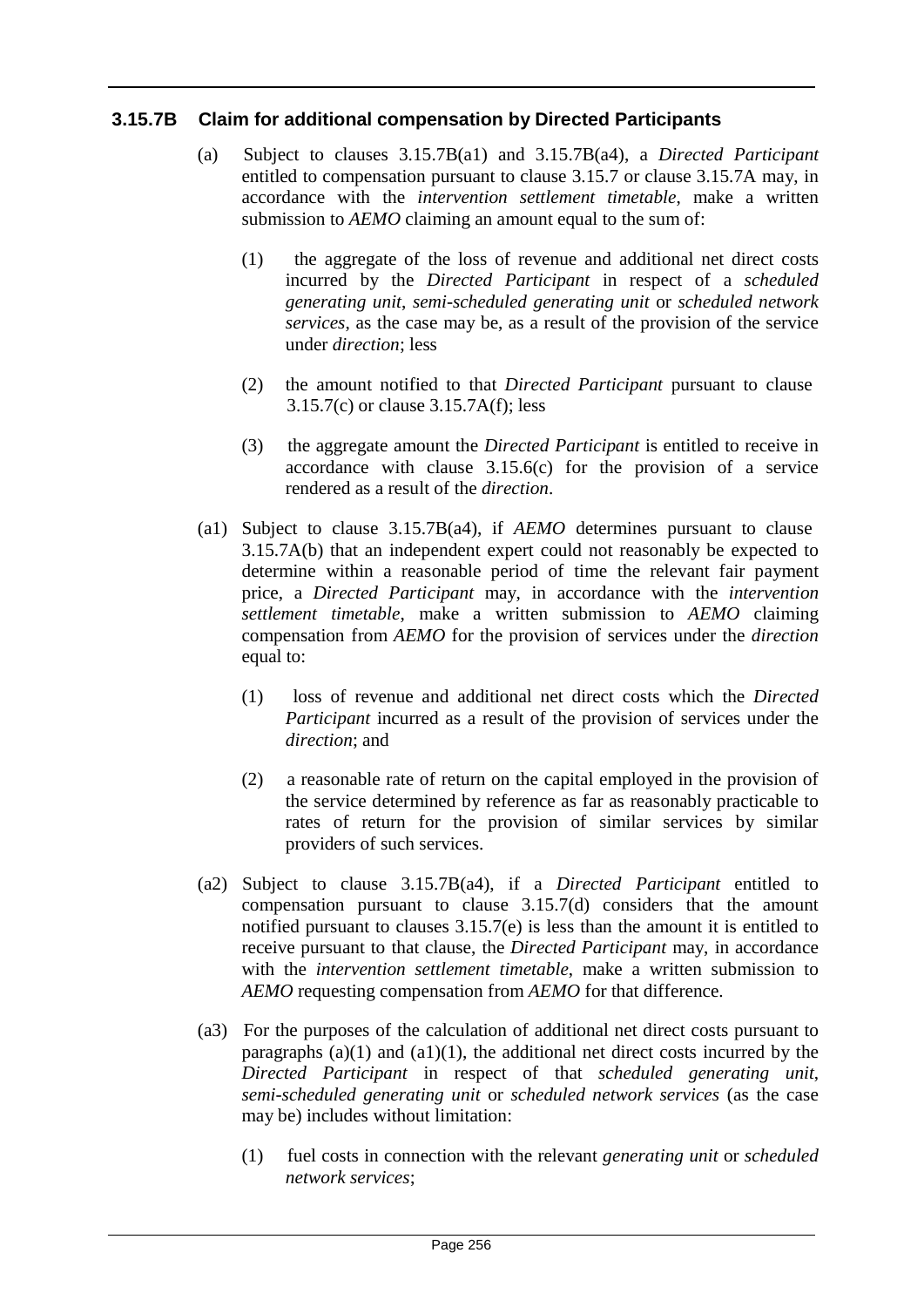- (2) incremental maintenance costs in connection with the relevant *generating unit* or *scheduled network services*;
- (3) incremental manning costs in connection with the relevant *generating unit* or *scheduled network services*;
- (4) acceleration costs of maintenance work in connection with the relevant *generating unit* or *scheduled network services*, where such acceleration costs are incurred to enable the *generating unit* or *scheduled network services* to comply with the *direction*;
- (5) delay costs for maintenance work in connection with the relevant *generating unit* or *scheduled network services*, where such delay costs are incurred to enable the *generating unit* or *scheduled network services* to comply with the *direction*;
- (6) other costs incurred in connection with the relevant *generating unit* or *scheduled network services*, where such costs are incurred to enable the *generating unit* or *scheduled network services* to comply with the *direction*; and
- (7) any compensation which the *Directed Participant* receives or could have obtained by taking reasonable steps in connection with the relevant *generating unit* or *scheduled network services* being available.
- (a4) In respect of a single *intervention price trading interval*, a *Directed Participant* may only make a claim pursuant to clauses 3.15.7B(a), 3.15.7B(a1) or 3.15.7B(a2) if the amount of the claim in respect of that *intervention price trading interval* is greater than \$51,000.
- (b) The submissions pursuant to clauses  $3.15.7B(a)$ ,  $3.15.7B(a1)$  and 3.15.7B(a2) must:
	- (1) itemise each component of a claim;
	- (2) contain sufficient data and information to substantiate each component of a claim for loss of revenue and additional direct costs incurred and the reasonable rate of return, as the case may be; and
	- (3) be signed by an authorised officer of the applicant certifying that the written submission is true and correct.
- (c) *AEMO* must, in accordance with the *intervention settlement timetable*:
	- (1) refer a claim by a *Directed Participant* under clause 3.15.7B(a),  $3.15.7B(a1)$  or  $3.15.7B(a2)$  to an independent expert to determine such claim in accordance with clause 3.12.3 if the claim is equal to or greater than \$20,000 and the *additional intervention claim* that includes that claim is equal to or greater than \$100,000; and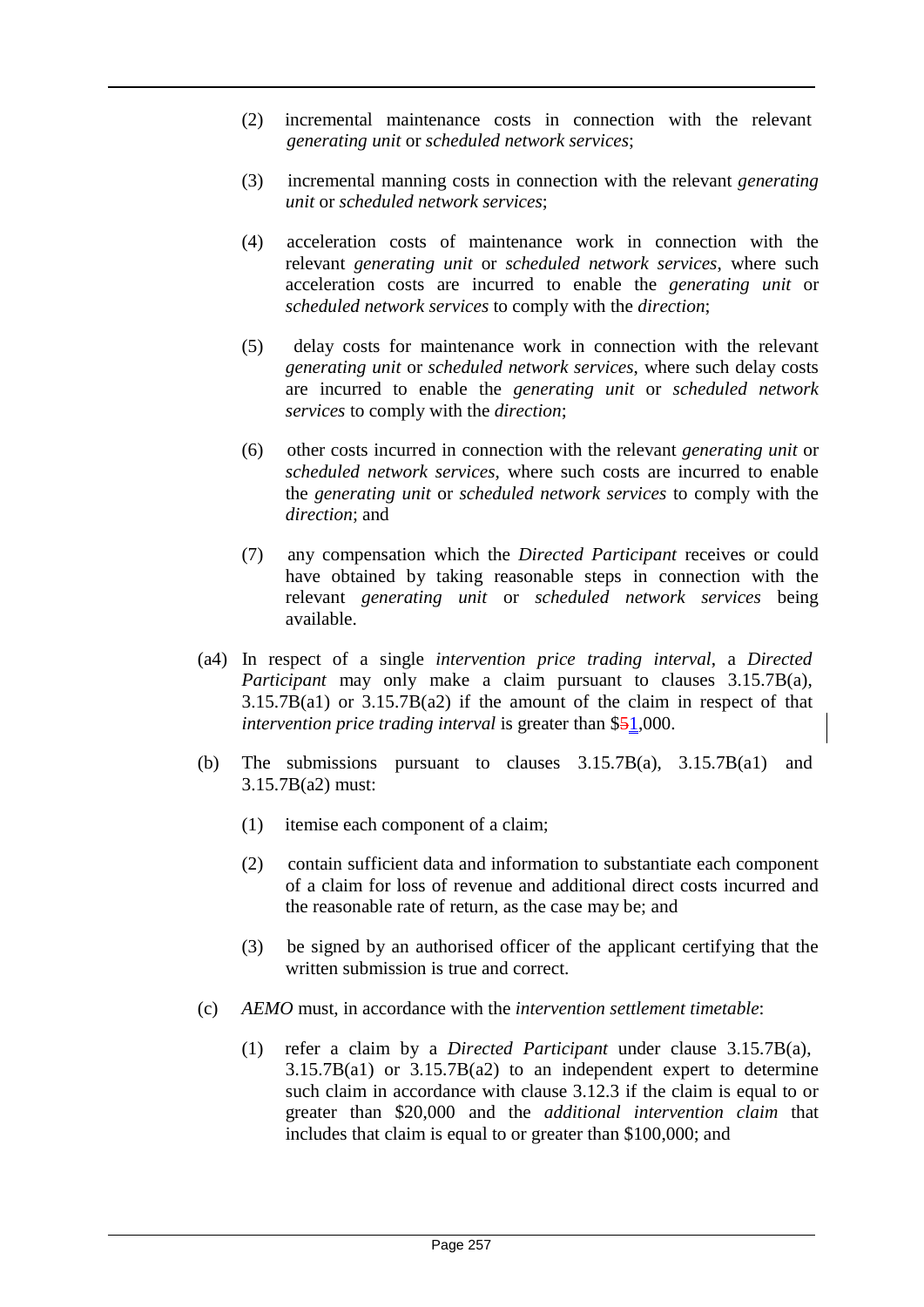E is the sum of all that *Market Customer's adjusted gross energy amounts* in a *region* (the " **relevant** *region***"**) in each *trading interval* which occurs between 0800 hours and 2000 hours (*EST*) on a *business day* in the *billing period* excluding any *loads* in that *region* in respect of which the *Market Customer* submitted a *dispatch bid* for any such *trading interval*;

RRC is the total amount payable by *AEMO* under *reserve contracts* which relate to the relevant *region* in the *billing period* as agreed under clause 3.20.3(f); and

 $\Sigma$ E is the sum of all amounts determined as "E" in accordance with this paragraph (e) in respect of that *region*.

(f) A *Market Customer* is liable to pay *AEMO* an amount equal to the sum calculated under paragraph (e) in respect of that *Market Customer*.

#### **Note**

This clause is classified as a civil penalty provision under the National Electricity (South Australia) Regulations. (See clause 6(1) and Schedule 1 of the National Electricity (South Australia) Regulations.)

- (g) Operational and administrative costs incurred by *AEMO* in arranging for the provision of *reserves*, other than its liabilities under the terms of the *reserve contracts* into which it has entered, are to be recovered by *AEMO* from all *Market Participants* as part of the fees imposed in accordance with rule 2.11.
- (h) For the purposes of clause 3.15.19, a re-determination by a panel established under clause 3.12.2 is to be taken to be an agreement between *AEMO* and each of the *Market Participants* and *Scheduled Generators*.

## **3.15.10 Administered price cap or administered floor price compensation payments**

(a1) In this clause 3.15.10:

**cost recovery region** means the *region* in which:

- (1) the *dispatch pricespot price* was set by the *administered price cap* or *administered floor price*; or
- (2) the *ancillary service price* was set by the *administered price cap*.

in the eligibility period.

**eligibility period** has the same meaning as in clause 3.14.6(a).

(a) If the *AEMC* awards compensation to a *Scheduled Generator*, *Non-Scheduled Generator*, *Market Participant*, *Scheduled Network Service Provider* or *Ancillary Service Provider* under clause 3.14.6, then *AEMO*  must determine an amount which shall be payable by each *Market Customer*  who purchased electricity from the *spot market* in the cost recovery region.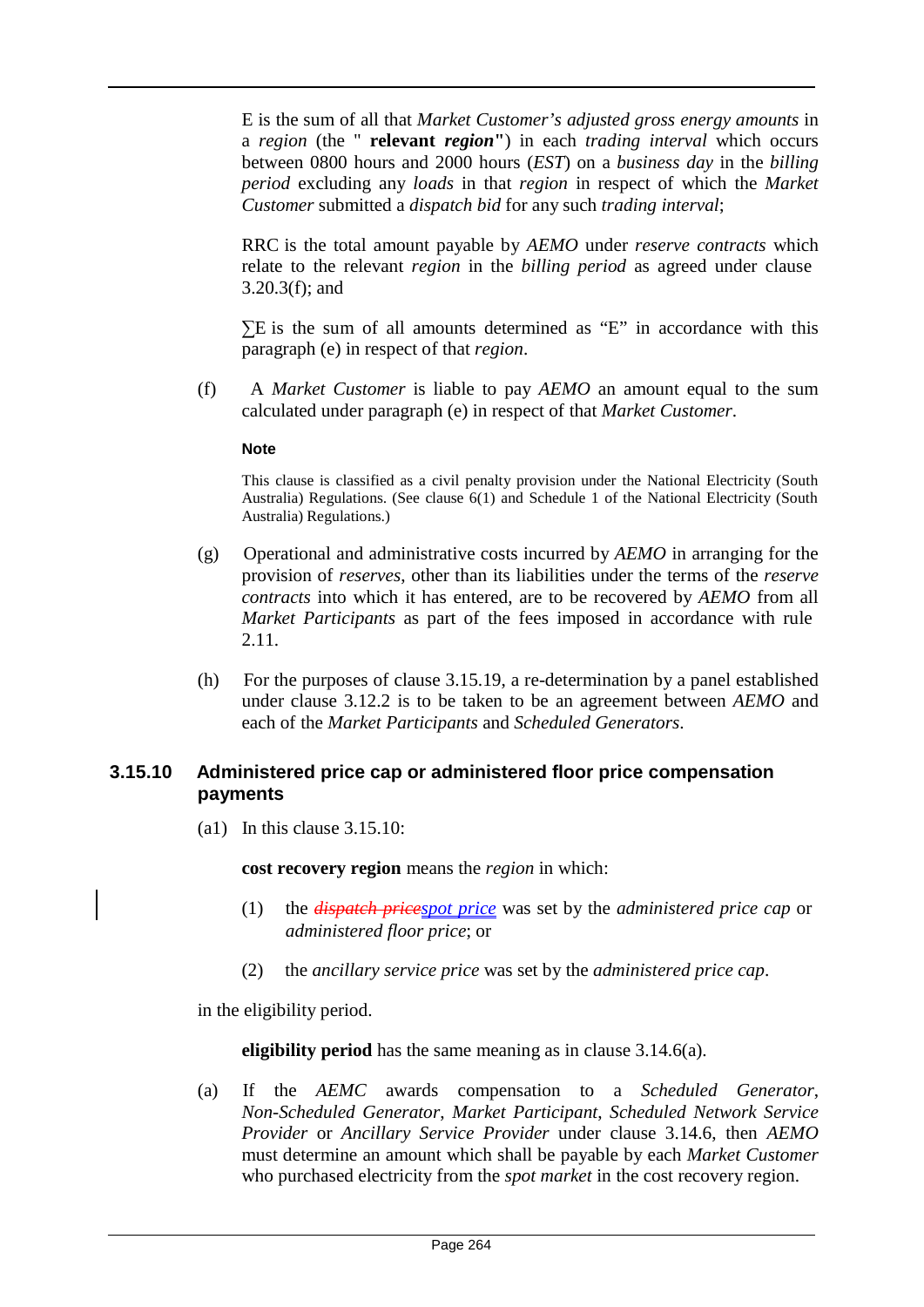(b) *AEMO* shall determine the amounts payable for each eligibility period by each of the *Market Customers* referred to in clause 3.15.10(a) as follows:

$$
\frac{\mathit{APC} \times E_i}{\sum E_i}
$$

where

APC is the total amount of any compensation payments awarded by the *AEMC* to *Scheduled Generators*, *Non-Scheduled Generators*, *Market Participants*, *Scheduled Network Service Providers* or *Ancillary Service Providers* in respect of that eligibility period in accordance with clause 3.14.6.

Ei is the sum of all of the *Market Customer's adjusted gross energy*  amounts, determined in accordance with clauses 3.15.4 and 3.15.5, in respect of each *trading interval* in the eligibility period and each *connection point* for which the *Market Customer* is *financially responsible* in the cost recovery region $\frac{1}{1}$ .

 $\Sigma$ E<sub>i</sub> is the sum of all amounts determined as "E<sub>i</sub>" in accordance with this clause 3.15.10 for all *Market Customers* in the cost recovery region.

(c) Within 25 *business days* of being notified by the *AEMC* that compensation is to be paid to a *Scheduled Generator*, *Non-Scheduled Generator*, *Market Participant*, *Scheduled Network Service Providers* or *Ancillary Service Provider* in accordance with clause 3.14.6, *AEMO* shall include in statements provided under clauses 3.15.14 and 3.15.15 separate details of any amounts payable by or to *Market Participants* as determined in accordance with this clause 3.15.10.

## **3.15.10A Goods and services tax**

(a) In this clause 3.15.10A:

**"GST"** has the meaning given in the GST Act; and

**"GST Act"** means the *A New Tax System (Goods and Services Tax) Act 1999* (C'th);

**"supply"** and " **taxable supply"** each have the meaning given in the GST Act,

and the definition of "*supply*" in Chapter 10 does not apply.

(b) Despite anything else in the *Rules*, *Participant fees*, *spot prices*, adjustments for *directions*, *reserve settlements*, *administered price cap* compensation payments, system security *direction settlements*, *re-allocation transactions*, compensation, interest, *settlements residues*, *ancillary services settlements*, *settlements residue* distributions (including *auction* proceeds), *auction expense fees* and other prices, fees, charges and amounts payable to or by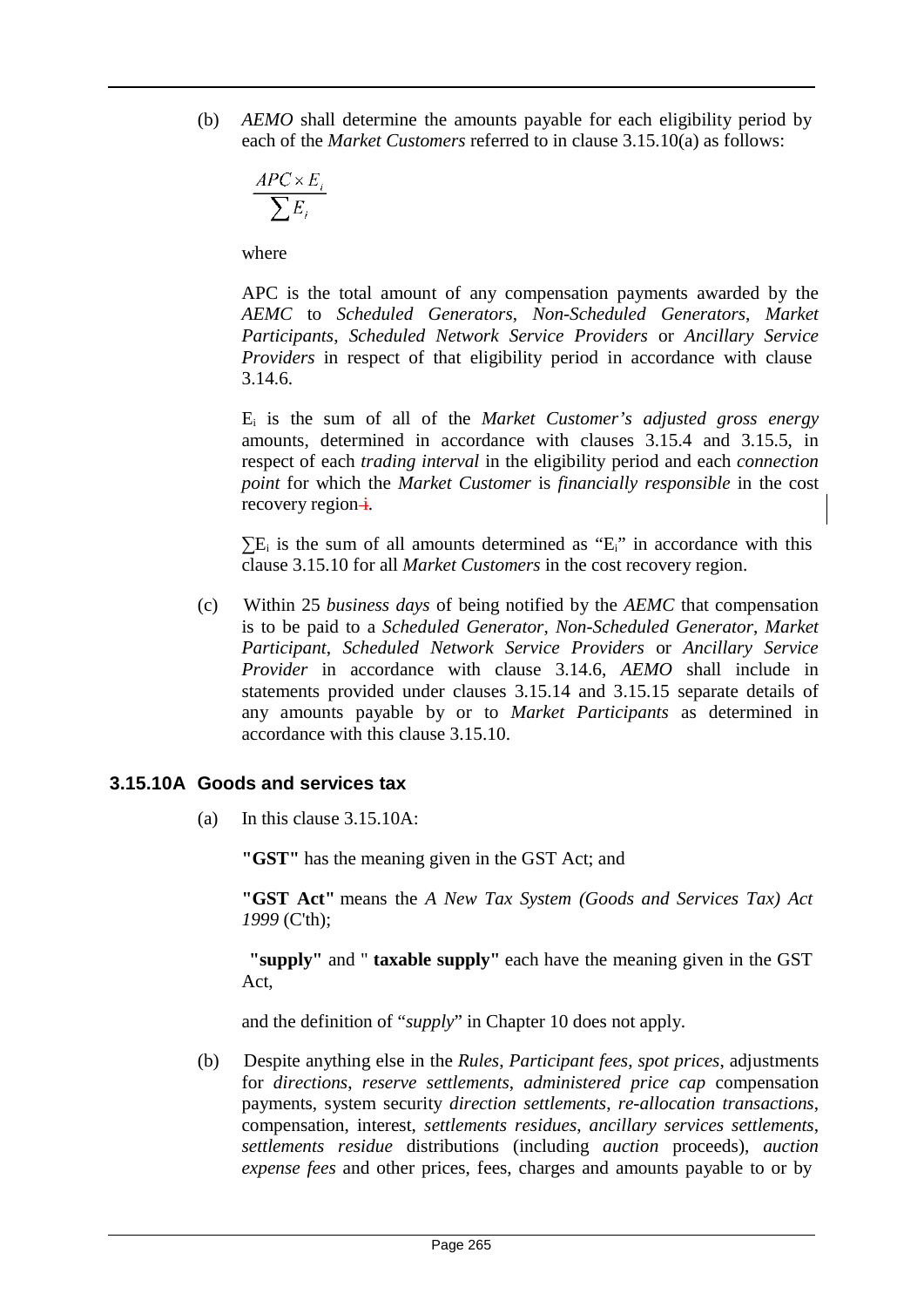- (b) *AEMO* must pay to the *Participant compensation fund* that component of *Participant fees* under rule 2.11 attributable to the *Participant compensation fund*.
- (c) The funding requirement for the *Participant compensation fund* for each *financial year* is the lesser of:
	- (1) \$1,000,000; and
	- (2) \$5,000,000 minus the amount which *AEMO* reasonably estimates will be the balance of the *Participant compensation fund* at the end of the relevant *financial year*.
- (d) The *Participant compensation fund* is to be maintained by *AEMO* and is the property of *AEMO*.
- (e) Any interest paid on money held in the *Participant compensation fund* will accrue to and form part of the *Participant compensation fund*.
- (f) *AEMO* must pay from the *Participant compensation fund* all income tax on interest earned by the *Participant compensation fund* and must pay from the *Participant compensation fund* all bank account debit tax, financial institutions duty and bank fees in relation to the *Participant compensation fund*.
- (g) Upon ceasing to be a *Scheduled Generator* or a *Semi-Scheduled Generator*, the relevant *Generator* is not entitled to a refund of any contributions made to the *Participant compensation fund*.
- (h) Upon ceasing to be a *Scheduled Network Service Provider*, a *Scheduled Network Service Provider* is not entitled to a refund of any contributions made to the *Participant compensation fund*.

## **3.16.2 Dispute resolution panel to determine compensation**

- (a) Where a *scheduling error* occurs, a *Market Participant* may apply to the *dispute resolution panel* for a determination as to compensation under this clause 3.16.2.
- (b) Where a *scheduling error* occurs, the *dispute resolution panel* may determine that compensation is payable to *Market Participants* and the amount of any such compensation payable from the *Participant compensation fund*.
- (c) A determination by the *dispute resolution panel* as to compensation must be consistent with this clause 3.16.2.
- (d) A *Scheduled Generator* or *Semi-Scheduled Generator* who receives an instruction in respect of a *scheduled generating unit* or *semi-scheduled generating unit* (as the case may be) to operate at a lower level than the level at which it would have been instructed to operate had the *scheduling*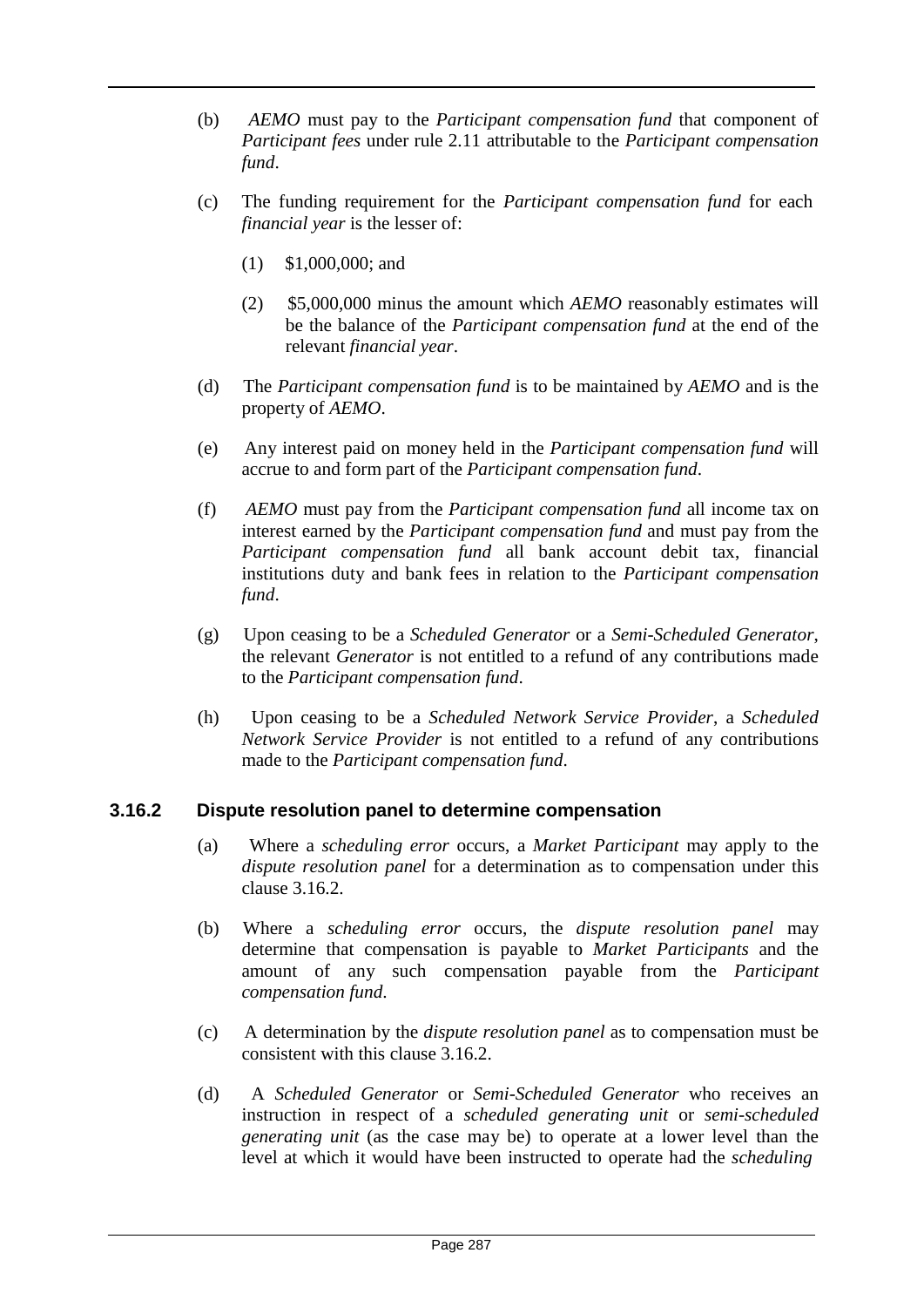*error* not occurred, will be entitled to receive in compensation an amount determined by the *dispute resolution panel*.

- (e) A *Scheduled Network Service Provider* who receives an instruction in respect of its *scheduled network services* to transfer less *power* on the *scheduled network service* than it would have been instructed to transfer had the *scheduling error* not occurred, will be entitled to receive in compensation an amount determined by the *dispute resolution panel*.
- (f) A *Scheduled Generator* or *Semi-Scheduled Generator* who receives a *dispatch instruction* in respect of a *generating unit* to operate at a level consistent with a *dispatch offer price* (with reference to the relevant *regional reference node*) which is higher than the *dispatch pricespot price*, due to the operation of clause 3.9.2B, is entitled to receive in compensation an amount determined by the *dispute resolution panel*.
- (g) A *Scheduled Network Service Provider* who receives an instruction in respect of its *scheduled network services* to transfer *power* on the *scheduled network service* consistent with a *network dispatch offer price* but receives less net revenue than would be expected under clause 3.8.6A(f) due to adjustment of the *spot price* for a trading interval under clause 3.9.2B, is entitled to receive in compensation an amount determined by the *dispute resolution panel*.
- (h) In determining the level of compensation to which *Market Participants* are entitled in relation to a *scheduling error*, the *dispute resolution panel* must:
	- (1) Where the entitlement to compensation arises under clause 3.16.2(f), determine compensation on the basis of the actual *loading level* and not the *dispatch instruction* applicable to the relevant *scheduled generating unit* or *semi-scheduled generating unit* for that *dispatch intervaltrading interval*;
	- (2) Where the entitlement to compensation arises under clause  $3.16.2(g)$ , determine compensation on the basis of the actual *loading level* and not the *dispatch instruction* applicable to the relevant *scheduled network service* for that *dispatch intervaltrading interval*;
	- (3) Use the *spot price* as determined under rule 3.9, including any *spot prices* that have been adjusted in accordance with clause 3.9.2B;
	- (4) Take into account the current balance of the *Participant compensation fund* and the potential for further liabilities to arise during the year;
	- (5) Recognise that the aggregate liability in any year in respect of *scheduling errors* cannot exceed the balance of the *Participant compensation fund* that would have been available at the end of that year if no compensation payments for *scheduling errors* had been made during that year.
- (i) The manner and timing of payments from the *Participant compensation fund* are to be determined by the *dispute resolution panel*.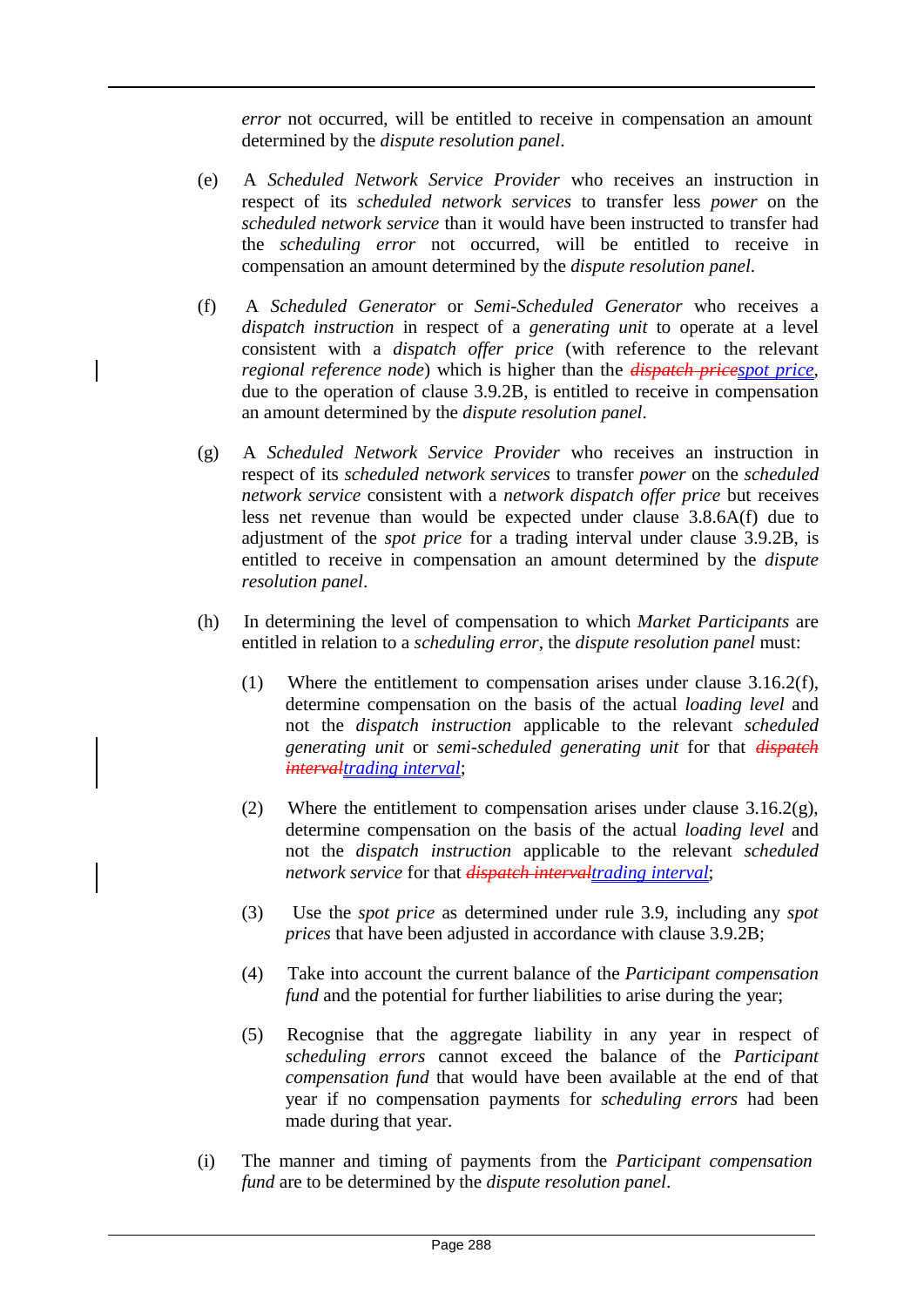#### **CHAPTER4**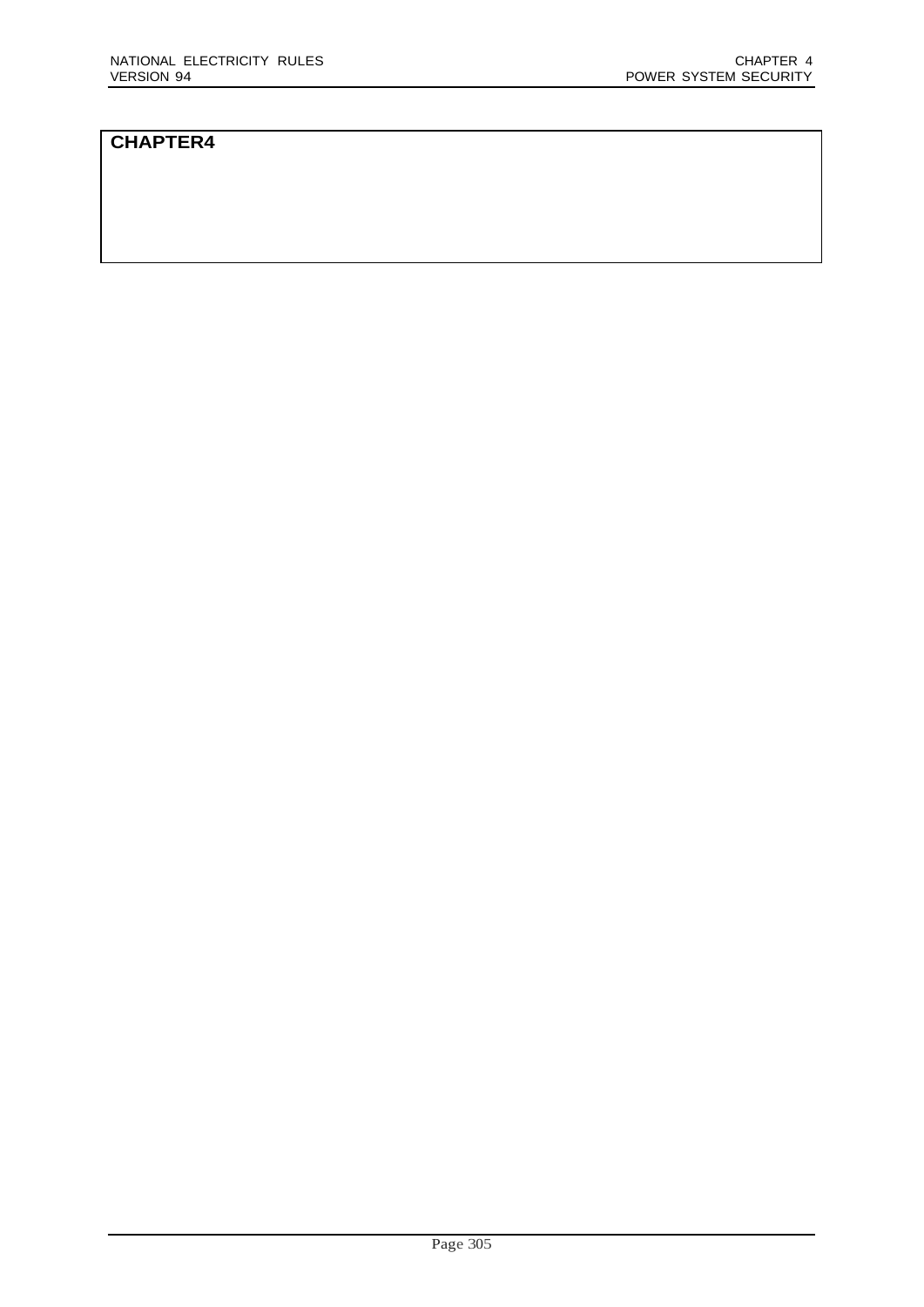- (g) A *Registered Participant* must provide the information requested by *AEMO*  under clause 4.8.15(f) within 20 *business days* unless *AEMO* agrees to a longer period, taking into account:
	- (1) the particular circumstances of the reviewable operating incident; and
	- (2) any request made under clause 4.8.15(h).

#### **Note**

This clause is classified as a civil penalty provision under the National Electricity (South Australia) Regulations. (See clause 6(1) and Schedule 1 of the National Electricity (South Australia) Regulations.)

- (h) *AEMO* must as soon as practicable, provide to a *Registered Participant* such information relating to the performance of equipment of the *Registered Participant* during and after a reviewable operating incident as the *Registered Participant* reasonably requests and in relation to which *AEMO* is required to conduct a review under this clause 4.8.15.
- (i) At any time when no guidelines are in force under rule 8.8, *AEMO* may conduct a review of any incident referred to in clause 4.8.15(a)(1) that *AEMO*  considers to be of significance to the operation of the *power system* or a significant deviation from normal operating conditions, and this clause 4.8.15 applies to and in respect of the review as if the incident were a reviewable operating incident.

# **4.9 Power System Security Related Market Operations**

#### **4.9.1 Load forecasting**

- (a) *AEMO* must produce (at the intervals indicated and in accordance with the *timetable*) an indicative *load* forecast for each *region* for the periods indicated below:
	- (1) each *day*, a forecast for the *day* ahead, such forecast divided into half-hourly *load* forecasts for each *trading interval30-minute period*;
	- (2) each *day*, a forecast for 2 to 7 *days* (inclusive) ahead, the forecasts for each *day* divided into half-hourly *load* forecasts for each *trading interval30-minute period*;
	- (3) every week, a forecast for the 24 *months* ahead of the *day* on which the forecast is produced, with a daily profile based on an estimated weekly *peak load* condition with allowances for weekends and holidays.
- (b) These forecasts must provide an indicative estimate of the total *generation*  capacity required to meet the forecast *load* (called "**forecast load (as generated)**"), and an equivalent estimation of the *supply* required to be delivered to the relevant *transmission network* (called "**forecast load (sent out)**").
- (c) The following factors must be taken into account in the development of the *load* forecasts, to the extent that such are relevant to the particular forecast:
	- (1) the annual *load* forecasts and *load* profiles collected by the *Network Service Providers* from all *Registered Participants* as required by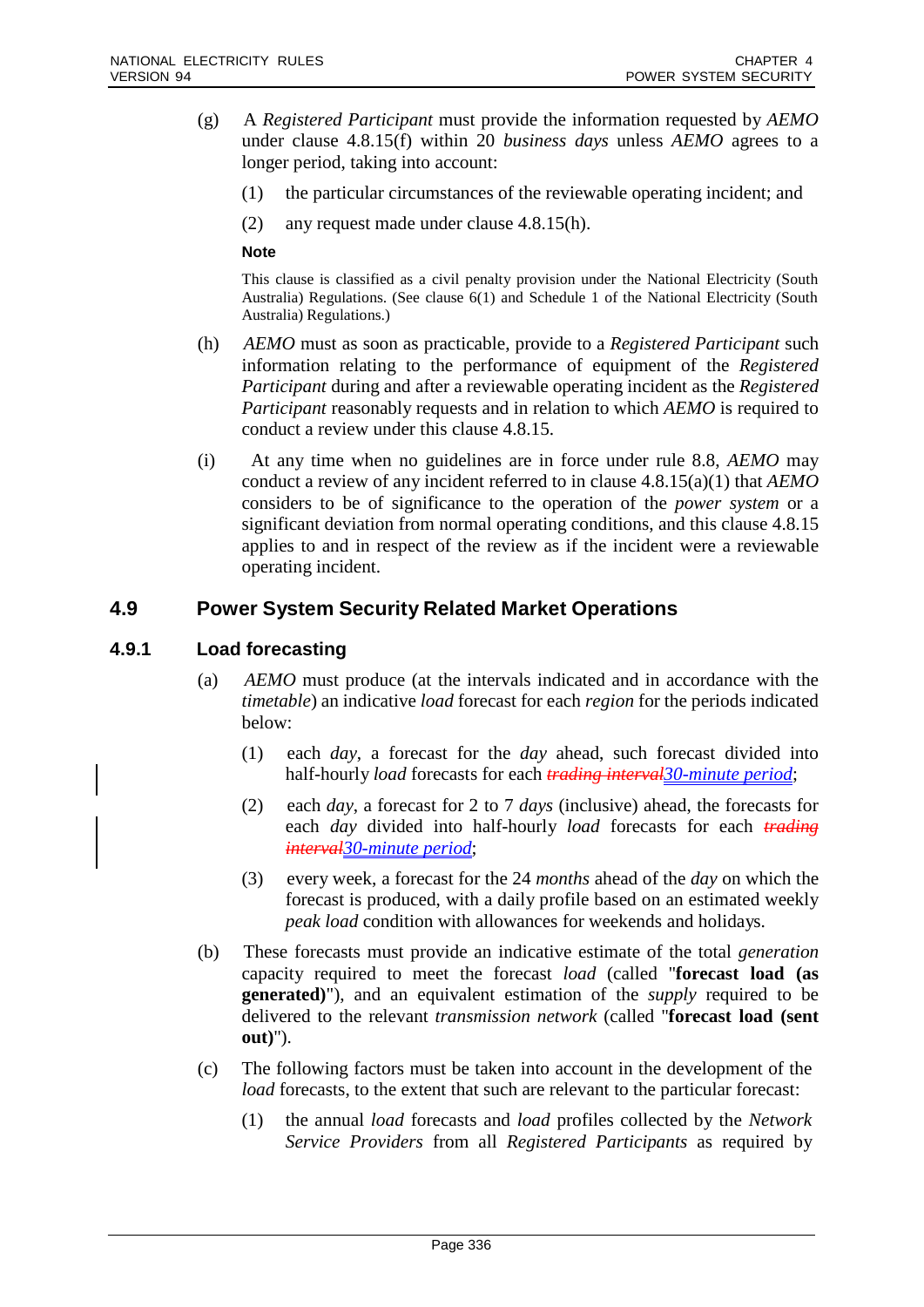schedule 5.7, including *load* management expectations and expected *sent out generation* from *embedded generating units*;

- (2) historic *load* data, including *transmission* losses and *power station* in-house use of the *generated* output;
- (3) weather forecasts and the current and historic weather conditions and pattern;
- (4) the incidence of major events or activities which are known to *AEMO*;
- (5) anticipated pumped storage *loads*;
- (6) official economic activity forecasts from *participating jurisdictions*; and
- (7) other information provided by *Registered Participants*.
- (d) *AEMO* must develop a methodology to create the indicative *load* forecasts.
- (e) **[Deleted]**
- (f) **[Deleted]**
- (g) The *load* forecasts produced by *AEMO* are indicative only as *AEMO* has no direct influence over *Market Participants* in their decisions about their level of demand and, accordingly, no person may claim any loss or damage from *AEMO* as a result of any difference between *load* forecasts and actual *load*.

#### **4.9.2 Instructions to Scheduled Generators and Semi-Scheduled Generators**

- (a) To implement *central dispatch* or, where *AEMO* has the power to direct or to instruct a *Scheduled Generator* or *Semi-Scheduled Generator* either under Chapter 3 or this Chapter, then for the purpose of giving effect to that direction or instruction, *AEMO* may at any time give an instruction to the *Generator* in relation to any of its *generating units*(a *dispatch instruction*), in accordance with clause 4.9.5(b), nominating:
	- (1) whether the facilities for *generation* remote control by *AEMO*, if available, must be in service;
	- (2) in the case of a *scheduled generating unit*, the level or schedule of power to be supplied by the *generating unit* over the specified period; and
	- (3) in the case of a *semi-scheduled generating unit*, the maximum level of power to be supplied by the *generating unit* over the specified period.
- (b) Subject to paragraph (c), *AEMO* may at any time give an instruction to a *Generator* in relation to any of its *generating units* with a *nameplate rating* of 30MW or more, or its *systems* of combined *nameplate rating* of 30 MW or more, nominating that:
	- (1) the *generating unit* or *generating system* transformer is to be set to a nominated tap position (if it has on-load tap changing capability);
	- (2) the *generating unit's* or *generating system's voltage control system* set-point is to be set to give a nominated *voltage*; or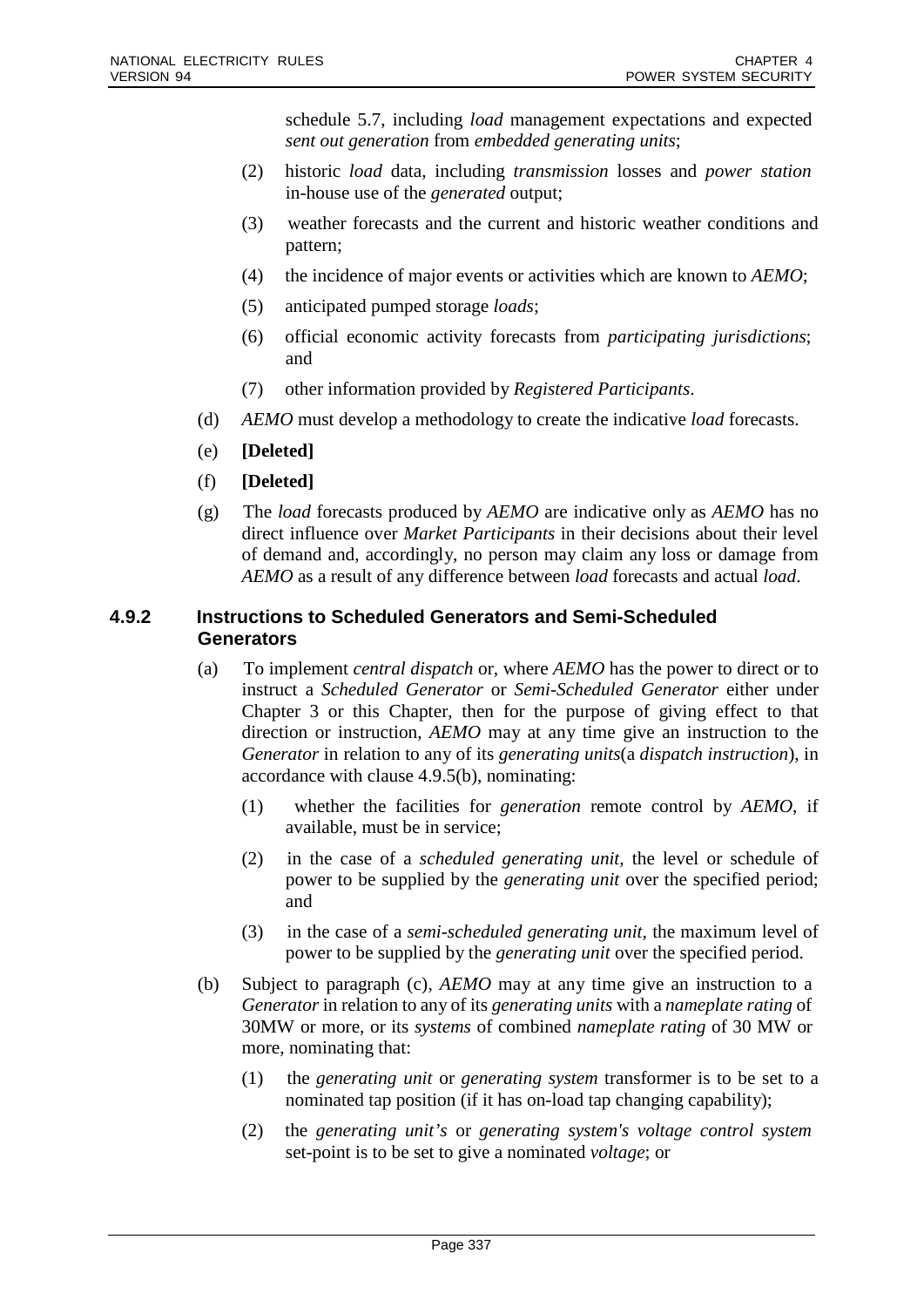#### **Note**

This clause is classified as a civil penalty provision under the National Electricity (South Australia) Regulations. (See clause 6(1) and Schedule 1 of the National Electricity (South Australia) Regulations.)

#### **4.9.5 Form of dispatch instructions**

- (a) A *dispatch instruction* for a *scheduled generating unit*, *semi-scheduled generating unit*, *scheduled network service* or *scheduled load* must include the following:
	- (1) specific reference to the *generating unit* (including any aggregated *generating unit*), *scheduled network service* or *scheduled load* or other *facility* to which the *dispatch instruction* applies;
	- (2) the desired outcome of the *dispatch instruction* (if applicable) such as *active power*, *reactive power*, *transformer* tap or other outcome;
	- (3) in the case of a *dispatch instruction* under clause 4.9.2, the *ramp rate* (if applicable) which is to be followed by the *generating unit* or a specific target time to reach the outcome specified in the *dispatch instruction*;
	- (4) the time the *dispatch instruction* is issued;
	- (5) if the time at which the *dispatch instruction* is to take effect is different from the time the *dispatch instruction* is issued, the start time; and
	- (6) in the case of a *dispatch instruction* for a *semi-scheduled generating unit*:
		- (i) a notification as to whether the *dispatch intervaltrading interval* to which the *dispatch instruction* relates is a *semi-dispatch interval* or a *non semi-dispatch* interval; and
		- (ii) the *dispatch level*.
- (a1) A *dispatch instruction* for an *ancillary service* must include:
	- (1) specific reference to the *generating unit* or *load* to which the *dispatch instruction* applies;
	- (2) the desired outcome of the *dispatch instruction*;
	- (3) the time the *dispatch instruction* is issued; and
	- (4) if the time at which the *dispatch instruction* is to take effect is different from the time the *dispatch instruction* is issued, the start time.
- (b) The *dispatch instruction* must be provided as provided in clause 3.8.21.

#### **4.9.6 Commitment of scheduled generating units**

- (a) Self-commitment:
	- (1) In relation to any *scheduled generating unit*, the *Scheduled Generator*  must confirm with *AEMO* the expected *synchronising* time at least one hour before the expected actual *synchronising* time, and update this advice 5 minutes before *synchronising* unless otherwise agreed with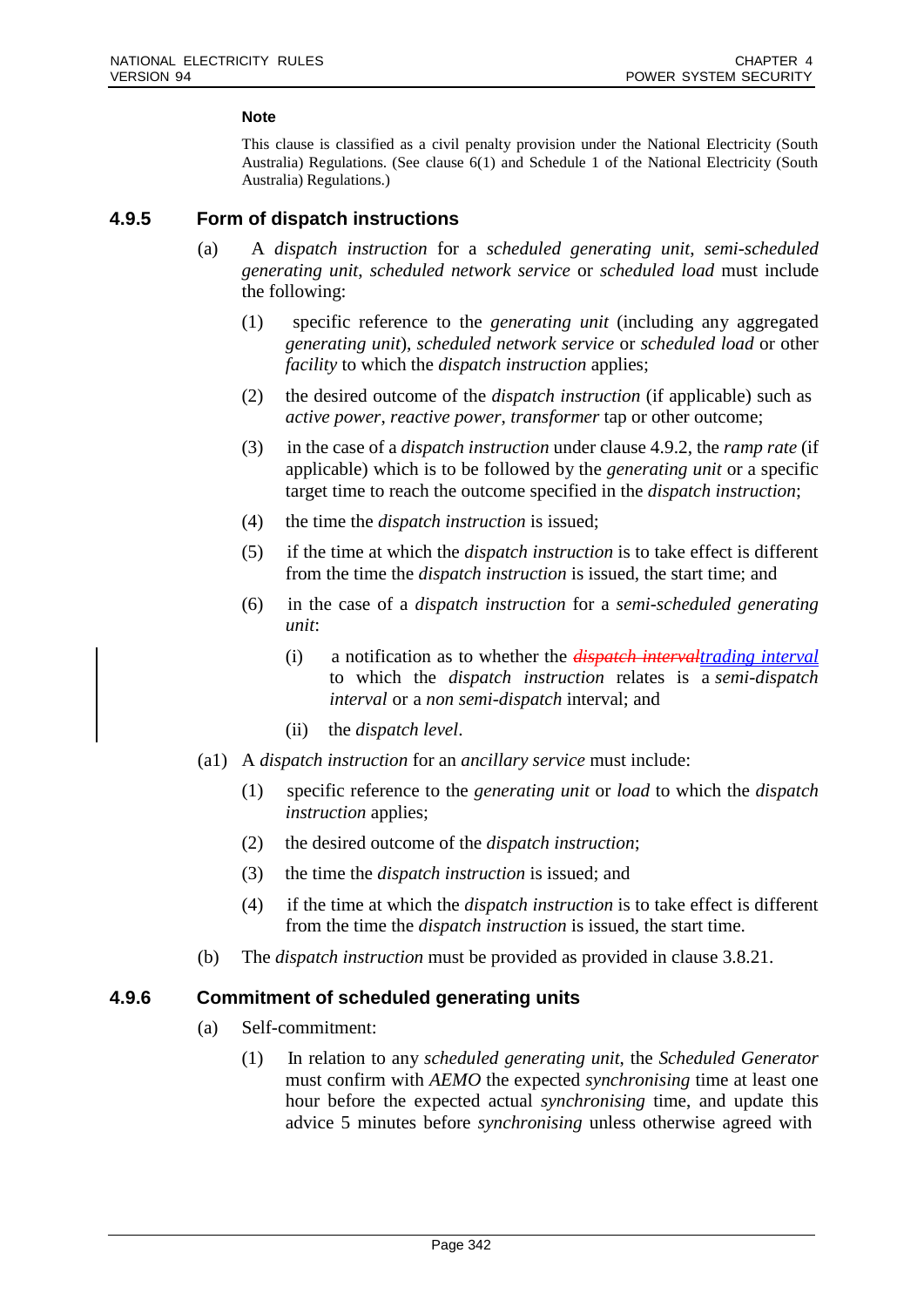# **CHAPTERS**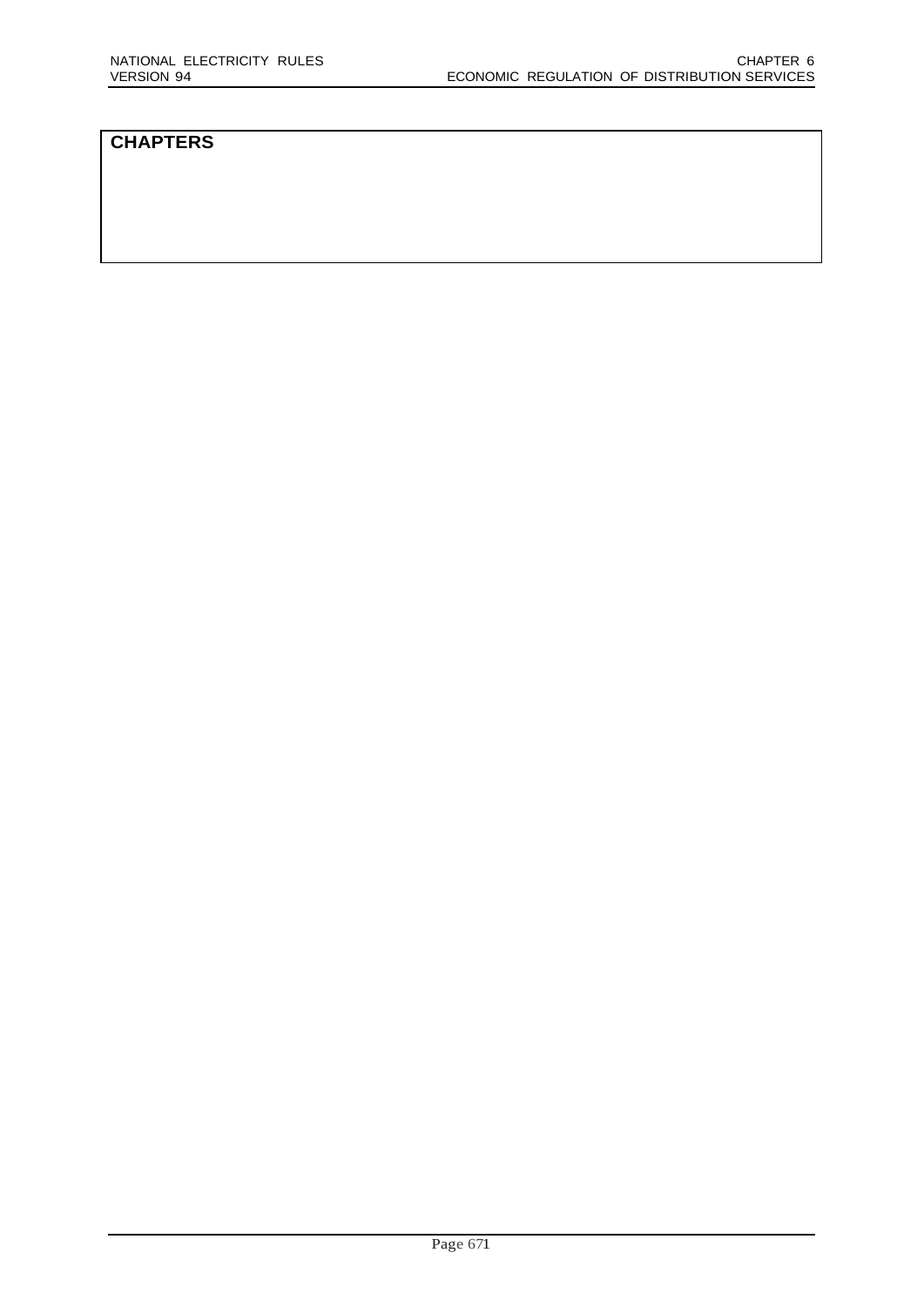(b) No requirement in this Chapter 6 to publish information about a *tariff class*  is to be construed as requiring publication of information about an individual *retail customer*.

# **Part J Billing and Settlements**

#### **6.20 Billing and Settlements Process**

This clause describes the manner in which *Distribution Customers* and *Embedded Generators* are billed by *Distribution Network Service Providers* for *distribution services* and how payments for *distribution services* are settled.

#### **6.20.1 Billing for distribution services**

- (a) A *Distribution Network Service Provider* must bill *Distribution Network Users* for *distribution services* as follows:
	- (1) *Embedded Generators*:
		- (i) by applying the *entry charge* as a fixed annual charge to each *Embedded Generator*; and
		- (ii) by applying any other charge the *Distribution Network Service Provider* makes consistently with these *Rules* and the applicable distribution determination.
	- (2) *Distribution Customers*:

The charges to *Distribution Customers* must be determined according to use of the *distribution network* as determined in accordance with a *metrology procedure* or, in the absence of a *metrology procedure*  allowing such a determination to be made, by *meter* or by agreement between the *Distribution Customer* and the *Distribution Network Service Provider* by applying one or more of the following measures:

- (i) demand-based prices to the *Distribution Customer's* metered or agreed half-hourly demand;
- (ii) energy-based prices to the *Distribution Customer's* metered or agreed energy;
- (iii) the *Distribution Customer* charge determined under this clause as a fixed periodic charge to each *Distribution Customer*;
- (iv) a fixed periodic charge, a prepayment or other charge determined by agreement with the *Distribution Customer*;
- (v) any other measure the *Distribution Network Service Provider* is authorised to apply by the applicable distribution determination.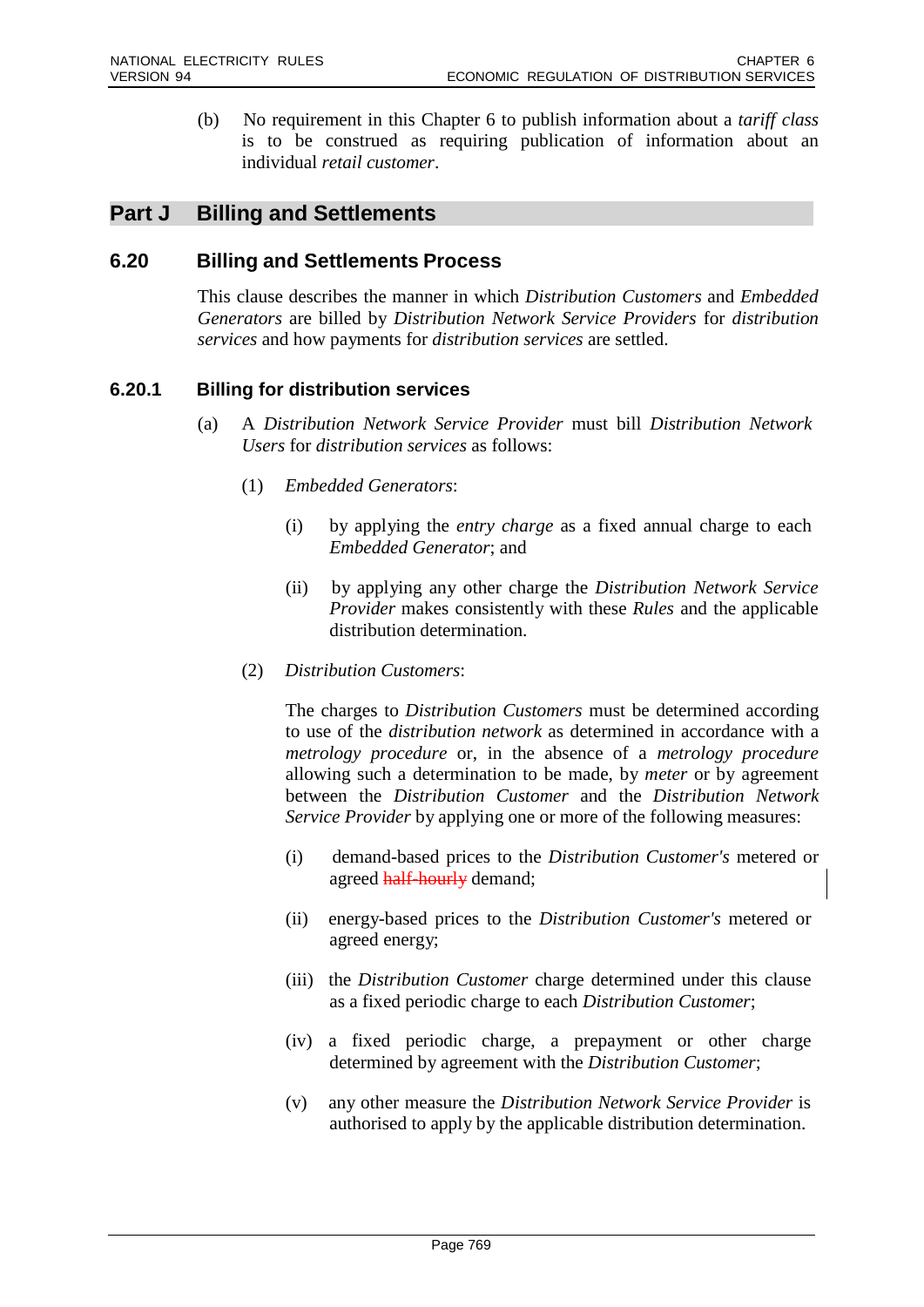# **National Electricity Rules**

# **Status Information**

This is the consolidated version of Chapter 7 of the National Electricity Rules as amended by:

- the *National Electricity Amendment (Expanding Competition in metering and related services) Rule 2015 No.12* and the:
- the *National Electricity Amendment (Embedded Networks) Rule 2015 No.13*:
- the *National Electricity Amendment (Meter Replacement Processes) Rule 2016 No.2*; and
- the *National Electricity Amendment (Updating the electricity B2B framework) Rule No. 6*.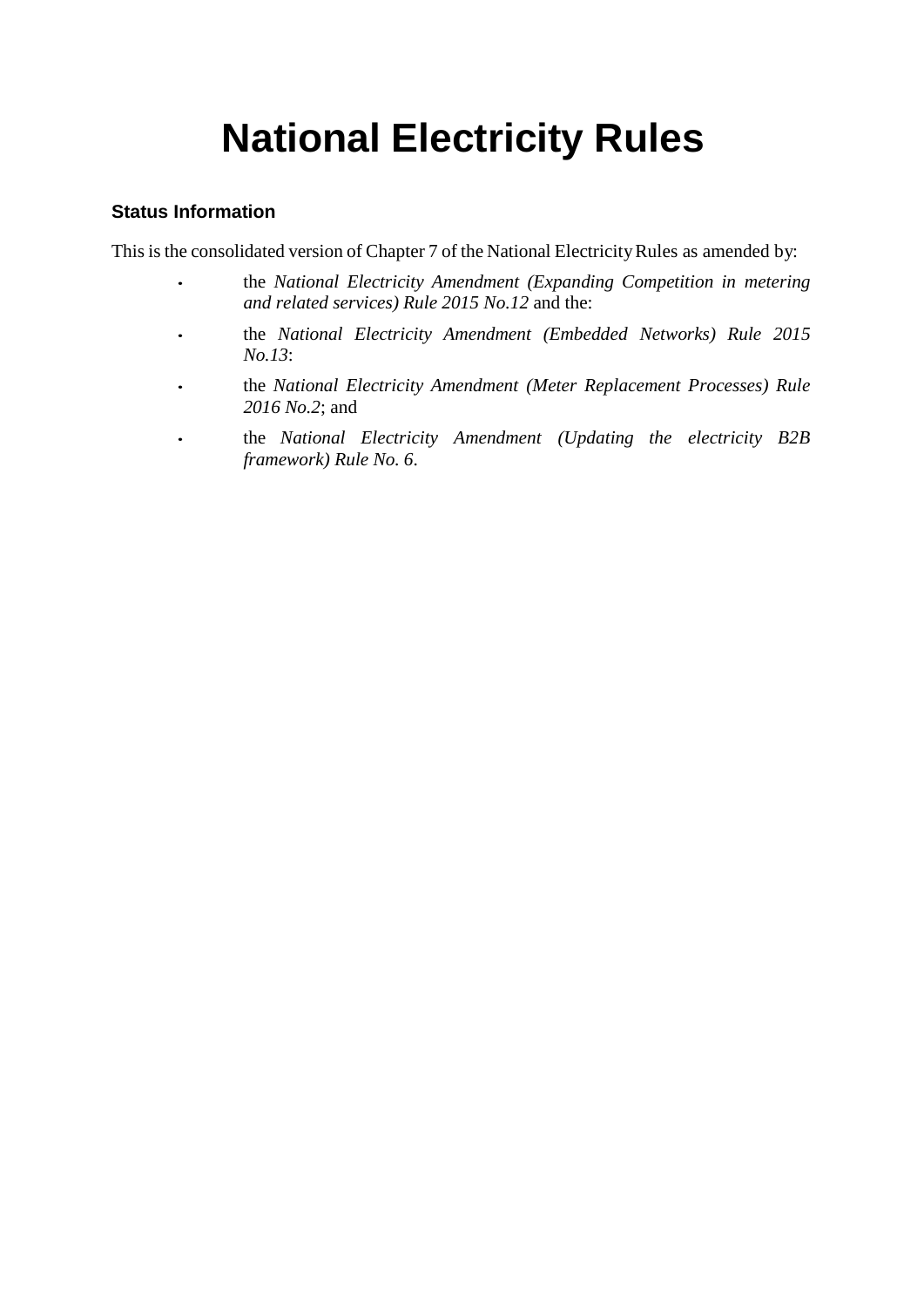*Metering Coordinator's* capability for ongoing compliance with the *Rules* or procedures authorised under the *Rules*; and

- (3) *AEMO* may, following a review conducted under subparagraph (c)(2), issue a notice to the *Metering Coordinator* which must identify the continuing breach and state that the notice is a notice for the purpose of paragraph (d) of the definition of a *Metering Coordinator default event*.
- (d) If *AEMO* has issued a notice under subparagraph (c)(3), it must promptly issue a notice to the *financially responsible Market Participant*  and relevant person for each *connection point* for which the *Metering Coordinator* in respect of whom the *Metering Coordinator default event*  occurred is appointed by the *financially responsible Market Participant* or relevant person. Such notice must:
	- (1) state that an *Metering Coordinator default event* under paragraph (d) of the definition of *Metering Coordinator default event* has occurred; and
	- (2) specify the *Metering Coordinator* in respect of whom the *Metering Coordinator default event* occurred.

# Part D **Metering installation**

# **7.8 Metering installation arrangements**

#### **7.8.1 Metering installation requirements**

- (a) The *Metering Coordinator* at a connection point must ensure that there is a *metering installation* at that connection point.
- (b) The *Metering Coordinator* at a *connection point* must ensure that *energy data* held in the *metering installation* is based on units of watthour (**active energy**) and where required varhour (**reactive energy**).
- (c) Installation and maintenance of a *metering installation* must be carried out only by a *Metering Provider* appointed under clause7.3.2(a).

#### **7.8.2 Metering installation components**

- (a) A *Metering Provider* must, in accordance with the *Rules* and procedures authorised under the *Rules*, ensure that a *metering installation* (other than a type 7 *metering installation*):
	- (1) contains a device that has either a visible or an equivalently accessible display of the cumulative total *energy* measured by that *metering installation* (at a minimum);
	- (2) is accurate in accordance with clause 7.8.8;
	- (3) in the case of *metering installation*s types 1, 2, 3, or 4, has electronic data transfer facilities from the *metering installation* to the *metering data services* database;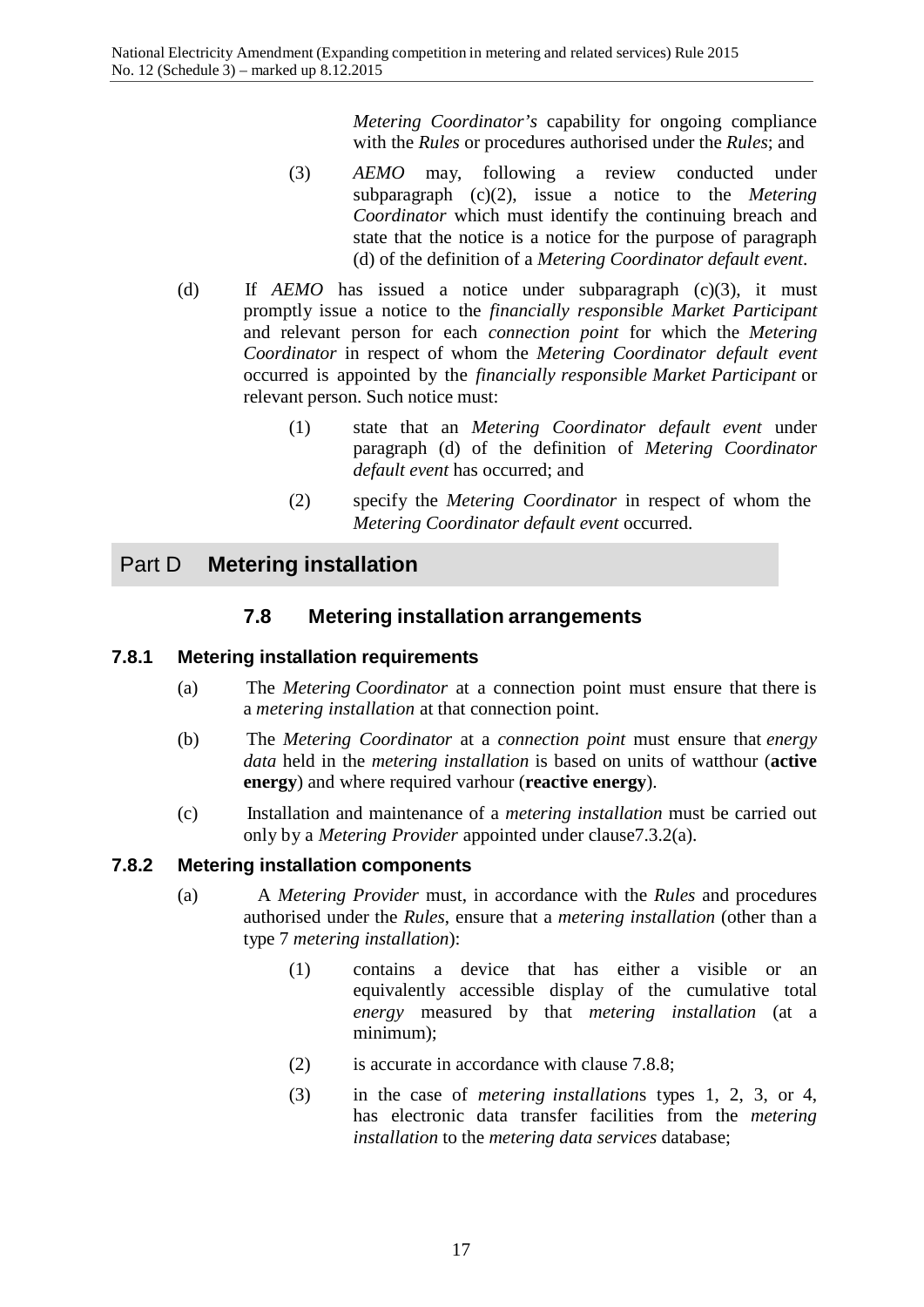- (4) includes a *communications interface* to meet the requirements of clause 7.3.2(e)(4);
- (5) is secure in accordance with rule 7.15;
- (6) records *energy data* in a manner that enables *metering data* to be collated in accordance with clause 7.10.5;
- (7) is capable of separately recording *energy data* for *energy*  flows in each direction where bi-directional *active energy*  flows occur or could occur;
- (8) has a *measurement element* for *active energy* and if required in accordance with Schedule 7.4 a *measurement element* for *reactive energy*, with both measurements to be recorded;
- (9) includes facilities for storing *interval energy data* for a period of at least 35 *days* if the *metering installation* is registered as a type 1, 2, 3 or 4 *metering installation*;
- (10) includes facilities for storing *interval energy data* for a period of at least 200 *days* or such other period as specified in the *metrology procedure* if the *metering installation* is registered as a type 4A or type 5 *metering installation*; and
- (11) in the case of a type 6 *metering installation*, includes facilities capable of continuously recording , the total accumulated *energy* supplied through it by a visible display in accordance with subparagraph (1), over a period of at least 12 months.
- (a1) *AEMO* may exempt a *Metering Provider* at a *connection point* from complying with the data storage requirements under clause  $7.8.2(a)(9)$  for types 1, 2, 3, and 4 *metering installations* installed prior to 1 July 2021. *AEMO* may only grant an exemption under this clause where it is reasonably satisfied that the *Metering Provider* will be able to otherwise satisfy the requirements of Chapter 7.
- (a2) *AEMO* must establish, maintain and *publish* a procedure setting out the requirements for applying for an exemption under clause 7.8.2(a1).
- (b) A *metering installation* may consist of combinations of:
	- (1) a current transformer;
	- (2) a voltage transformer;
	- (3) secure and protected wiring from the *current transformer* and the *voltage transformer* to the *meter*;
	- (4) *communications interface* equipment such as a modem, isolation requirements, telephone service, radio transmitter and data link equipment;
	- (5) auxiliary electricity supply to the *meter*;
	- (6) an alarm circuit and monitoring facility;
	- (7) a facility to keep the *metering installation* secure from interference;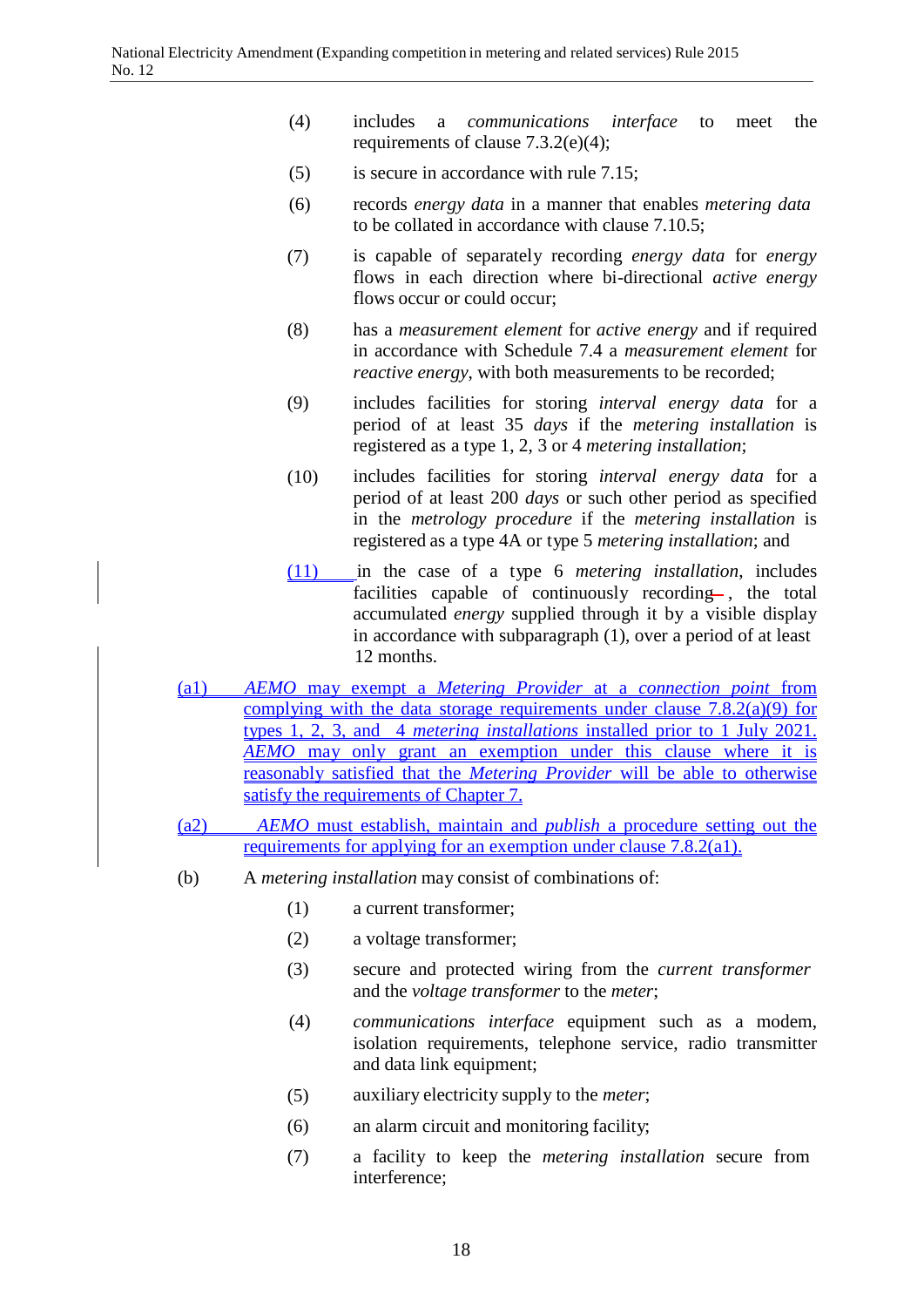- (8) test links and fusing;
- (9) summation equipment; and
- (10) several metering points to derive the metering data for a *connection point*.
- (b1) Any type 4 *metering installation* at a:

(1) *transmission network connection point*; or

(2) *distribution network connection point* where the relevant *financially responsible Market Participant* is a *Market Generator* or *Small Generation Aggregator*,

must be capable of recording and providing, and configured to record and provide, *trading interval energy data*.

- (c) Subject to paragraph (ea), the *financially responsible Market Participant* at a *connection point* must:
	- (1) apply to the Local Network Service Provider for a NMI; and
	- (2) provide the *Metering Coordinator* with the NMI for the *metering installation* within 5 business days of receiving the NMI from the Local Network Service Provider.
- (d) The Local Network Service Provider must:
	- (1) issue a unique *NMI* for each *metering installation* on its *network* to the *financially responsible Market Participant*; and
	- (2) register the *NMI* with *AEMO* in accordance with procedures from time to time specified by *AEMO*.
- (e) The *Metering Coordinator* must ensure that *AEMO* is provided with the relevant details of the *metering installation* as specified in Schedule 7.1 within 10 *business days* of receiving the *NMI* under subparagraph (c)(2).
- (ea) An Embedded Network Manager at a child connection point on an embedded network for which it is the Embedded Network Manager must:
	- (1) apply to *AEMO* for a NMI for a *metering installation* at a child connection point;
	- (2) (1)provide the Metering Coordinator, financially responsible Market Participant and Exempted Embedded Network Service Provider with the NMI for the metering installation within 5 business days of receiving the NMI from AEMO; and
	- (3) (2)register the *NMI* with *AEMO* in accordance with procedures from time to time specified by *AEMO.*
- (eb) The obligation in paragraph (ea) does not apply to the extent a metering installation at a child connection point already has a NMI.
- (ec) AEMO must issue for each metering installation at a child connection point a unique NMI to the Embedded Network Manager.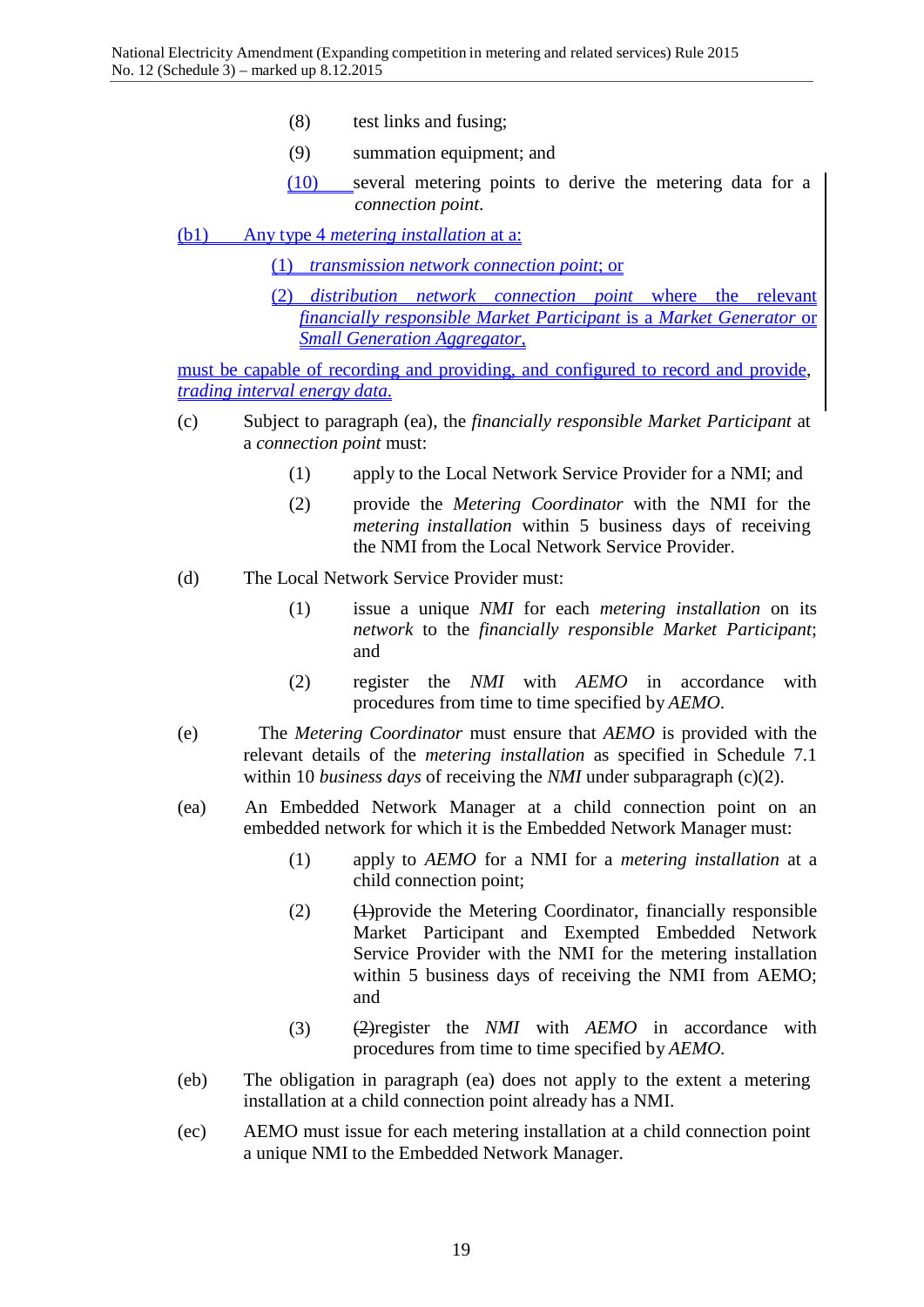#### **Requirements for metering installations for non-market generating units**

- (f) In addition to the requirements in paragraphs (a) to (e), the *Metering Coordinator* at a *connection point* for a *non-market generating unit* must ensure that the *metering installation*:
	- (1) where payments for the purchase of electricity *generated*  by that unit are based on different rates according to the time of the day, is capable of recording *interval energy data*;
	- (2) where a current transformer, a voltage transformer or a measurement element for reactive energy is installed, meets the requirements in Schedule 7.4 for the type of *metering installation* appropriate to that connection point;
	- (3) for units with a *nameplate rating* greater than 1 MW, meets:
		- (i) the accuracy requirements specified in Schedule 7.4; and
		- (ii) the measurement requirements in subparagraph  $(a)(8)$ ;
	- (4) in relation to new accumulation *metering* equipment for units with a *nameplate rating* equal to or less than 1 MW, meets the minimum standards for *active energy* class 1.0 watt hour or 2.0 watt hour *meters* in accordance with clause S7.4.6.1(f);
	- (5) for units with a *nameplate rating* of equal to or less than 1 MW that are capable of recording *interval energy data*, meets the minimum standards of accuracy for the *active energy meter* in accordance with Schedule 7.4 for a type 3 or 4 *metering installation* which is based on projected sent out annual *energy* volumes; and
	- (6) if reasonably required by the *Distribution Network Service Provider* (where such a request must be in writing and with reasons), after taking into account the size of the *generating unit*, its proposed role and its location in the *network*, has the *active energy* and *reactive energy* measured where the unit has a *nameplate rating* of less than 1 MW.

# **Requirements for metering installations for a small generating unit classified as a market generating unit**

- (g) In addition to the requirements for *metering installation*s for non-market generating units in paragraph (f), the *Metering Coordinator* for a small generating unit classified as a market generating unit must ensure that a *metering installation*:
	- (1) is classified as a type 1, 2, 3 or 4 *metering installation*; and
	- (2) is capable of recording *interval energy data* relevant to *settlements*.

# **7.8.2A New and replacement metering installations**

The *Metering Coordinator* at a *connection point* must ensure that all new and replacement *metering installations* are capable of recording and providing, and configured to record and provide, *trading interval energy data.*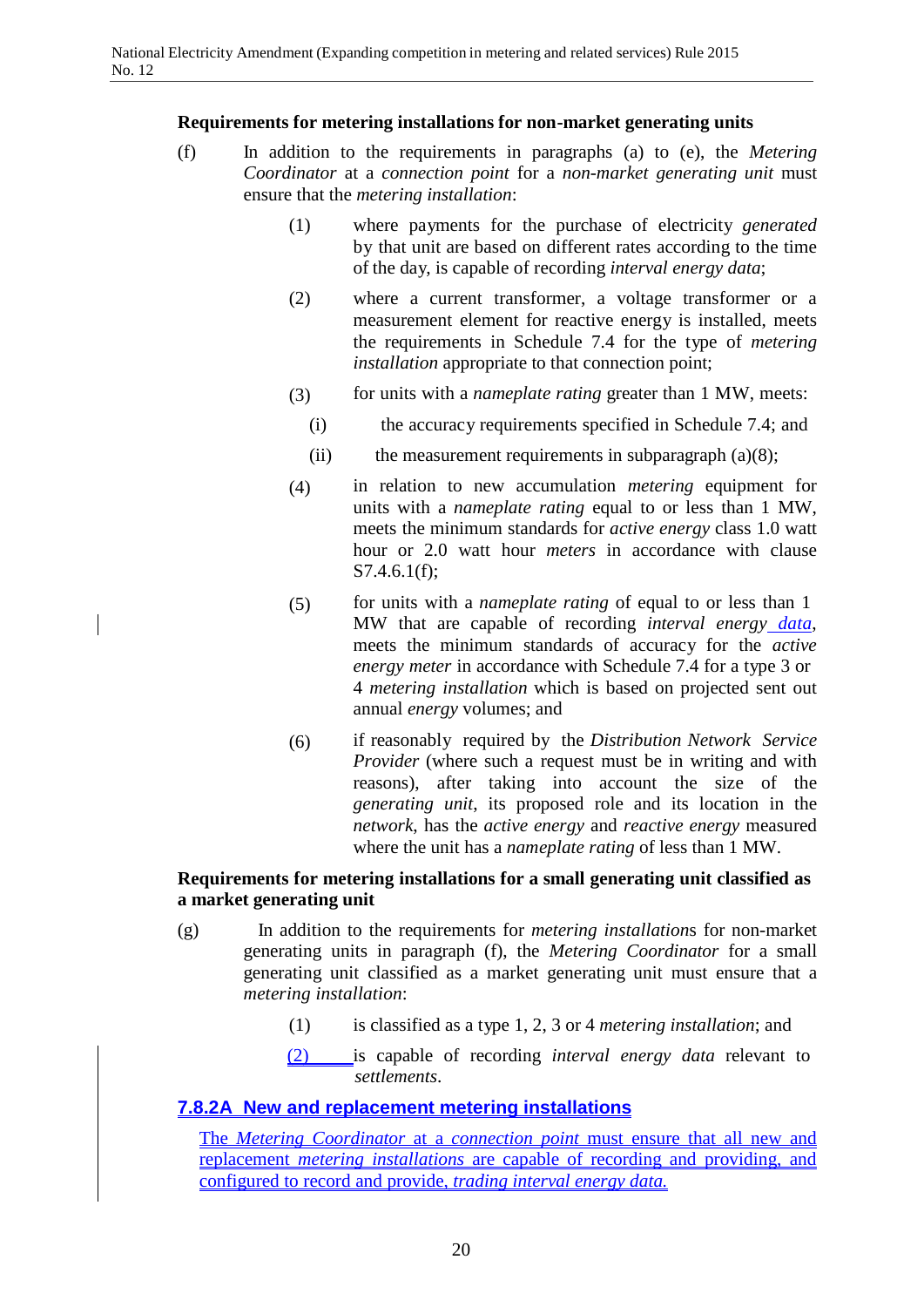(c) Where a *Market Network Service Provider* installs a *two-terminal link*  between two *connection points*, *AEMO* in its absolute discretion may require a *metering installation* to be installed in the *facility* at each end of the *two-terminal link*. Each of these *metering installations* must be separately assessed to determine the requirement for *check metering* in accordance with Schedule 7.4.

#### **7.8.8 Metering installation types and accuracy**

- (a) The type of *metering installation* and the accuracy requirements for a *metering installation* are to be determined in accordance with Schedule 7.4.
- (b) A *check metering installation* is not required to have the degree of accuracy required of a *metering installation* but the *Metering Coordinator*  must ensure that its has mathematical correlation with the *metering installation* and be consistent with the requirements of Schedule 7.4.
- (c) The *Metering Coordinator* at a *connection point* must ensure that the accuracy of a type 6 *metering installation* is in accordance with regulations issued under the *National Measurement Act* or, in the absence of any such regulations, with the *metrology procedure*.

#### **7.8.9 Meter churn**

- (a) Any alteration or replacement of a *metering installation* under this Chapter 7 must be managed in accordance with the *meter churn procedures*.
- (b) A *Metering Coordinator* may arrange to alter a type 5 or 6 *metering installation* in accordance with paragraph (a) to make it capable of *remote acquisition* where:
	- (1) the alteration of the *metering installation* is reasonably required to address operational difficulties as defined in paragraph (d); or
	- (2) the *Metering Coordinator* is the *Local Network Service Provider* and the alteration of the *metering installation* is reasonably required to enable the *Local Network Service Provider* to meet its obligations to provide a safe, reliable and secure *network*.
- (c) An alteration of a *metering installation* by a *Metering Coordinator* in accordance with paragraph (b) does not alter the classification of that installation to a type 4 or 4A *metering installation*.
- (d) For the purposes of subparagraph  $(b)(1)$ , operational difficulties arise where the *metering installation* is difficult or unsafe to access because:
	- (1) the *metering installation* is on a remote property;
	- (2) the *metering installation* is within a secure facility;
	- (3) the *metering installation* is in close proximity to hazardous materials; or
	- (4) accessing or arranging access to the *metering installation*  otherwise poses a risk to the safety and security of persons or property.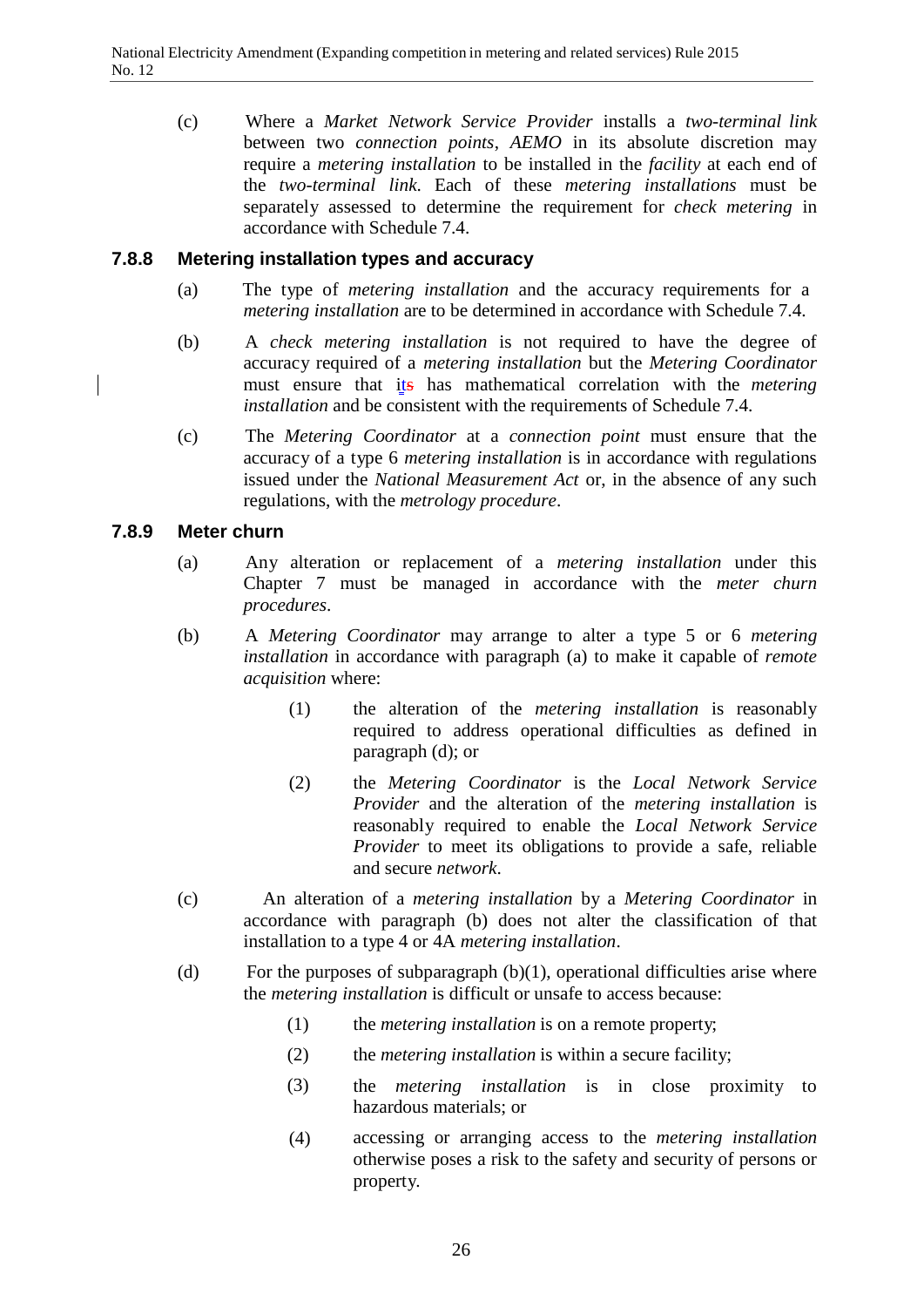- $(10)$ notifying the *Metering Coordinator* of any *metering installation* malfunction of a *metering installation* within 1 business day; and
- (11) management and storage of *metering data* in accordance with clause 7.10.2.
- (b) Despite anything to the contrary in the *Rules*, *AEMO* may obtain *energy data* directly from a *metering installation* for the *settlements* process.

# **7.10.2 Data management and storage**

- (a) Metering Data Providers must:
	- (1) retain metering data for all relevant *metering installation*s in the *metering data services* database:
		- (i) online in an accessible format for at least 13 months;
		- (ii) following the retention under subparagraph  $(1)(i)$ , in an accessible format for an overall period of not less than 7 years; and
	- (2) archive in an accessible format for a period of 7 years:
		- (i) *metering data* in its original form collected from the *metering installation*;
		- (ii) records of each substitution to *metering data* in respect of a *metering installation*; and
	- (3) if required in procedures authorised by *AEMO* under this Chapter 7, provide the persons referred to in clauses 7.15.5(c)(1) to 7.15.5(c)(5a) with access to the *metering data*  and *NMI Standing Data* in the *metering data services database*; and
	- (4) except for the persons referred to in clauses  $7.15.5(c)(1)$ to 7.15.5(c)(5a), ensure that no other person has access to the *metering data services database*.
- (b) Metering Data Providers accredited for type 7 *metering installation*s must maintain techniques for determining calculated metering data for type 7 *metering installation*s that are market loads under Schedule 7.4 in accordance with the *metrology procedure*.
- (c) Metering Data Providers must maintain electronic data transfer facilities in order to deliver metering data from the *metering data services* database to the *metering database* in accordance with the relevant *service level procedures*.
- (d) *Check metering data*, where available, and appropriately adjusted for differences in *metering installation* accuracy, where applicable, must be used by the *Metering Data Provider* to validate *metering data*.
- (e) If the Metering Data Provider becomes aware that the metering data that has been delivered into the *metering database* from a *metering data services database* is incorrect, then the *Metering Data Provider* must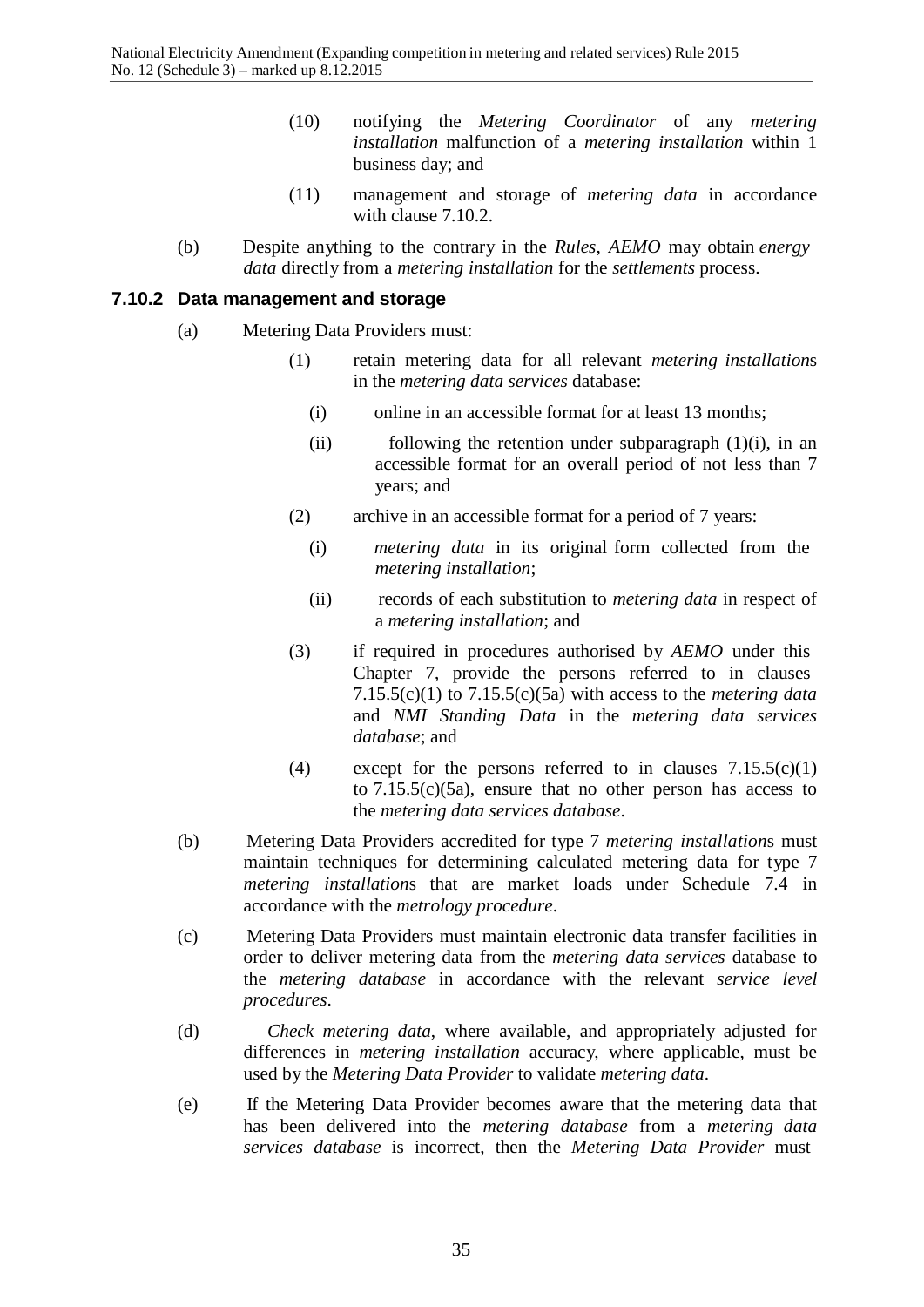provide corrected *metering data* to the persons referred to in clauses 7.15.5(c)(1) to  $7.15.5(c)(5a)$ .

- (f) *Metering data* may only be altered by a *Metering Data Provider* except in the preparation of *settlements ready data*, in which case *AEMO* may alter the *metering data* in accordance with clause 7.11.2(c).
- (g) A Metering Data Provider may only alter metering data in the *metering data services* database in accordance with the metrology procedure.
- (h) Metering Data Providers must maintain electronic data transfer facilities in order to deliver metering data from the *metering data services* database in accordance with clause 7.10.3.
- (i) The *Metering Data Provider's* rules and protocols for supplying the *metering data services* must be approved by *AEMO* and *AEMO* must not unreasonably withhold such approval.
- (j) The *Metering Data Provider* must arrange with the *Metering Coordinator*  to obtain the relevant *metering data* if *remote acquisition*, if any, becomes unavailable.

# **7.10.3 Provision of metering data to certain persons**

- (a) The *Metering Data Provider* must provide *metering data* and relevant *NMI Standing Data* to the persons referred to in clauses 7.15.5(c)(1) to 7.15.5(c)(5a) as required by and in accordance with the *Rules* and procedures authorised by *AEMO* under this Chapter 7.
- (b) *AEMO* must ensure that the procedures it authorises under this Chapter 7 do not require the *Metering Data Provider* to provide *metering data* or relevant *NMI Standing Data* to a person under paragraph (a) except to the extent that such *metering data* or relevant *NMI Standing Data* is required by that person to perform its obligations under the *Rules*, the *National Energy Retail Rules* or *jurisdictional electricity legislation*.

# **7.10.4 Use of check metering data**

- (a) *Check metering data*, where available and provided that the *check metering data* has been appropriately adjusted for differences in *metering installation* accuracy, must be used by *Metering Data Providers* or *AEMO*, as the case may be, for:
	- (1) validation;
	- (2) substitution; and
	- (3) estimation,

of *metering data* as required by clauses 7.10.1 and 7.11.2(c).

# **7.10.5 Periodic energy metering**

- (a) The *Metering Data Provider* must, for types 1, 2 and 3 *metering installations* type 1, 2, 3, and t ype 4 *metering installations* that provide *trading interval energy data*, 4A and 5 *metering installations*, collate *metering data* relating to:
	- (1) the amount of *active energy*; and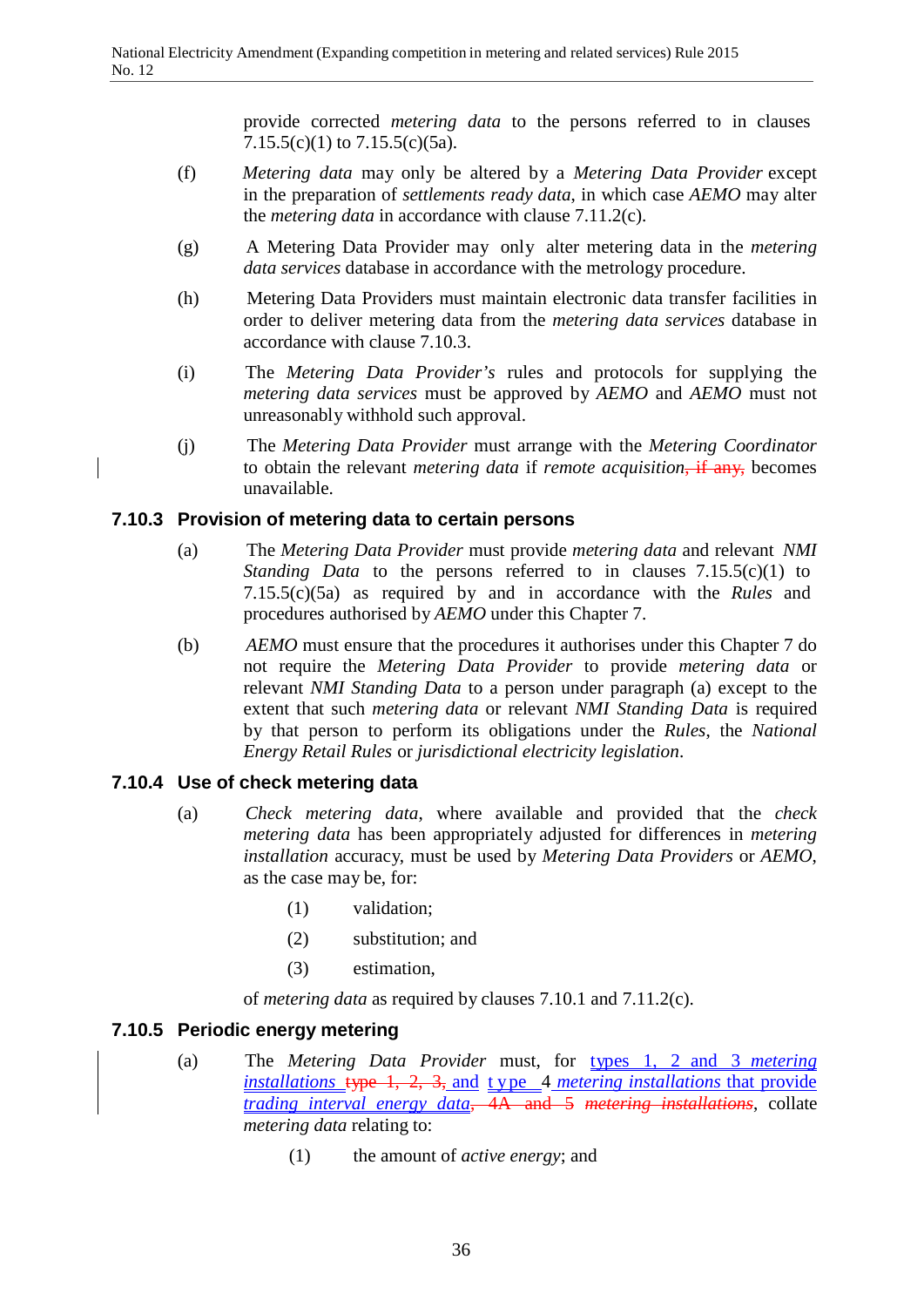(2) *reactive energy* (where relevant) passing through a *connection point*,

in *trading intervals* within a *metering data services database* unless it has been agreed between *AEMO*, the *Local Network Service Provider*, *Embedded Network Manager* in relation to *child connection points* and the financially responsible Market Participant that metering data may be recorded in sub-multiples of a trading interval.

- (b) For types 4A, 5 and 6 *metering installations* type 6 and type 4 *metering installations* that do not provide *trading interval energy data metering installations*, *metering data* relating to the amount of *active energy* passing through a *connection point* must be converted into *trading intervals* in the *profiling* process undertaken by *AEMO* in accordance with the *metrology procedure* and the *metrology procedure* must specify:
	- (1) the parameters to be used in preparing the *trading interval metering data* for each *market load*, including the algorithms;
	- (2) the *metering data* from *first-tier loads* that is to be used in the conversion process;
	- (3) the quality and timeliness of the *metering data* from the *firsttier loads*;
	- (4) the party responsible for providing the *metering data* from the *first-tier loads*; and
	- (5) if required, the method of cost recovery in accordance with clause 7.5.2.
- (c) The Metering Data Provider must, for type 7 *metering installation*s, prepare metering data relating to the amount of active energy passing through a connection point in accordance with clause  $7.10.1(a)(4)$  in *trading intervals* within a *metering data services* database.

# **7.10.6 Time settings**

- (a) The *Metering Provider* must set the times of clocks of all *metering installations* with reference to *Eastern Standard Time* to a standard of accuracy in accordance with Schedule 7.4 relevant to the *load* through the *connection point* when *installing*, testing and maintaining *metering installations*.
- (b) *AEMO* must ensure that the *metering database* clock is maintained within –1 second and +1 second of *Eastern Standard Time*.
- (c) The Metering Data Provider must maintain the *metering data services* database clock within  $-1$  second and  $+1$  second of Eastern Standard Time.
- (d) The Metering Data Provider must:
	- (1) check the accuracy of the clock of the *metering installation* with reference to *Eastern Standard Time* to a standard of accuracy in accordance with Schedule 7.4 relevant to the *load* through the *connection point* on each occasion that the *metering installation* is accessed;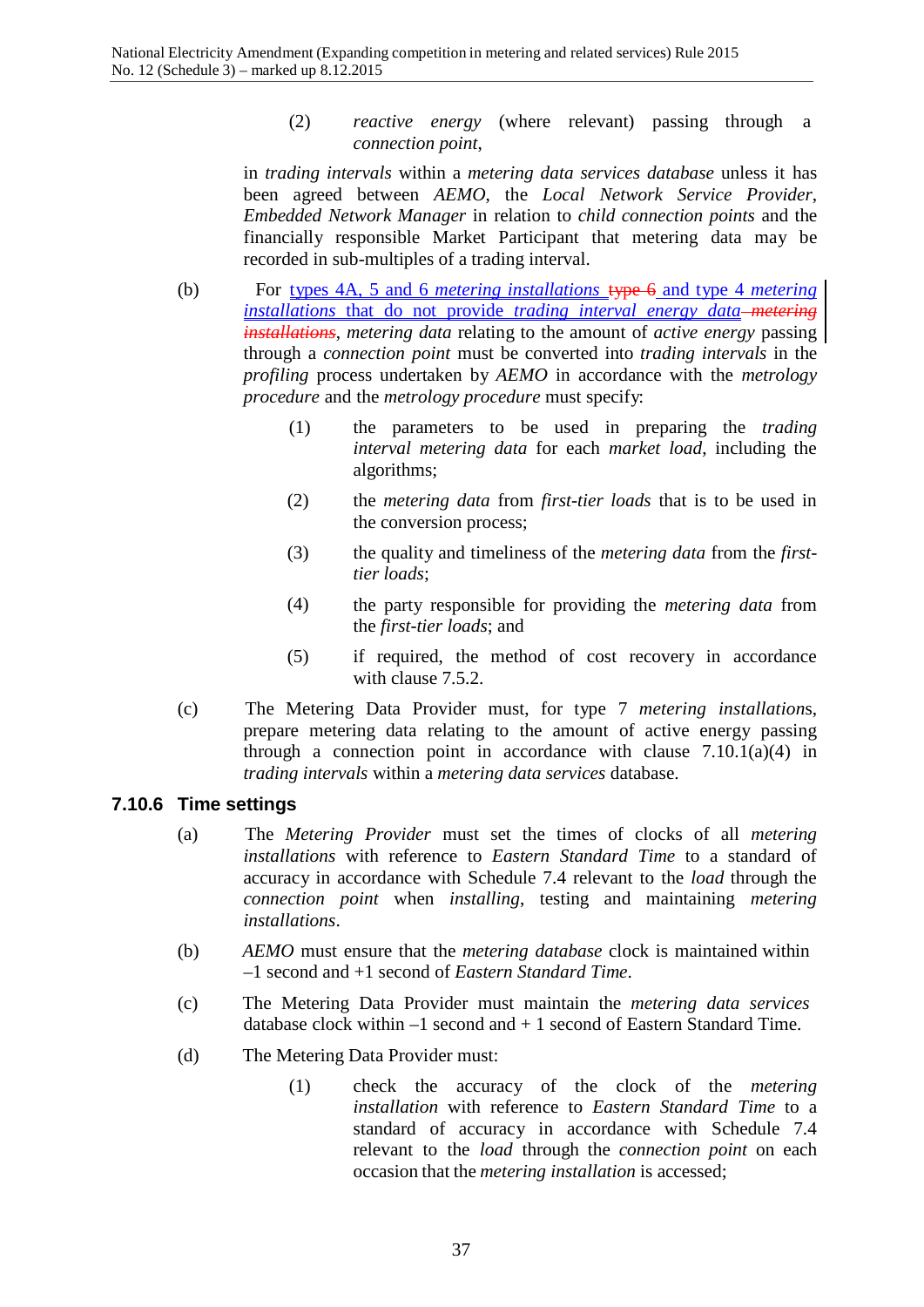# **7.15.5 Access to data**

- (a) Access to *energy data* recorded by a *metering installation* must only be provided where passwords are allocated in accordance with **rule**clause  $7.15.4(c)$ .
- (b) The *Metering Coordinator* must ensure that access to *energy data* from the *metering installation* is scheduled appropriately to ensure that congestion does not occur.
- (c) Except as specified in paragraphs (d) or (e), only the following persons may access or receive *metering data*, *settlements ready data*, *NMI Standing Data*, and data from the *metering register* for a *metering installation*:
	- (1) Registered Participants with a financial interest in the *metering installation* or the energy measured by that *metering installation*;
	- (2) the *Metering Coordinator* appointed in respect of the *connection point* for that *metering installation*, or a person who was previously appointed as the *Metering Coordinator*  in respect of that *connection point*, as required in connection with a *Metering Coordinator default event* in accordance with procedures authorised under the *Rules*;
	- (3) the Metering Provider appointed with respect to that *metering installation*;
	- (4) the *Metering Data Provider* appointed with respect to that *metering installation*, or who was previously appointed with respect to a *metering installation* as required in accordance with the *Rules* and procedures authorised under the *Rules*;
	- (5) *AEMO* and its authorised agents; and
	- (5a) in relation to a *metering installation* at a child connection point, an *Embedded Network Manager*;
		- (6) the AER or Jurisdictional Regulators upon request to *AEMO*.
- (d) In addition to the persons listed in paragraph (c), the following persons may access or receive *metering data* in accordance with the *Rules* and procedures authorised under the *Rules*:
	- (1) a retail customer or customer authorised representative, upon request by that retail customer or its customer authorised representative to the retailer or Distribution Network Service Provider in relation to that retail customer's *metering installation* in accordance with the metering data provision procedures;
	- (2) if a *small customer* has consented to a person accessing the *metering data* from its *small customer metering installation* in accordance with clause 7.15.4(b)(3), to that person;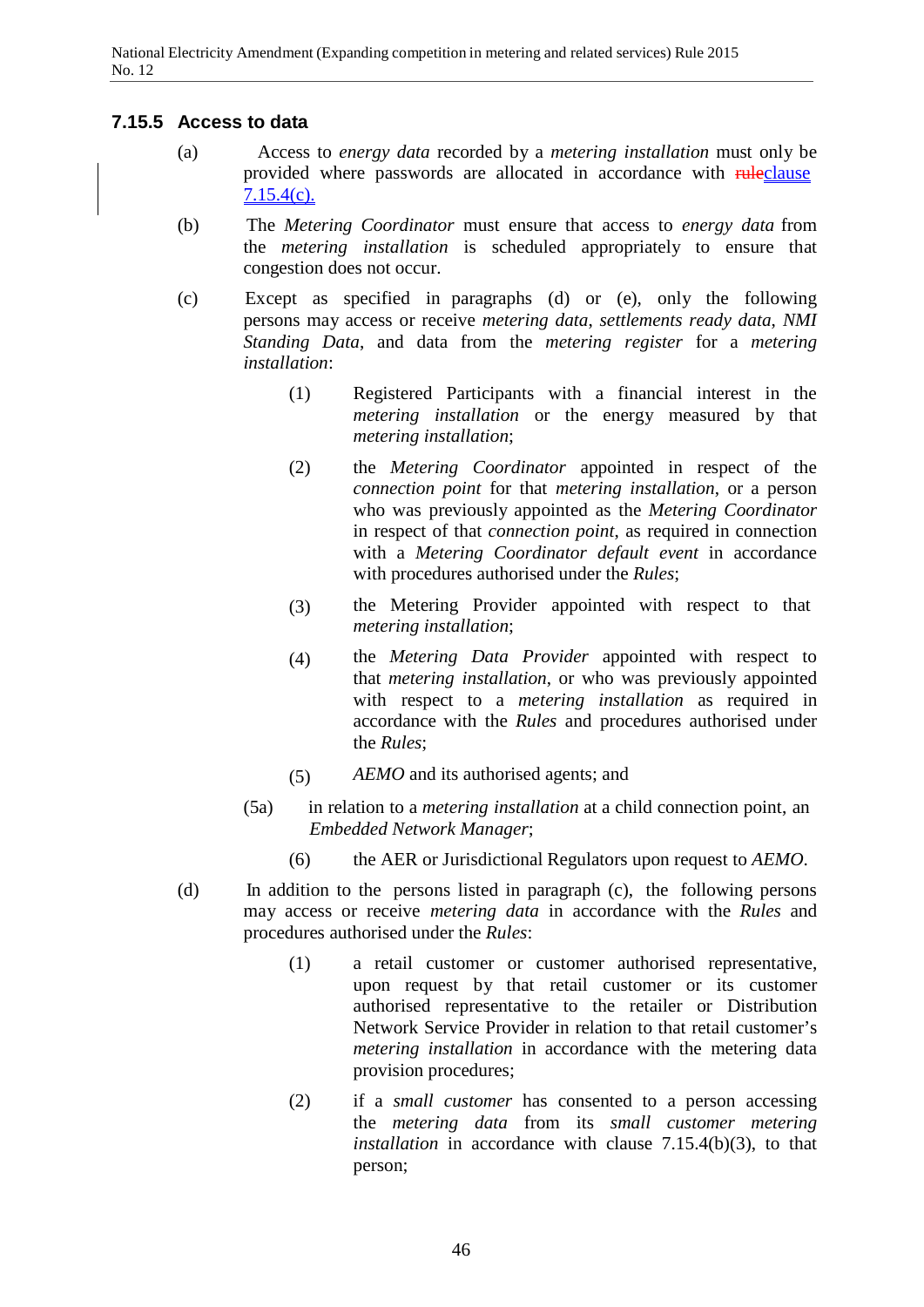(f) *AEMO* must establish, maintain and *publish* a list of procedures authorised under the *Rules* relevant to this Chapter 7, irrespective of who authorised those procedures.

# **7.16.2 Market Settlement and Transfer Solution Procedures**

- (a) *AEMO*, must establish, maintain and publish Market Settlement and *Transfer Solution Procedures*.
- (b) *AEMO* must publish any amendment to the Market Settlement and *Transfer Solution Procedures*.
- (c) All Registered Participants, Metering Providers, Metering Data Providers and Embedded Network Managers must comply with the Market Settlement and Transfer Solution Procedures.
- (d) If a Registered Participant, Metering Provider, Metering Data Provider or Embedded Network Manager breaches the requirements of the Market Settlement and Transfer Solution Procedures, *AEMO* may send to that Registered Participant, Metering Provider, Metering Data Provider or Embedded Network Manager a notice in writing setting out the nature of the breach.
- (e) If the Registered Participant, Metering Provider, Metering Data Providers and or Embedded Network Manager remains in breach for more than 5 business days after receipt of the notice from *AEMO*, *AEMO* must advise:
	- (1) the *AER*; and
	- (2) in the case of breach by a Registered Participant other than a *Metering Coordinator*, the Authority responsible for administering jurisdictional electricity legislation in the participating jurisdiction in which the connection point to which the breach relates is located.

#### **7.16.3 Requirements of the metrology procedure**

- (a) *AEMO* must establish, maintain and *publish* the *metrology procedure* that will apply to *metering installations* in accordance with this clause 7.16.3 and this Chapter 7.
- (b) The *metrology procedure* must include a minimum period of 3 months between the date when the *metrology procedure* is *published* and the date the *metrology procedure* commences unless the change is made under clause 7.16.7(e) in which case the effective date may be the same date as the date of *publication.*
- (c) The *metrology procedure* must include:
	- (1) information on the devices and processes that are to be used to:
		- (i) measure, or determine by means other than a device, the flow of electricity in a power conductor;
		- (ii) convey the measured or determined data under subparagraph (i) to other devices;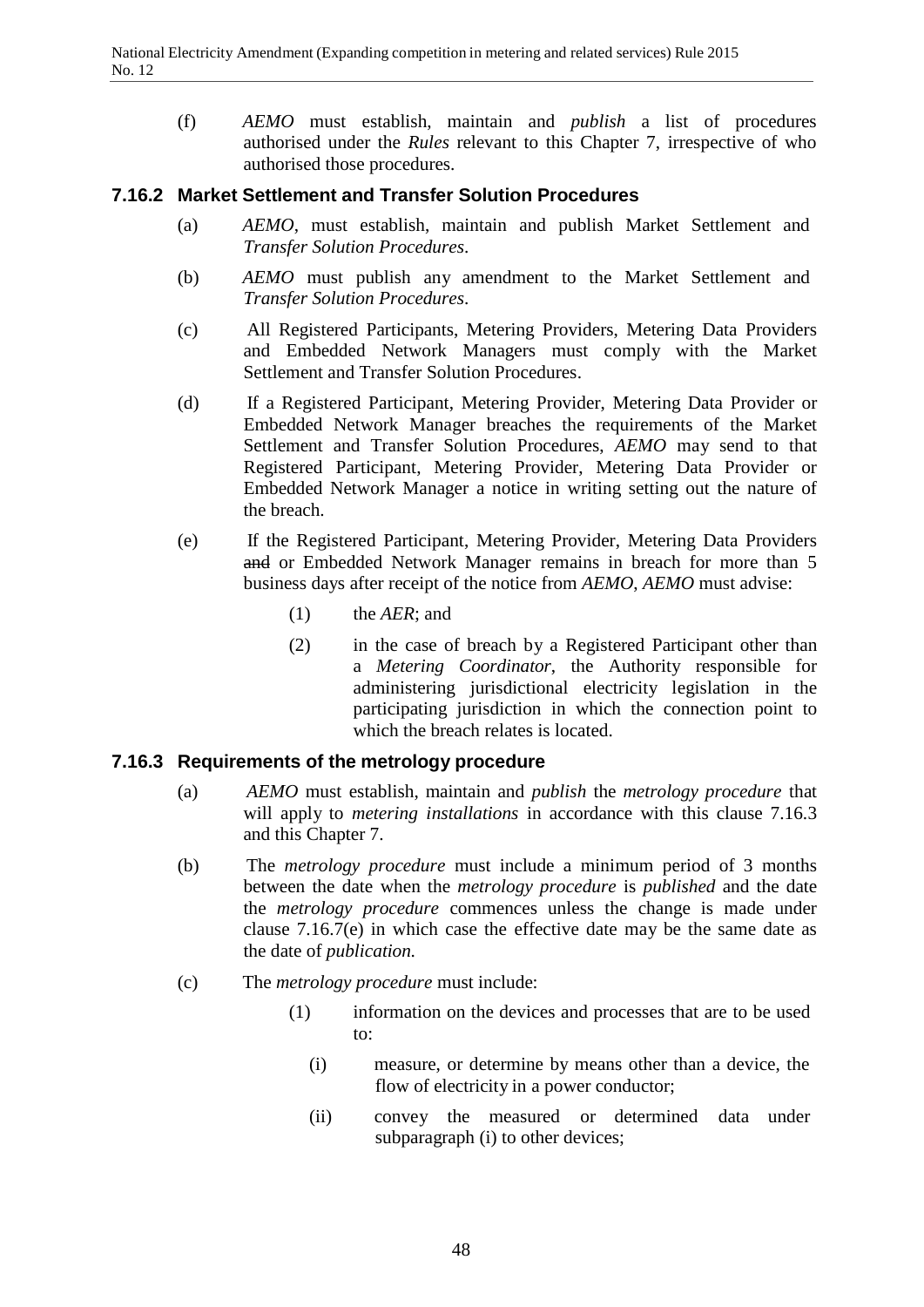- (iii) prepare the data using devices or algorithms to form *metering data*; and
- (iv) provide access to the metering data from a telecommunications network;
- (2) the requirements for the provision, installation and maintenance of *metering installations*;
- (3) the obligations of *Metering Coordinators*, financially responsible Market Participants, Local Network Service Providers, Metering Providers, Metering Data Providers and Embedded Network Managers and Metering Data Providers;
- (4) details on:
	- (i) the parameters that determine the circumstances when *metering data* must be delivered to *AEMO* for the purposes of Chapter 3 and such parameters must include, but are not limited to, the volume limit per annum below which *AEMO* will not require *metering data* for those purposes;
	- (ii) the timeframe obligations for the delivery of *metering data* relating to a *metering installation* for the purpose of *settlements*; and
	- (iii) the performance standards for *metering data* required for the purpose of *settlements*;
- (5) subject to clause  $7.16.4(d)(2)$ , zero MWh as the specification for the *type 5 accumulation boundary*;
- (6) procedures for:
	- (i) the validation and substitution of *metering data*;
	- (ii) the estimation of *metering data*;
	- (iii) the method:
		- (A) by which *interval metering data* for types 4A and 5 *metering installations* and type 4 *metering installations* that do not provide *trading interval energy data*, and *accumulated metering data* is to be converted by *AEMO* into *trading interval metering data*; and
		- (B) of managing the *first-tier load metering data* that is necessary to enable the conversion referred to in subparagraph (A) to take place; and
- (7) other matters in the *Rules* required to be included in the *metrology procedure*.

#### **7.16.4 Jurisdictional metrology material in metrology procedure**

(a) Subject to this clause 7.16.4, *AEMO* may include in the *metrology procedure* other metrology material that is in the nature of a guideline, specification or other standard for a *participating jurisdiction* in relation to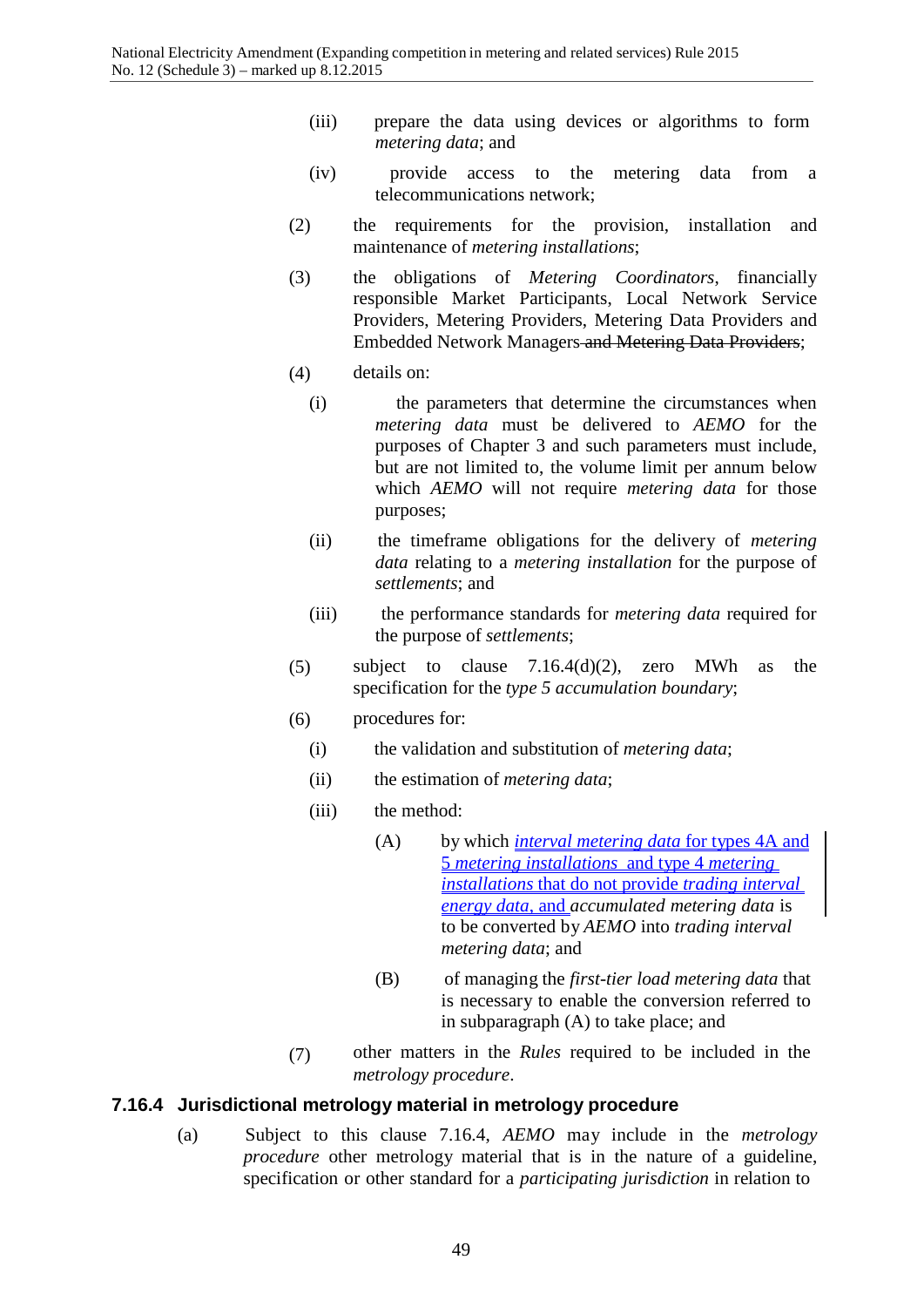type 5, 6 and 7 *metering installations* which alters the application of the *metrology procedure* for that jurisdiction (*jurisdictional metrology material*).

- (b) Jurisdictional metrology material may only be submitted to *AEMO* for inclusion in the metrology procedure by the *Ministers of the MCE*.
- (c) Jurisdictional metrology material submitted to *AEMO* under paragraph (b) must:
	- (1) be in writing;
	- (2) be provided to *AEMO* within sufficient time for *AEMO* to meet its obligations under this clause 7.16.4;
	- (3) be consistent with the matters contained in clauses 7.16.3 and 7.16.5;
	- (4) contain a date by which the *Ministers of the MCE* will undertake a review in relation to harmonising the *jurisdictional metrology material* with the *metrology procedure* (the **review date**); and
	- (5) be accompanied by written reasons as to why the *jurisdictional metrology material* is required instead of the *metrology procedure*.
- (d) *Jurisdictional metrology material* may address the following matters:
	- (1) guidelines for the replacement of a device capable of producing *interval energy data* with a device that only produces *accumulated energy data*; and

the specification of the type 5 accumulation boundary.

- (e) On receiving *jurisdictional metrology material* from the *Ministers of the MCE*, *AEMO* must undertake the *Rules consultation procedures* in relation to that material, including in that consultation the reasons referred to subparagraph  $(c)(5)$ .
- (f) At the conclusion of the *Rules consultation procedures* under paragraph (e), *AEMO* must provide a final report to the *Ministers of the MCE* in accordance with rule 8.9(k) of the outcome of that procedure and:
	- (1) in the case where the *Ministers of the MCE* do not advise *AEMO* of any amendments to the *jurisdictional metrology material*, *AEMO* must incorporate that material into a separate part of the *metrology procedure*; or
	- (2) in the case where the *Ministers of the MCE* advise *AEMO*  of amendments to the *jurisdictional metrology material*, *AEMO* must incorporate the amended material into a separate part of the *metrology procedure*.
- (g) The *jurisdictional metrology material*, as included in the *metrology procedure* by *AEMO*, expires on the review date unless the *Ministers of the MCE* submit to *AEMO* new *jurisdictional metrology material* in accordance with this clause 7.16.4.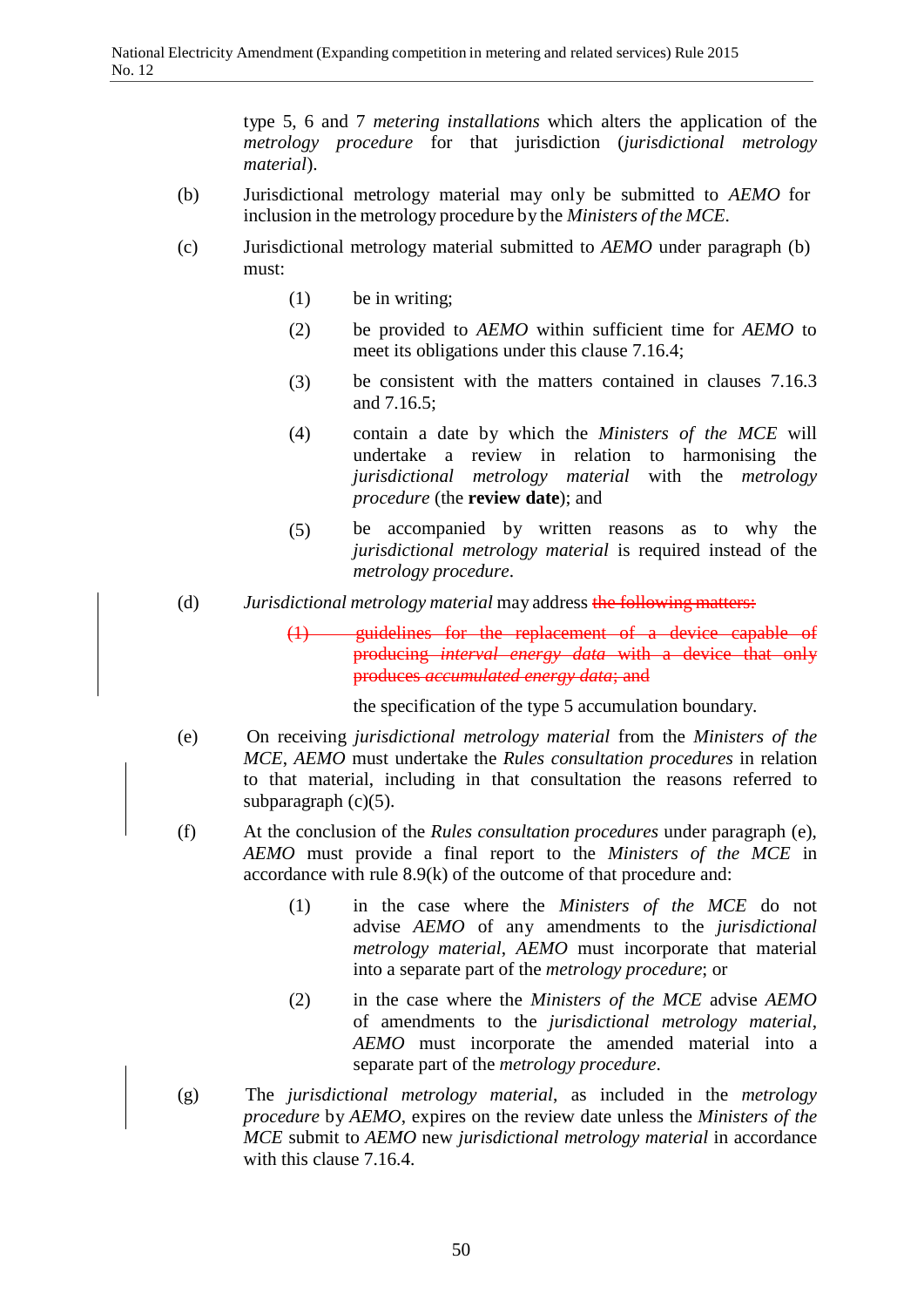addition to publishing its *B2B Decision* in relation to such a change, *AEMO* must notify all *Local Retailers*, *Market Customers* and *Distribution Network Service Providers* of the change.

# **7.17.5 Cost Recovery**

- (a) The costs of the development of the *B2B Procedures*, the costs of the establishment and operation of the *Information Exchange Committee* (including the engagement costs of specialist advisers, and the remuneration and payment of the reasonable expenses of the *Independent Members*), all of which must be set out in the budget prepared by the *Information Exchange Committee* pursuant to clause 7.17.2(s) and the *Information Exchange Committee Annual Report*, and the operational costs associated with any service provided by *AEMO* to facilitate *B2B Communications* (including providing and operating a *B2B e-Hub*) must be paid by *AEMO* in the first instance and recouped by *AEMO* as *Participant fees*.
- (b) Subject to paragraph (a), the cost of any *Member* (other than an *Independent Member*) and involvement of individuals in the *Information Exchange Committee Working Groups* is not to be borne by *AEMO*.
- (c) The cost to a person of implementing and maintaining the necessary systems and processes to ensure compliance with *B2B Procedures* must be met by that person.

# **Schedule 7.1 Metering register**

# **S7.1.1General**

- (a) The *metering register* forms part of the *metering database* and holds static *metering* information associated with *metering installations* defined by the *Rules* that determines the validity and accuracy of *metering data*.
- (b) The purpose of the *metering register* is to facilitate:
	- (1) the registration of connection points, metering points and affected Registered Participants;
	- (2) the verification of compliance with the *Rules*; and
	- (3) the auditable control of changes to the registered information.

# **S7.1.2Metering register information**

*Metering* information to be contained in the *metering register* should include, but is not limited to the following:

- (a) *Connection* and *metering point* reference details, including:
	- (1) agreed locations and reference details (eg drawing numbers);
	- (2) loss compensation calculation details;
	- (3) site identification names;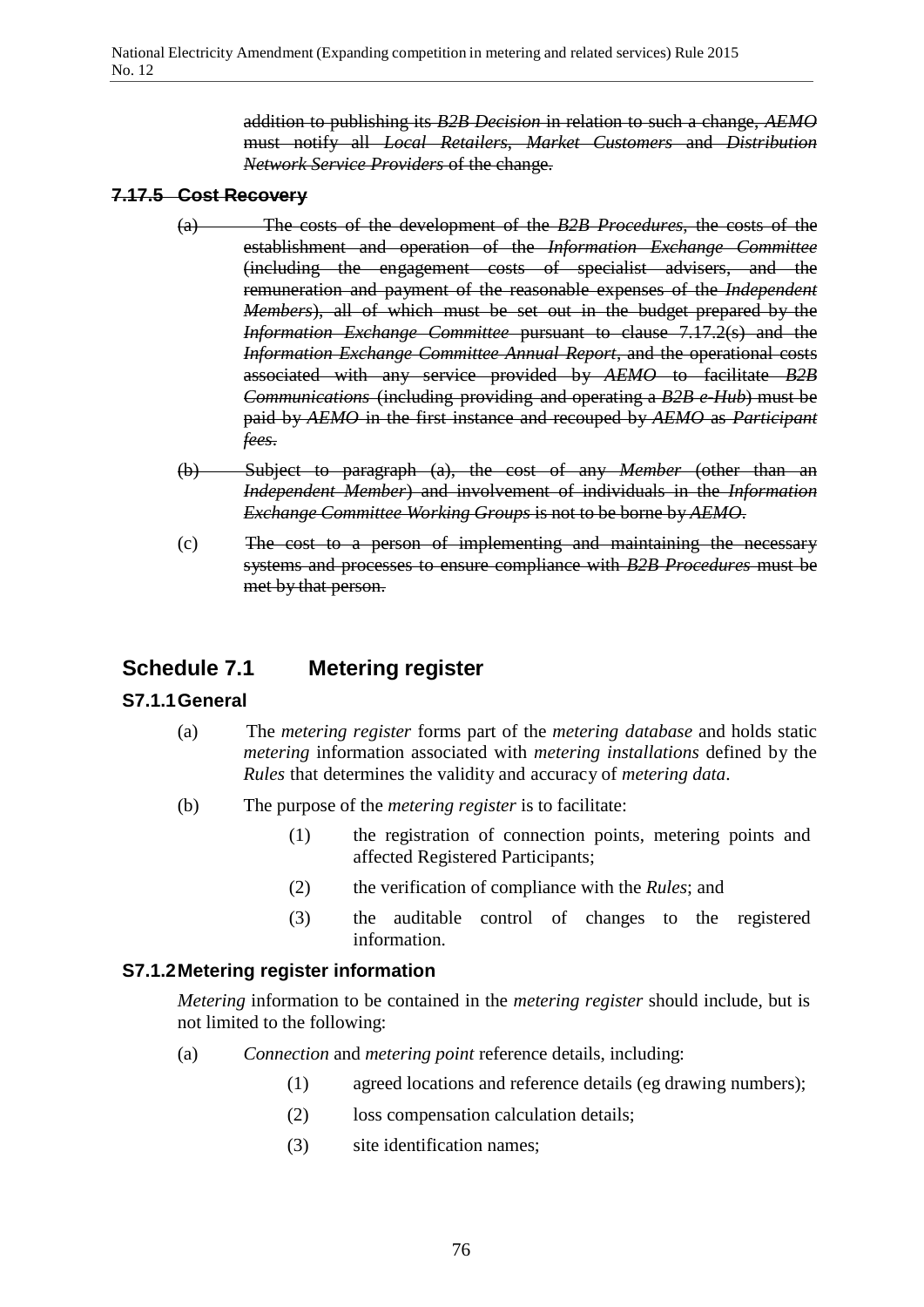- (4) details of Market Participants and Local Network Service Providers associated with the connection point and the Embedded Network Manager in relation to a child connection point;
- (5) details of the *Metering Coordinator*; and
- (6) transfer date for Second-Tier Customer and Non-Registered Second-Tier Customer metering data (i.e. to another Market Customer).
- (b) The identity and characteristics of metering equipment (ie instrument transformers, *metering installation* and check *metering installation*), including:
	- (1) serial numbers;
	- (2) *metering installation* identification name;
	- (3) *metering installation* types and models;
	- (4) *instrument transformer* ratios (available and connected);
	- (5) current test and calibration programme details, test results and references to test certificates;
	- (6) asset management plan and testing schedule;
	- (7) calibration tables, where applied to achieve *metering installation* accuracy;
	- (8) *Metering Provider*(s) and *Metering Data Provider*(s) details;
	- (9) summation scheme values and multipliers; and
	- (10) data register coding details.
- (c) Data communication details, including:
	- (1) telephone number(s) for access to *energy data*;
	- (2) communication equipment type and serial numbers;
	- (3) communication protocol details or references;
	- (4) data conversion details;
	- (5) user identifications and access rights; and
	- (6) 'write' password (to be contained in a hidden or protected field).
- (d) Data validation, substitution and estimation processes agreed between affected parties, including:
	- (1) algorithms;
	- (2) data comparison techniques;
	- (3) processing and alarms (eg *voltage* source limits; phase angle limits);
	- (4) *check metering* compensation details; and
	- (5) alternate data sources.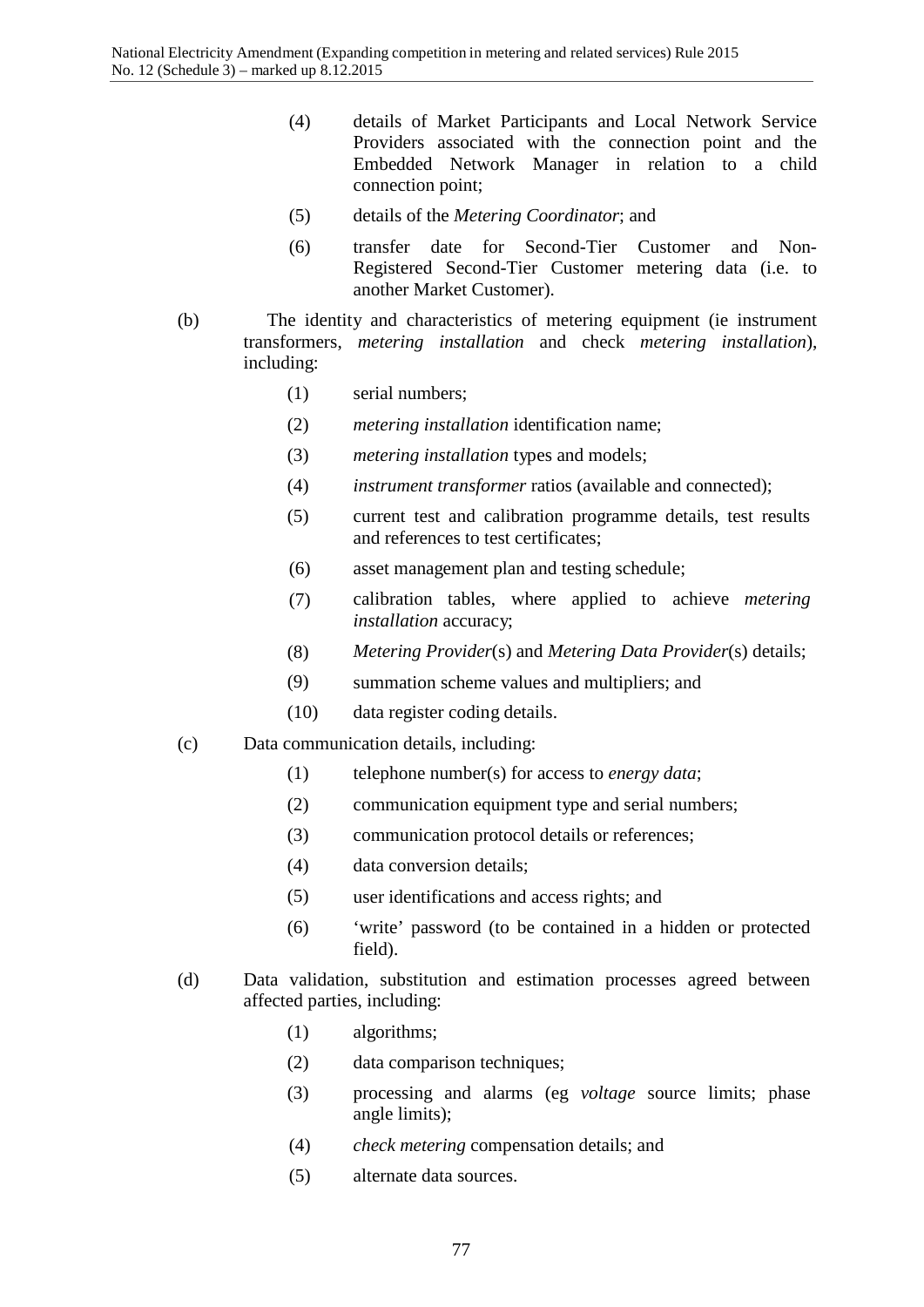- (e) Data processing prior to the *settlement* process, including algorithms for:
	- (1) *generation* half-hourly*trading interval* 'sent out' calculation;
	- (2) customer half-hourly*trading interval load* calculation; and
	- (3) Local Retailer net load calculation.

# **Schedule 7.2 Metering Provider**

# **S7.2.1General**

- (a) A *Metering Provider* must be accredited by and registered by *AEMO*. *AEMO* must accredit and register a *Metering Provider* only for the type of work the *Metering Provider* is qualified to provide.
- (b) *AEMO* must establish a qualification process for *Metering Providers* that enables registration to be achieved in accordance with the requirements of this Schedule 7.2.
- (c) A *Metering Provider* must have the necessary licences in accordance with appropriate State and Territory requirements.
- (d) A *Metering Provider* must ensure that any *metering* equipment it installs is suitable for the range of operating conditions to which it will be exposed (e.g. temperature; impulse levels), and operates within the defined limits for that equipment.

# **S7.2.2Categories of registration**

- (a) Registrations for *Metering Providers* in relation to the provision, installation and maintenance of *metering installation* types 1, 2, 3, 4 and 4A must be categorised in accordance with Tables S7.2.2.1, S7.2.2.2 and S7.2.2.3, or other procedures approved by *AEMO*.
- (b) Registrations for *Metering Providers* in relation to the provision, installation and maintenance (unless otherwise specified) of *metering installation* types 5 and 6 must be categorised in accordance with Table S7.2.2.4 with the capabilities established in the *metrology procedures*.
- (c) Registration for *Metering Providers* in relation to the provision, installation and maintenance of *small customer metering installations* must be categorised in accordance with Tables S7.2.2.2 and satisfy the requirements in clause S7.2.5.
- (d) *AEMO* may establish *Accredited Service Provider categories* of registration for a *Metering Provider* in accordance with clause S7.2.6.

# **Table S7.2.2.1 Categories of registration for accreditation**

| Category | Competency                                                                                                                                        |
|----------|---------------------------------------------------------------------------------------------------------------------------------------------------|
|          | 1C   Class 0.2 CTs with $< 0.1\%$ uncertainty.                                                                                                    |
|          | $1V$ Class 0.2 VTs with < 0.1% uncertainty.                                                                                                       |
|          | 1M   Class 0.2 Wh meters with $< 0.1$ /cos $\varphi$ % uncertainty and class 0.5 varh<br>meters with $\langle 0.3/\text{sin}\varphi$ uncertainty. |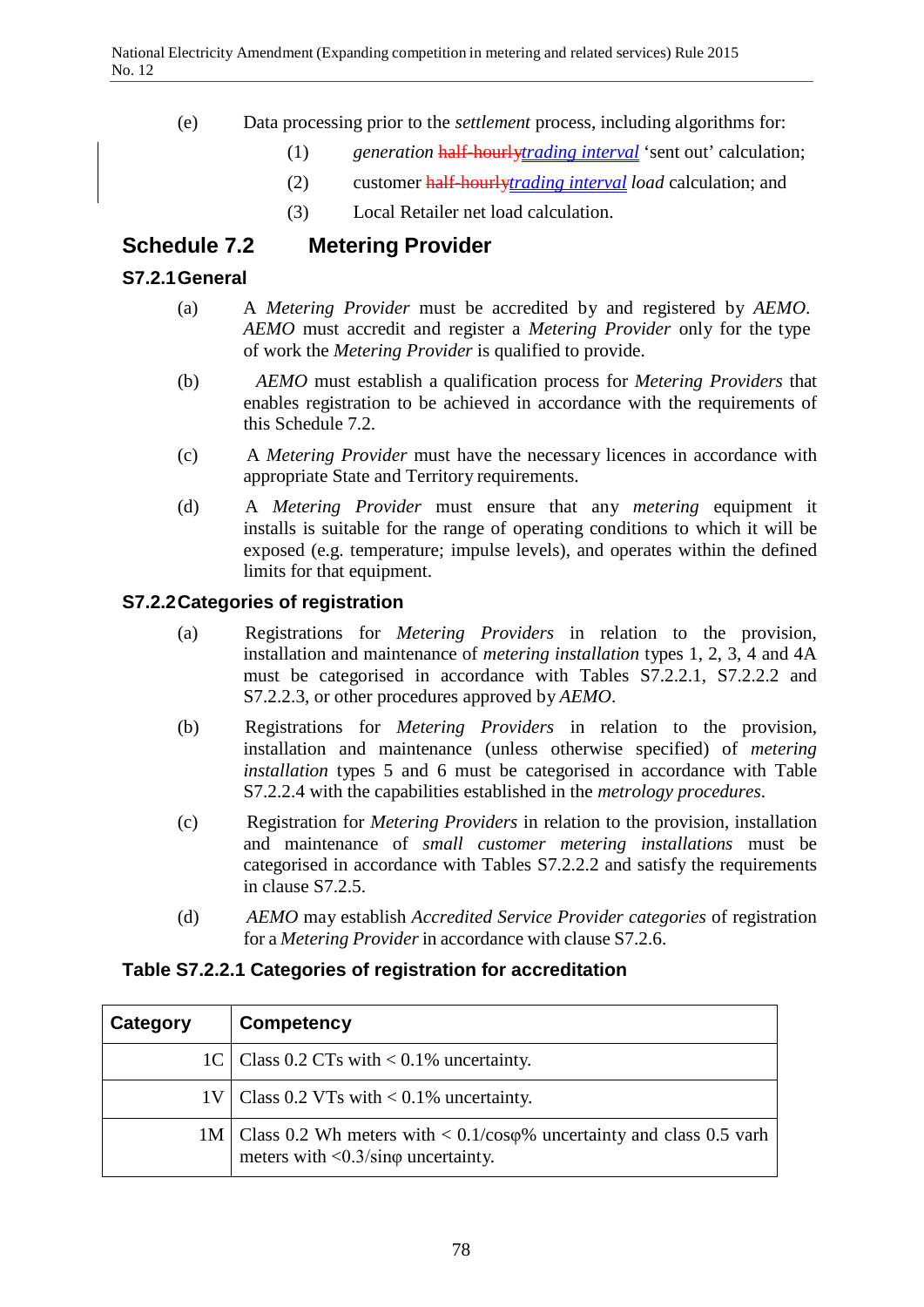those competencies are consistent with any capabilities established in the *metrology procedure* in respect of the work performed under paragraph (a); and

(2) different competencies for each Accredited Service Provider category for each participating jurisdiction.

# **Schedule 7.3 Metering Data Provider S7.3.1General**

- (a) A *Metering Data Provider* must be accredited by and registered by AEMO.
- (b) *AEMO* must accredit and register a *Metering Data Provider* only for the type of work the *Metering Data Provider* is qualified to provide.
- (c) *AEMO* must establish a qualification process for *Metering Data Providers*  that enables registration to be achieved in accordance with the requirements of this Schedule 7.3.

# **S7.3.2Categories of registration**

Categories of registration are set out in Table S7.3.2.1.

| <b>Metering</b><br><i>installation</i> type | <b>Categories of registration</b>                                                                                                                                |                                                                                                                                                                                                            |
|---------------------------------------------|------------------------------------------------------------------------------------------------------------------------------------------------------------------|------------------------------------------------------------------------------------------------------------------------------------------------------------------------------------------------------------|
| $1, 23$ and/or 4                            | Category 1D, 2D, 3D<br>and/or 4D (for <i>remote</i><br><i>acquisition</i> , processing and<br>delivery of <i>metering data</i><br>for <i>connection points</i> ) | Category 4S (for<br>small customer<br>metering<br><i>installations</i> in<br>relation to remote<br>acquisition,<br>processing and<br>delivery of <i>metering</i><br>data for connection<br><i>points</i> ) |
| $4A$ , 5 and/or 6                           | Category 4AC, 5C and/or<br>6C (for manual collection)<br><i>remote acquisition</i> of<br><sub>or</sub><br>metering data)                                         | Category 4AD, 5D<br>and/or 6D (for manual<br>collection, processing<br>and delivery of<br><i>metering data</i> or for<br>remote acquisition,<br>processing and<br>delivery of <i>metering</i><br>data)     |
| 7                                           | Category 7D (for processing and delivery of<br>calculated metering data)                                                                                         |                                                                                                                                                                                                            |

**Table S7.3.2.1 Categories of registration for accreditation**

# **S7.3.3Capabilities of Metering Data Providers**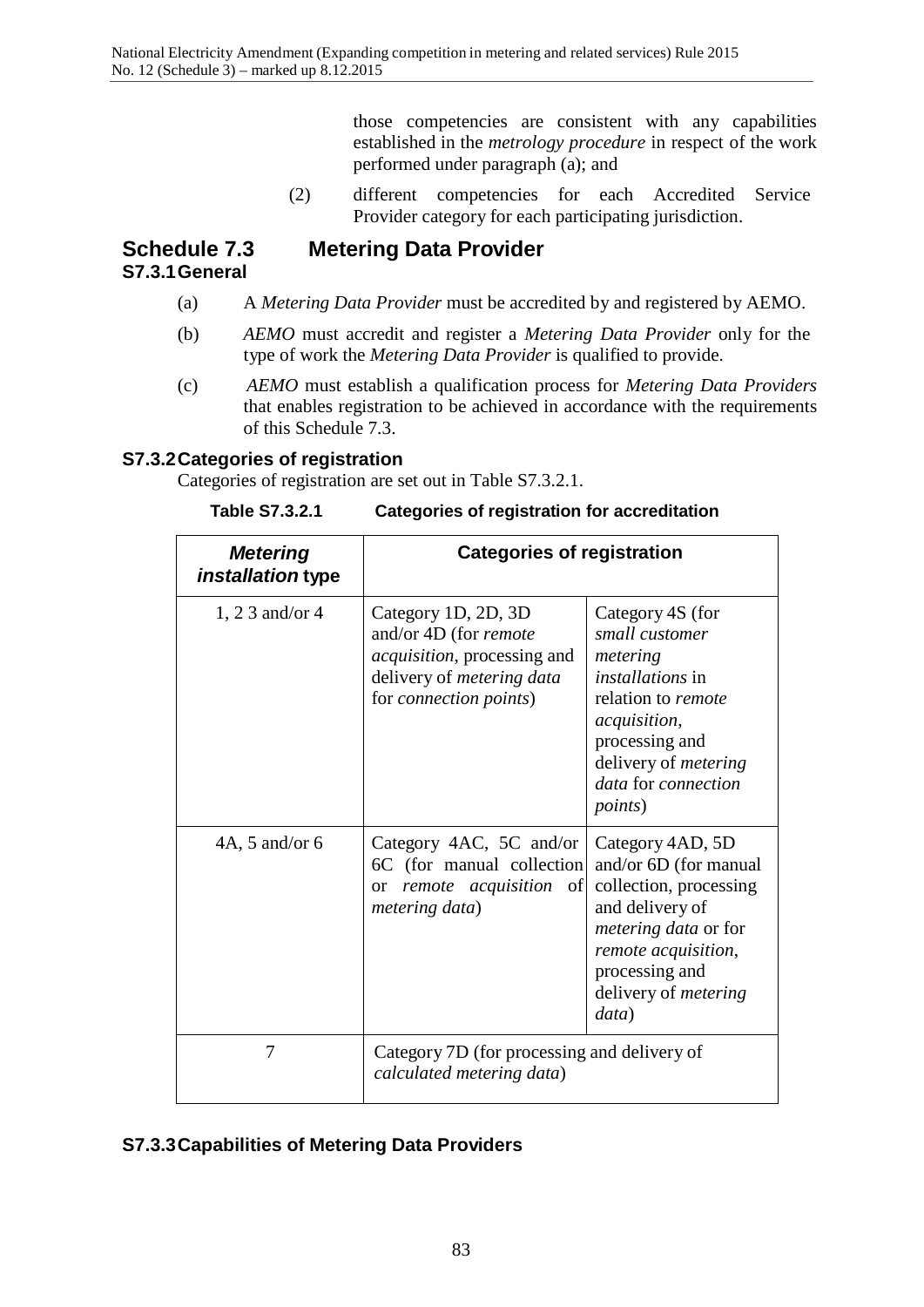*Metering Data Providers* must be able to exhibit to the reasonable satisfaction of *AEMO* the following capabilities, as applicable, for the categories of *Metering Data Provider* accreditation sought:

- (a) Detailed understanding of the *Rules*, and all procedures authorised under the *Rules* including the relevant *service level procedures* relating to the function of a *Metering Data Provider* and the carrying out of *metering data services*.
- (b) Detailed understanding of the participant role relationships and obligations that exist between the Metering Data Provider, Metering Provider, financially responsible Market Participant, Local Network Service Provider, *AEMO* and the *Metering Coordinator*.
- (c) An understanding of *metering* arrangements, including knowledge of *metering* equipment (*meters*, *current transformers* and *voltage transformers*).
- (d) Authorised access to *metering* software for the: (1) collection of *metering data*;
	- (1) collection of *metering data*;
	- (1)(2) establishment, maintenance and operation of a *metering data services database* for the storage and management of *metering data* and *NMI Standing Data*; and
	- (2)(3) the validation, substitution and estimation of *metering data*.
- (e) Processes and systems for the collection of *metering data* including: (1) knowledge of manual collection and *remote*

*acquisition* of

*metering data* (as applicable);

- (1) collection technologies and methodologies; and
- (2) *metering* protocols and equipment.
- (f) Systems for the processing of *metering data* including:
	- (1) processes for the verification and commissioning of *metering data* and relevant *NMI Standing Data* pertaining to each *metering installation* into the *metering data services database*;
	- (2) processes for validation, substitution and estimation of

*metering data*;

(3) processes for the storage, adjustment and aggregation of

*metering data*; and

(4) the secure storage of historical data.

- (g) Processes for the delivery of metering data and relevant NMI Standing Data to Registered Participants and *AEMO* including:
	- (1) delivery performance requirements for *metering data*; and
	- (2) an understanding of the relevant *metering data* file formats.
- 
- (h) The availability of trained and competent staff to: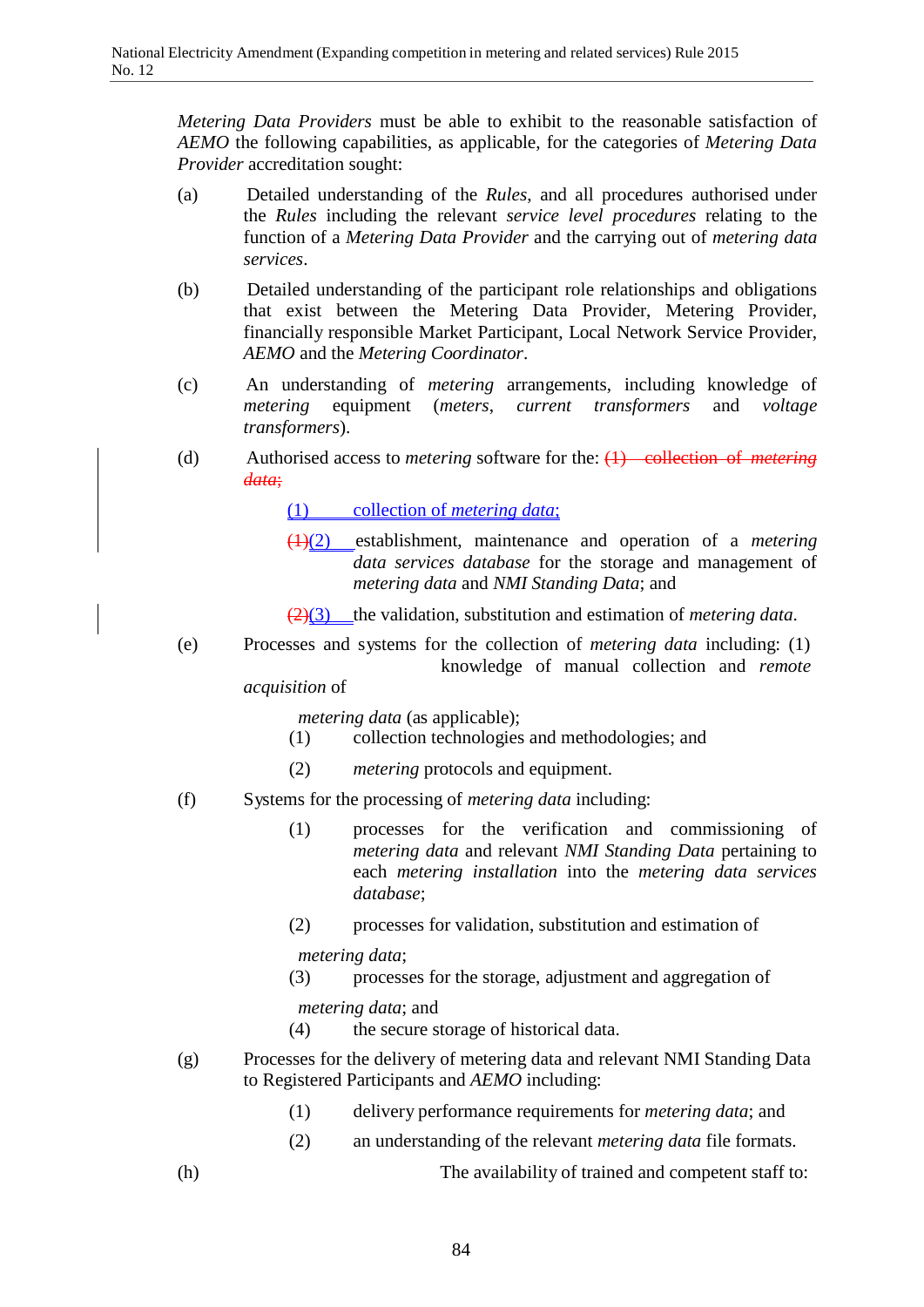# **S7.4.1General requirements**

(a) This Schedule 7.4 sets out the minimum requirements for *metering installations*.

# **S7.4.2***Metering installation***s commissioned prior to 13 December**

- (a) This clause provides conditions that are to apply to *metering installations* that were commissioned prior to 13 December 1998.
- (b) The use of *metering* class *current transformers* and *voltage transformers*  that are not in accordance with Table S7.4.3.1 are permitted provided that where necessary to achieve the overall accuracy requirements:
	- (1) *meters* of a higher class accuracy are installed; and/or
	- (2) calibration factors are applied within the *meter* to compensate for *current transformer* and *voltage transformer* errors.
- (c) Protection *current transformers* are acceptable where there are no suitable *metering* class *current transformers* available and the overall accuracy and performance levels can be met.
- (d) Where the requirements of paragraph (b) and (c) cannot be achieved then the *Metering Coordinator* is required to comply with transitional arrangements or obtain an exemption from *AEMO* or upgrade the *metering installation* to comply with this Schedule 7.4.
- (e) The arrangements referred to in paragraph (d) may remain in force while the required accuracy and performance can be maintained within the requirements of the *Rules*.
- (f) The purchase of new current transformers and voltage transformers

must comply with the *Rules*.

# **S7.4.3Accuracy requirements for** *metering installation***s**

**Table S7.4.3.1 Overall Accuracy Requirements of** *Metering installation* **Components**

| <b>Type</b>    | <b>Volume limit</b><br>per annum per<br>connection<br>point | <b>Maximum</b><br>allowable<br>overall error<br>$(\pm\%)$ at full load<br>(Item 6) active<br>reactive |     | <b>Minimum</b><br>acceptable class<br>or standard of<br>components | <b>Metering</b><br>installation<br>clock error<br>(seconds)<br>in<br>reference<br>to EST |
|----------------|-------------------------------------------------------------|-------------------------------------------------------------------------------------------------------|-----|--------------------------------------------------------------------|------------------------------------------------------------------------------------------|
|                | greater than<br>1000GWh                                     | 0.5                                                                                                   | 1.0 | 0.2CT/VT/meter<br>Wh<br>$0.5$ <i>meter</i> varh                    | $\pm 5$                                                                                  |
| $\overline{2}$ | 100 to 1000GWh                                              | 1.0                                                                                                   | 2.0 | 0.5CT/VT/meter<br>Wh<br>1.0 meter varh                             | $\pm 7$                                                                                  |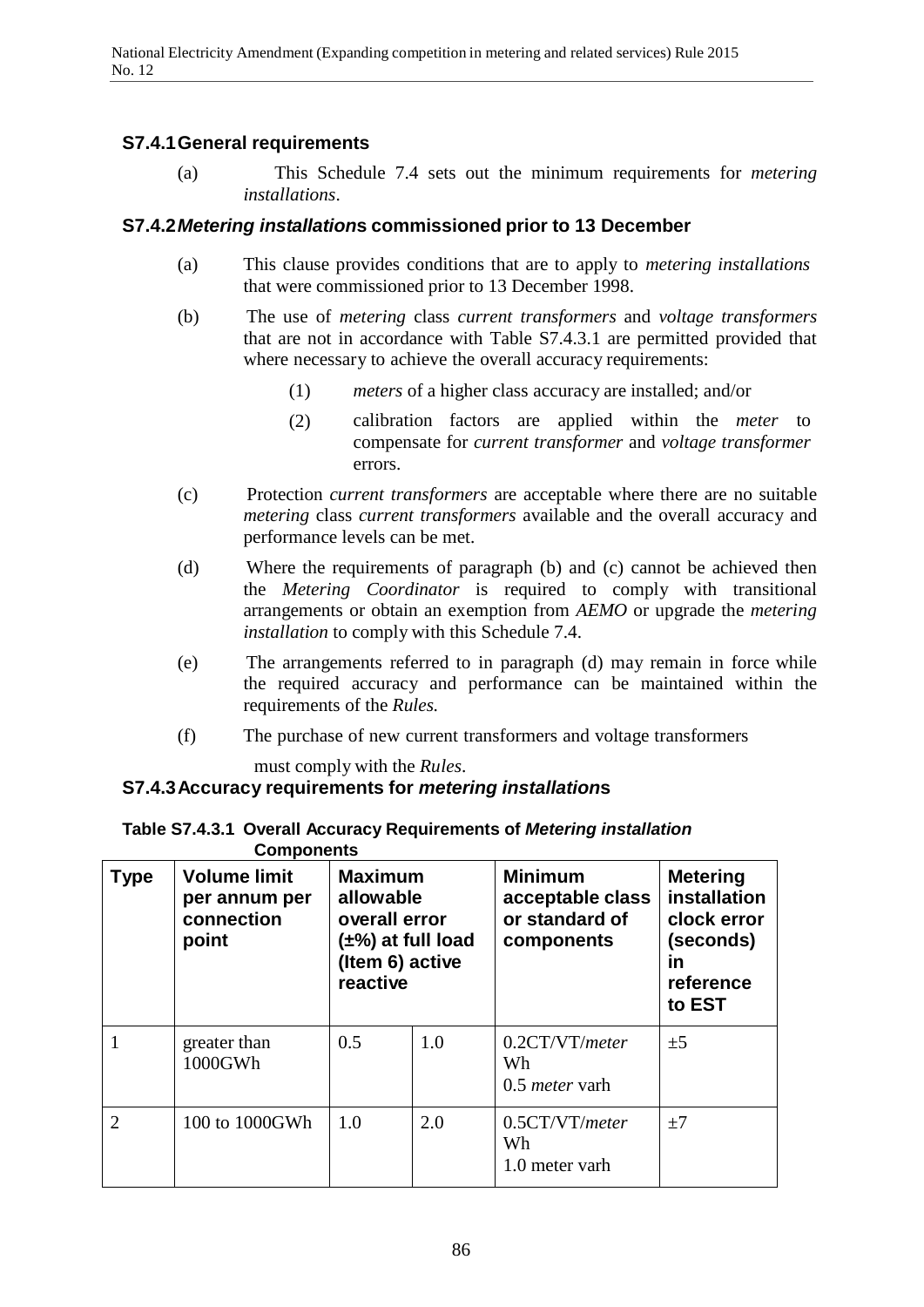| <b>Type</b>    | <b>Volume limit</b><br>per annum per<br>connection<br>point | <b>Maximum</b><br>allowable<br>overall error<br>$(\pm\%)$ at full load<br>(Item 6) active<br>reactive |     | <b>Minimum</b><br>acceptable class<br>or standard of<br>components                                                                                                                                                                                                                                                                                                                                                                                                                                                                                                                             | <b>Metering</b><br>installation<br>clock error<br>(seconds)<br>in<br>reference<br>to EST |
|----------------|-------------------------------------------------------------|-------------------------------------------------------------------------------------------------------|-----|------------------------------------------------------------------------------------------------------------------------------------------------------------------------------------------------------------------------------------------------------------------------------------------------------------------------------------------------------------------------------------------------------------------------------------------------------------------------------------------------------------------------------------------------------------------------------------------------|------------------------------------------------------------------------------------------|
| 3              | $0.75$ to less than 1.5<br>100 GWh                          |                                                                                                       | 3.0 | 0.5CT/VT<br>meter Wh<br>meter varh<br>(Item 1)                                                                                                                                                                                                                                                                                                                                                                                                                                                                                                                                                 | $\pm 10$                                                                                 |
| $\overline{4}$ | less than 750<br><b>MWh</b><br>(Item 2)                     | 1.5                                                                                                   | n/a | Either 0.5 CT and<br>1.0 <i>meter</i> Wh; or<br>whole current<br>general purpose<br>meter Wh:<br>meets<br>requirements of<br>clause $7.8.2(a)(9)$ ;<br>and<br>meets the<br>requirements of<br>clause 7.10.6(d).<br>(Item 1)<br>For type 4 <i>metering</i><br>installations that<br>do not provide<br><i><u>trading interval</u></i><br>energy data,<br>processes used to<br>convert the <i>interval</i><br><i><u>metering data into</u></i><br>trading interval<br><i>metering data and</i><br>estimated metering<br>data where<br>necessary are<br>included in the<br>metrology<br>procedure. | $\pm 20$<br>$($ Item 2a $)$                                                              |
| 4A             | less than x MWh<br>Item 3                                   | 1.5                                                                                                   | 3.0 | Either 0.5 CT and<br>1.0 meter Wh; or<br>whole current<br>general purpose                                                                                                                                                                                                                                                                                                                                                                                                                                                                                                                      | $\pm 20$<br>$($ Item 2a $)$                                                              |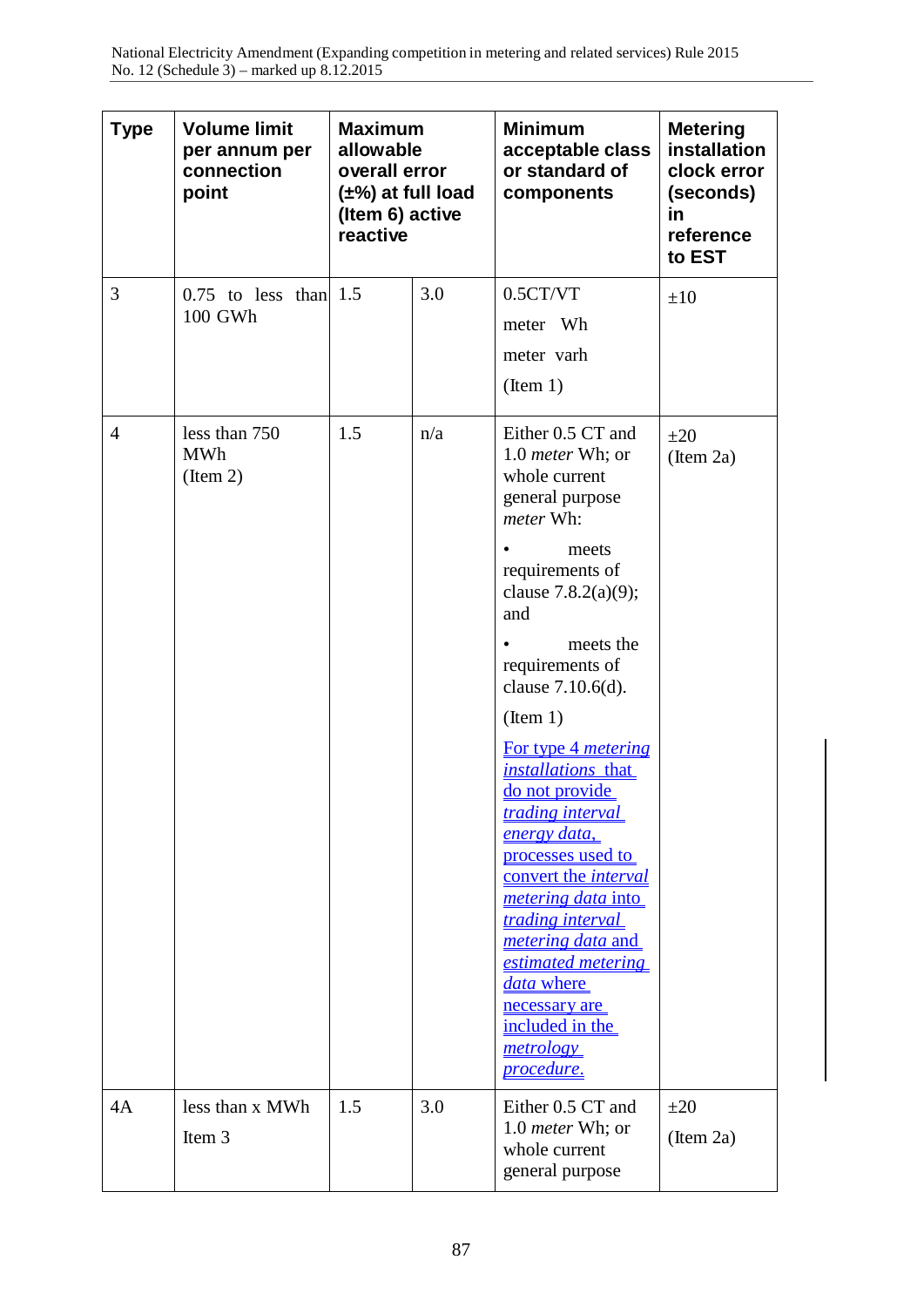| <b>Type</b> | <b>Volume limit</b><br>per annum per<br>connection<br>point | <b>Maximum</b><br>allowable<br>overall error<br>$(\pm\%)$ at full load<br>(Item 6) active<br>reactive |     | <b>Minimum</b><br>acceptable class<br>or standard of<br>components                                                                                                                                                                                                                                                                                                                                                                                                                                                                                          | <b>Metering</b><br>installation<br>clock error<br>(seconds)<br>in<br>reference<br>to EST |
|-------------|-------------------------------------------------------------|-------------------------------------------------------------------------------------------------------|-----|-------------------------------------------------------------------------------------------------------------------------------------------------------------------------------------------------------------------------------------------------------------------------------------------------------------------------------------------------------------------------------------------------------------------------------------------------------------------------------------------------------------------------------------------------------------|------------------------------------------------------------------------------------------|
|             |                                                             |                                                                                                       |     | meter Wh:<br>meets the<br>requirements of<br>clause<br>7.8.2(a)(10); and<br>has the<br>capability, if<br>remote access is<br>activated, of<br>providing the<br>services in table<br>$S7.5.1.1$ ; and<br>meets the<br>requirements of<br>clause 7.10.7(d).<br><u>Processes used to</u><br>convert the <i>interval</i><br><i>metering data</i> for<br>type 4A <i>metering</i><br><i>installations</i> into<br>trading interval<br><i>metering data and</i><br>estimated metering<br>data where<br>necessary are<br>included in the<br>metrology<br>procedure. |                                                                                          |
| 5           | less than x MWh<br>(Item 3)                                 | 1.5<br>(Item<br>$3b$ )                                                                                | n/a | Either 0.5 CT and<br>1.0 meter Wh; or<br>whole current<br>connected general<br>purpose meter<br>whWh:<br>meets<br>requirements of<br>clause                                                                                                                                                                                                                                                                                                                                                                                                                 | $\pm$ /-20'<br>(Item 3a)                                                                 |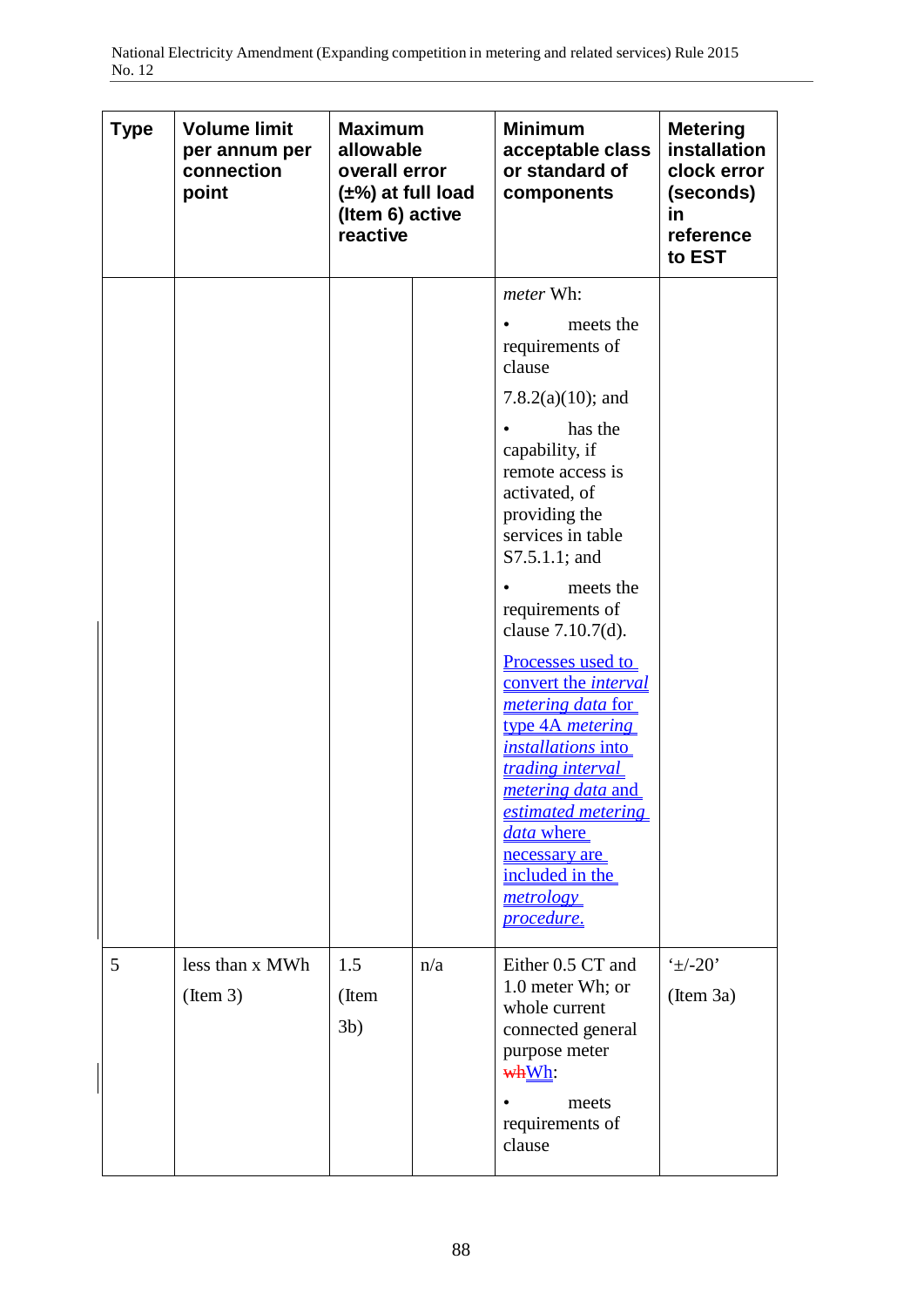| <b>Type</b> | <b>Volume limit</b><br>per annum per<br>connection<br>point | <b>Maximum</b><br>allowable<br>overall error<br>$(\pm\%)$ at full load<br>(Item 6) active<br>reactive |     | <b>Minimum</b><br>acceptable class<br>or standard of<br>components                                                                                                                                                                                                                                                                                                             | <b>Metering</b><br>installation<br>clock error<br>(seconds)<br>in<br>reference<br>to EST |
|-------------|-------------------------------------------------------------|-------------------------------------------------------------------------------------------------------|-----|--------------------------------------------------------------------------------------------------------------------------------------------------------------------------------------------------------------------------------------------------------------------------------------------------------------------------------------------------------------------------------|------------------------------------------------------------------------------------------|
|             |                                                             |                                                                                                       |     | $7.8.2(a)(10)$ ; and<br>meets the<br>requirements of<br>clause 7.10.7(d).<br>Processes used to<br>convert the <i>interval</i><br><i><u>metering data for</u></i><br>type 5 <i>metering</i><br>installation into<br>trading interval<br><i>metering data and</i><br>estimated metering<br>data where<br>necessary are<br>included in the<br>metrology<br>procedure.<br>(Item 1) |                                                                                          |
| 6           | less than y MWh<br>(Item 4)                                 | 2.0<br>(Item<br>4b)                                                                                   | n/a | CT or whole<br>current general<br>purpose meter Wh<br>recording<br>accumulated<br>energy data only.<br>Processes used to<br>convert the<br>accumulated<br>metering data into<br>trading interval<br><i>metering data</i> and<br>estimated metering<br>data where<br>necessary are<br>included in the<br>metrology<br>procedure.<br>(Item 1)                                    | $($ Item 4a $)$                                                                          |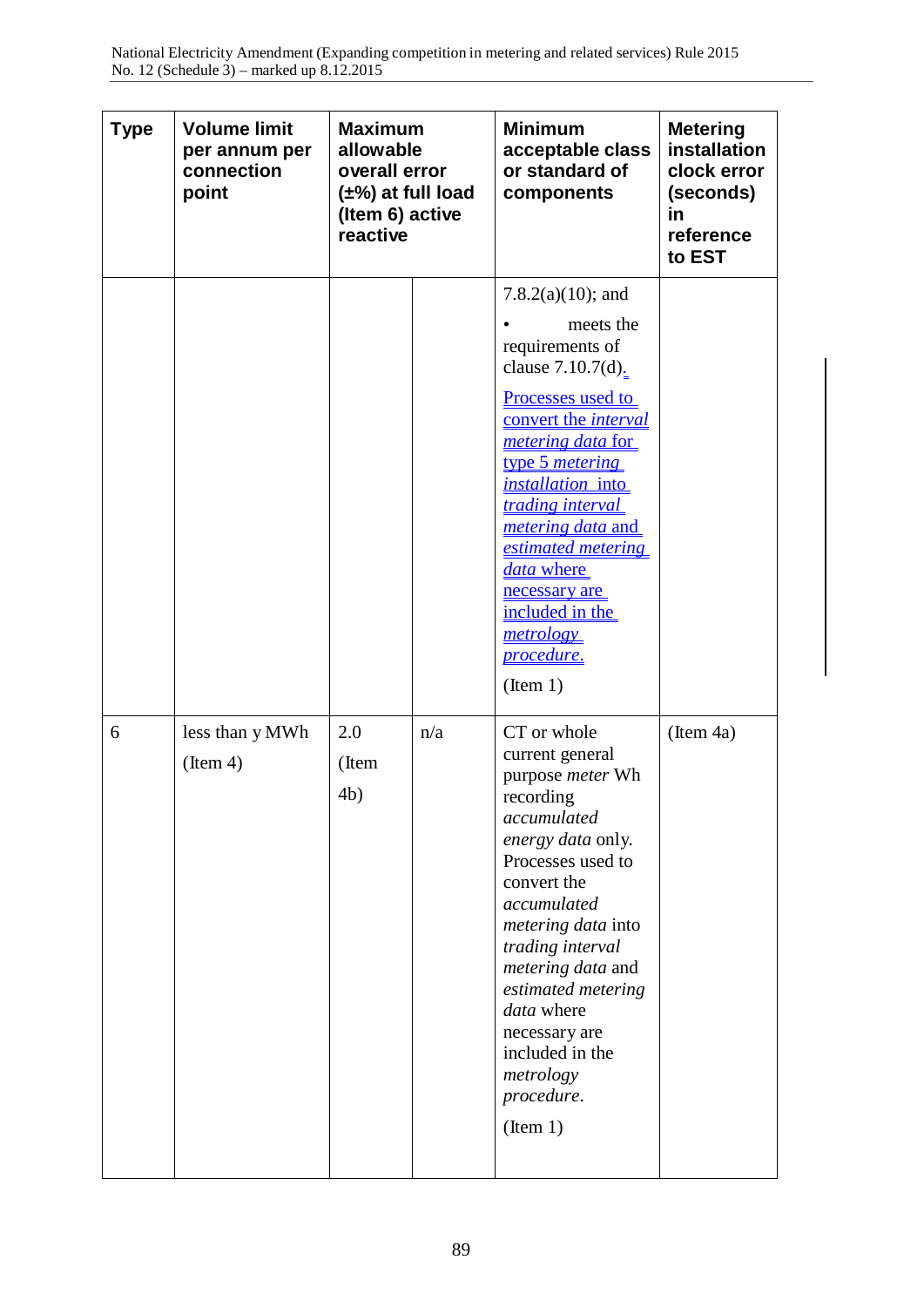| Type | <b>Volume limit</b><br>per annum per<br>connection<br>point | <b>Maximum</b><br>allowable<br>overall error<br>(±%) at full load<br>(Item 6) active<br>reactive |     | <b>Minimum</b><br>acceptable class<br>or standard of<br>components                                                                                            | <b>Metering</b><br>installation<br>clock error<br>(seconds)<br>ın<br>reference<br>to EST |
|------|-------------------------------------------------------------|--------------------------------------------------------------------------------------------------|-----|---------------------------------------------------------------------------------------------------------------------------------------------------------------|------------------------------------------------------------------------------------------|
|      | volume limit not<br>specified<br>(Item 5)                   | $($ Item 6 $)$                                                                                   | n/a | No <i>meter</i> . The<br><i>metering data</i> is<br>calculated metering<br><i>data</i> determined in<br>accordance with<br>the <i>metrology</i><br>procedure. | n/a                                                                                      |

Item 1:

- (a) For a type 3, 4, 4A and 5 and 6 *metering installation*, whole current *meters*  may be used if the *meters* meet the requirements of the relevant *Australian Standards* and International Standards which must be identified in the *metrology procedure*.
- (b) The *metering installation* types referred to in paragraph (a) must comply with any applicable specifications or guidelines (including any transitional arrangements) specified by the National Measurement Institute under the *National Measurement Act*.
- Item 2: *High voltage* customers that require a VT and whose annual consumption is below 750 MWh, must meet the relevant accuracy requirements of Type 3 *metering* for *active energy* only.
- Item 2a: For the purpose of clarification, the clock error for a type 4 and 4A *metering installation* may be relaxed in the *metrology procedure* to accommodate evolving whole current technologies.
- Item 3: The following requirements apply in relation to a type 4A and type 5 *metering installation*:
	- (1) the value of "x" must be determined by each *Minister* of a *participating jurisdiction* and:
		- (i) the "x" value must be provided to AEMO; and
		- (ii) AEMO must record the "x" value in the metrology procedure;
	- (2) the maximum acceptable value of "x" determined under subparagraph (1) must be 750 MWh per annum; and
- Item 3a: For the purpose of clarification, the clock error for a type 5 *metering installation* may be relaxed in the *metrology procedure* to accommodate evolving whole current technologies.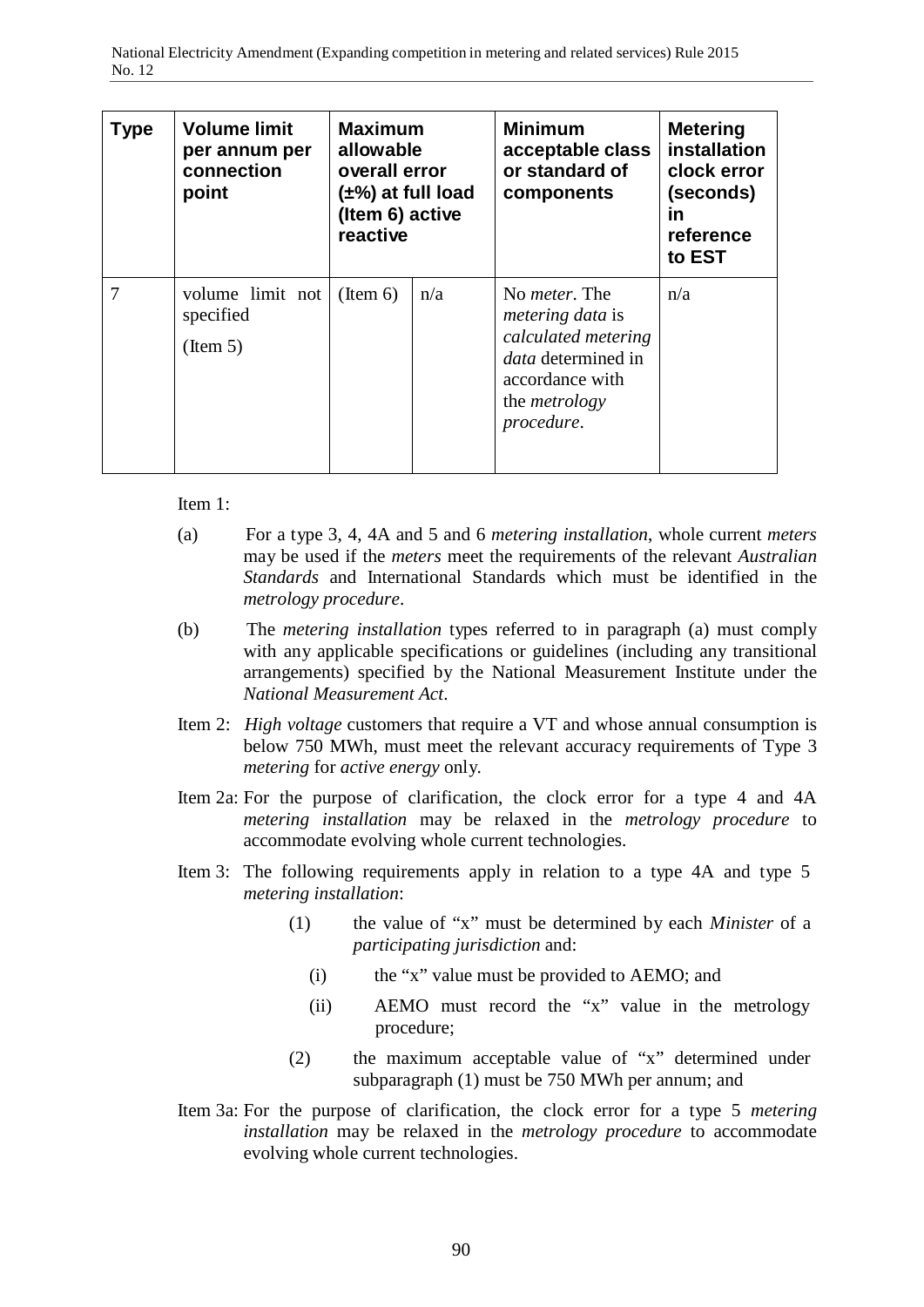| 100<br>$1.5\%$<br>$1.5\%$ | $3.0\%$ | n/a<br>n/a | $5.0\%$ |
|---------------------------|---------|------------|---------|
|---------------------------|---------|------------|---------|

#### **Table S7.4.3.5 Type 4 or 5 Installation – Annual Energy Throughput less than 0.75 GWh**

| % Rated | <b>Power Factor</b> |               |             |  |  |
|---------|---------------------|---------------|-------------|--|--|
| Load    | <b>Unity</b>        | 0.866 lagging | 0.5 lagging |  |  |
|         | active              | active        | active      |  |  |
| 10      | 2.5%                | 2.5%          | n/a         |  |  |
| 50      | 1.5%                | 1.5%          | 2.5%        |  |  |
| 100     | 1.5%                | 1.5%          | n/a         |  |  |

#### **Table S7.4.3.6 Type 6 Installation – Annual Energy Throughput less than 0.75 GWh**

| % Rated | <b>Power Factor</b> |               |             |  |  |
|---------|---------------------|---------------|-------------|--|--|
| Load    | <b>Unity</b>        | 0.866 lagging | 0.5 lagging |  |  |
|         | active              | active        | active      |  |  |
| 10      | 3.0%                | n/a           | n/a         |  |  |
| 50      | 2.0%                | n/a           | 3.0%        |  |  |
| 100     | 2.0%                | n/a           | n/a         |  |  |

#### **Note:**

All measurements in Tables S7.4.3.2 – S7.4.3.6 are to be referred to 25 degrees Celsius.

(a) The method for calculating the overall error is the vector sum of the errors of each component part (that is,  $a + b + c$ ) where:

a = the error of the *voltage transformer* and wiring;

- b = the error of the *current transformer* and wiring; and
- c = the error of the *meter*.
- (b) If compensation is carried out then the resultant *metering data* error shall be as close as practicable to zero.

#### **S7.4.4 Check metering**

(a) *Check metering* is to be applied in accordance with the following Table: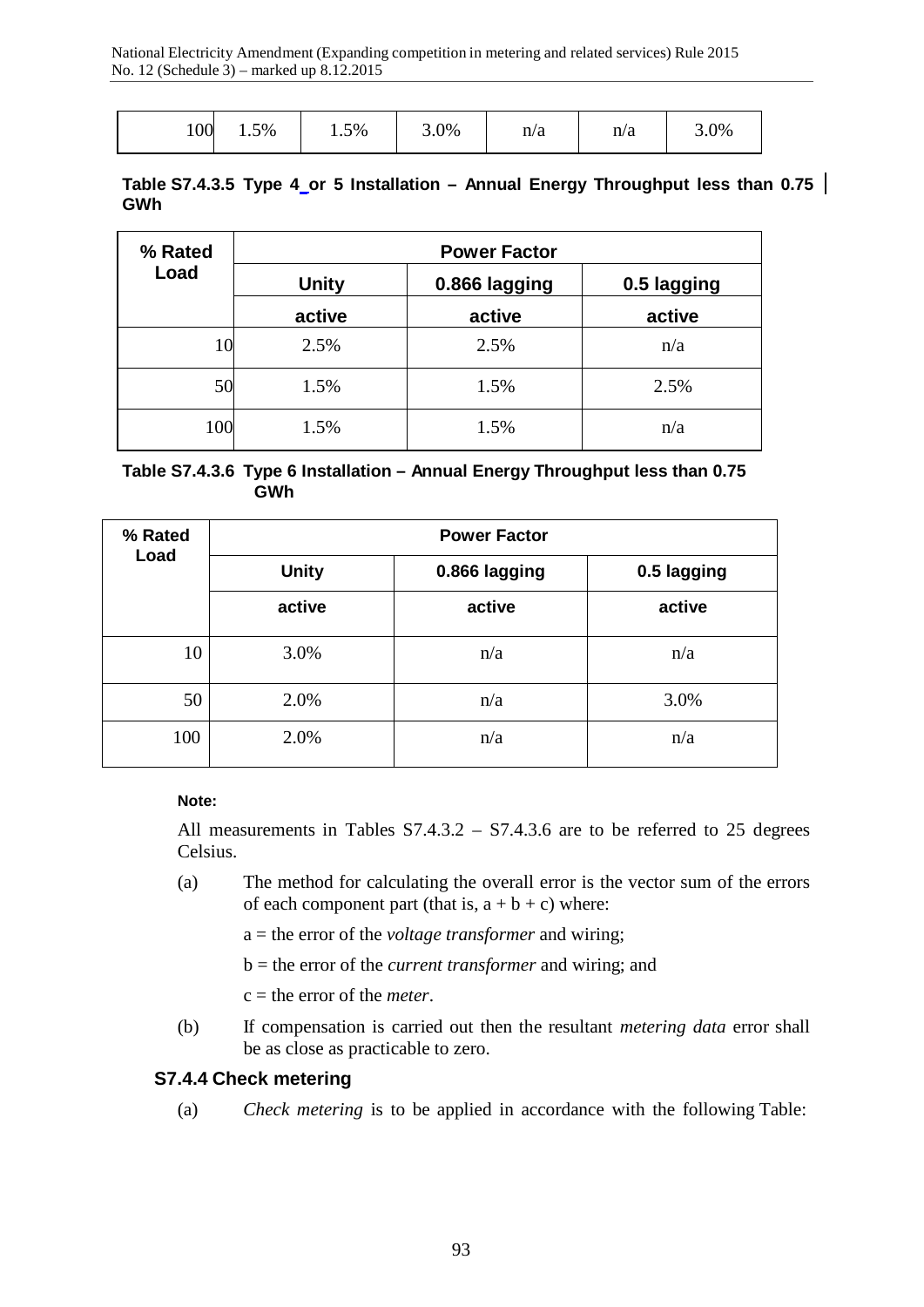| <b>Metering</b><br>installation<br><b>Type</b><br>accordance with Table S7.2.3.1 | in Check Metering Requirements |
|----------------------------------------------------------------------------------|--------------------------------|
|                                                                                  | Check metering installation    |
|                                                                                  | Partial <i>check metering</i>  |
| 3                                                                                | No requirement                 |
| 4, 4A, 5 and 6                                                                   | No requirement                 |

- (b) A check *metering installation* involves either:
	- (1) the provision of a separate *metering installation* using separate *current transformer* cores and separately fused *voltage transformer* secondary circuits, preferably from separate secondary windings: or
	- (2) if in *AEMO's* absolute discretion it is considered appropriate, in the case of a *metering installation* located at the *facility* at one end of the *two-terminal link*, a *metering installation*  located at the *facility* at the other end of a *two-terminal link*.
- (c) Where the *check metering installation* duplicates the *metering installation*  and accuracy level, the average of the two validated data sets will be used to determine the *energy* measurement.
- (d) Partial *check metering* involves the use of other *metering data* or operational data available to *AEMO* in 30 min*trading interval* electronic format as part of a validation process in accordance with the *metrology procedure*.
- (e) The physical arrangement of partial *check metering* shall be agreed between the *Metering Coordinator* and *AEMO*.
- (f) *Check metering installations* may be supplied from secondary circuits used for other purposes and may have a lower level of accuracy than the *metering installation*, but must not exceed twice the level prescribed for the *metering installation*.

# **S7.4.5Resolution and accuracy of displayed or captured data**

Programmable settings available within a *metering installation* or any peripheral device, which may affect the resolution of displayed or stored data, must:

- (a) meet the requirements of the relevant *Australian Standards* and International Standards which must be identified in the *metrology procedure*; and
- (b) comply with any applicable specifications or guidelines (including any transitional arrangements) specified by the National Measurement Institute under the *National Measurement Act*.

# **S7.4.6General design standards**

# **S7.4.6.1Design requirements**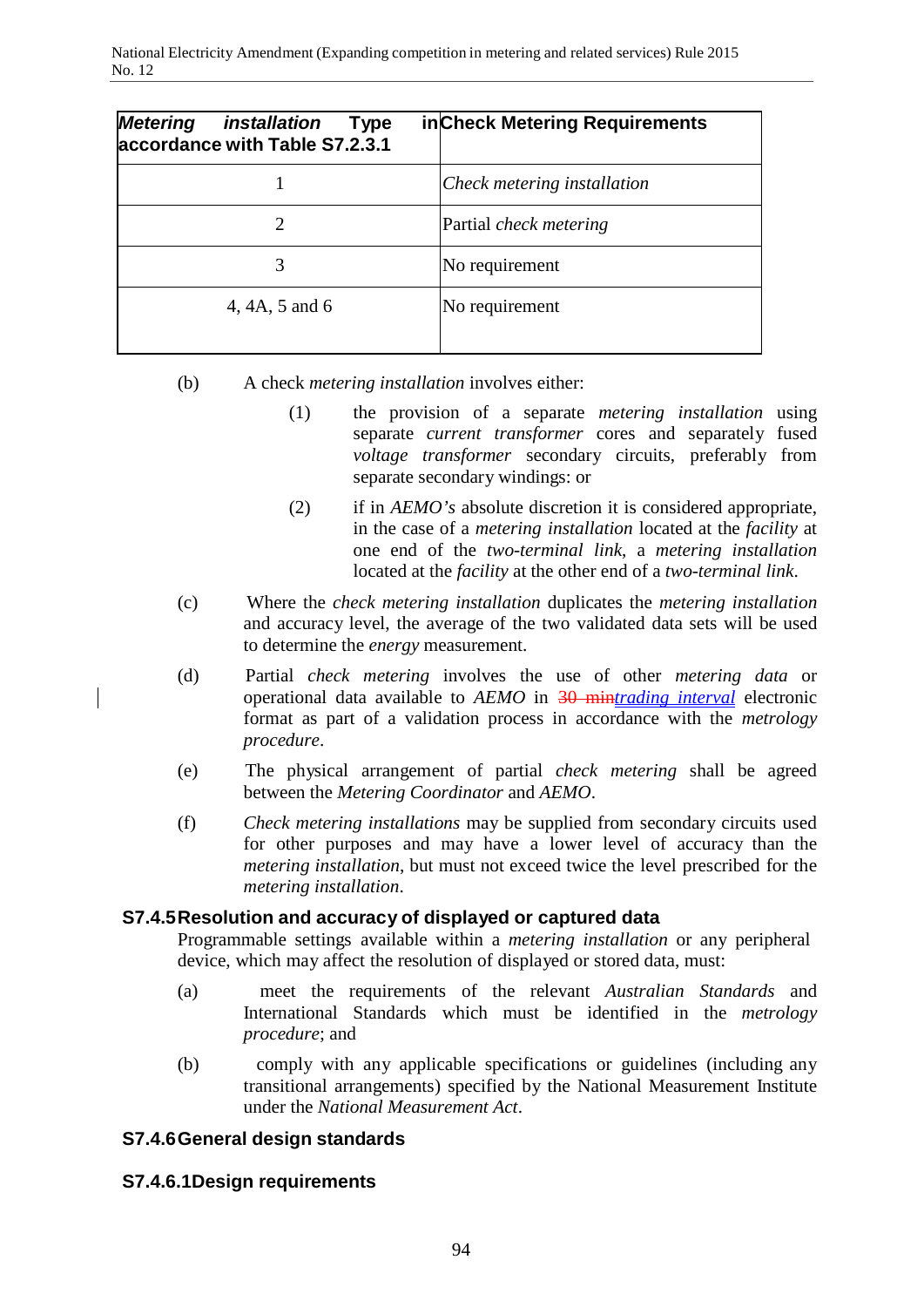# **CHAPTER9**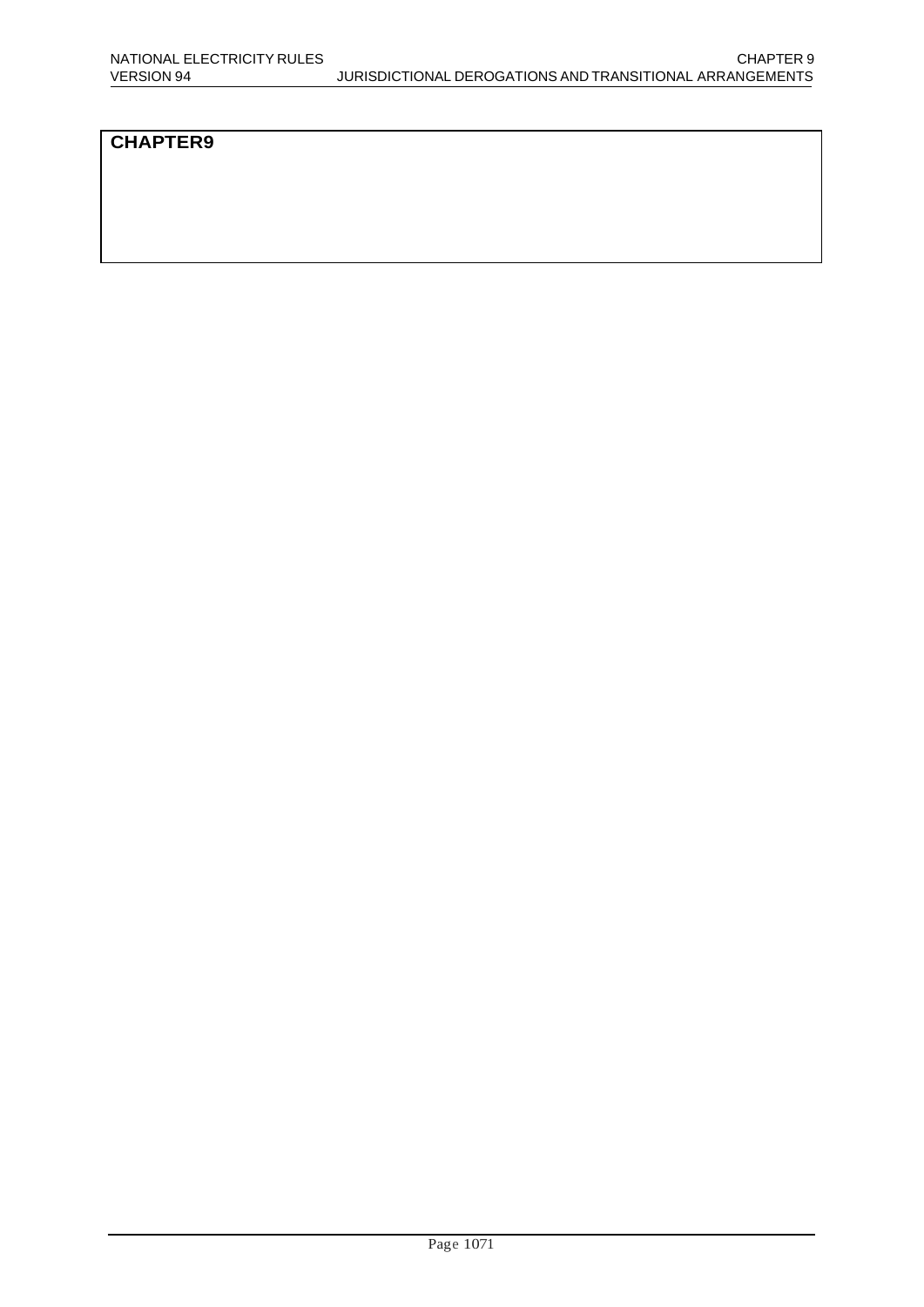# **Part G Schedules to Chapter 9**

# **Schedule 9G1 Metering Transitional Arrangements**

# **1. Introduction**

- (a) The following minimum requirements apply in respect of *metering installations* commissioned before 13 December 1998.
- (b) **[Deleted]**

# **2. [Deleted]**

# **3. General Principle**

The general principle is that *meters* are required and a *metering installation(s)*  capable of recording *half-hour energyinterval energy data* flows and of providing electronic data for transfer to the *metering database* is to be in place for each *Market Participant's connection point(s)* before the *Market Participant* is permitted to participate in the *market*, and there will be no relaxation of this principle in the *jurisdictional derogations*.

# **4. [Deleted]**

#### **5. Accuracy Requirements**

# **5.1 Existing Metering Installations Transitional Exemptions**

In addition to those allowances in clause S7.2.2 of schedule 7.2 - "Metering installations commissioned prior to 13 December 1998", the following conditions/exemptions apply:

- (a) For *Generators*, *generated* quantities together with estimates for *generating unit* auxiliary loads may be used provided there is an agreed method with *NEMMCO* for determining *sent-out* energy. [refer to clause 7.3.2]
- (b) The *check metering* requirements of the *Rules* do not have to be met for Type 1 *metering installations*. A minimum of partial *check metering* is required for Types 1 and 2 *metering installations*. [refer to clause S7.2.4 of schedule 7.2 of Chapter 7]
- (c) Joint use of secondary circuits is permitted for Type 1 *metering installations*. [refer to cl.S7.2.6.1(a) of schedule 7.2 of Chapter 7]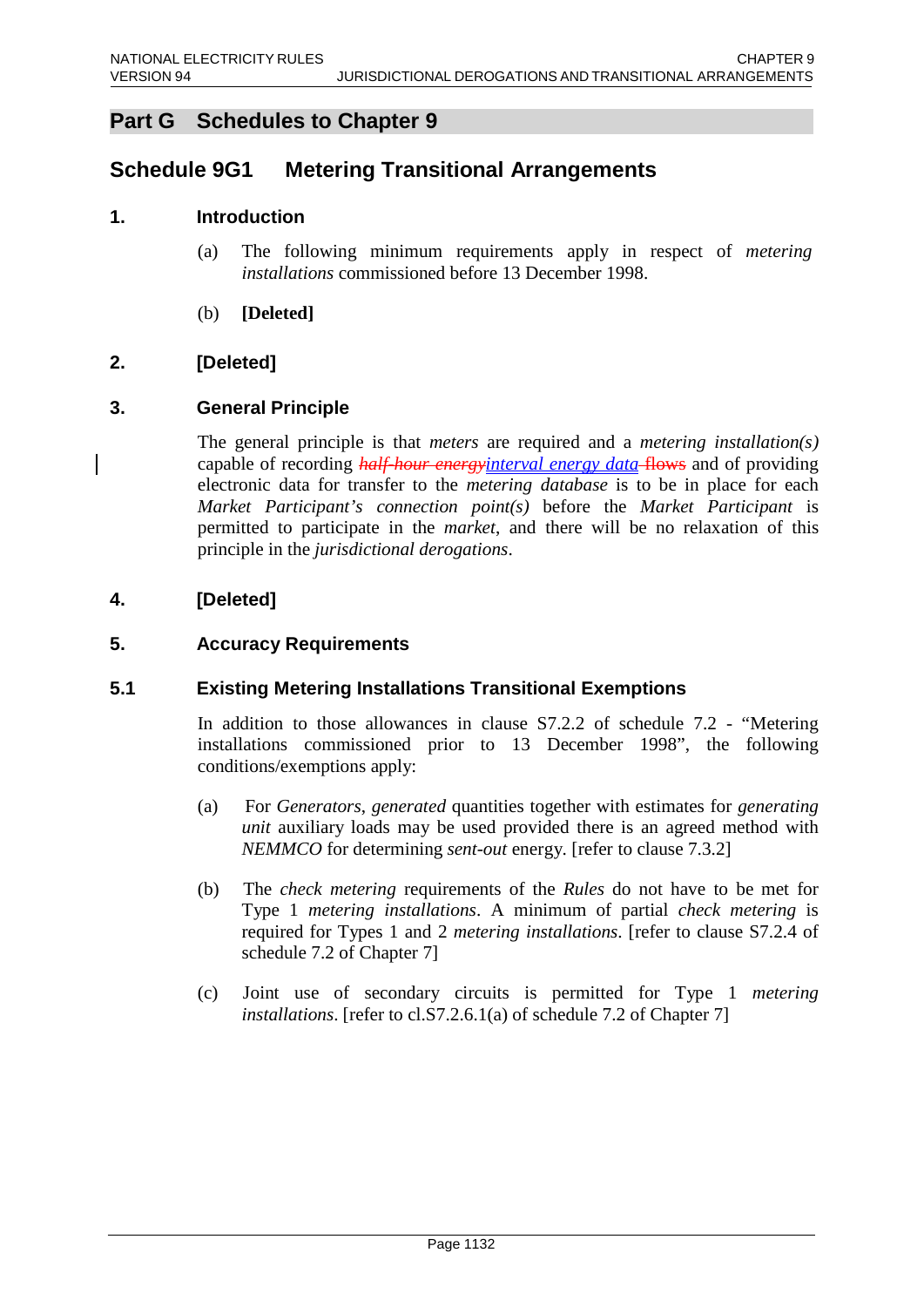#### **CHAPTER 10**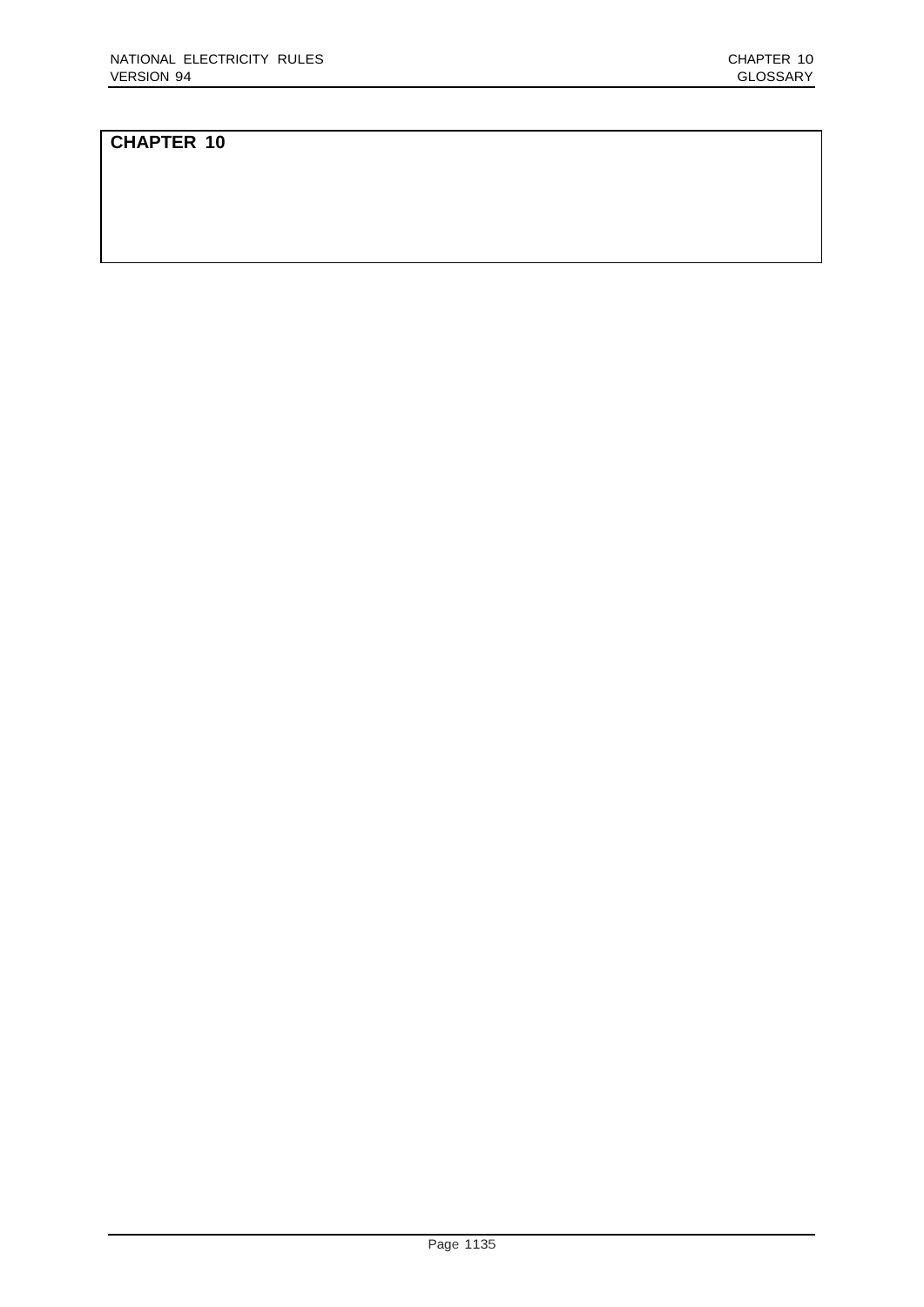# **10. Glossary**

# *30-minute period*

A 30 minute period ending on the hour (*EST*) or on the half-hour, and comprising 6 consecutive *trading intervals.* Where a *30-minute period* is identified by a time, it means the 30-minute period ending at that time.

#### *AARR*

The *aggregate annual revenue requirement* for *prescribed transmission services*.

#### *abnormal conditions*

A condition described in clause 4.2.3A(a).

#### *above-standard system shared transmission service*

A *shared transmission service* that exceeds the requirements referred to in paragraph (a)(1) or (2) of the definition of *negotiated transmission service*  principally as a consequence of investments that have *system-wide benefits*.

#### *ACCC*

Australian Competition and Consumer Commission as established under the *Competition and Consumer Act 2010* (Cth).

#### *acceptable credit criteria*

The credit criteria defined in clause 3.3.3.

#### *acceptable credit rating*

The credit rating determined by *AEMO* under clause 3.3.4.

#### *accepted restriction offer*

A *restriction offer* accepted by *AEMO* in accordance with the *restriction offer procedures*.

#### *access charge*

For a *Transmission Network Service Provider* - an amount described in clause  $5.4A(g)-(j)$ .

For a *Distribution Network Service Provider* - in respect of access to:

- (a) *negotiated distribution services* which would have been *negotiated distribution services* regardless of the operation of clause 6.24.2(c), an amount described in clause 5.5(f)(4); and
- (b) *negotiated distribution services* which would have been treated as *negotiated transmission services* were it not for the operation of clause 6.24.2(c), an amount described in clause  $5.4A(g)-(i)$ .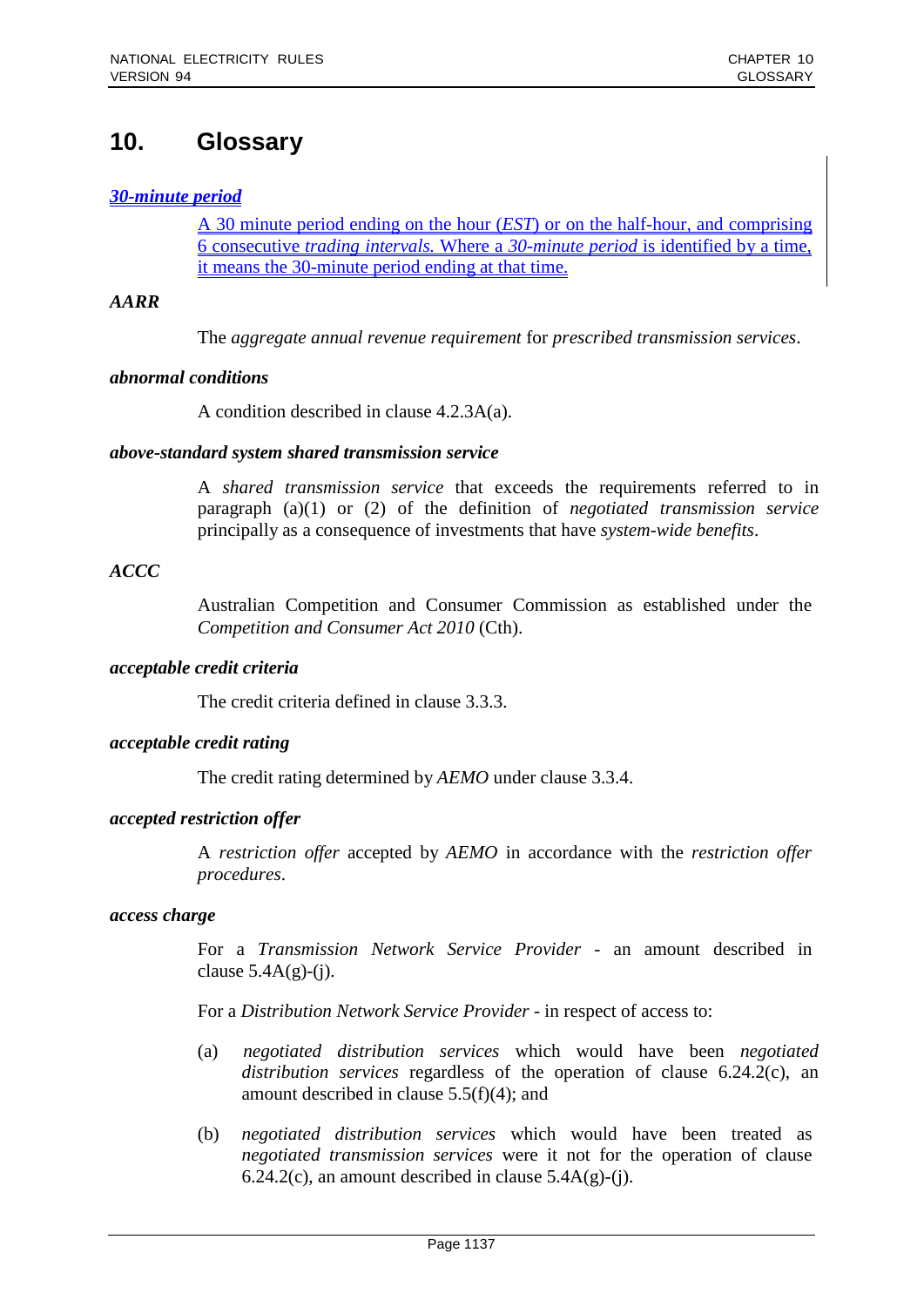#### *access standard*

Either an *automatic access standard* or a *negotiated access standard* for a particular technical requirement as recorded in a *connection agreement*.

#### *Accredited Service Provider category*

A category of registration of a *Metering Provider* established by *AEMO* under S7.4.2(b) as a consequence of requirements of a *participating jurisdiction* to install *metering installations*.

#### *accumulated energy data*

The data that results from the measurement of the flow of electricity in a power conductor where the data represents a period in excess of a *trading interval30-minute period*. *Accumulated energy data* is held in the *metering installation*. The measurement is carried out at a *metering point*.

#### *accumulated metering data*

The *accumulated energy data*, once collected from a *metering installation*, is *accumulated metering data*. *Accumulated metering data* is held in a *metering data services database* and the *metering database*.

#### *activate*, *activated*, *activation*

The operation of a *generating unit* (other than a *scheduled generating unit*) at an increased *loading level* or reduction in demand (other than a *scheduled load*) undertaken in response to a request by *AEMO* in accordance with an *unscheduled reserve contract*.

#### *active energy*

A measure of electrical energy flow, being the time integral of the product of *voltage* and the in-phase component of current flow across a *connection point*, expressed in watthour (Wh).

#### *active power*

The rate at which *active energy* is transferred.

#### *active power capability*

The maximum rate at which *active energy* may be transferred from a *generating unit* to a *connection point* as specified or proposed to be specified in a *connection agreement* (as the case may be).

#### *additional intervention claim*

Has the meaning given in clause 3.12.2(k).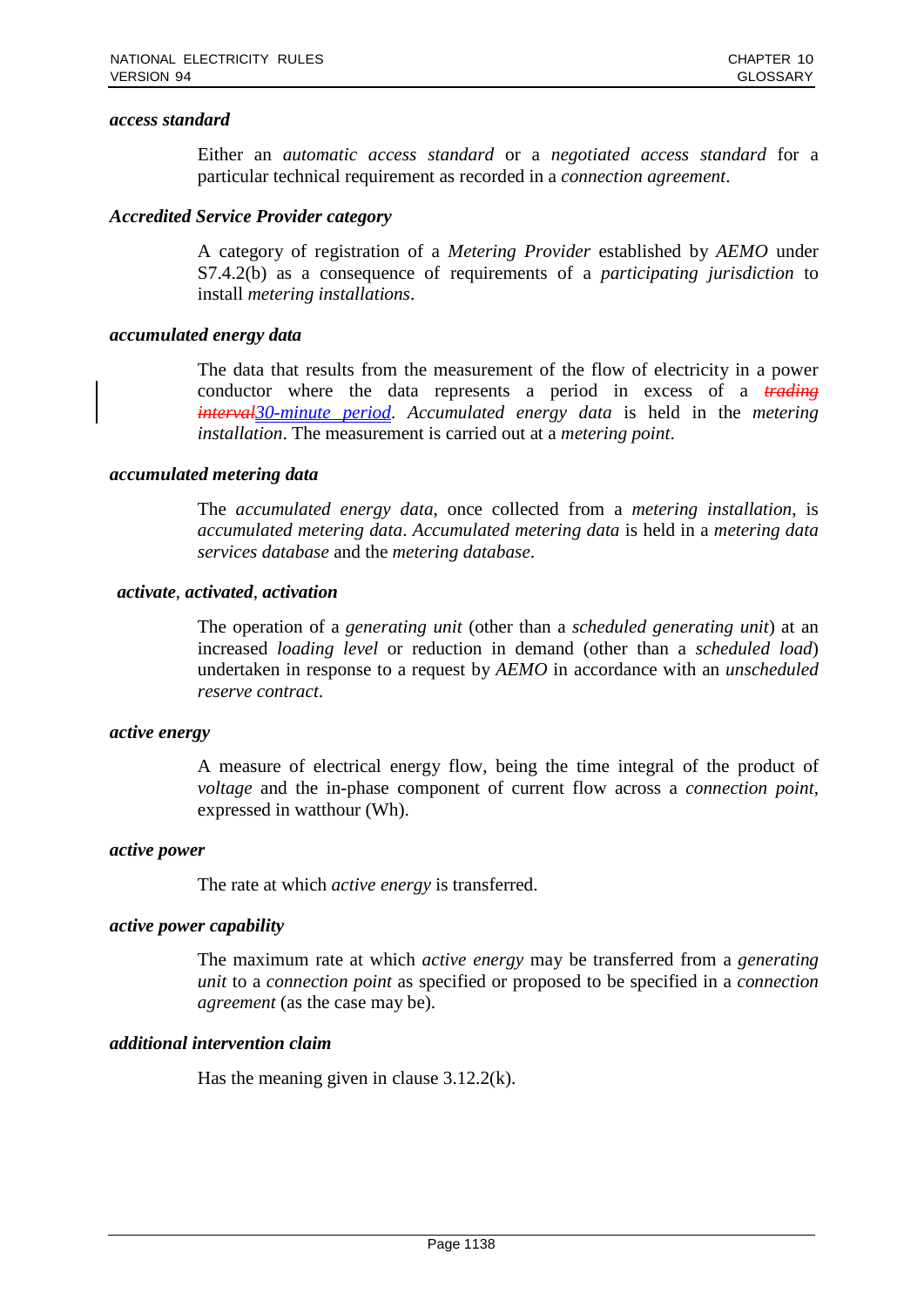# *adequately damped*

In relation to a *control system*, when tested with a step change of a feedback input or corresponding reference, or otherwise observed, any oscillatory response at a *frequency* of:

- (a) 0.05 Hz or less, has a damping ratio of at least 0.4;
- (b) between 0.05 Hz and 0.6 Hz, has a halving time of 5 seconds or less (equivalent to a damping coefficient –0.14 nepers per second or less); and
- (c) 0.6 Hz or more, has a damping ratio of at least 0.05 in relation to a *minimum access standard* and a damping ratio of at least 0.1 otherwise.

#### *adjusted gross energy*

The *energy* adjusted in accordance with clause 3.15.5 (for a *transmission network connection point*) or clause 3.15.5A (for a *virtual transmission node*) or clause 3.15.4 (for any other *connection point*).

# *adjusted locational component*

Has the meaning given to it in clause 6A.23.3(b).

## *adjusted non-locational component*

Has the meaning given to it in clause 6A.23.3(e).

#### *administered floor price*

A price floor to apply to a *regional reference price*, with the levels of the price floor being administered under clause 3.14.1 and the circumstances under which it can be invoked by *AEMO* being determined as set out in clause 3.14.2.

#### *administered price cap*

A price cap to apply to a *dispatch price*, *regional reference price* or *ancillary service price* as specified in clause 3.14.1.

#### *administered price period*

A period declared by *AEMO*, in accordance with clause 3.14.2, in which an *administered price cap* may be invoked.

# *adoptive jurisdiction*

Has the meaning given in the *National Electricity Law*.

#### *Adviser*

The Dispute Resolution Adviser specified in clause 8.2.2(a).

# *Adviser referral notice*

A notice referring a dispute to the *Adviser* for the purposes of clause 8.2.5.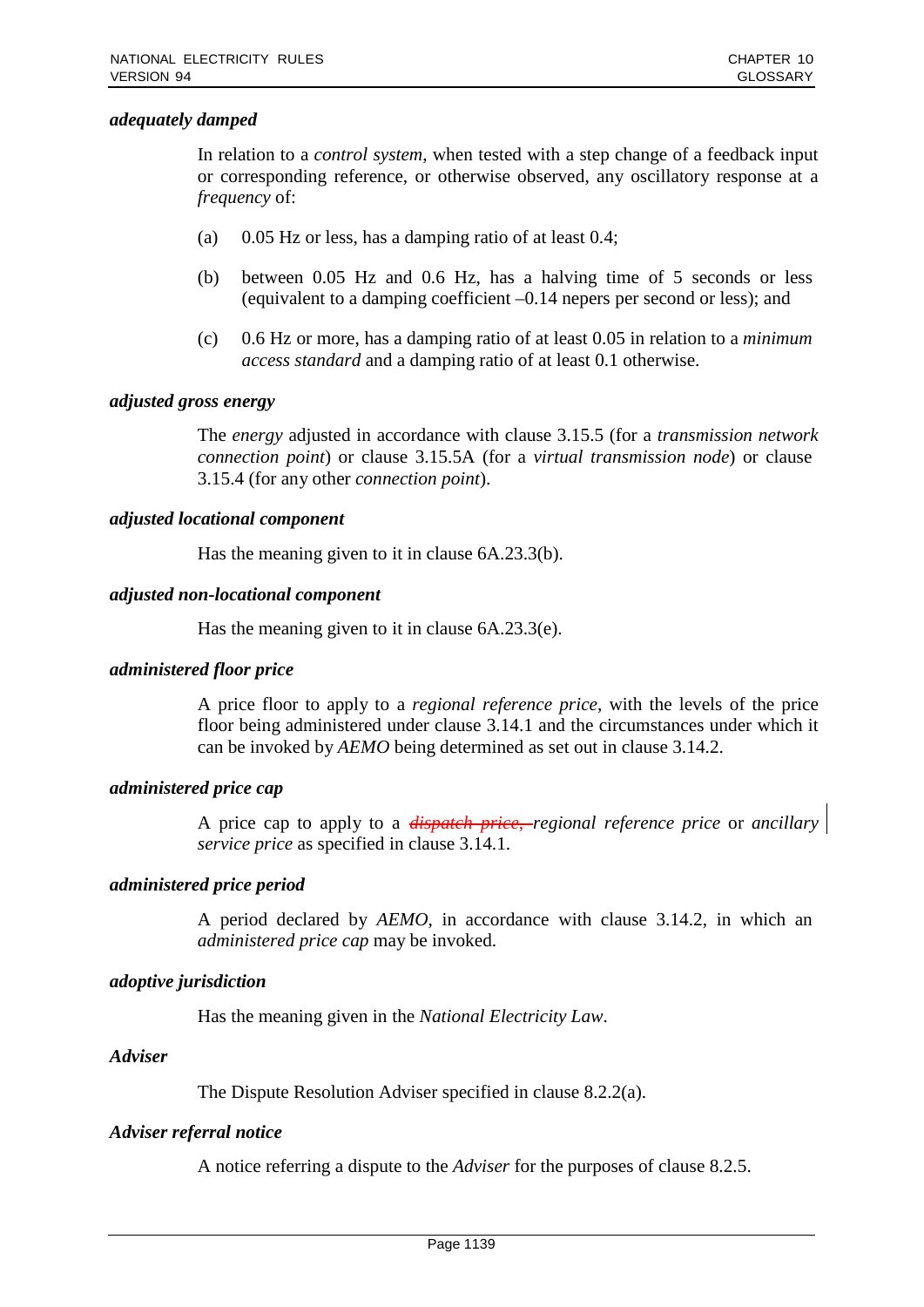## *ancillary service price*

In respect of a *dispatch intervaltrading interval*, for a *market ancillary service*, the common clearing price for the *market ancillary service* determined in accordance with clause 3.9.

# *Ancillary Service Provider*

A person who engages in the activity of owning, controlling or operating a *generating unit* or *market load* classified in accordance with Chapter 2 as an *ancillary service generating unit* or *ancillary service load*, as the case may be.

## *ancillary services*

*Market ancillary services* and *non-market ancillary services*.

#### *ancillary services agreement*

An agreement under which an *NMAS provider* agrees to provide one or more *non-market ancillary services* to *AEMO*.

## *annual benchmarking report*

Has the meaning given to it by clause 6.27 or clause 6A.31, as the case may be.

## *annual building block revenue requirement*

The amount representing the revenue requirement of a *Transmission Network Service Provider* for each *regulatory year* of a *regulatory control period*  calculated in accordance with clause 6A.5.4.

#### *annual revenue requirement*

An amount representing revenue for a *Distribution Network Service Provider*, for each *regulatory year* of a *regulatory control period*, calculated in accordance with Part C of Chapter 6.

#### *annual service revenue requirement (or "ASRR")*

Has the meaning set out in clause 6A.22.2.

#### *apparent power*

The square root of the sum of the squares of the *active power* and the *reactive power*.

#### *applicable regulatory instruments*

All laws, regulations, orders, licences, codes, determinations and other regulatory instruments (other than the *Rules*) which apply to *Registered Participants* from time to time, including those applicable in each *participating jurisdiction* as listed below, to the extent that they regulate or contain terms and conditions relating to access to a *network*, *connection* to a *network*, the provision of *network services*, *network service* price or *augmentation* of a *network*.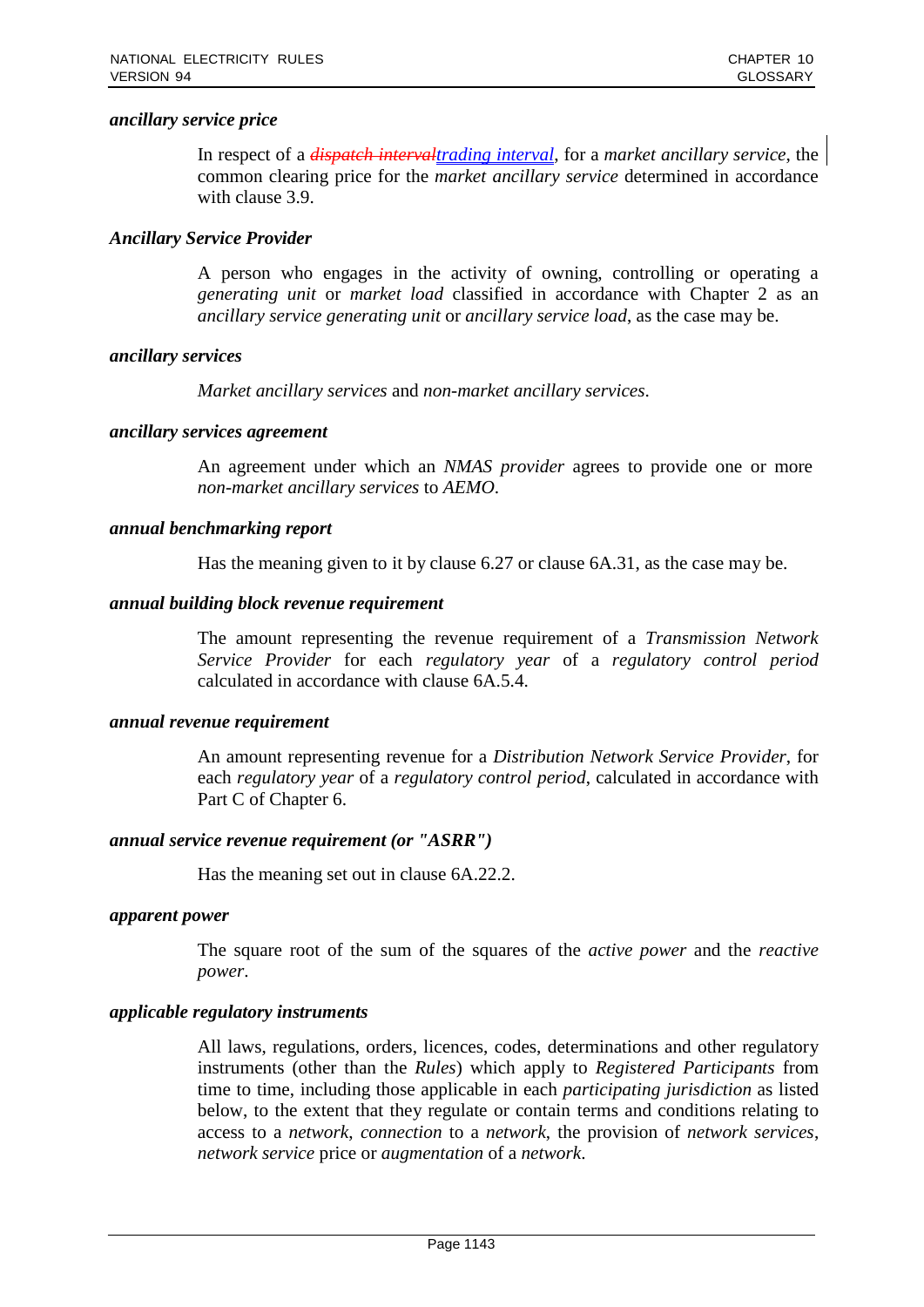## *basic connection service*

Has (in the context of Chapter 5A) the meaning given in clause 5A.A.1.

### *basic micro EG connection service*

Has (in the context of Chapter 5A) the meaning given in clause 5A.A.1.

# *bid and offer validation data*

Data submitted by *Scheduled Generators*, *Semi-Scheduled Generators* and *Market Participants* to *AEMO* in relation to their *scheduled loads*, *scheduled generating units*, *semi-scheduled generating units* and *scheduled market network services* in accordance with schedule 3.1.

# *billed but unpaid charges*

For a *Distribution Network Service Provider*, *network charges* that have been billed to a *failed retailer* by the *Distribution Network Service Provider*, but that the *failed retailer* has not yet paid (whether before or after the relevant due date for payment).

## *billing period*

The period of 7 *days* commencing at the start of the *trading interval* ending 12.3012.05 am Sunday.

### *black start capability*

A capability that allows a *generating unit*, following its *disconnection* from the *power system*, to be able to deliver electricity to either:

- (a) its *connection point*; or
- (b) a suitable point in the *network* from which *supply* can be made available to other *generating units*,

without taking *supply* from any part of the *power system* following *disconnection*.

#### *black system*

The absence of *voltage* on all or a significant part of the *transmission system* or within a *region* during a *major supply disruption* affecting a significant number of customers.

# *breaker fail*

In relation to a *protection system*, that part of the *protection system* that protects a *Market Participant's facilities* against the non-operation of a circuit breaker that is required to open.

#### *breaker fail protection system*

A *protection system* that protects a *facility* against the non-operation of a circuit breaker that is required to open to clear a fault.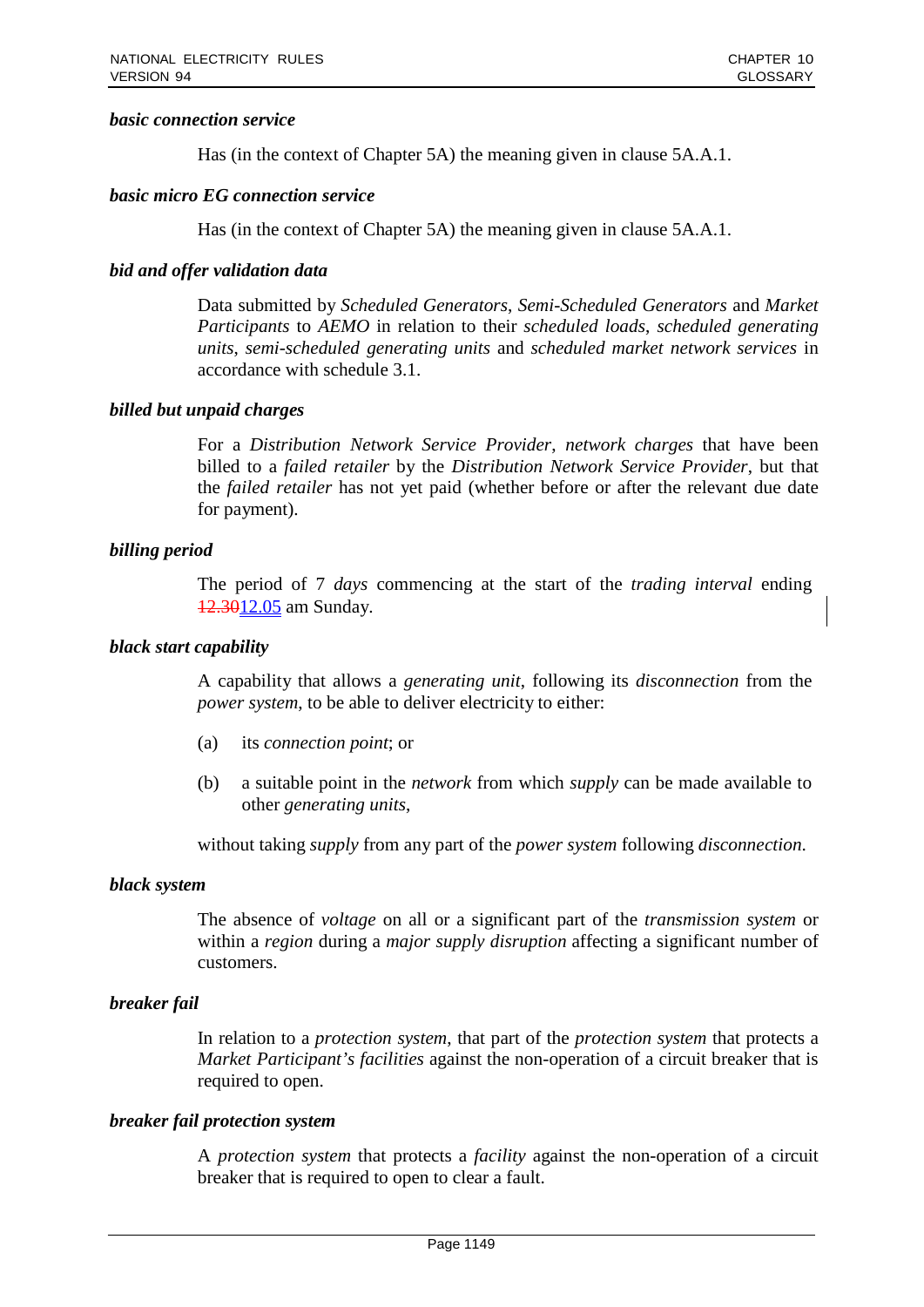# *dispatch interval*

A period defined in clause 3.8.21(a1) in which the *dispatch algorithm* is run in accordance with clause 3.8.21(b).

# *dispatch level*

Means:

- (1) for a *semi-dispatch intervalsemi-trading interval*, the amount of electricity specified in a *dispatch instruction* as the *semi-scheduled generating unit's*  maximum permissible *active power* at the end of the *dispatch intervaltrading interval* specified in the *dispatch instruction*; and
- (2) for a *non semi-dispatch intervalsemi-trading interval*, an estimate of the *active power* at the end of the *dispatch intervaltrading interval* specified in the *dispatch instruction*.

# *dispatch offer*

A *generation dispatch offer* or a *network dispatch offer*.

# *dispatch offer price*

The price submitted by a *Scheduled Generator*, *Semi-Scheduled Generator* or a *Scheduled Network Service Provider* for a *price band* and a *trading interval* in a *dispatch offer*.

# *dispatch price*

The price determined for each *regional reference node* by the *dispatch algorithm* each time it is run by *AEMO*.

# *dispatchable unit identifier*

An unique reference label allocated by *AEMO* for each *scheduled generating unit*, *semi-scheduled generating unit*, *scheduled load*, and *scheduled network service*.

# *dispatched generating unit*

A *scheduled generating unit* which has received instructions from *AEMO* in accordance with a *dispatch* schedule.

# *dispatched generation*

The *generation* which has been *dispatched* as part of *central dispatch*.

# *dispatched Generator*

A *Generator* who has received a *dispatch instruction* from *AEMO*.

#### *dispatched load*

The *load* which has been *dispatched* as part of *central dispatch*.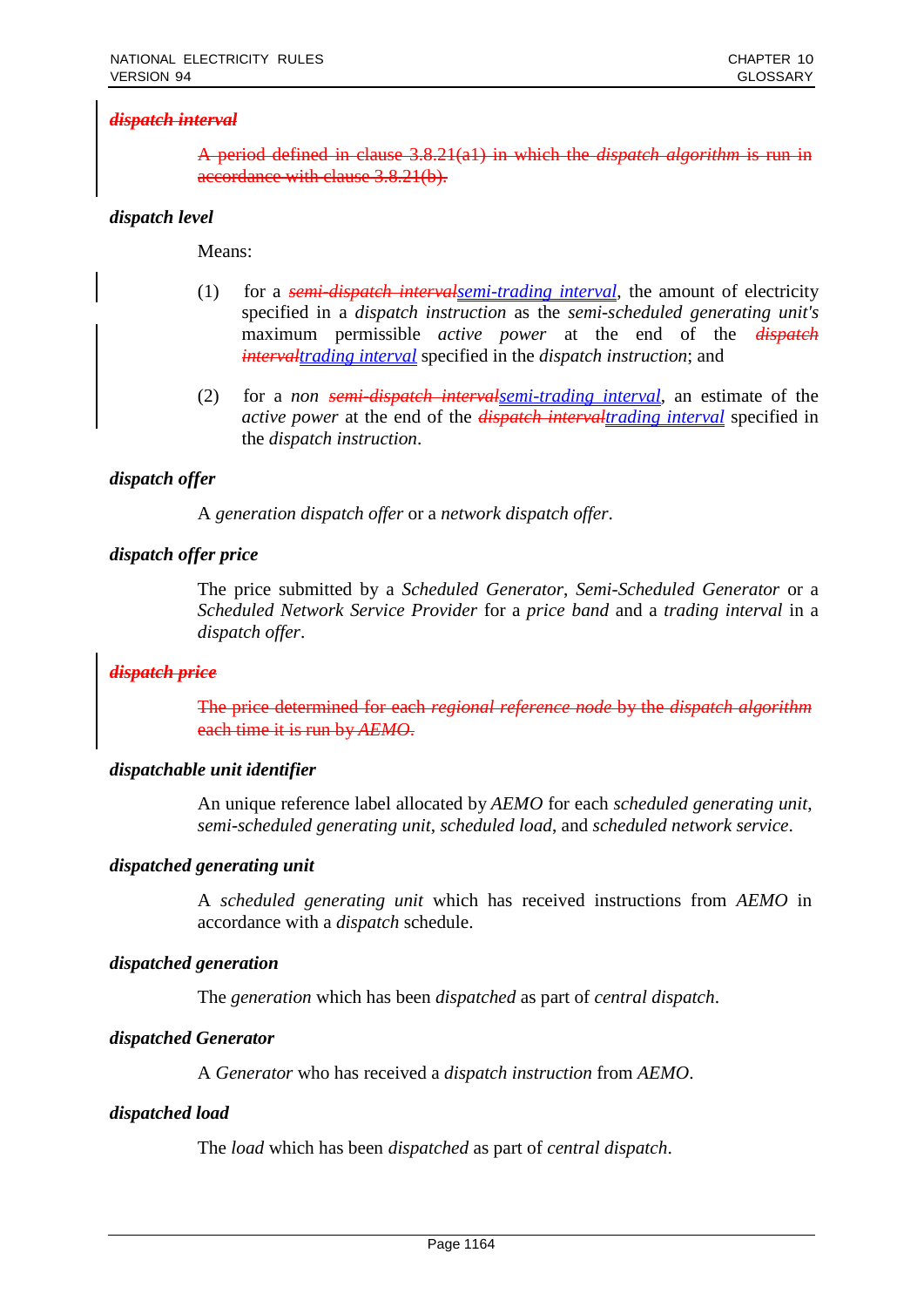## *intermittent*

A description of a *generating unit* whose output is not readily predictable, including, without limitation, solar generators, wave turbine generators, wind turbine generators and hydro-generators without any material storage capability.

### *inter-network test*

A test conducted for the purpose of verifying the magnitude of the *power transfer capability* of more than one *transmission network* in accordance with clause 5.7.7.

## *inter-network testing constraint*

A *constraint* on a *transmission network* as contemplated by clause 5.7.7.

## *inter-regional*

Between *regions*.

## *inter-regional loss factor*

A *marginal loss factor* determined according to clause 3.6.1.

## *inter-regional losses*

Has the meaning given to it by clause 3.6.1(a).

## *interruptible load*

A *load* which is able to be *disconnected*, either manually or automatically initiated, which is provided for the restoration or control of the *power system frequency* by *AEMO* to cater for *contingency events* or shortages of *supply*.

#### *interval energy data*

The data that results from the measurement of the flow of electricity in a power conductor where the data is prepared and recorded by the *metering installation* in intervals which:

- (a) for types 1, 2 and 3 *metering installations* and type 4 *metering installations* to which clauses 7.8.2(b1) and 7.8.2A apply, correspond to a *trading interval* or are submultiples of a *trading interval*; -and
- (b) for all other type 4 *metering installations* and types 4A and 5 *metering installations*, correspond to a *30-minute period* or are submultiples of a *30-minute period*.

*Interval energy data* is held in the *metering installation*.

# *interval metering data*

The *interval energy data*, once collected from a *metering installation*, is *interval metering data*. *Interval metering data* is held in a *metering data services database*  and the *metering database*.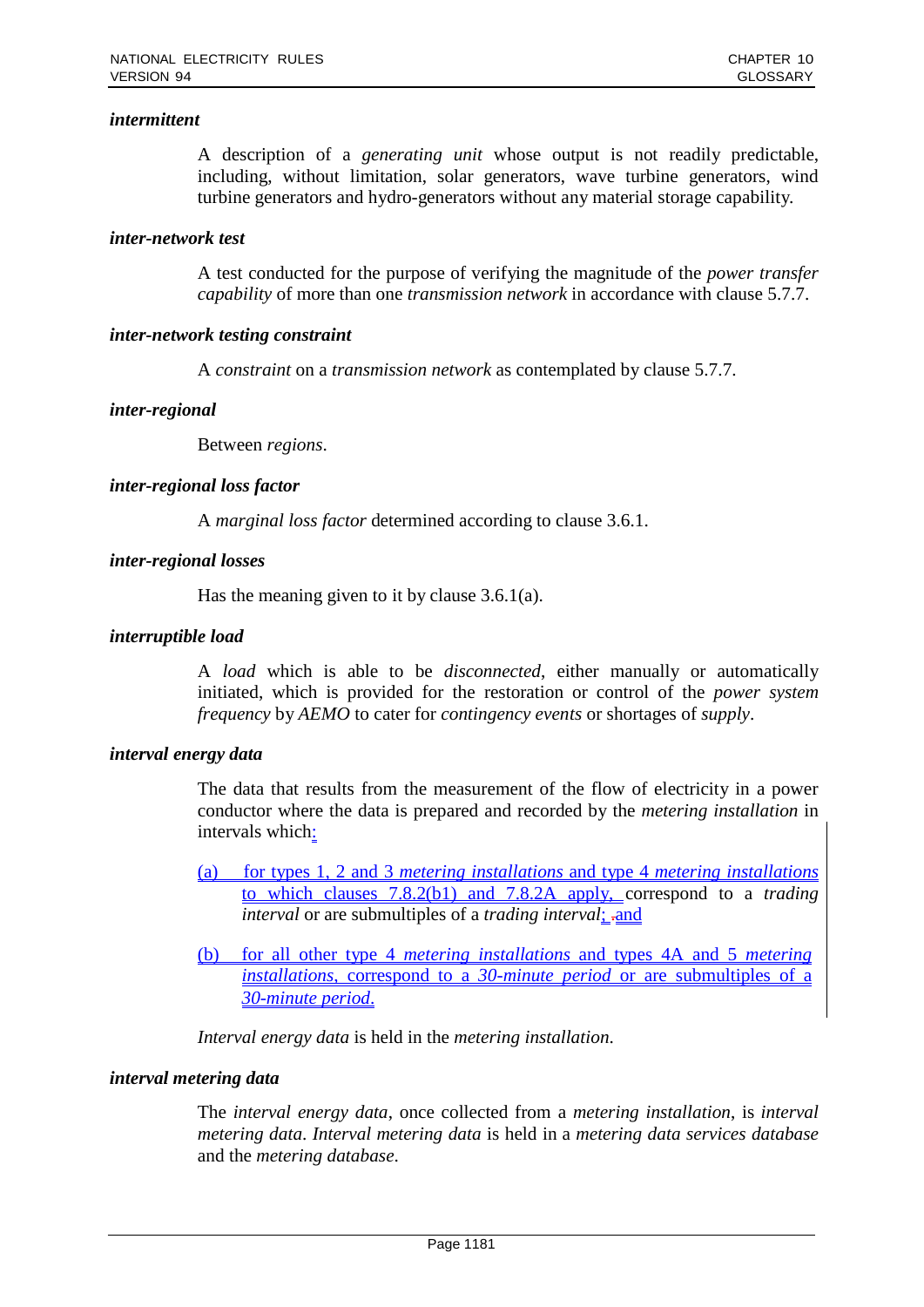# *intervention pricing interval*

A *dispatch intervaltrading interval* declared by *AEMO* to be an *intervention pricing interval* in accordance with clause 3.9.3.

#### *intervention price trading interval*

A *trading interval* in which *AEMO* has declared an *intervention price dispatch interval* in accordance with clause 3.9.3.

### *intervention settlement timetable*

Has the meaning given in clause 3.12.1(b).

## *intra-regional*

Within a *region*.

## *intra-regional loss factor*

A *marginal loss factor* determined according to clause 3.6.2.

## *intra-regional losses*

Has the meaning given to it by clause 3.6.2(a).

## *invoiced amount*

The aggregate of the *settlement statements*, *interim*, *preliminary* or *final*, which at the time of issue of a *call notice* are unpaid by the *Market Participant*, notwithstanding that the usual time for issue or payment of those *settlement statements* has not been reached.

# *involuntary load shedding*

*Load shedding* where the *load* shed is not an *interruptible load* except *load* under the control of underfrequency relays as described in clause S5.1.10.1(a), or a *scheduled load*.

#### *isolation*

Electrical isolation of one part of a communication system from another but where the passage of *electronic data transfer* is not prevented.

#### *jurisdictional derogation*

Has the meaning given in the *National Electricity Law*. The jurisdictional derogations are included in Chapter 9.

# *jurisdictional electricity legislation*

Has the meaning given to that term in the *National Electricity Law*.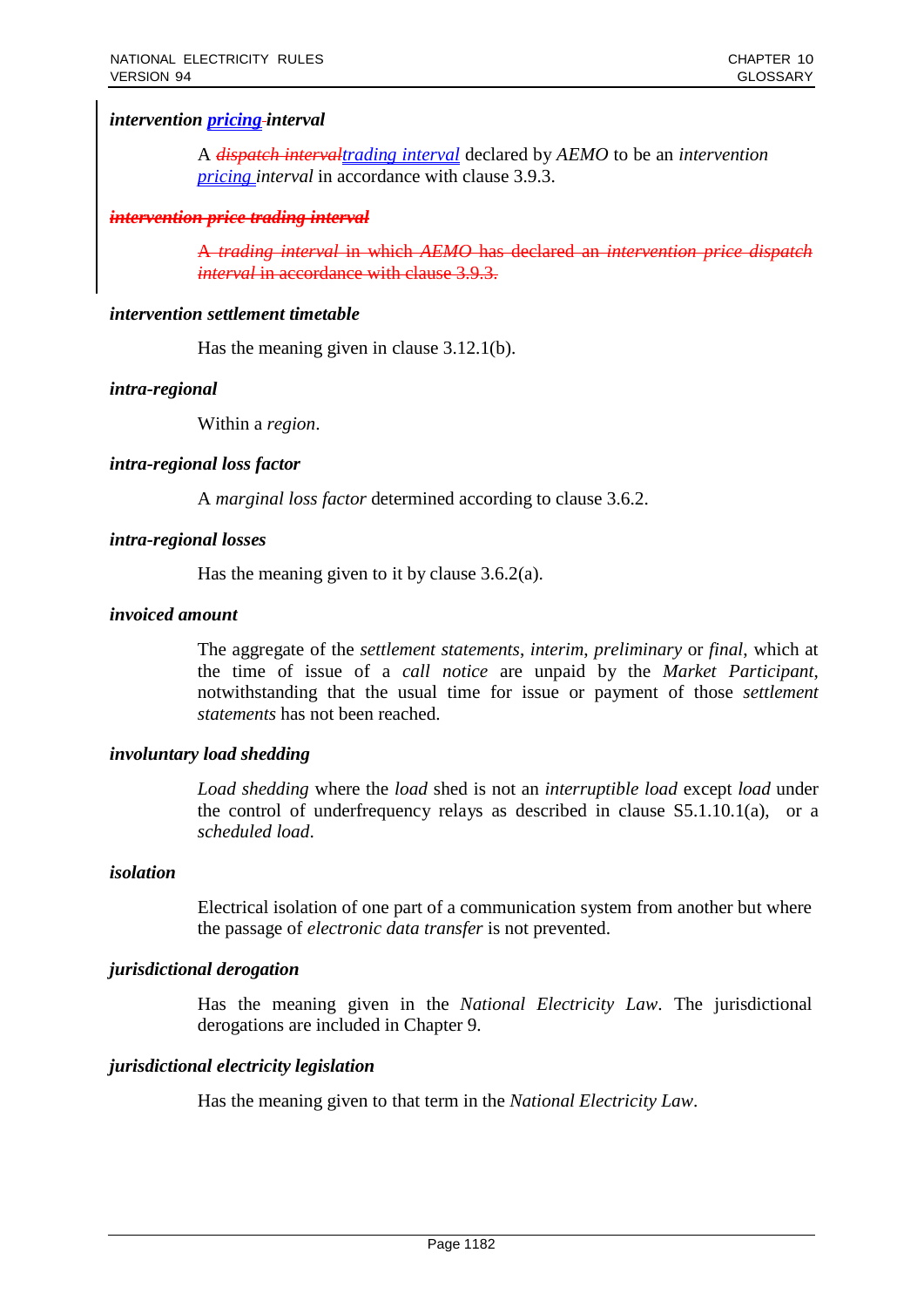the date of that determination; or

(d) if in a previous *pricing proposal* the *Distribution Network Service Provider*  provided information in respect of that *approved jurisdictional scheme* to the *AER* under clause 6.18.2(b)(6B), the date that such a *pricing proposal*  was submitted.

### *last resort planning power*

The *AEMC's* power to direct a *Registered Participant* under rule 5.22(c).

## *last resort planning power guidelines*

The guidelines made by the *AEMC* relating to the exercise of the *last resort planning power* and referred to in rule 5.22(n) to (q).

## *late rebidding period*

In respect of a *trading interval*, the period beginning  $15-30$  minutes before the commencement of the *trading interval*.

## *load*

A *connection point* or defined set of *connection points* at which electrical power is delivered to a person or to another *network* or the amount of electrical power delivered at a defined instant at a *connection point*, or aggregated over a defined set of *connection points*.

### *load centre*

A geographically concentrated area containing *load* or *loads* with a significant combined consumption capability.

# *load shedding*

Reducing or *disconnecting load* from the *power system*.

#### *load shedding procedures*

The procedures developed by *AEMO* for each *participating jurisdiction* in accordance with clause 4.3.2(h)(1) for the implementation of the *load shedding*  priority and *sensitive load* priority advised by that *Jurisdictional System Security Coordinator* under clauses 4.3.2(f)(1) and (2).

# *loading level*

The level of output, consumption or power flow (in MW) of a *generating unit*, *load* or *scheduled network service*.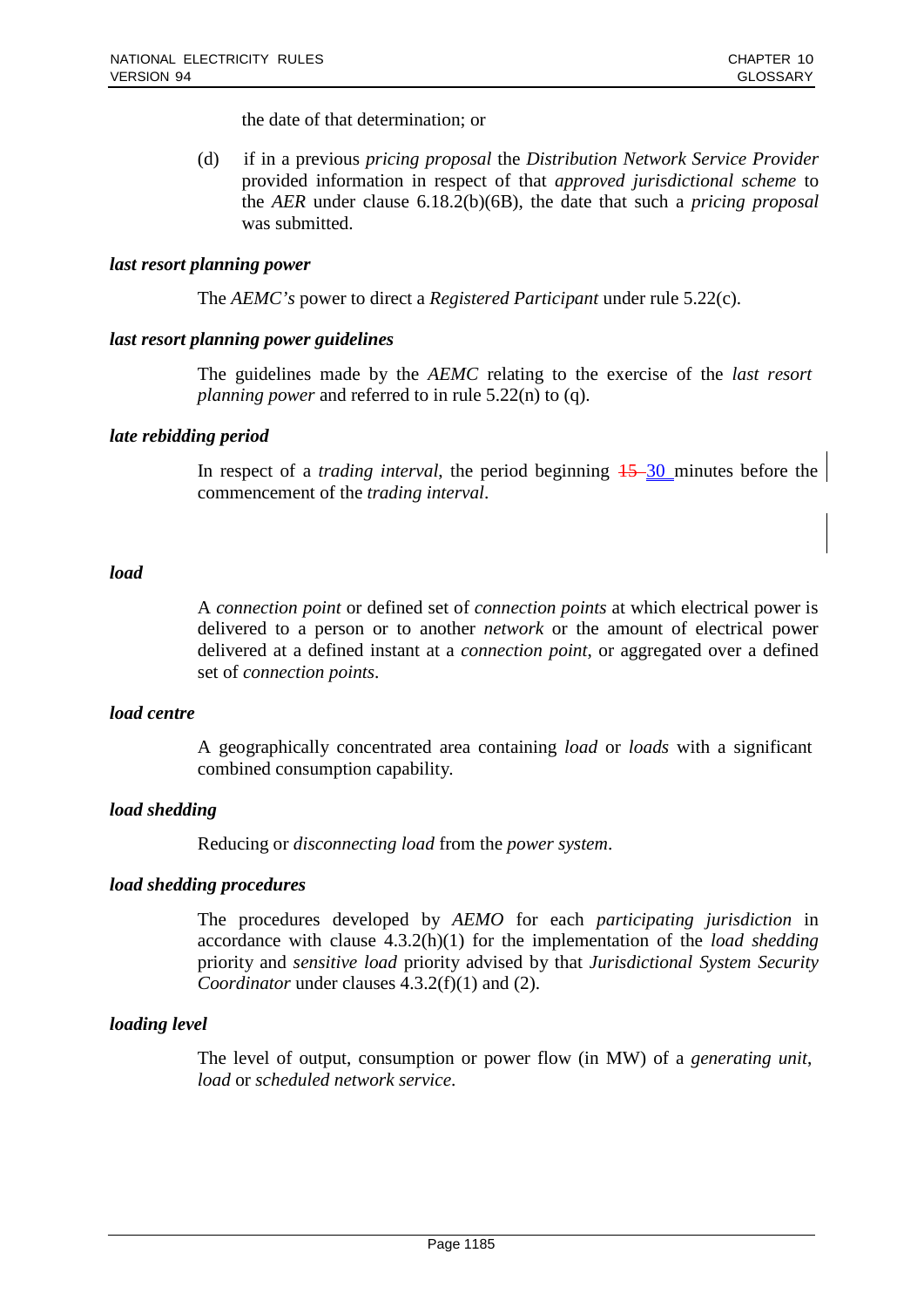2. is eligible to be registered by *AEMO* as a *Customer* and to classify the *load*  described in (1) as a *first-tier load* or a *second-tier load*, but is not so registered.

### *non-registered embedded generator*

In the context of clause 6.7A, has the meaning given in chapter 5A.

## *non-regulated transmission services*

A *transmission service* that is neither a *prescribed transmission service* nor a *negotiated transmission service*.

## *non-scheduled generating unit*

A *generating unit* so classified in accordance with Chapter 2.

## *non-scheduled generating system*

A *generating system* comprising *non-scheduled generating units*.

# *Non-Scheduled Generator*

A *Generator* in respect of which any *generating unit* is classified as a *non-scheduled generating unit* in accordance with Chapter 2.

# *non-scheduled load*

A *market load* which is not a *scheduled load*.

# *non semi-dispatch interval*

For a *semi-scheduled generating unit*, a *dispatch intervaltrading interval* other than a *semi-dispatch interval*.

#### *non-suspension decision*

A decision made by *AEMO* under clause 3.15.21(c1)(2) or (3) not to suspend some or all of the activities of a *defaulting Market Participant* following an *external administration default event*.

#### *normal operating frequency band*

In relation to the *frequency* of the *power system*, means the range 49.9Hz to 50.1Hz or such other range so specified in the *power system security standards*.

#### *normal operating frequency excursion band*

In relation to the *frequency* of the *power system*, means the range specified as being acceptable for infrequent and momentary excursions of *frequency* outside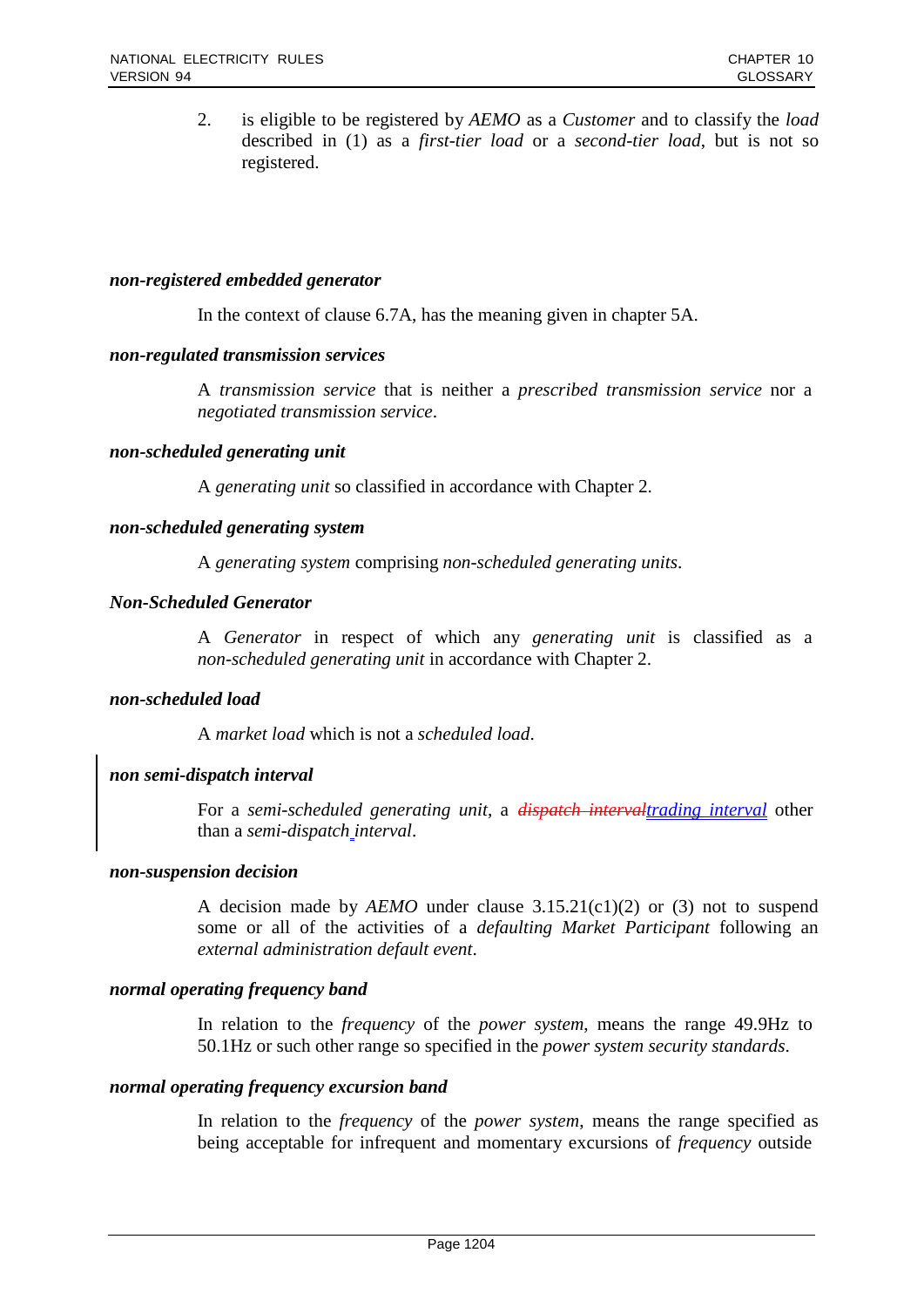## *self-decommitment*

*Decommitment*, where the decision to *decommit* a *generating unit* was made by the relevant *Generator* without instruction or direction from *AEMO*.

## *semi-dispatch interval*

For a *semi-scheduled generating unit*, a *dispatch trading interval* for which either:

- (a) a *network constraint* would be violated if the *semi-scheduled generating unit's generation* were to exceed the *dispatch level* specified in the related *dispatch instruction* at the end of the *dispatch trading interval*; or
- (b) the *dispatch level* specified in that *dispatch instruction* is less than the *unconstrained intermittent generation forecast* at the end of the *dispatch trading interval*,

and which is notified by *AEMO* in that *dispatch instruction* to be a *semi-dispatch interval*.

# *self-dispatch level*

The level of *generation* in MW, as specified in a *dispatch offer* for a *generating unit* and a *trading interval*, which is the level at which that *generating unit* must be *dispatched* by *AEMO* in that *trading interval* unless otherwise *dispatched* in accordance with clause 3.8 or unless required to operate under a *direction* issued by *AEMO* in accordance with clause 4.8.9.

#### *semi-scheduled generating system*

A *generating system* comprising *semi-scheduled generating units*.

#### *semi-scheduled generating unit*

- (a) A *generating unit* classified in accordance with clause 2.2.7.
- (b) For the purposes of Chapter 3 and rule 4.9, two or more *generating units*  referred to in paragraph (a) that have been aggregated in accordance with clause 3.8.3.

#### *Semi-Scheduled Generator*

A *Generator* in respect of which any *generating unit* is classified as a *semi-scheduled generating unit* in accordance with Chapter 2.

# *sensitive loads*

*Loads* defined as sensitive for each *participating jurisdiction* by the *Jurisdictional System Security Coordinator* for that *participating jurisdiction*.

## *sent out generation*

In relation to a *generating unit*, the amount of electricity *supplied* to the *transmission* or *distribution network* at its *connection point*.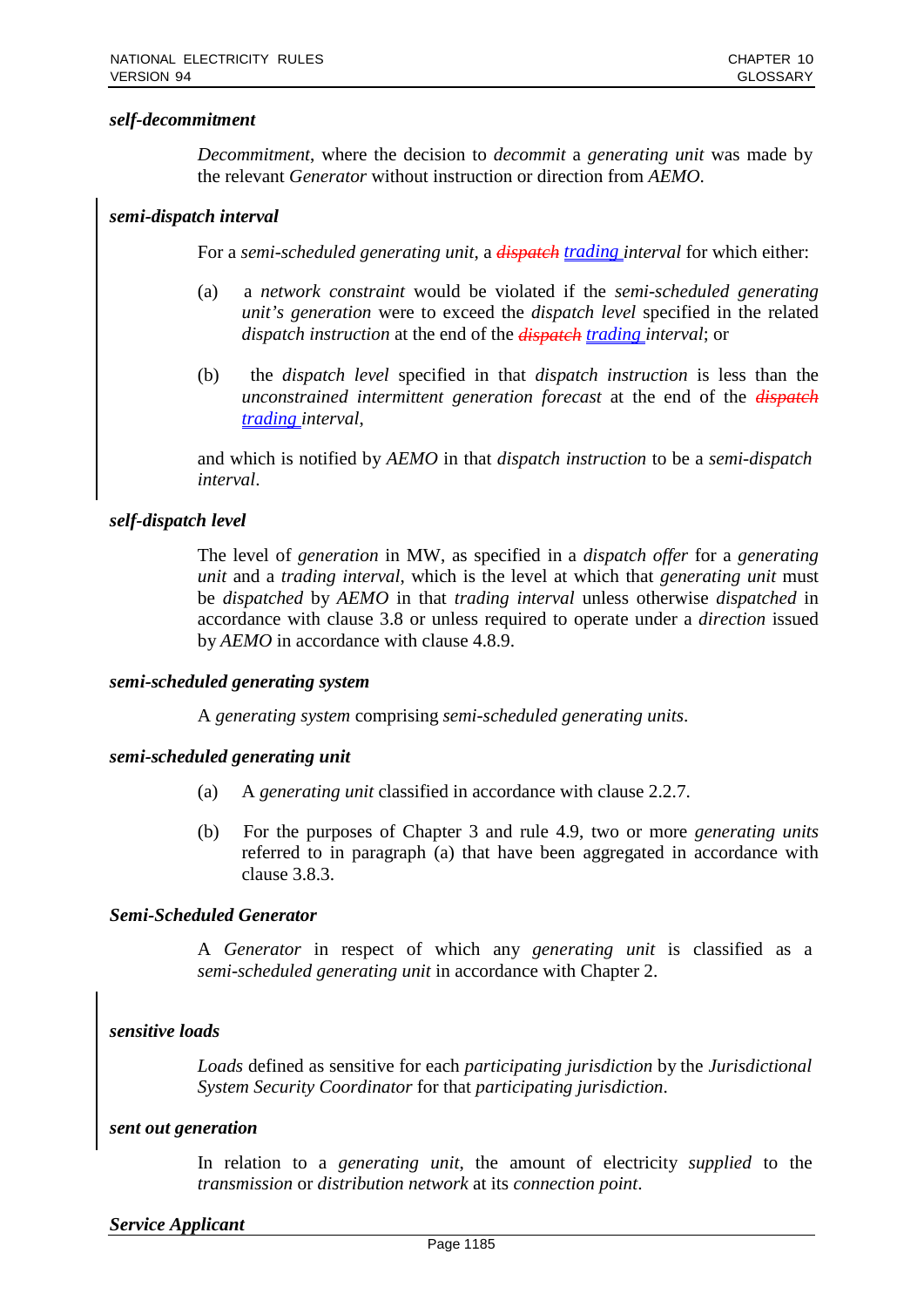According to context:

- (a) a person who is an existing or intending *Registered Participant* or a person who is eligible to become a *Registered Participant*; or
- (b) a person who asks a *Distribution Network Service Provider* for access to a *distribution service*.

## *service level procedures*

The procedures established under the *Rules consultation procedures* by *AEMO* in accordance with clause 7.14.1A.

#### *service standard event*

A legislative or administrative act or decision that:

- (a) has the effect of:
	- (i) substantially varying, during the course of a *regulatory control period*, the manner in which a *Transmission Network Service Provider* is required to provide a *prescribed transmission service*, or a *Distribution Network Service Provider* is required to provide a *direct control service*; or
	- (ii) imposing, removing or varying, during the course of a *regulatory control period*, minimum service standards applicable to *prescribed transmission services* or *direct control services*; or
	- (iii) altering, during the course of a *regulatory control period*, the nature or scope of the *prescribed transmission services* or *direct control services*, provided by the service provider; and
- (b) *materially* increases or *materially* decreases the costs to the service provider of providing *prescribed transmission services* or *direct control services*.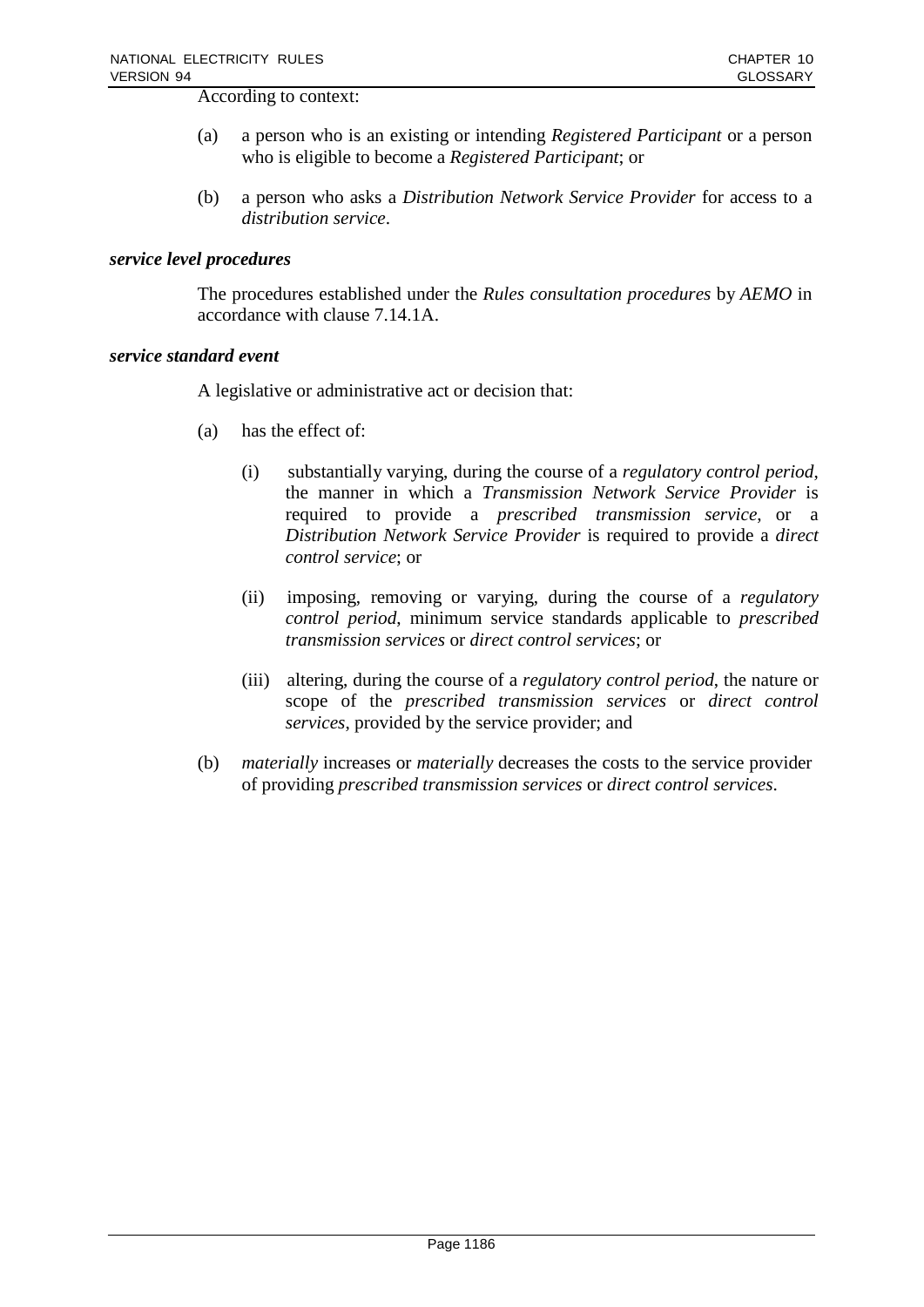## *spot market*

The spot market established and operated by *AEMO* in accordance with clause 3.4.1.

## *spot market transaction*

A transaction as defined pursuant to clause 3.15.6 which occurs in the *spot market*.

## *spot price*

The price for electricity in a *trading interval* at a *regional reference node* or a *connection point* as determined in accordance with clause 3.9.2.

# *spot price forecast*

A forecast of the *spot price* published by *AEMO* in accordance with clause 3.13.4.

## *SRAS Guideline*

The guideline developed and *published* by *AEMO* in accordance with clause 3.11.7(c) as in force from time to time and includes amendments made in accordance with clauses 3.11.7(f) and 3.11.7(g).

## *SRAS Objective*

The objective for *system restart ancillary services* is to minimise the expected costs of a *major supply disruption*, to the extent appropriate having regard to the *national electricity objective*.

# *SRAS Provider*

A person who agrees to provide one or more *system restart ancillary services* to *AEMO* under an *ancillary services agreement*.

# *SRAS Procurement Objective*

Has the meaning given in clause 3.11.7(a1).

### *stand-alone amount*

For a *category of prescribed transmission services*, the costs of a *transmission system* asset that would have been incurred had that *transmission system* asset been developed, exclusively to provide that *category of prescribed transmission services*.

## *standard connection service*

Has (in the context of Chapter 5A) the meaning given in clause 5A.A.1.

## *standard control service*

A *direct control service* that is subject to a control mechanism based on a *Distribution Network Service Provider's total revenue requirement*.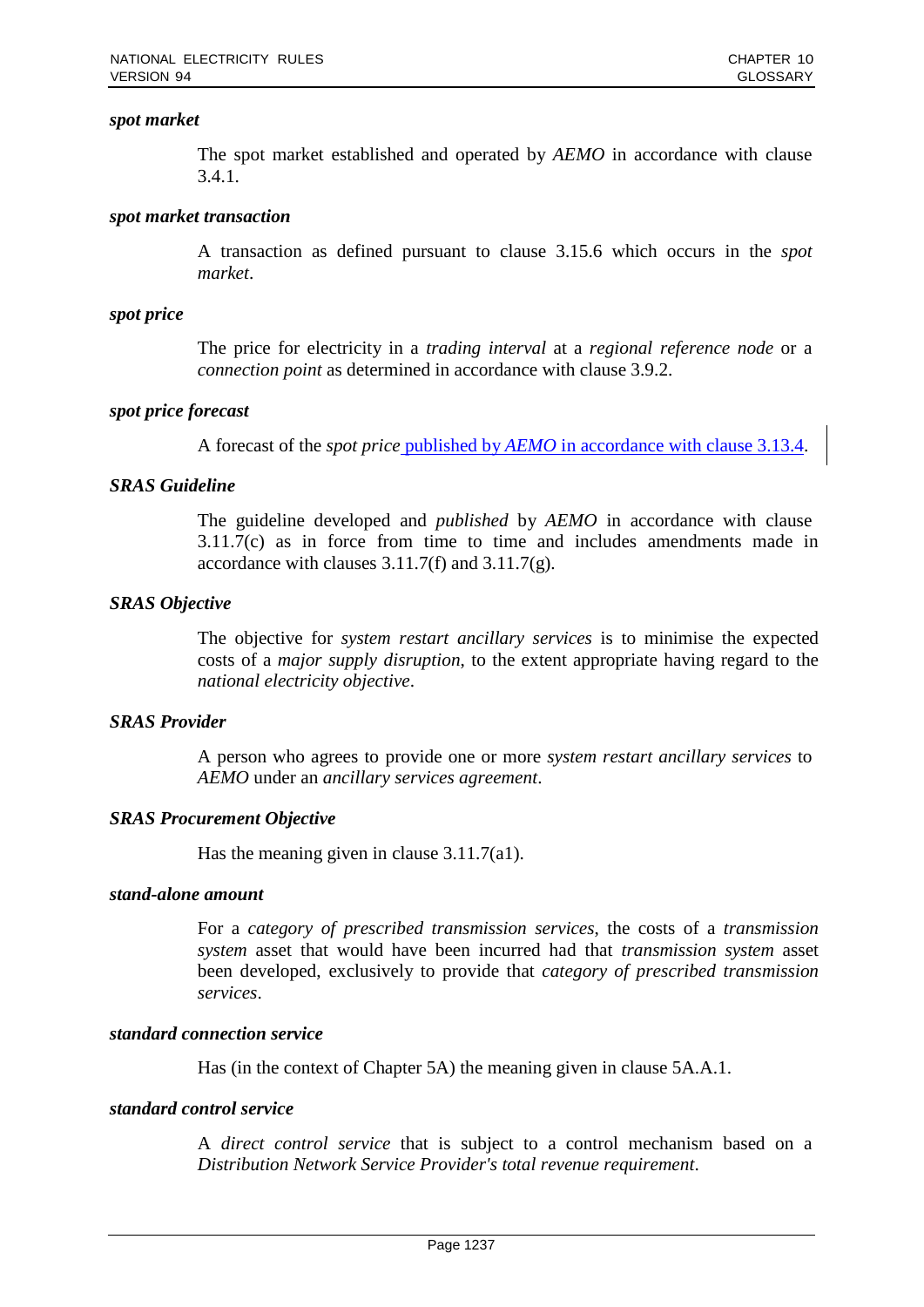- (6) criteria for continuing or concluding a test and the decision-making process relevant to the test; and
- (7) contingency arrangements.

#### *tie*

Identically priced *dispatch bids* or *dispatch offers*.

#### *time*

*Eastern Standard Time*.

#### *time stamp*

The means of identifying the *time* and date at which data is transmitted or received.

#### *timetable*

The timetable published by *AEMO* under clause 3.4.3 for the operation of the *spot market* and the provision of *market* information.

#### *total revenue cap*

For a *Transmission Network Service Provider* for a *regulatory control period*, the sum of the *maximum allowed revenues* for that provider for each *regulatory year*  of that *regulatory control period* as calculated in accordance with clause 6A.5.3 and set out in a *revenue determination*.

#### *total revenue requirement*

For a *Distribution Network Service Provider*, an amount representing revenue calculated for the whole of a *regulatory control period* in accordance with Part C of Chapter 6.

#### *Trader*

A person who is registered by *AEMO* as a *Trader* under Chapter 2.

#### *trading amount*

The positive or negative dollar amount resulting from a *transaction*, determined pursuant to clauses 3.15.6, 3.15.6A or 3.15.11.

# *trading day*

The 24 hour period commencing at 4.00 am (*EST*) and finishing at 4.00 am on the following *day*.

#### *trading interval*

A 30 5 minute period ending on the hour (*EST*) and each continuous period of 5 minutes thereafter or on the half hour and, where identified by a time, means the

30 5 minute period ending at that time.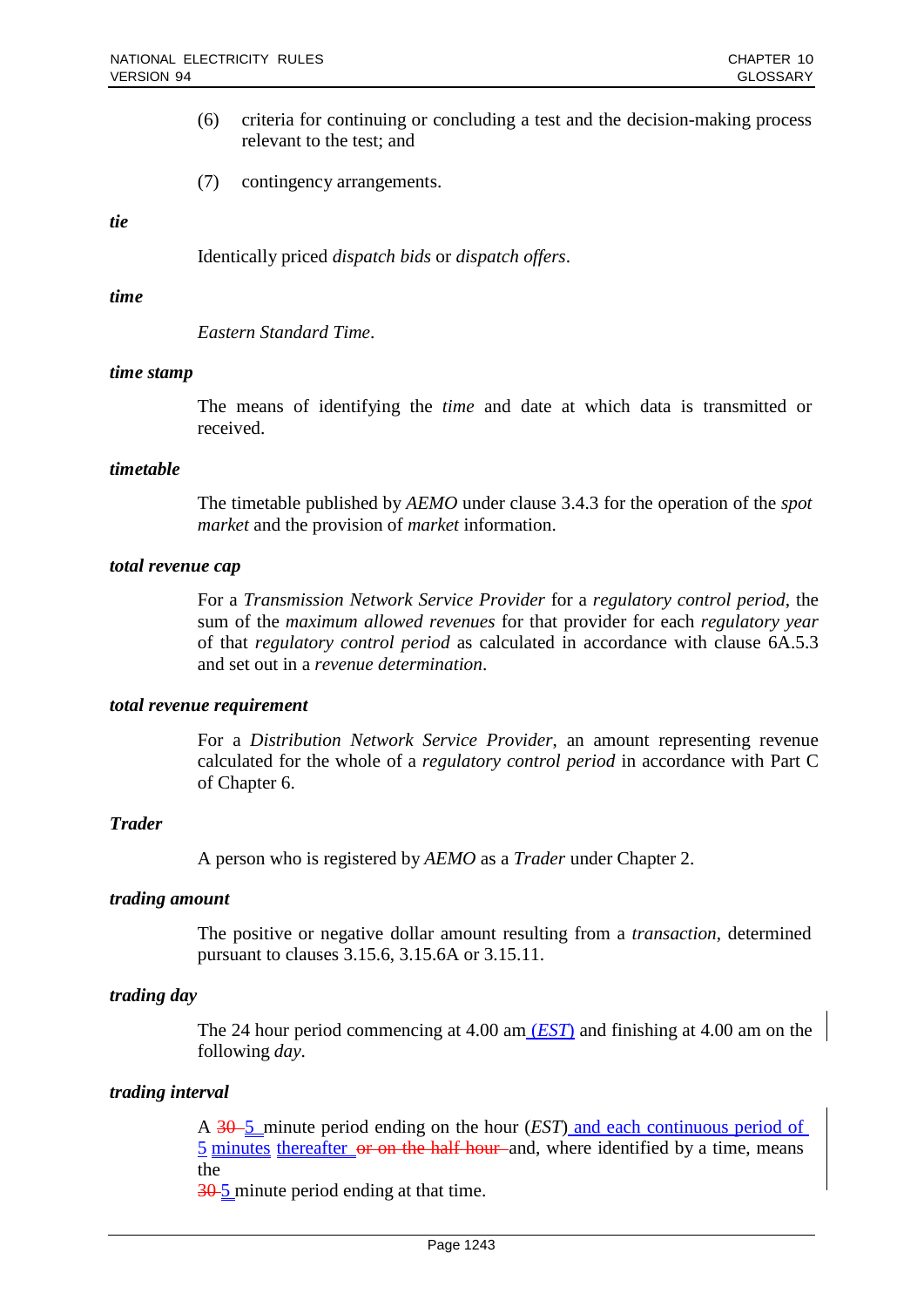# *trading interval energy data*

*Interval energy data* prepared and recorded by a *metering installation* in intervals which correspond to a *trading interval*.

### *trading limit*

A dollar amount for a *Market Participant*, determined pursuant to clause 3.3.10.

### *trading margin*

Has the meaning given in clause 3.3.15.

### *transaction*

A *spot market transaction*, *reallocation transaction* or any other transaction either in the *market* or to which *AEMO* is a party.

## *transformer*

A *plant* or device that reduces or increases the *voltage* of alternating current.

#### *transformer tap position*

Where a tap changer is fitted to a *transformer*, each tap position represents a change in *voltage* ratio of the *transformer* which can be manually or automatically adjusted to change the *transformer* output *voltage*. The tap position is used as a reference for the output *voltage* of the *transformer*.

#### *transmission*

Activities pertaining to a *transmission system* including the conveyance of electricity through that *transmission system*.

# *Transmission Annual Planning Report*

A report prepared by a *Transmission Network Service Provider* under clause 5.12.2.

#### *Transmission Confidentiality Guidelines*

Guidelines made by the *AER* under clause 6A.16A.

#### *transmission consultation procedures*

The procedures set out in Part H of Chapter 6A that must be followed by:

- (a) the *AER* in making, developing or amending guidelines, models or schemes or in reviewing methodologies; or
- (b) the *AEMC* in developing or amending guidelines.

#### *Transmission Customer*

A *Customer*, *Non-Registered Customer* or *Distribution Network Service Provider* having a *connection point* with a *transmission network*.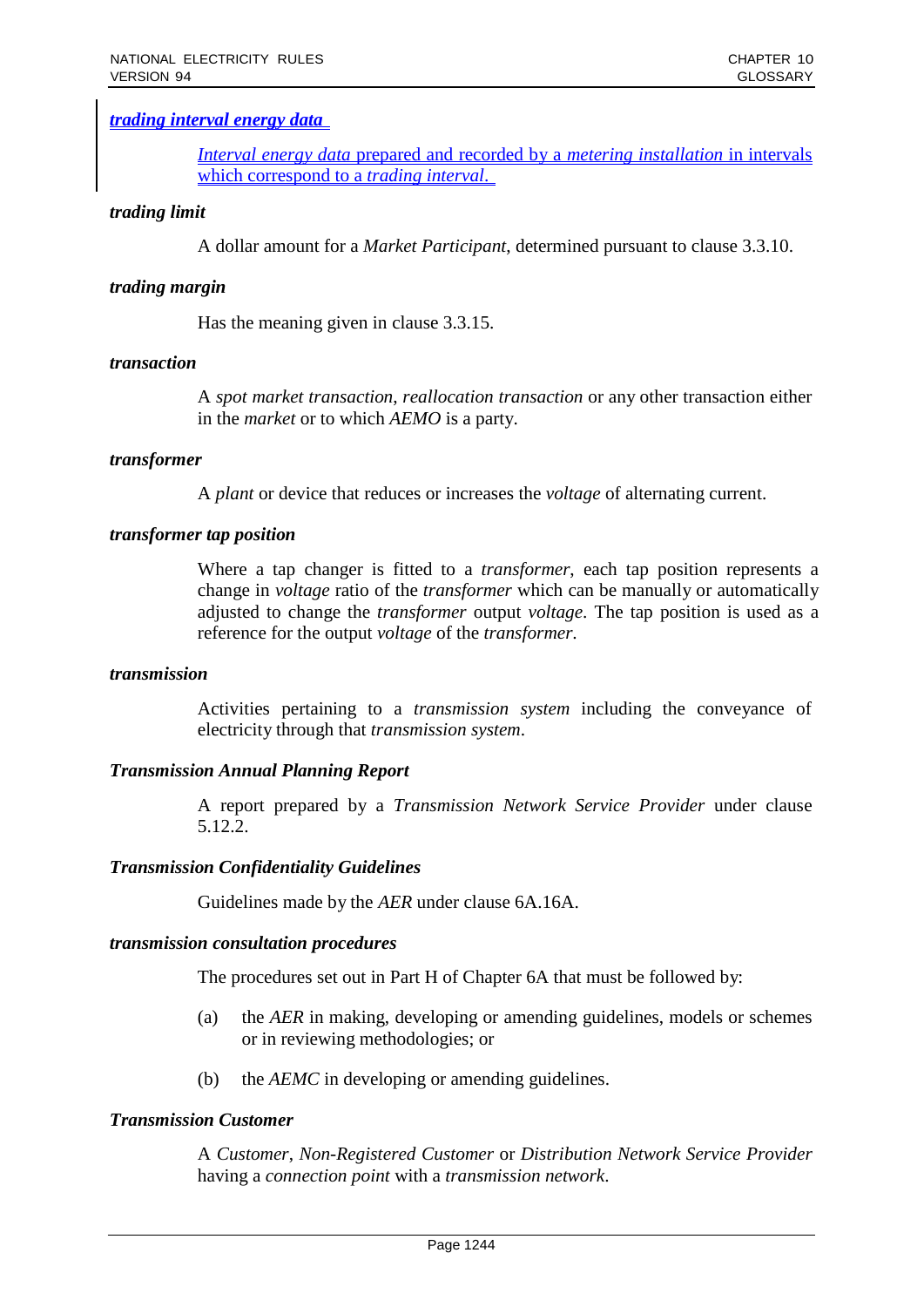# **CHAPTER 11**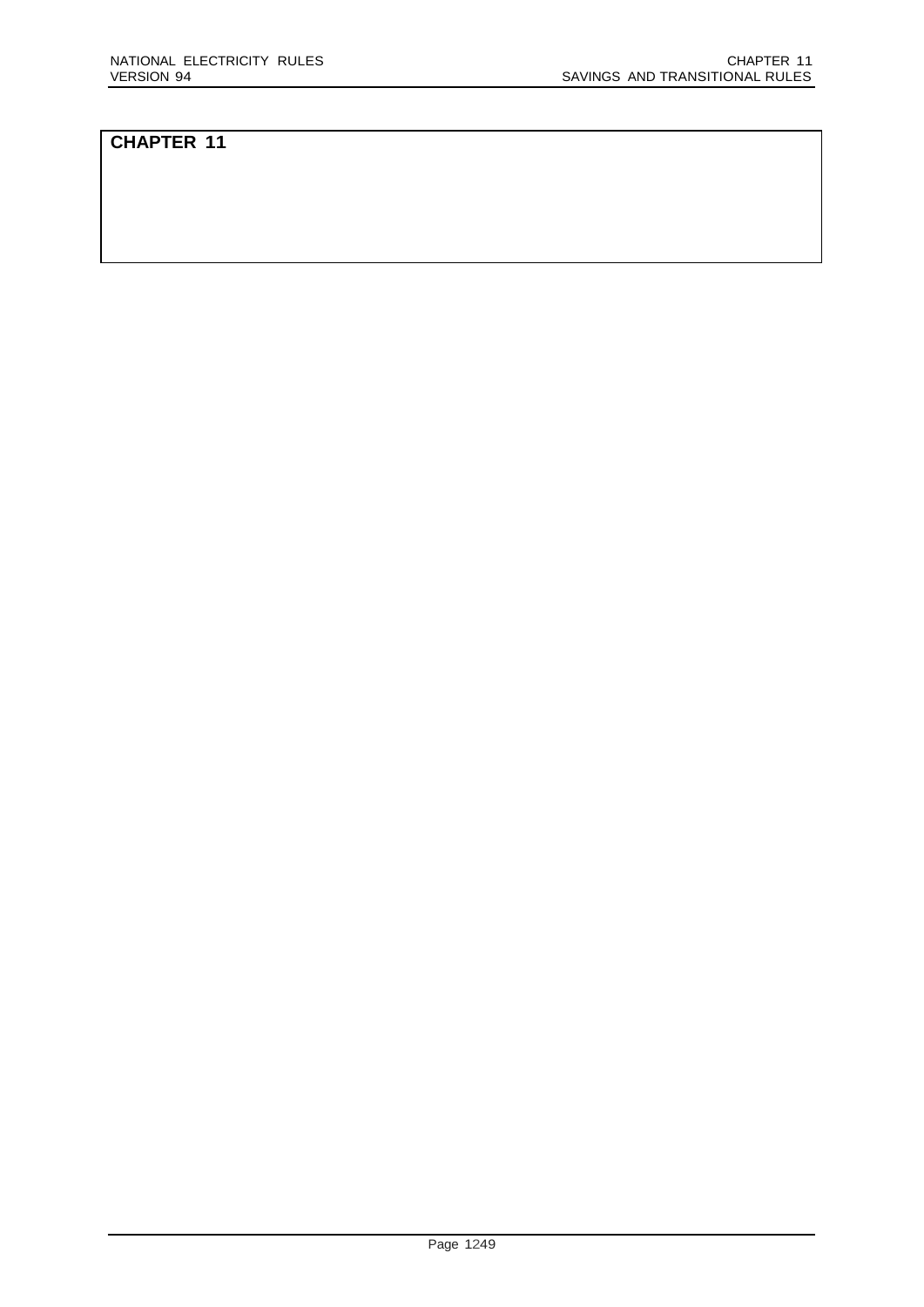# **Part ZZZB Five Minute Settlement**

# **11.100 Rules consequential on the making of the National Electricity Amendment (Five Minute Settlement) Rule 2017**

# **11.100.1 Definitions**

For the purposes of this rule 11.100:

**Amending Rule** means the National Electricity Amendment (Five Minute Settlement) Rule 2017.

**commencement date** means the day on which the Amending Rule commences operation.

**new Chapter 7** means Chapter 7 of the *Rules* as in force immediately after the commencement date.

**new Chapter 10** means Chapter 10 of the *Rules* as in force immediately after the commencement date.

**new clause 3.8.9** means clause 3.8.9 of the *Rules* as in force immediately after the commencement date.

**new clause 3.13.4(l1)** means clause 3.13.4(l1) of the *Rules* as in force immediately after the commencement date

**new clause 7.8.2(a2)** means clause 7.8.2(a2) of the *Rules* as in force immediately after the commencement date.

**new clause 7.8.2(b1)** means clause 7.8.2(b1) of the *Rules* as in force immediately after the commencement date.

**new clause 7.8.2A** means clause 7.8.2A of the *Rules* as in force immediately after the commencement date.

**old Chapter 3** means Chapter 3 of the *Rules* and all related definitions in the *Rules* as in force immediately prior to the commencement date.

**old clause 3.8.9** means clause 3.8.9 of the *Rules* as in force immediately prior to the commencement date.

# **11.100.2 Amendments to procedures**

(a) By 1 December 2020, *AEMO* must review and where necessary amend and *publish* the following documents to apply from the commencement date to take into account the Amending Rule:

(1) the credit limit procedures in accordance with clause 3.3.8;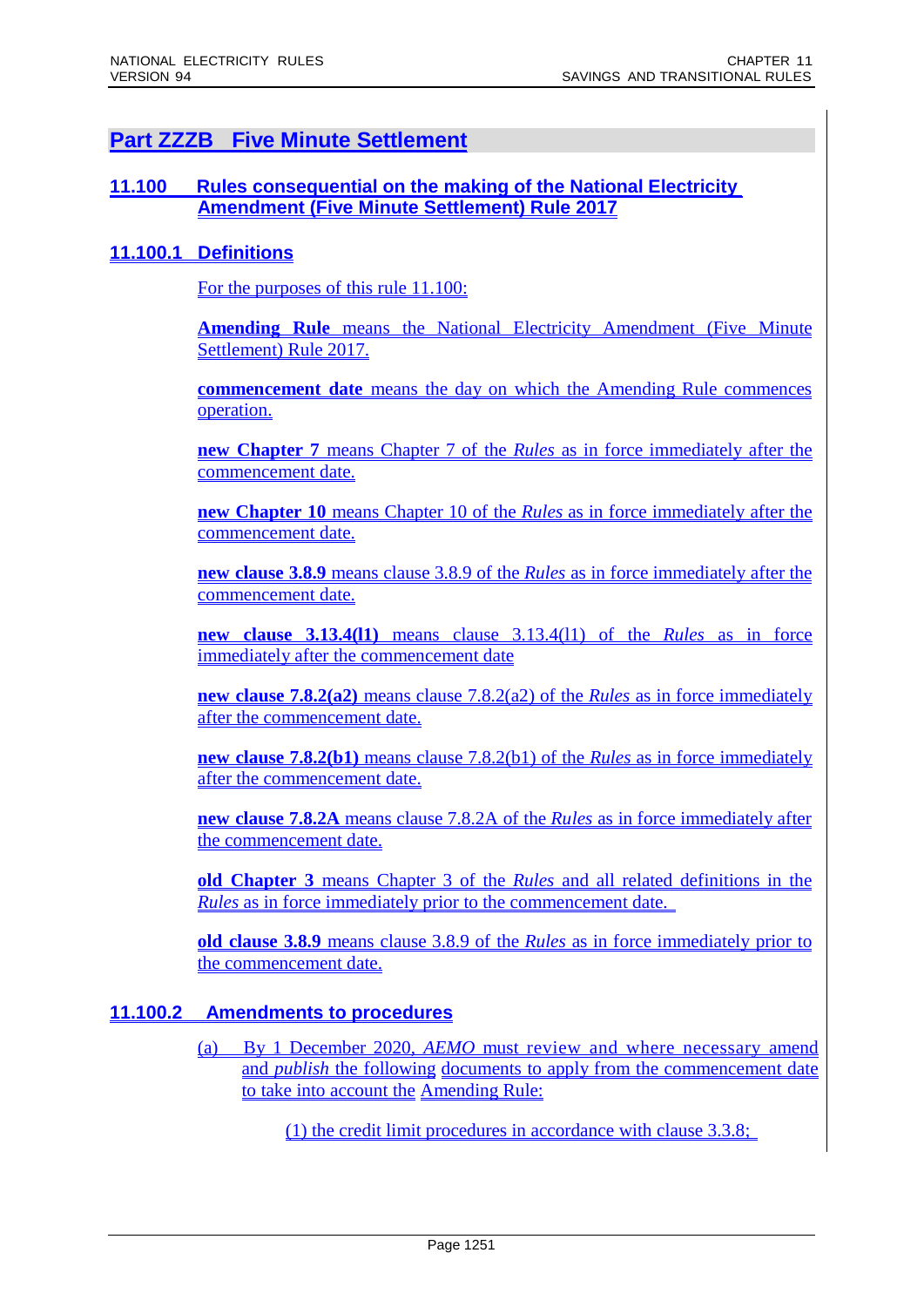(2) the *spot market* operations timetable in accordance with clause  $3.4.3;$ 

(3) the automated procedures relating to dispatch intervals subject to review in accordance with clause 3.9.2B;

(4) the methodology for determining *dispatch prices* and *ancillary services prices* in the event of intervention by *AEMO* in accordance with clause 3.9.3;

(5) the *reliability standards and settings guidelines*;

(6) the estimated price methodology and estimated price schedules for periods of market suspension in accordance with clause 3.14.5;

(7) the *reallocation procedures*;

- (8) the *settlement residue* auction rules in accordance with clause 3.18.3;
- (9) the methodology relating to dispatch pricing for unscheduled reserve price contracts in accordance with clause 3.20.4;
- (10) the procedures relating to the exercise of the RERT in accordance with clause 3.20.7;

(11) the procedures maintained under clause 7.8.3(b) in respect of the *minimum services specification*;

- (12) the *meter churn procedures* in accordance with clause 7.8.9;
- (13) the *metering data provision procedures*;

(14) the *Market Settlement and Transfer Solution Procedures*;

(15) the *metrology procedure*; and

(16) the *service level procedures*.

(b) The *Information Exchange Committee* must make an *Information Exchange Committee Recommendation* to change the *B2B Procedures* (**B2B Recommendation**) to take into account the Amending Rule by **3 December 2018**.